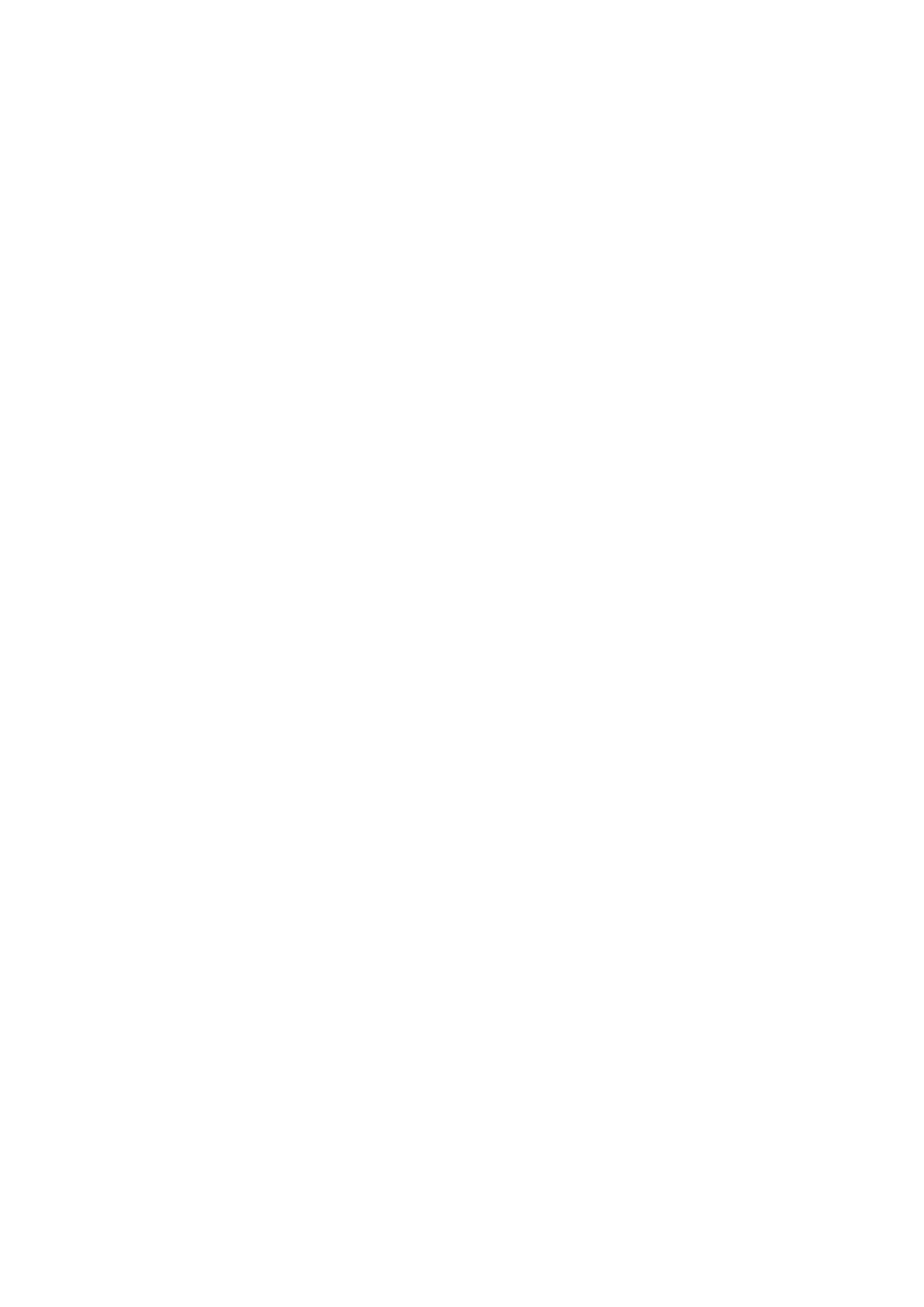# **Contents**

| <b>Section</b> |                                                                    | Page           |
|----------------|--------------------------------------------------------------------|----------------|
| 1              | <b>Executive summary</b>                                           | $\overline{2}$ |
| $\overline{2}$ | Introduction and purpose                                           | 14             |
| 3              | Market and international context                                   | 28             |
| 4              | Our approach to spectrum management                                | 42             |
| 5              | Future spectrum challenges                                         | 55             |
| 6              | Proposed priorities                                                | 65             |
| 7              | Improving how we monitor spectrum use                              | 86             |
| Annex          |                                                                    | Page           |
| 1              | Responding to this consultation                                    | 90             |
| $\overline{2}$ | Ofcom's consultation principles                                    | 92             |
| 3              | Consultation response cover sheet                                  | 93             |
| 4              | Consultation question                                              | 95             |
| 5              | Principles for our market-based approach to spectrum<br>management | 97             |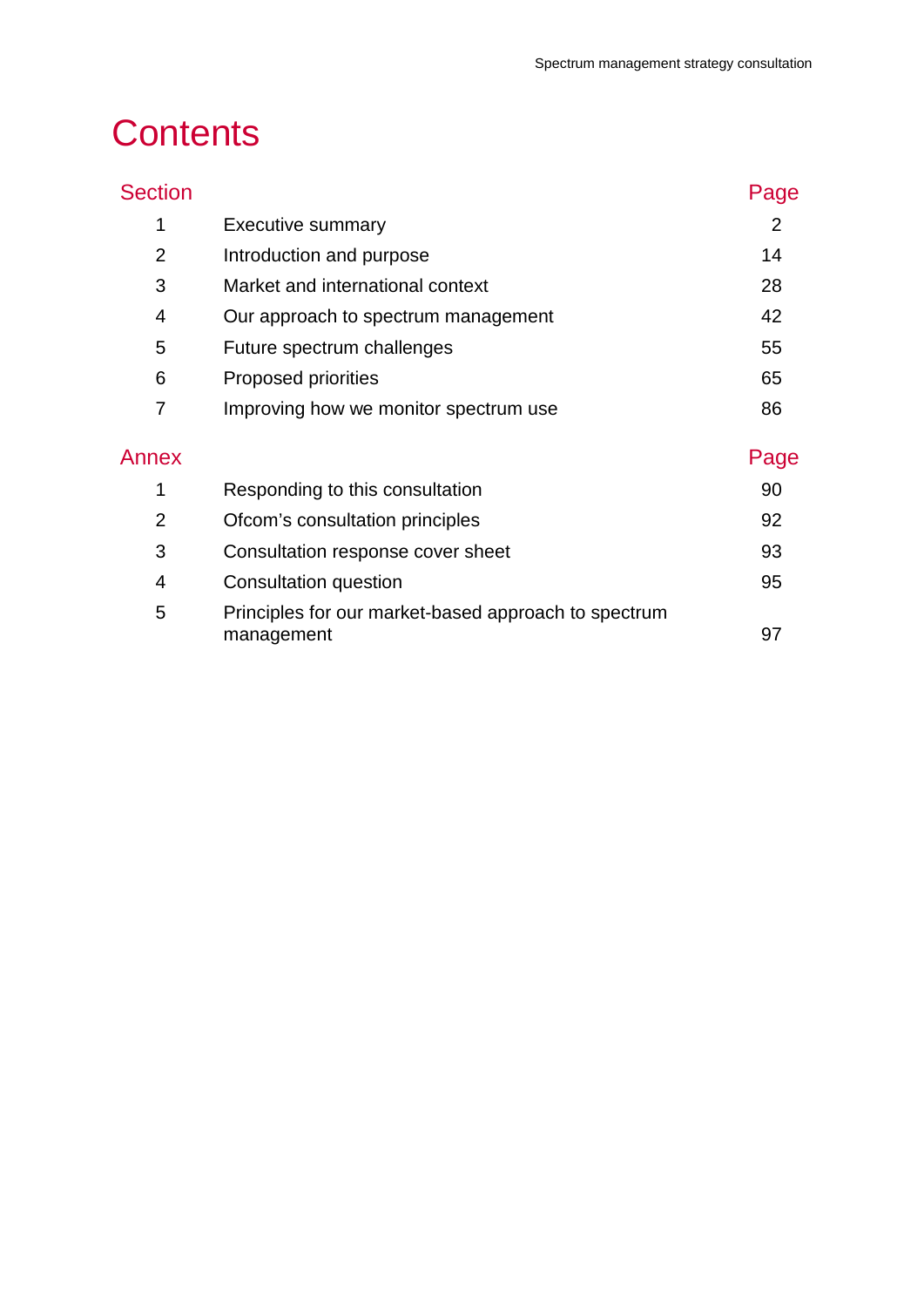## **Section 1**

# <span id="page-3-0"></span>**Executive summary**

## **Spectrum is a valuable resource and securing its optimal use is key to delivering significant benefits for UK citizens and consumers**

- 1.1 Radio spectrum is a major asset to the UK, serving as a critical input to a wide range of services including mobile communications, television and radio broadcasting services, emergency services communications, air travel and many more. Through these services, spectrum use delivers substantive benefits to citizens and consumers.
- [1](#page-3-1).2 Two acts of Parliament<sup>1</sup> give Ofcom responsibility for managing UK spectrum while allowing for Government to direct us on how to carry out our spectrum functions. In this document, we discuss our proposed strategy to fulfil our spectrum management functions over the next ten years.
- 1.3 The purpose of this consultation is to:
	- outline our approach to spectrum management, taking into account our experience over the past ten years; and
	- explain our initial views on the future developments in spectrum use that could indicate the need for priority action by us over the next ten years. Whilst these developments are inherently uncertain, we believe it is important to take a longterm perspective given the long timescales often required to enable changes in spectrum use.
- 1.4 Ofcom's first strategic review of spectrum management took place in [2](#page-3-2)005<sup>2</sup>. Over the last eight years we have largely completed the work programme we set out then. This included a number of major initiatives, culminating recently with the completion of Digital Switchover, the 4G auction of spectrum at 800 MHz and 2.6 GHz and the liberalisation of mobile licences.
- 1.5 Looking forward, a number of important trends that could have a significant impact on spectrum use are emerging, including mobile broadband growth, the emergence of new uses such as machine-to-machine (M2M) communications and increasingly sophisticated techniques for sharing spectrum.
- 1.6 Therefore, we believe now is the right time to review our spectrum management strategy and consider major priorities for our work over the next 10 years.
- 1.7 Securing the best use of spectrum is a key element of the Government's broader economic and social policies. As illustrated below, three quarters of spectrum is available to the market and just over half of it is accessed by public sector users (with a significant number of bands having some form of shared access).<sup>[3](#page-3-3)</sup>

<span id="page-3-3"></span>

<span id="page-3-2"></span><span id="page-3-1"></span><sup>&</sup>lt;sup>1</sup> The Communications Act 2003 and the Wireless Telegraphy Act 2006<br>
<sup>2</sup> Spectrum Framework Review, 2005:<http://stakeholders.ofcom.org.uk/consultations/sfr/><br>
<sup>3</sup> Figure 1 illustrates our estimates with reference to all Spectrum bands above 1 GHz have been weighted so that 10 MHz at 1 GHz have the same weight as 100 MHz at 10 GHz. This methodology is discussed further in Section 2.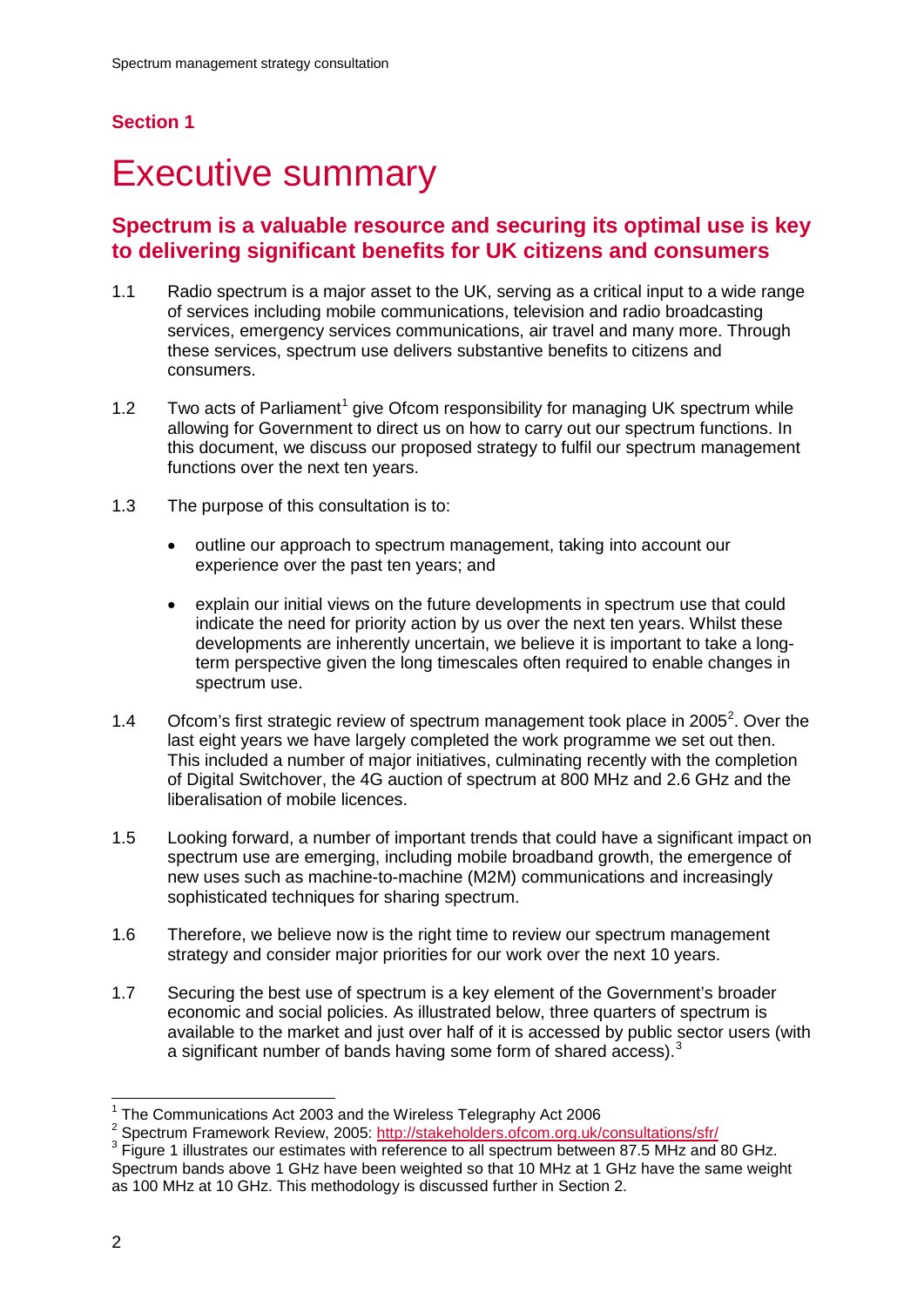

#### **Figure 1 - Illustration of market access and public sector access to UK spectrum**

- 1.8 As announced in the recent *Connectivity, Content and Consumers* paper, [4](#page-4-0) Government plans to develop a UK Spectrum Strategy that will cover all UK spectrum (including both market access and public sector access) and set out the key changes to spectrum that will be necessary over the next 10 to 15 years. Government expects this strategy to be published in early 2014.
- 1.9 Our spectrum management strategy will be an important contribution to the overarching UK Spectrum Strategy and we will continue to work closely with Government in the coming months to support them in this process.

### **Combining market mechanisms and regulatory action to deliver optimal spectrum use**

- 1.10 In order to deliver optimal spectrum use, we rely on market mechanisms where possible and effective, but also take regulatory action where necessary.
- 1.11 Once the conditions required for the use of market mechanisms are in place, they are generally considered the most effective method of allocating scarce resources to ensure they are used efficiently. Ofcom has acted as a pioneer in developing a spectrum management approach that recognises the importance of market mechanisms and this approach has been widely adopted in Europe and elsewhere.
- 1.12 Our market-led approach to spectrum management was articulated in the 2005 Spectrum Framework Review. In it, we set a series of objectives around the introduction and extension of market mechanisms, including:
	- auctions as a means to assign new spectrum access rights for large blocks of spectrum: our release programme has culminated with the 4G auction at 800 MHz and 2.6 GHz;
	- spectrum pricing to create incentives for users to make efficient use of spectrum: we have extended spectrum pricing to most major licence classes;

 $\overline{4}$ 

<span id="page-4-0"></span>[https://www.gov.uk/government/uploads/system/uploads/attachment\\_data/file/225783/Connectivity\\_C](https://www.gov.uk/government/uploads/system/uploads/attachment_data/file/225783/Connectivity_Content_and_Consumers_2013.pdf) [ontent\\_and\\_Consumers\\_2013.pdf](https://www.gov.uk/government/uploads/system/uploads/attachment_data/file/225783/Connectivity_Content_and_Consumers_2013.pdf)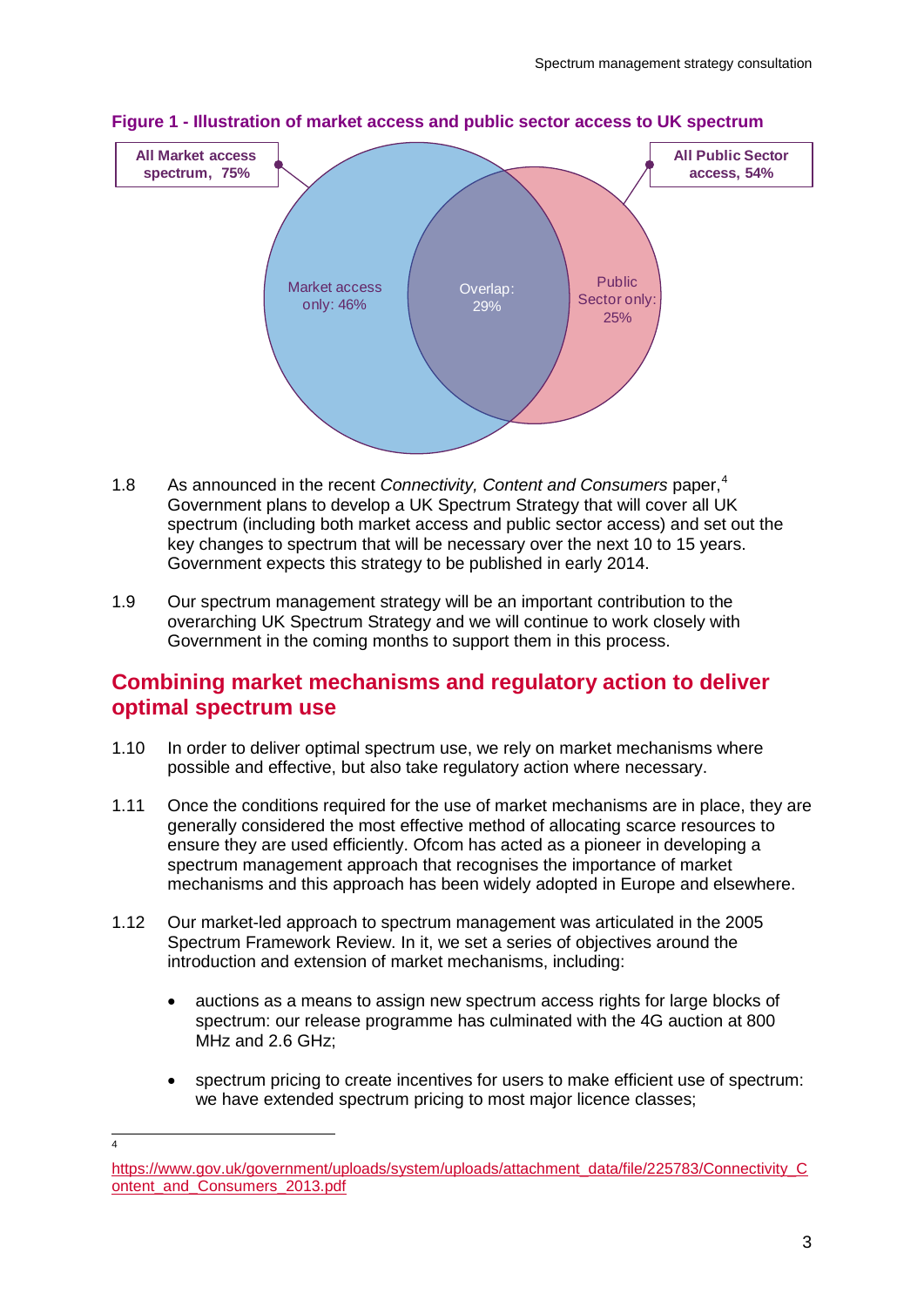- spectrum trading and leasing as the means for spectrum access rights that are already assigned to change hands: 84% of relevant spectrum is now tradable; and
- greater licence flexibility ('liberalisation') as a principle to enable change of use, wherever possible, without recourse to Ofcom to vary the technical licence conditions: since 2005 we have introduced high flexibility in licences equating to 21% of spectrum. This includes the liberalisation of mobile licensees which allowed the deployment of 3G and 4G technologies in all mobile bands and changes to business radio licensing.
- 1.13 In this document we build on this approach, reflecting that there can be an important and complementary role for us to play in addressing situations where market mechanisms alone are unlikely to deliver the greatest value to society from spectrum use.
- 1.14 As illustrated by our experience over the past 10 years, these situations often arise when major changes in spectrum use are contemplated. This is because, typically, major changes of use involve one or more of the following factors:
	- Changes to international agreements: decisions taken by international institutions can be key enablers of major changes of use, in particular where internationally harmonised spectrum use enables economies of scale and where new high power uses need to be coordinated across borders to avoid harmful interference. Ofcom (in close collaboration with Government) is responsible for negotiating in relevant international institutions on behalf of the UK.
	- Clearance and mitigation of co-existence challenges: a major change of use will normally involve clearance of incumbent users, and changes to the interference environment that could have negative effects on users of adjacent spectrum. These processes can be complex, making it hard for the market to reach a coordinated solution. In these cases proactive regulatory action can be required to address these challenges or support the market in delivering appropriate solutions. For example, we played a major role in assessing potential coexistence issues between new 4G services in the 800 MHz band with Digital Terrestrial Television reception. We then facilitated the formation of the industry body at800 to help the small number of DTT viewers that might suffer from interference.
	- Implications for competition in relevant markets: changes to spectrum use can have important competition effects which can impact on the longer-term efficiency of spectrum use. Regulation may be required to prevent the concentration of key spectrum assets. For example, we carried out an extensive competition assessment of the mobile market to decide whether to put in place caps on the spectrum that existing players in the market could purchase in the 4G auction of spectrum at 800 MHz and 2.6 GHz.
- 1.15 In addition to overcoming barriers to market forces, regulatory action can also be required to deliver wider duties and the citizen interest when these are relevant to spectrum decisions. For example, we believe that DTT is currently the most appropriate method of meeting the objective of delivering universal free-to-air access to Public Service Broadcasting channels and therefore we take this into account when making decisions that have the potential to affect DTT.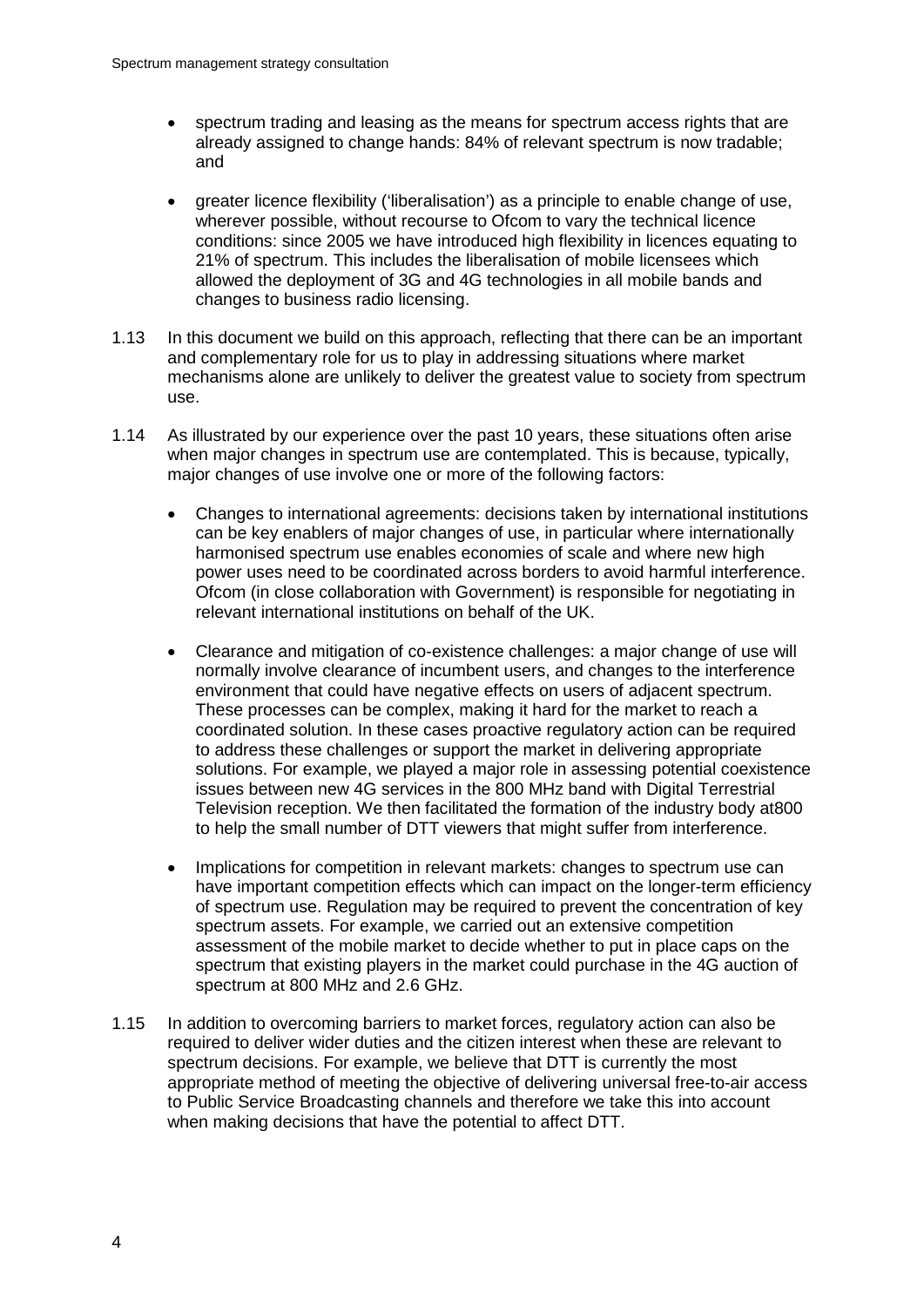1.16 When representing the UK (under Direction from Government) in international institutions, we may also need to consider issues which go beyond our duties. In particular, we may need to reflect Government's wider public policy objectives.

### **Future competing spectrum requirements are likely to raise significant challenges**

- 1.17 There are likely to be significant challenges for spectrum management over the next 10 years. These will be related to the following broad trends:
	- growing competing demands for key spectrum bands will lead to increasingly difficult choices associated with changing spectrum use, especially at lower frequencies; technology developments and the search for larger bandwidth will also drive some demand for higher frequencies;
	- strong expansion in low power, localised uses, driven by the proliferation of internet-enabled wireless devices, machine-to-machine (M2M) and machine-topeople (M2P) applications; this will increase the role of spectrum sharing and the significance of technical and regulatory innovations to enable this; and
	- the dynamism and intensity of spectrum use is likely to increase; this will make radio equipment performance an important factor for managing the risks of interference.
- 1.18 Demand for mobile and wireless data could increase significantly in the future. Over the past few years, the volume of data carried over mobile networks has increased materially. Looking forward, under a mid-level growth scenario, demand for data generated by wireless and mobile devices in 2030 could be 80 times higher than in 2012.<sup>[5](#page-6-0)</sup> But beyond growing demand for capacity, there may also be an increasing expectation of ubiquitous coverage. Mobile services already deliver significant economic value and mobile broadband growth could increase this further, sustaining innovation and making an expanding range of new high value mobile services available to consumers. [6](#page-6-1)
- 1.19 At the same time, spectrum requirements for other services are also likely to grow or, at the very least, remain stable.
	- The resilience of linear TV viewing and trends towards higher definition transmissions are likely to influence demand for television broadcasting capacity on both digital terrestrial and satellite platforms.
	- Programme Making and Special Events (PMSE) demand for spectrum is likely to continue to be driven by the increasing complexity of live events production and the move to higher definition camera capture, whilst the supply available for PMSE use may reduce with the prospect of future changes of spectrum use e.g. at 700 MHz and 3.4 GHz.
	- Emerging M2M and M2P applications may also create demand for new types of wireless communications requirements. They are likely to be best served through a range of different solutions, including the use of public mobile infrastructure in some cases or the use of spectrum on a licence-exempt basis in others or,

<span id="page-6-1"></span>

<span id="page-6-0"></span> $\frac{5}{6}$  <http://www.ofcom.org.uk/static/uhf/real-wireless-report.pdf><br> $\frac{6}{6}$  Following the 4G auction of spectrum at 800 MHz and 2.6 GHz we estimated that the value that 4G services could provide to consumers over the following 10 years could be in excess of £20bn.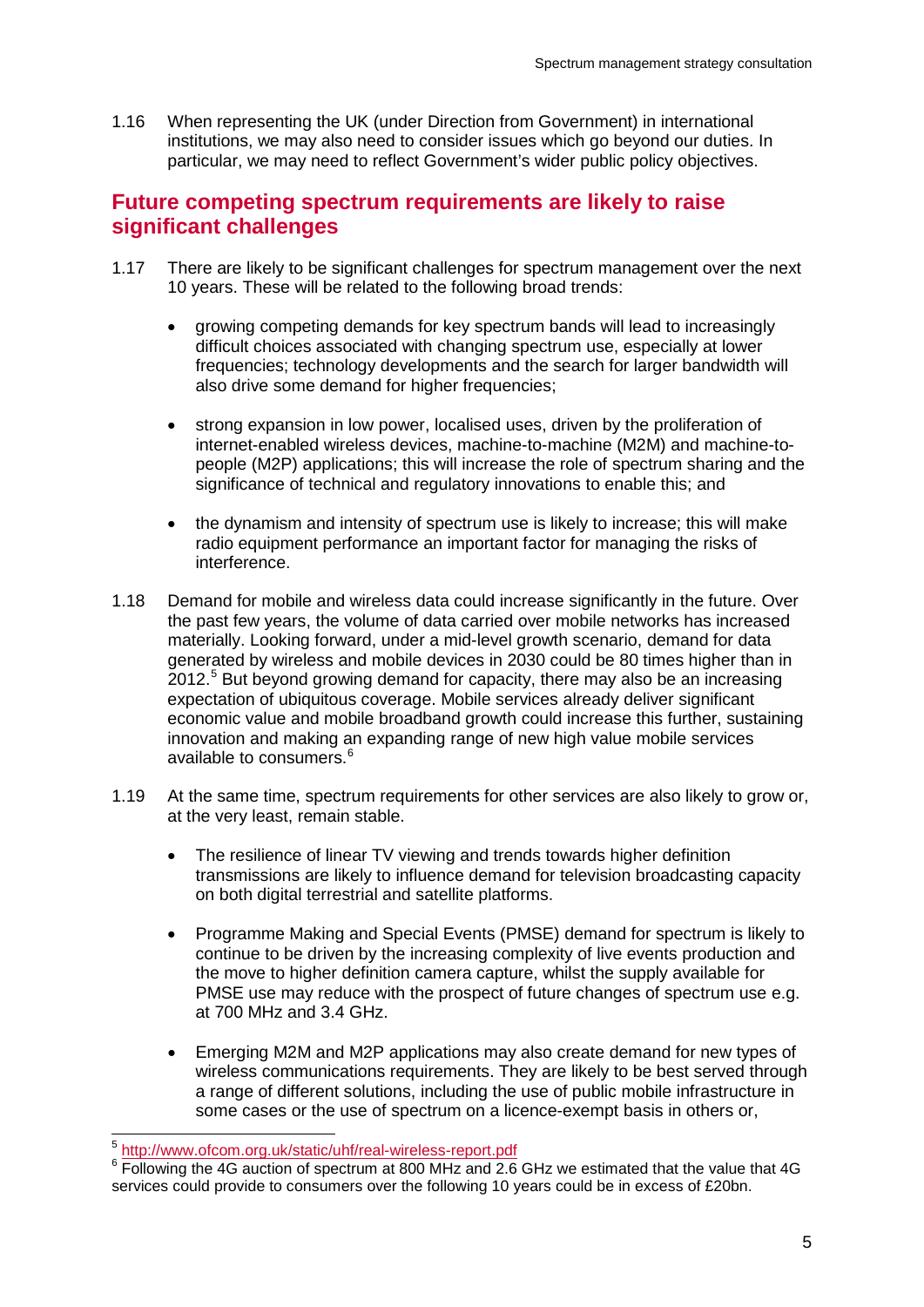indeed, through their own dedicated networks as when supporting more efficient operation of critical national infrastructure.

- Mobile broadband developments are also likely to involve growing capacity requirements in areas beyond consumer communications, opening up opportunities for new data-rich applications for the provision of Emergency Services (ES) or business radio applications.
- 1.20 These trends point towards a significant increase in competing demands for key spectrum bands, potentially raising the prospect of the need for important trade-offs amongst different sources of consumer and citizen benefits. It is likely that a combination of different solutions will be required to address future demand for spectrum. Many of these are likely to be developed and implemented by spectrum users, equipment manufacturers and standards bodies, although Ofcom could also have a role in enabling and facilitating these solutions. These will include:
	- **Using better technologies to carry more information over a given amount of spectrum**. These will include new transmission technologies (e.g. LTE and emerging 5G standards in wireless broadband which could enable improvements in spectrum efficiency<sup>[7](#page-7-0)</sup>; or greater use of digital technologies for wireless microphones and business radio applications) and new content compression standards (e.g. High Efficiency Video Coding in TV broadcasting).
	- **Developing devices that minimise and are robust to interference**. As the intensity of spectrum use increases in future, technology standards that minimise out-of-band emissions by transmitting wireless devices and improved selectivity of receiving devices will also become increasingly important in managing coexistence issues when re-purposing spectrum.
	- **Improving the way in which the same spectrum is used locally** so that each user can exploit it more. New means of achieving efficient spectrum use will include small cells deployments in mobile broadband, and improved operational practices in the deployment of devices, e.g. in PMSE.
	- **Changing the use of given spectrum resources to more valuable uses** and **new ways to allow different uses to share the same spectrum resources**, including opportunities presented by new technical developments around dynamic spectrum access. In this context, Government's plans to release 500 MHz of public sector spectrum holdings to commercial uses will constitute a key source of supply both for dedicated and shared use of spectrum.
- 1.21 The international dimension of spectrum management remains critical, as it determines economies of scales from harmonisation and standardisation, and enables the coordination of high power uses across borders. We will continue to take an active role in the work of international institutions at both European and global levels and to coordinate closely with other National Regulatory Authorities.

<span id="page-7-0"></span> $7$  Future improvements in mobile broadband technology standards could increase spectrum efficiency up to 10 times between 2012 and 2030. See: [http://www.ofcom.org.uk/static/uhf/real-wireless](http://www.ofcom.org.uk/static/uhf/real-wireless-report.pdf)[report.pdf](http://www.ofcom.org.uk/static/uhf/real-wireless-report.pdf)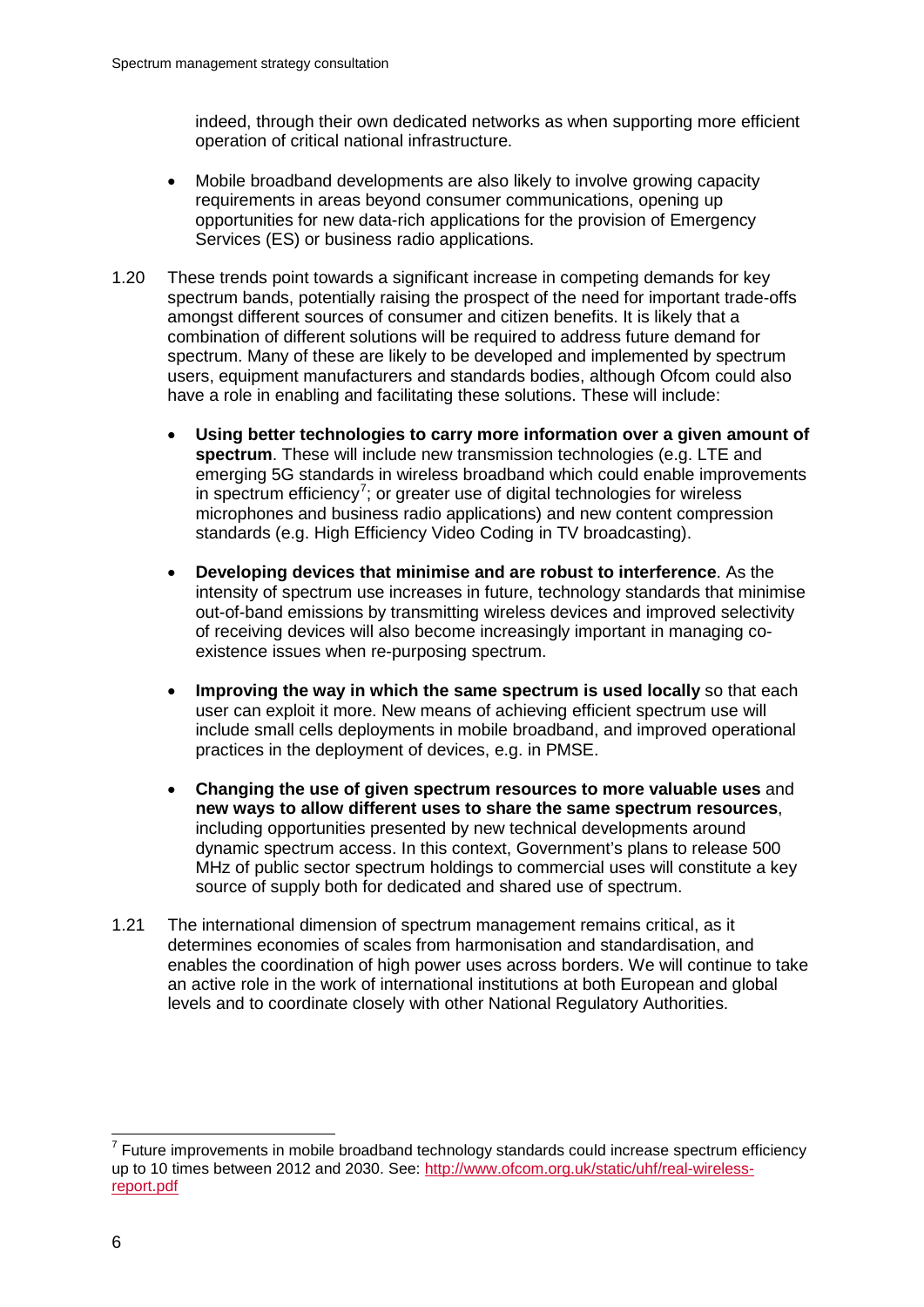## **In this consultation we propose seven key priority areas for Ofcom's spectrum activities over the next ten years**

- 1.22 We have analysed future developments in major sectoral uses of spectrum to identify future trends in demand or supply of spectrum and assess the extent to which anticipated changes may require regulatory attention. Our analysis followed these key steps:
	- we categorised the main sectoral uses of spectrum and looked at how they access spectrum today;
	- we considered trends that could affect spectrum demand and supply for each of these uses over the next 10 years. We graded these future changes according to whether they could have a significant impact on consumer and citizen interests. and the urgency with which we might need to consider action;
	- we then considered a range of mitigation actions that could be taken by licensees and the industry to address these changing spectrum requirements and the extent to which Ofcom can, and should, influence or facilitate these. These mitigation factors were categorised into: technology and receiver standards, implementation and coordination of spectrum use, spectrum re-purposing and spectrum sharing; and
	- finally, we considered the implications of these developments in terms of whether they indicate the potential need for priority Ofcom work. In particular, whether action by Ofcom is likely to be required to address situations in which market forces are unlikely to deliver optimal spectrum use.
- 1.23 Our initial analysis of future developments suggests seven potential priorities for spectrum regulation over the next 10 years. These are illustrated below, according to whether they relate to challenges emerging in particular sectoral uses of spectrum (sector-focused priorities); specific bands under pressure from competing sectoral demands (band-focused priorities); or issues that could have particular relevance to a variety of sectoral uses and spectrum bands (cross-cutting priorities). There are, of course, significant interactions between these priority areas.
- 1.24 Here below, and in the rest of this document, we are drawing attention mainly to those areas that we think will raise significant challenges requiring a particularly strong focus for regulatory effort. Other bands and sectors (such as radio broadcasting, space and fixed wireless services) will also remain important and require ongoing regulatory attention with specific action being merited at times.
- 1.25 Our initial thinking on what these priority areas would encompass is summarised in the paragraphs below and discussed further in Section 6 of this document. Most probably, other issues and areas for attention that we are unable to foresee at this stage will arise over time. Therefore, we will need to keep our strategy and priorities under review.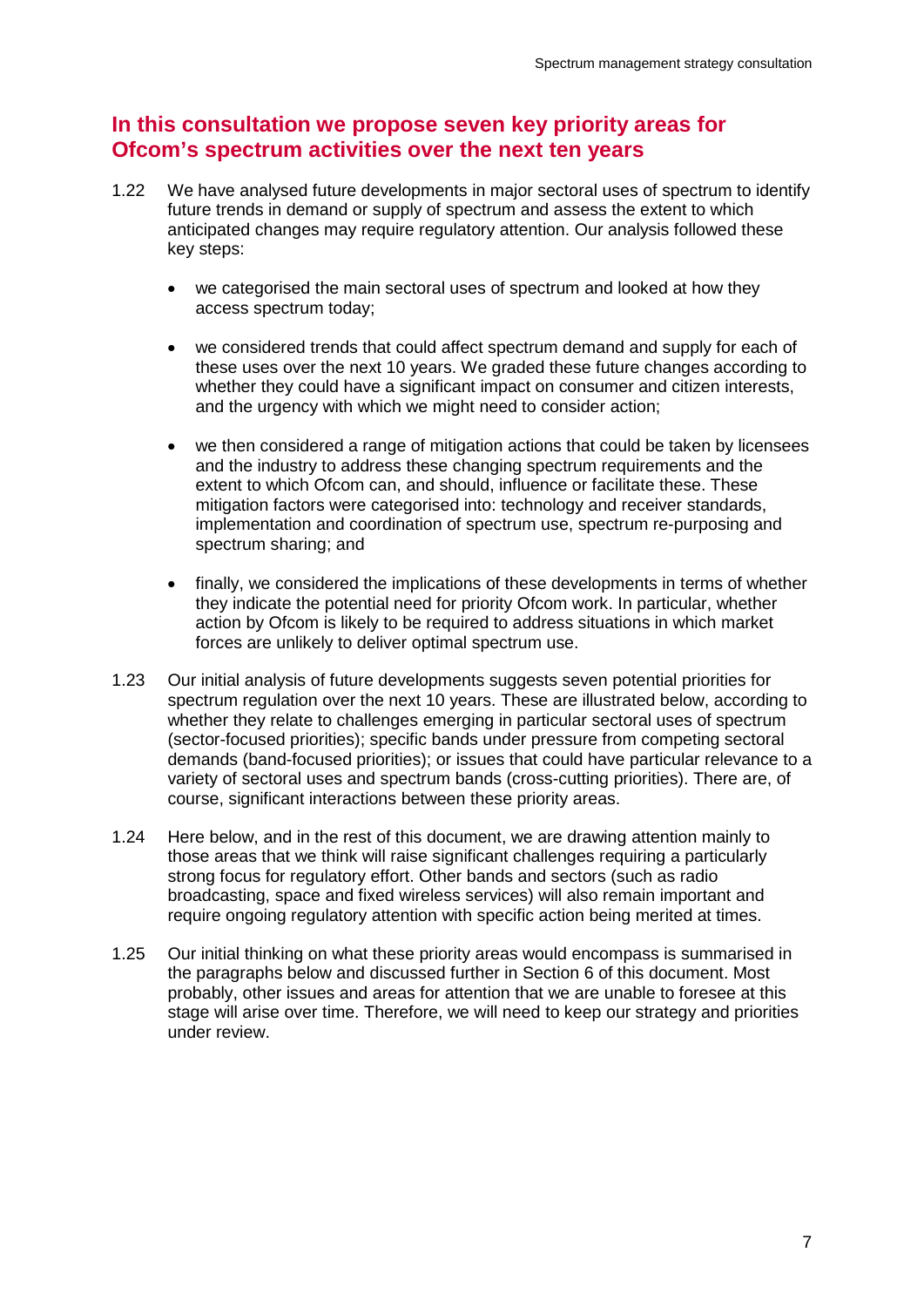



- 1.26 **Considering mobile and wireless data demands**: demand for capacity and expectations around ubiquitous coverage for wireless data networks could grow significantly over the next 10-20 years and there could be significant additional benefits for UK citizens and consumers associated with this. Considering the most appropriate response to growing demands for mobile and wireless data capacity and coverage will require us to consider a wide set of issues, including:
	- contributing to international decisions on mobile broadband harmonisation for a wide range of spectrum bands, including engagement on the preparation for Agenda Item 1.1 at the 2015 World Radio Conference;
	- supporting the Government's Public Sector Spectrum Release programme, and, in particular, delivering the release of spectrum at 2.3 and 3.4 GHz on behalf of the Ministry of Defence;
	- developing a long term perspective on the value of further re-purposing spectrum to enable mobile and wireless data use, including the costs and benefits associated with such repurposing<sup>[8](#page-9-0)</sup>;
	- understanding what steps we may need to take to facilitate this re-purposing to mobile and wireless data use (where this is justified);
	- ensuring the effectiveness of the recently introduced coverage obligation on 4G spectrum at 800 MHz in extending indoor premises coverage to 98%;
	- exploring options to support improvements in the geographical coverage of mobile and wireless voice and data networks in areas beyond population premises, including road and rail networks; andfacilitating any future role for spectrum sharing and licence-exemption in addressing growing mobile and wireless data demands. In particular we will contribute to international work on the proposed expansion of the 5 GHz band and support increased usage of WiFi and new forms of dynamic spectrum access for new small cell deployments.

<span id="page-9-0"></span> $8$  In particular, we will need to assess, in line with our duties, the value associated with increasing spectrum available to mobile and wireless data vis a vis the value associated with alternative uses, as well as the costs and disruption potentially associated with displacing incumbent spectrum users.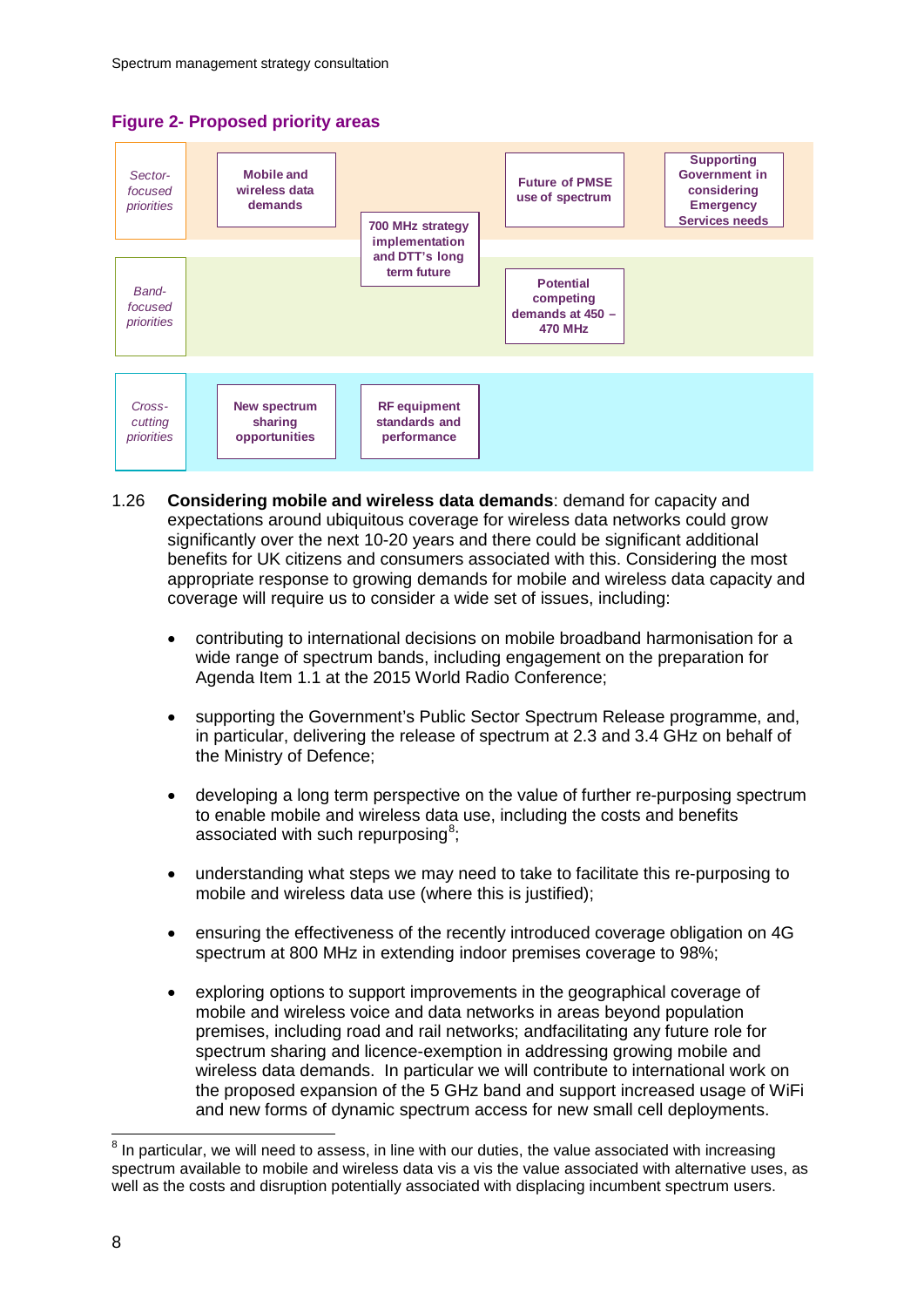- 1.27 **Implementing our strategy for the 700 MHz band and considering DTT's longerterm future**: our UHF Strategy statement set out our objectives for enabling a potential change of use of the 700 MHz band to wireless broadband and the associated requirement for a re-planning of DTT in a way that secures the ongoing delivery of the benefits it provides. Whilst these potential changes are unlikely to take place before 2018, we are undertaking a number of activities to ensure they can be implemented with minimum disruption.<sup>[9](#page-10-0)</sup> We have also initiated wider thinking on the longer-term future of DTT. This is because the implementation of future decisions on changes to DTT licences and transmission infrastructure are likely to influence outcomes beyond the potential timescales of the prospective change of use at 700 MHz.
- 1.28 **Considering the future of PMSE use of spectrum**: recent and future potential repurposing of additional spectrum for mobile broadband is reducing the quantity, and changing the geographical pattern, of spectrum that PMSE applications (such as wireless cameras and wireless microphones) have access to. We are currently working with PMSE stakeholders to improve our understanding of their current and future spectrum demands, the impact of proposed spectrum re-purposing for mobile broadband and the scope for alternative spectrum supply options. We anticipate beginning to consult formally with stakeholders in Q4 2013.
- 1.29 **Considering potential competing demands for the 450-470 MHz band**: the configuration of this band is heavily fragmented between a number of different uses. In the past we have considered initiatives to re-organise and rationalise the use of this band, but then decided against action because of the cost and disruption to existing users that such a change would involve. Now, however, there are a number of new developments that mean it may be appropriate to reconsider the configuration of band. First, potential changes to technologies used in this band in other European countries may cause increasing levels of incoming interference. This might make the current UK configuration of this band (which does not align with the European harmonised band plan) unsustainable over the long term. Second, the long term potential for LTE use of the band means it could play a role in sustaining near ubiquitous mobile coverage. Our proposed future work in this area, therefore, will assess the potential impact of these developments and examine the case for a potential reconfiguration of this band.
- 1.30 **Supporting Government in its consideration of the future wireless communication needs of Emergency Services (ES)**: Emergency Services providers in the UK and throughout the world are currently considering their potential needs for a new generation of broadband communications. In the UK the existing contractual arrangements to deliver critical voice applications for the Emergency Service are coming to an end between 2016 and 2020. As a result, the UK is considering the future provision of both voice and broadband ES applications. Decisions on whether and how emergency services will require changes to the wireless communications services they use is a matter for Government, and we note the ongoing activities of the Emergency Services Mobile Communications Programme to address the future communications requirements of mainland UK ES. As Government progresses with this work, we anticipate that our support may be required, particularly in matters that relate specifically to spectrum availability and the potential for network sharing.

<span id="page-10-0"></span> <sup>9</sup> [http://stakeholders.ofcom.org.uk/binaries/consultations/700mhz](http://stakeholders.ofcom.org.uk/binaries/consultations/700mhz-cfi/summary/UHF_SI_call_for_inputs.pdf)[cfi/summary/UHF\\_SI\\_call\\_for\\_inputs.pdf](http://stakeholders.ofcom.org.uk/binaries/consultations/700mhz-cfi/summary/UHF_SI_call_for_inputs.pdf)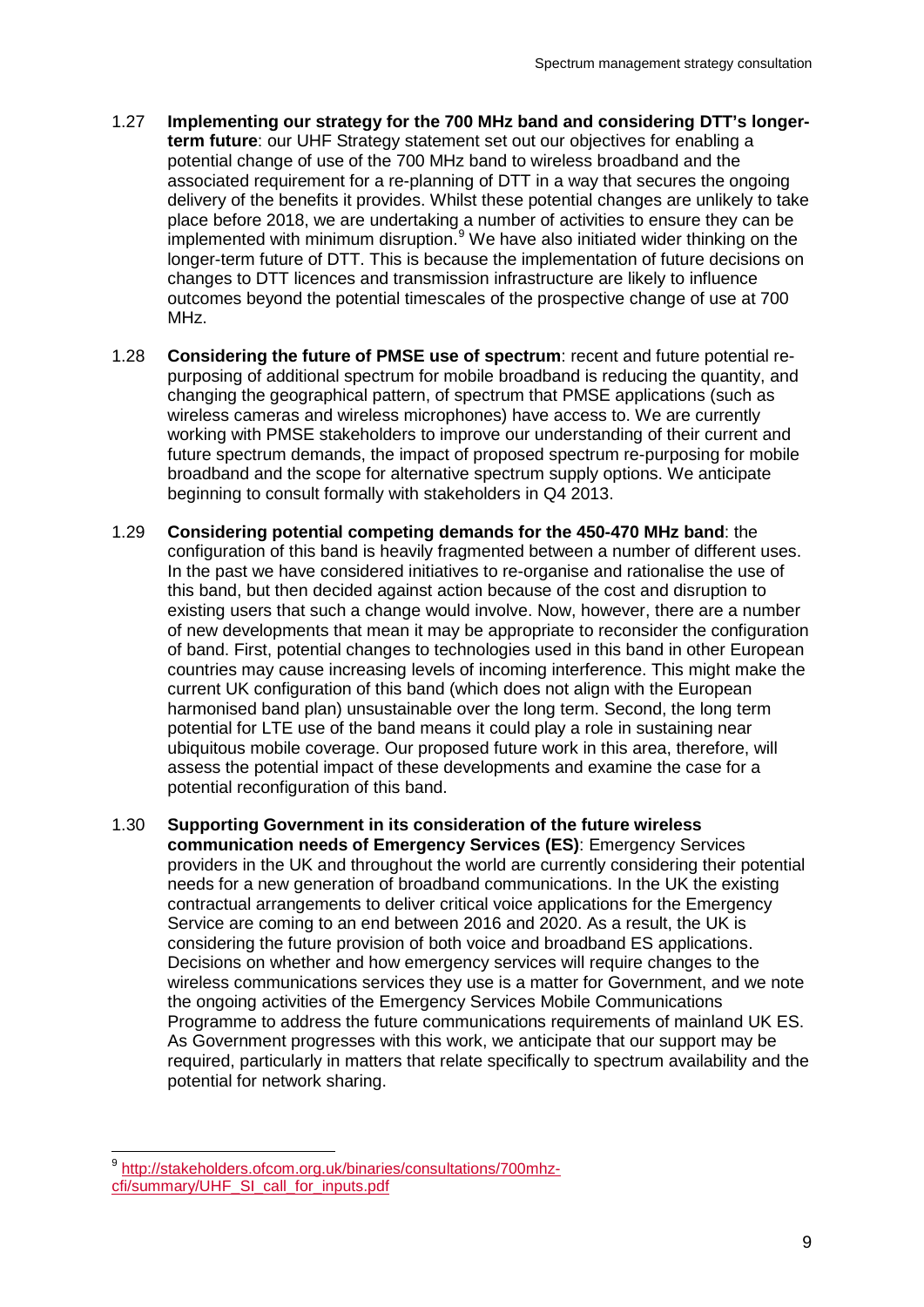- 1.31 **Facilitating new spectrum sharing opportunities**: new technical and regulatory developments are expanding the range of uses for which shared spectrum access could be viable. At the same time, as part of its Public Sector Spectrum Release programme, Government, and in particular the Ministry of Defence, is looking to release spectrum for commercial purposes on a shared basis, both geographical and time based sharing. Spectrum sharing opportunities are likely, therefore, to become increasingly important as competing spectrum requirements grow and options for repurposing spectrum diminish. We plan to support these developments by: progressing our work on TV White Spaces; considering new opportunities for shared access in new spectrum bands, as noted in our recently published consultation on spectrum sharing for mobile and wireless data<sup>10</sup>; assessing whether new regulatory tools are required and what form they may need to take; working to support Government as it considers the opportunities for it to share spectrum on a greater scale and in a more dynamic manner; and setting and reviewing over time coexistence parameters designed to balance the need to avoid harmful interference to incumbent services with the benefits associated with the provision of new and improved wireless applications.
- 1.32 **Supporting the improvement of radio equipment performance**: the growth of competing demands for spectrum and prospects for greater levels of spectrum sharing will continue to increase the intensity with which spectrum is used. This will drive the need to optimise, as far as possible, every component in a radio system. In this context, improving the ability of transmitters to minimise out-of-band emissions and the ability of receivers to screen out radio signals transmitted in adjacent bands will become even more important to address new potential co-existence issues. We note that the proposals to replace the current EU Radio and Telecommunications Telecom Equipment (R&TTE) Directive represent a key opportunity to achieve this. In future, we will consider whether Ofcom should seek to contribute more to the work of standardisation bodies and the development of international regulations on radio equipment.
- 1.33 We also note that the Government's Public Sector Spectrum Release (PSSR) programme will be critical to the success of a number of the priorities we have identified. The potential of the PSSR programme is also illustrated by the significant proportion of spectrum that is used by Government bodies. Our support to this programme is a critical component of the mobile and wireless data priority as a potential source of new spectrum supply. The PSSR is also expected to be an important component in the identification of opportunities to share spectrum more dynamically and intensively within our spectrum sharing priority. It may also have a role in both the Emergency Services future needs and in considering the competing demands for the 450 – 470 MHz band given relevant public sector spectrum holdings in both cases.
- 1.34 There is a large programme of work that we expect to undertake in supporting Government to achieve its release target, which will directly contribute to the achievement of our priorities. This is most recently demonstrated by MoD's release of spectrum at 2.3 and 3.4 GHz to Ofcom for conduct the sale process as well as the work on co-existence with civil users. Given, however, the extent to which this work contributes directly to several of our proposed priorities, we have not identified it as a specific priority in its own right.

<span id="page-11-0"></span> <sup>10</sup> [http://stakeholders.ofcom.org.uk/binaries/consultations/spectrum](http://stakeholders.ofcom.org.uk/binaries/consultations/spectrum-sharing/summary/Spectrum_Sharing.pdf)[sharing/summary/Spectrum\\_Sharing.pdf](http://stakeholders.ofcom.org.uk/binaries/consultations/spectrum-sharing/summary/Spectrum_Sharing.pdf)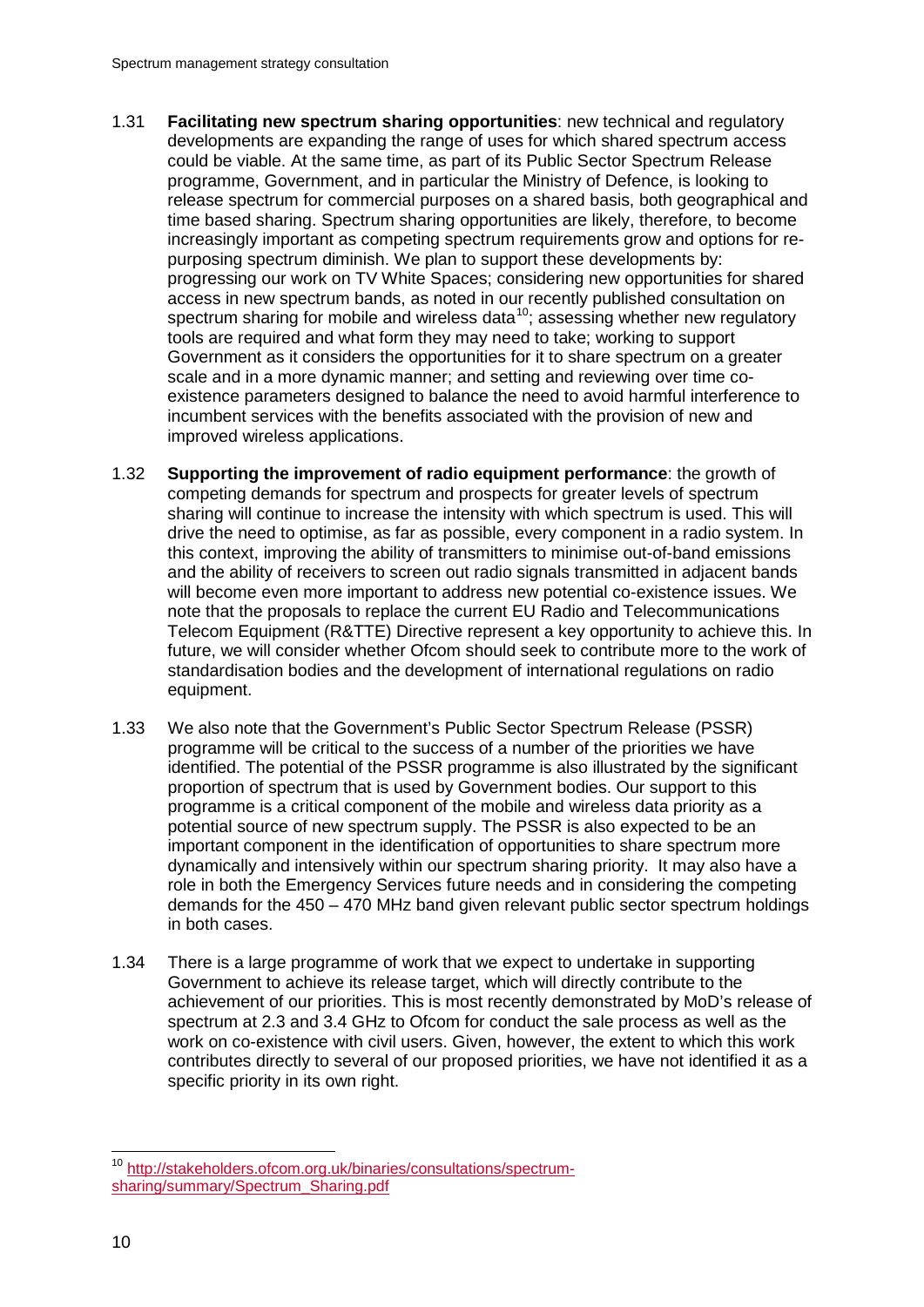1.35 In [Table 1](#page-14-0) on page [13](#page-14-0) we outline an indicative work programme relating to each of these proposed priority areas over the coming years. Given the inherent uncertainty of future developments, we have a clearer idea of the focus for our efforts in the short to medium term (three to five years from now) than in the longer term; in addition, other issues and areas for attention will most probably arise over time and we will need to keep our strategy and priorities under review.

### **Our licensing and enforcement activities will continue to remain central to ensuring optimal spectrum use**

- 1.36 In addition to these priorities we will also continue with a large programme of work related to the authorisation and enforcement of spectrum use. It is illegal for anyone, apart from Crown bodies<sup>11</sup>, to use spectrum<sup>12</sup> in the UK without first being authorised to do by Ofcom, either by holding a Wireless Telegraphy Act licence or under the terms of a specific licence exemption.
- 1.37 A central part of Ofcom's activities is concerned with managing, maintaining and developing the licence products and general authorisation regimes. This involves significant, ongoing policy effort to reflect technical and market developments that might require, for example: adaptation of channel plans to accommodate new channel widths; adjustments to assignment and coordination tools to deal with new technologies; and changes to technical co-existence parameters, or to the regulatory framework, that influence the way that different services can share spectrum access.
- 1.38 We also have a large programme of work associated with our enforcement activities. The main activities can be categorised as: proactive intervention, in relation to illegal broadcasting, otherwise known as pirate radio; market surveillance and enforcement, in relation to products made available illegally in UK; and reactive enforcement, where we investigate complaints from spectrum users of interference.

## **In future, we also propose to track an expanded set of key metrics to monitor of how spectrum use changes over time**

- 1.39 Monitoring changes in spectrum use to track the effects of our spectrum management initiatives will continue to remain important. Relevant metrics for taking this forward include the quantities of spectrum that are available for market access and those managed and used by the public sector (Crown bodies). Within spectrum for market access, we will also track how much spectrum is managed by us and how much is released in large blocks to licensees (e.g. through auctions). Across these categories we also intend to monitor quantities of spectrum that are tradable, liberalised, internationally harmonised, and shared across more than one use.
- 1.40 In addition, we consider that targeted studies to measure how intensive the actual use of specific spectrum bands is could become increasingly relevant to inform future spectrum regulation initiatives. In particular, specific utilisation measurements could provide relevant evidence to assess levels of demand for uncoordinated bands that are available for licence-exempt uses and to screen candidate bands for new sharing opportunities.

<span id="page-12-0"></span> $11$  There is no general legal definition of a Crown body but central government departments reporting to ministers such as the Ministry of Defence, Home Office and Department for Transport are generally considered to be Crown bodies.

<span id="page-12-1"></span> $12$  It is unlawful to establish or use a wireless telegraphy station, or install or use wireless telegraphy apparatus.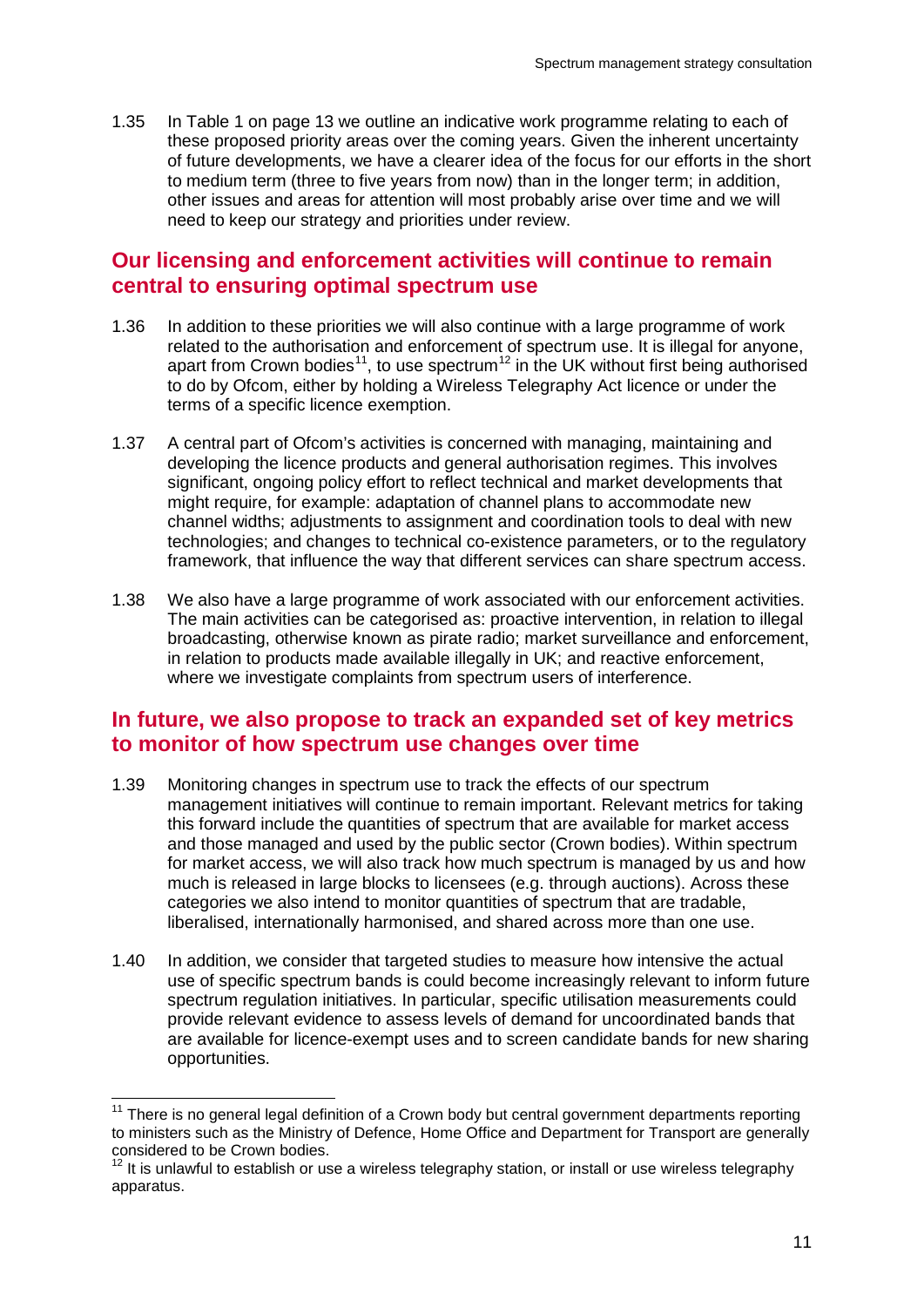1.41 We invite all interested stakeholders to respond to this consultation by 11 December 2013.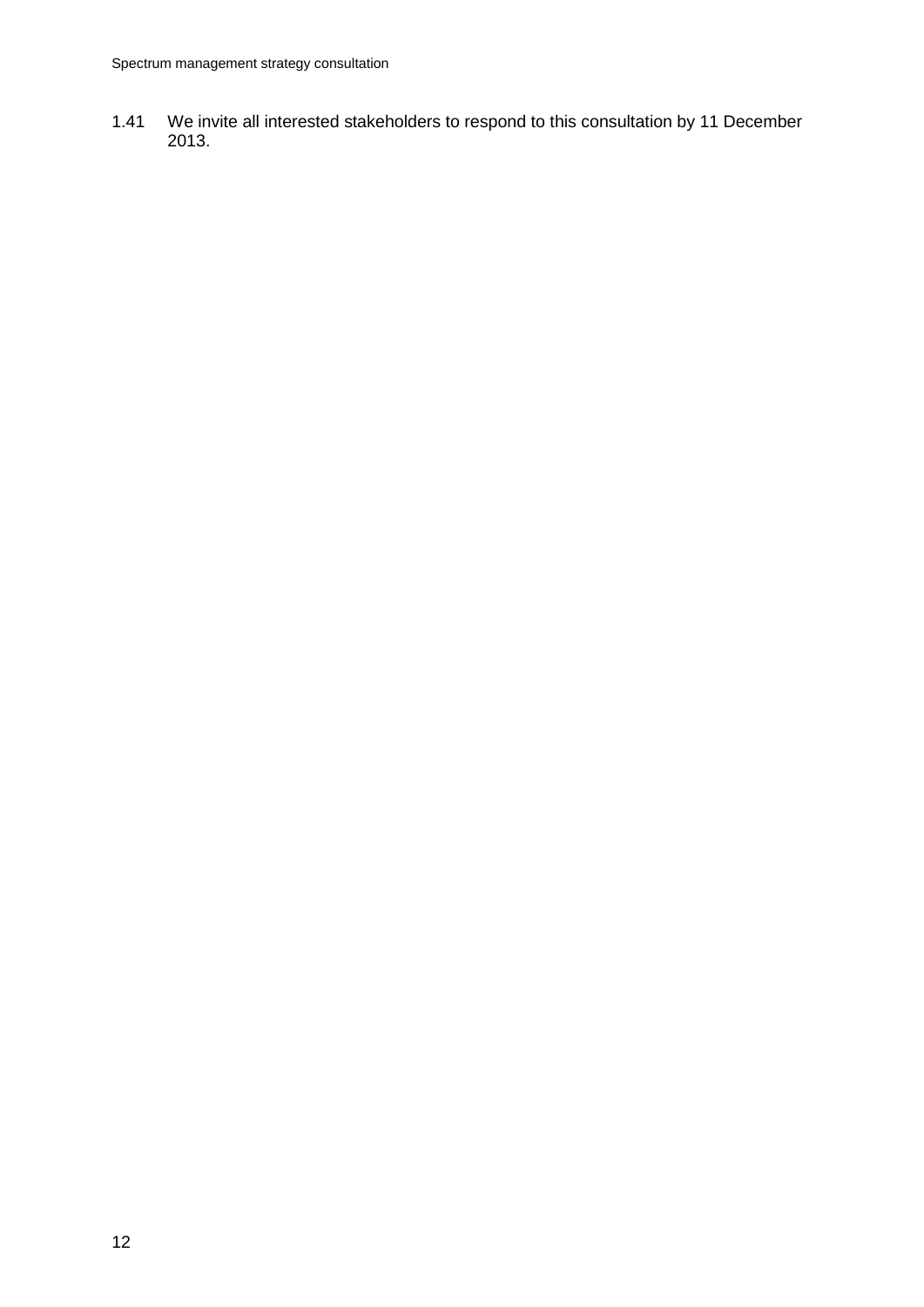### **Table 1 - Indicative work programme in support of our proposed priority areas**

<span id="page-14-0"></span>

| <b>Priority area</b>                                                                   | Issues that Ofcom is already considering                                                                                                                                                                                                                                                                                                                                                                                                | Issues that are likely to become relevant over the next 3-5 years                                                                                                                                                                                                                                                                                                                                                                                                                                                           | Issues potentially relevant over the longer term                                                                                          |
|----------------------------------------------------------------------------------------|-----------------------------------------------------------------------------------------------------------------------------------------------------------------------------------------------------------------------------------------------------------------------------------------------------------------------------------------------------------------------------------------------------------------------------------------|-----------------------------------------------------------------------------------------------------------------------------------------------------------------------------------------------------------------------------------------------------------------------------------------------------------------------------------------------------------------------------------------------------------------------------------------------------------------------------------------------------------------------------|-------------------------------------------------------------------------------------------------------------------------------------------|
| <b>Mobile and wireless</b><br>data demands                                             | • Preparations for WRC-15 (esp AI 1.1) and other ongoing<br>international engagement<br>• Developing a long term perspective on demand and supply options<br>• Undertaking the auction of the spectrum vacated by MoD at 2.3 and<br>3.4 GHz<br>• Assessing the potential role of licence-exempt and sharing<br>approaches and implications for the supply balance<br>• Monitoring progress in mobile coverage and networks' performance | • Considering harmonisation opportunities opened by international<br>decisions<br>• Developing and implementing a consistent approach to assessing<br>and enabling use of additional spectrum for mobile and wireless<br>data<br>• Supporting Government in future releases, particularly sharing<br>opportunities, as part of the PSSR programme<br>• Exploring options for the further extension of geographical coverage<br>of mobile voice and data services                                                            | • 5G technology evolution: consideration of new<br>equipment standards and potential impact on<br>spectrum demand                         |
| 700 MHz strategy<br>implementation and<br>DTT's long term future                       | • International engagement on 700 MHz harmonisation and<br>coordination discussions<br>• Initial CBA on 700 MHz re-purposing and associated changes<br>• Explore opportunities to reduce and avoid future disruption<br>. Initiate thinking on role of DTT and free-to-view TV post 700 MHz<br>re-purposing                                                                                                                             | • Final decision on 700 MHz repurposing<br>• 700 MHz award design<br>• Understand and begin implementation of regulatory steps required<br>to enable transition<br>• Consider issues around costs of transition                                                                                                                                                                                                                                                                                                             | • Enabling action and regulatory support to 700 MHz<br>clearance and award                                                                |
| <b>Future of PMSE</b><br>spectrum access                                               | • Understanding current and future PMSE demand and the feasibility<br>of different supply options<br>• Considering the future role of new PMSE equipment technologies<br>• International engagement on initiatives over PMSE harmonisation<br>in Europe and within ITU work                                                                                                                                                             | • Reviewing our approach to PMSE spectrum management<br>• Assessing the impact of planned spectrum changes on PMSE                                                                                                                                                                                                                                                                                                                                                                                                          | • Considering the potential relevance of cognitive<br>technologies to PMSE applications                                                   |
| <b>Supporting</b><br>Government in<br>considering future ES<br>communications<br>needs | . Understanding the extent of Ofcom advice required by Government<br>• Representing UK interests in International spectrum PPDR<br>spectrum harmonisation negotiations                                                                                                                                                                                                                                                                  | • Providing advice as requested by Government on potential<br>availability of spectrum and costs<br>• Providing support to Government, if required, on the planning and<br>implementation of any required transition between spectrum bands                                                                                                                                                                                                                                                                                 | • Ongoing advisory role to Government in Emergency<br>Services use of spectrum through PSSPG and<br><b>UKSSC</b>                          |
| <b>Potential competing</b><br>demands at $450 - 470$<br><b>MHz</b>                     | • Audit of current use by private mobile radio users<br>• Assessment of potential role of spread spectrum techniques to<br>enable greater sharing in UHF II and other business radio bands                                                                                                                                                                                                                                              | • Technical risk assessment of current UK band planning<br>arrangements in light of developments in Europe;<br>• Assessment of benefits of a replan of the band to align with the<br>European band plan<br>• Considering benefits and costs associated with potential change of<br>use of this band to wireless broadband (LTE)                                                                                                                                                                                             | • Assessment of migration and other supply options for<br>Business Radio uses in the event of replan and / or<br>repurposing of this band |
| New spectrum sharing<br>opportunities                                                  | • Progressing our work on enabling sharing through geo-location<br>databases in TV White Spaces<br>• Progressing our work considering the role of licence exempt<br>devices in delivering mobile wireless broadband and the regulatory<br>implications<br>• Identifying suitable spectrum for shared access for R&D purposes<br>• Assisting MoD on making additional spectrum available through<br>sharing                              | • Assessing the opportunities for greater market-led spectrum<br>sharing including understanding any existing barriers to this<br>occurring<br>• Identifying new frequency bands that could be made available for<br>shared access through a geo-location approach<br>• Considering the case for new regulatory tools to support new<br>applications making use of innovative techniques for sharing<br>spectrum<br>. Contributing to international discussion around the future use of<br>spectrum bands on a shared basis | • Considering prospects for cognitive technologies and<br>implications for spectrum management                                            |
| <b>RF</b> equipment<br>standards and<br>performance                                    | • Contributing to the R&TTE Directive revision process<br>• Monitoring activities by European and other International<br>standardisation bodies                                                                                                                                                                                                                                                                                         | • Considering the case for more active regulatory involvement on<br>standardisation activities                                                                                                                                                                                                                                                                                                                                                                                                                              | • Prospects for cognitive spectrum access and<br>potential easing of interference management                                              |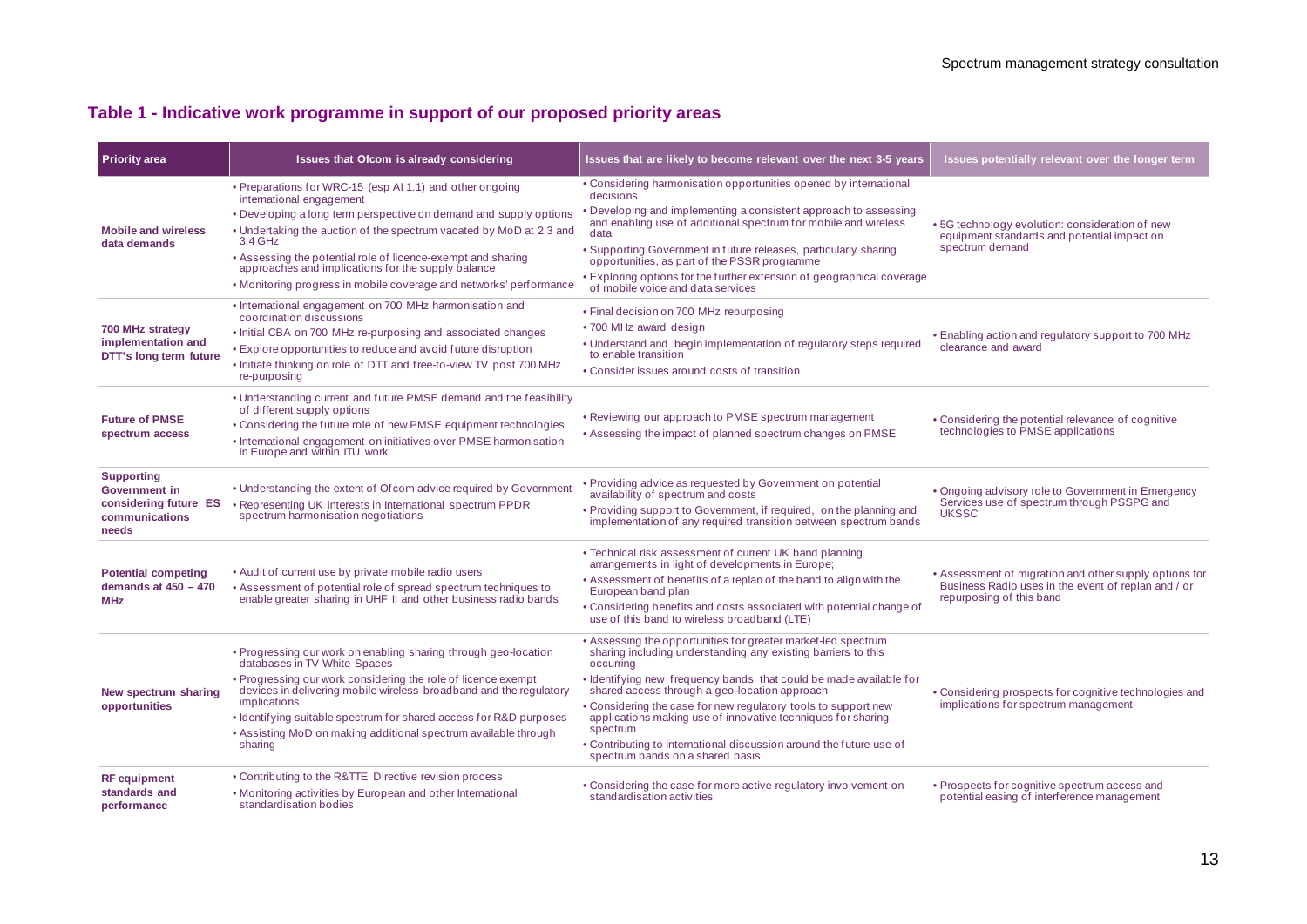## **Section 2**

# <span id="page-15-0"></span>Introduction and purpose

## **Spectrum is a key asset to the UK and Ofcom has specific duties and powers related to its management**

- 2.1 Radio spectrum is a major asset to the UK. A recent study undertaken for Government indicated that it contributes over £50bn to the economy each year.<sup>[13](#page-15-1)</sup> Radio communications underlie many aspects of our lives and are critical to areas such as air travel, Emergency Services, mobile broadband, sound and television broadcasting, defence, and the management of utilities. As such, how spectrum is managed and made available for use is of critical importance.
- 2.2 The European common regulatory framework for electronic communications,<sup>[14](#page-15-2)</sup> in particular the Framework Directive and the Authorisation Directive, sets the broad framework for how spectrum use should be authorised and managed in UK and aims to harmonise the regulation of electronic communications networks and services throughout the European Union. The UK's responsibilities for spectrum management under these Directives are given effect in UK law through two Acts of Parliament:
	- The Communications Act 2003 (the "2003 Act"); and
	- The Wireless Telegraphy Act 2006 (the "WT Act").
- 2.3 These Acts confer on Ofcom specific duties and powers in respect of spectrum (and the other sectors we regulate).
- 2.4 The 2003 and WT Acts set out a broad range of duties and powers, as well as a wide range of factors that we need to consider when making decisions on how to exercise our powers. Of particular relevance to the exercise of our spectrum functions, the 2003 Act sets out our principal duty to further the interests of citizens in relation to communications matters and of consumers in relevant markets, where appropriate by promoting competition. It also requires us to secure in the carrying out of our functions the optimal use for wireless telegraphy of the electro-magnetic spectrum. The WT Act also includes specific duties which we must have regard to when carrying out our radio spectrum functions.
- 2.5 We consider that, in general, the optimal use of spectrum is most likely to be secured for society if spectrum is used efficiently, that is it is used to produce the maximum benefits (or value) for society. We intend the benefits from efficient use to include those enjoyed by providers and consumers of services as well as the wider social benefits, or the indirect benefits, of services provided using spectrum.
- 2.6 In addition to our spectrum related duties, we have a wide range of other duties that can be, impacted by, or delivered through, spectrum decisions. These include,

<span id="page-15-1"></span> <sup>13</sup> [https://www.gov.uk/government/publications/impact-of-radio-spectrum-on-the-uk-economy-and](https://www.gov.uk/government/publications/impact-of-radio-spectrum-on-the-uk-economy-and-factors-influencing-future-spectrum-demand)[factors-influencing-future-spectrum-demand](https://www.gov.uk/government/publications/impact-of-radio-spectrum-on-the-uk-economy-and-factors-influencing-future-spectrum-demand)

<span id="page-15-2"></span><sup>&</sup>lt;sup>14</sup> The Common Regulatory Framework comprises the Framework Directive (Directive 2002/21/EC), the Authorisation Directive (Directive 2002/20/EC), the Access Directive (Directive 2002/19/EC), the Universal Service Directive (Directive 2002/22/EC) and the Directive on privacy and electronic communications (Directive 2002/58/EC), as amended by the Better Regulation Directive (Directive 2009/140/EC), [www.ec.europa.eu/information\\_society/policy/ecomm/doc/140framework.pdf.](http://www.ec.europa.eu/information_society/policy/ecomm/doc/140framework.pdf)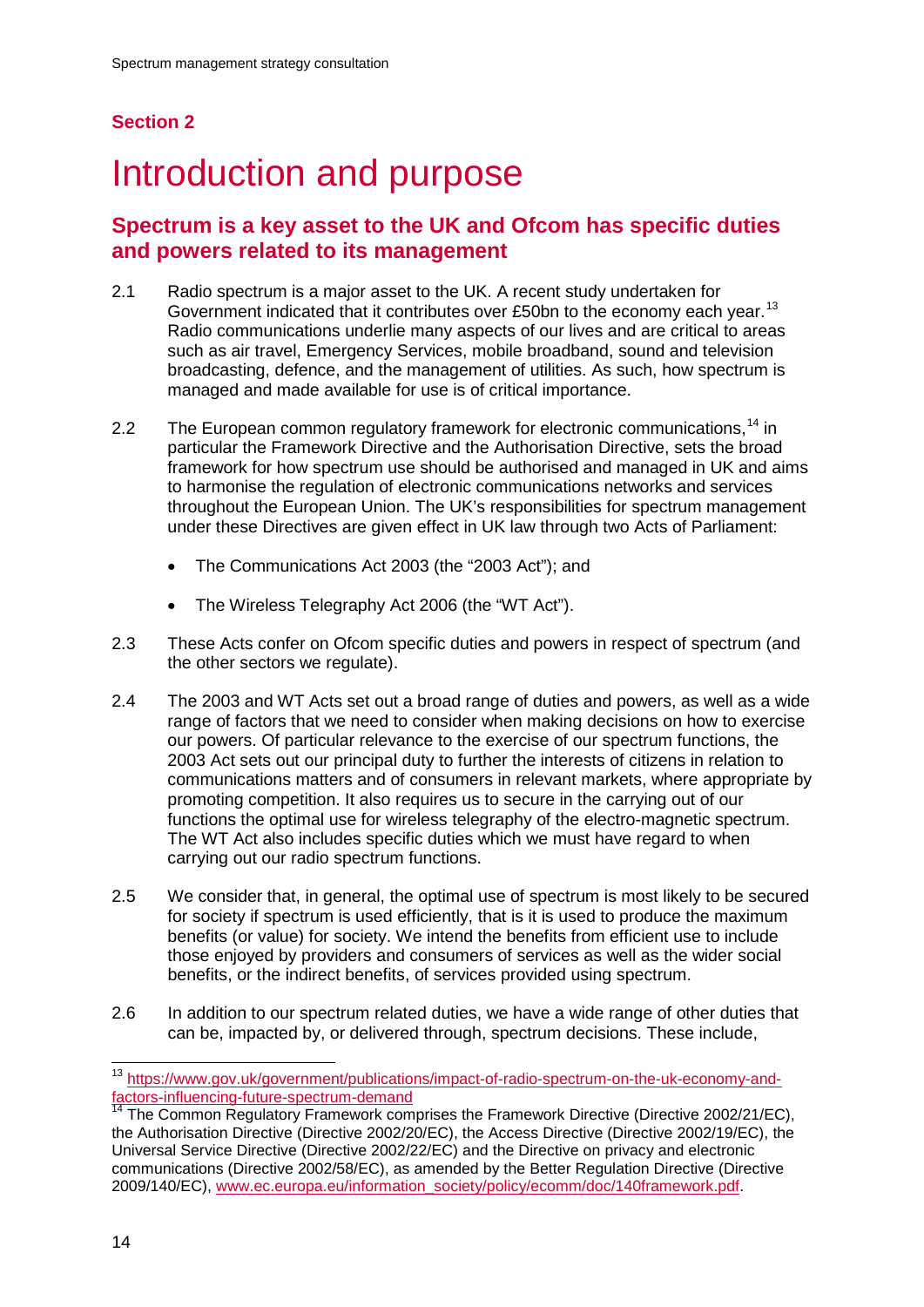amongst others, promoting competition, securing the availability throughout the UK of a wide range of communications services and of a wide range of TV and radio services of high quality.

- 2.7 The Acts specifically recognise that on occasion we will need to exercise our discretion in terms of the weight we give to different considerations in making spectrum policy decisions. As such we exercise a considerable degree of discretion in terms of the activities we undertake and the specific decisions that we take. The Acts also provide for Government to direct us to act where it has a specific view on how we should discharge our duties and exercise our powers, including in relation to our spectrum functions.
- 2.8 In addition to our functions under the common regulatory framework, we have also been directed by Government to represent UK interests in negotiations within the main spectrum related international institutions, including the International Telecommunications Union (ITU), the European Conference of Postal and Telecommunications Administrations (CEPT), and spectrum committees of the European Union. [15](#page-16-0)
- 2.9 Given the broad discretion we have in deciding how best to fulfil our spectrum duties, it is important that we take a strategic approach to managing this scarce and valuable resource. We also consider that it is important that our spectrum management strategy takes account of a forward looking perspective on long-term developments in major uses of spectrum. This is because communications markets and services for which radio spectrum is an important input continue to evolve, and enabling major changes in how spectrum is used often involves long timescales.

## **We authorise the use of all UK spectrum with the exception of that used by Crown bodies**

- 2.10 Ofcom is responsible for authorising the use of all spectrum with the exception of use by Crown bodies. There is no general legal definition of a Crown body but central government departments reporting to ministers such as the Ministry of Defence, Home Office and Department for Transport are generally considered to be Crown bodies.
- 2.11 As we illustrate in [Figure 3](#page-17-0) there is market access to around 75% of weighted spectrum<sup>[16](#page-16-1)</sup> whilst Crown users have access to 54%. There is a significant proportion of spectrum to which both have access on a shared basis (29%).

 $15$  We discuss the role of these bodies in greater detail at paragraph [3.60](#page-40-0)

<span id="page-16-1"></span><span id="page-16-0"></span> $16$  We have considered spectrum frequencies between 87.5 MHz and 80 GHz. We have applied a linear weighting for spectrum up to 1 GHz so that 10 MHz of bandwidth at 100 MHz is given the same weight as 10 MHz of bandwidth at 1 GHz. Above 1 GHz, however, we have applied a logarithmic scale, so that the same weight is given to 10 MHz of bandwidth at 1 GHz as is given to 100 MHz of bandwidth at 10 GHz as is given to 800 MHz of bandwidth at 80 GHz. The use of a logarithmic scale above 1 GHz avoids the significance of bands at, or near, the UHF frequency range being swamped by the weight that would otherwise attach to the much higher frequency ranges. We used a similar weighting approach as part of our work on the Spectrum Framework Review in 2005 with the exception that the 2005 work applied a logarithmic scale across all frequency ranges, including spectrum below 1 GHz. We have adjusted this approach below 1 GHz in our current work to avoid giving a disproportionate weight to low frequency spectrum (e.g. a logarithmic scale below 1 GHz would attach ten times as much weight to 20 MHz of bandwidth at 100 MHz as to 2 x 9 MHz of bandwidth at 900 MHz). As we progress our work on these estimates in future, we may decide to make further changes to our methodology.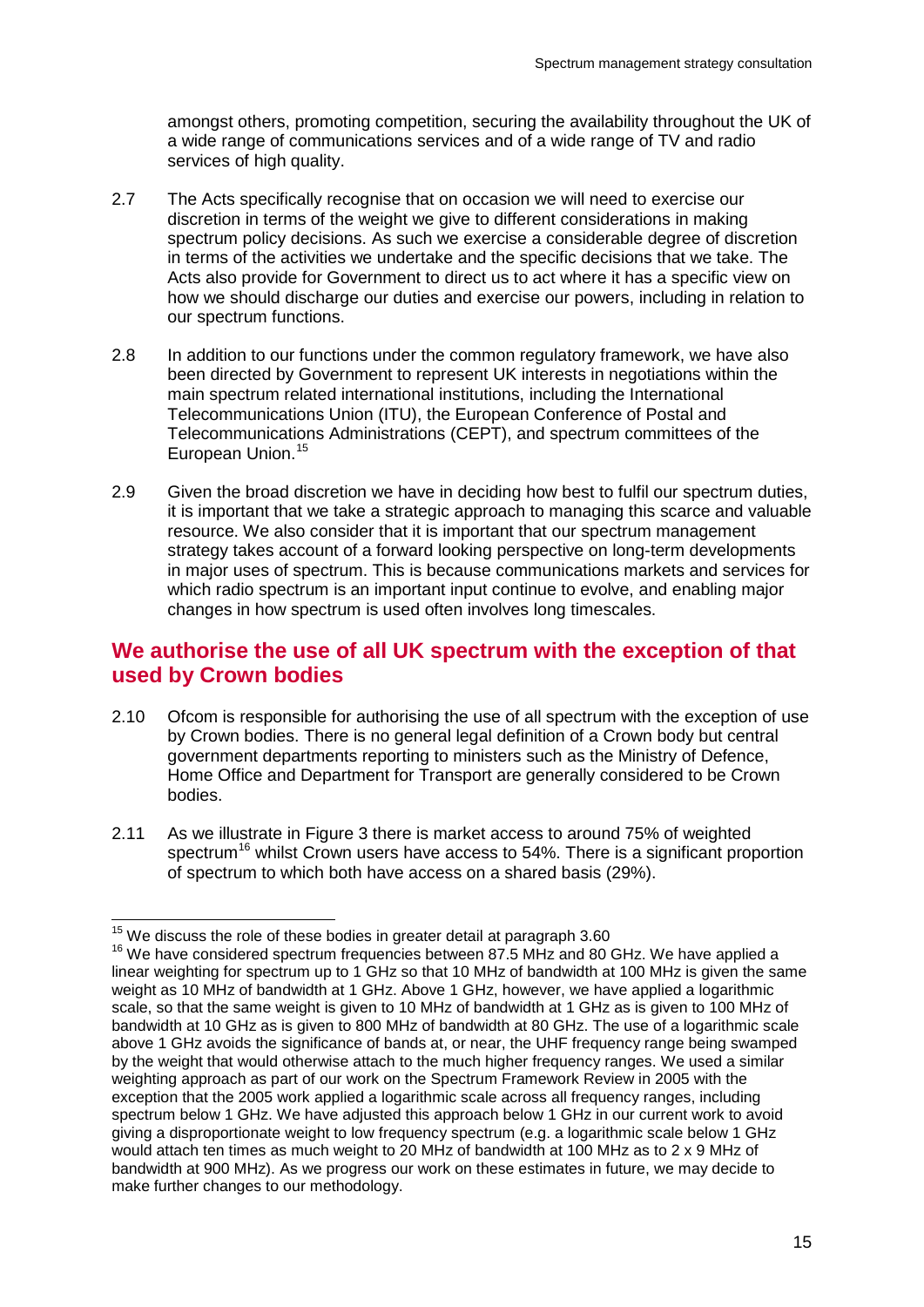

#### <span id="page-17-0"></span>**Figure 3 - Illustration of Market access and Crown spectrum**

- 2.12 The manner in which Ofcom authorises market access to spectrum can be divided into one of three broad approaches:
	- through a set of licence products for individual assignments or channels ("Ofcom band managed");
	- through licences for large blocks of spectrum which give the licensee wide scope for exploitation of the spectrum ("block assigned"); or
	- through licence exemption.
- 2.13 The UK spectrum map in [Figure 4](#page-20-0) on page [19](#page-20-0) provides further detail on the proportions of weighted spectrum falling under each of the different modes of spectrum access discussed in [Table 2](#page-18-0) and their overlaps. The illustrations and figures we report here are indicative and based on our analysis of the UK FAT (Frequency Allocation Table)<sup>[17](#page-17-1)</sup> and the UK PFA (UK Plan for Frequency Authorisation).<sup>[18](#page-17-2)</sup>

<span id="page-17-1"></span><sup>&</sup>lt;sup>17</sup> The UK FAT is issued by the National Frequency Planning Group on behalf of the Cabinet Official Committee on UK Spectrum Strategy. The UK FAT details the uses to which various frequency bands are put in the UK (referred to as 'allocations') and which bodies are responsible for planning and managing them, including making frequency assignments to individual users or installations at particular locations. It also shows the internationally agreed spectrum allocations of the International Telecommunication Union. [http://stakeholders.ofcom.org.uk/spectrum/information/uk-fat/\)](http://stakeholders.ofcom.org.uk/spectrum/information/uk-fat/)<br><sup>18</sup> The UK PFA provides details on the frequencies authorised by Ofcom. It includes a list of licences

<span id="page-17-2"></span>available through Ofcom and provides information on how they are allocated and whether or not they can be traded. The UK PFA is available at<http://spectruminfo.ofcom.org.uk/spectrumInfo/ukpfa>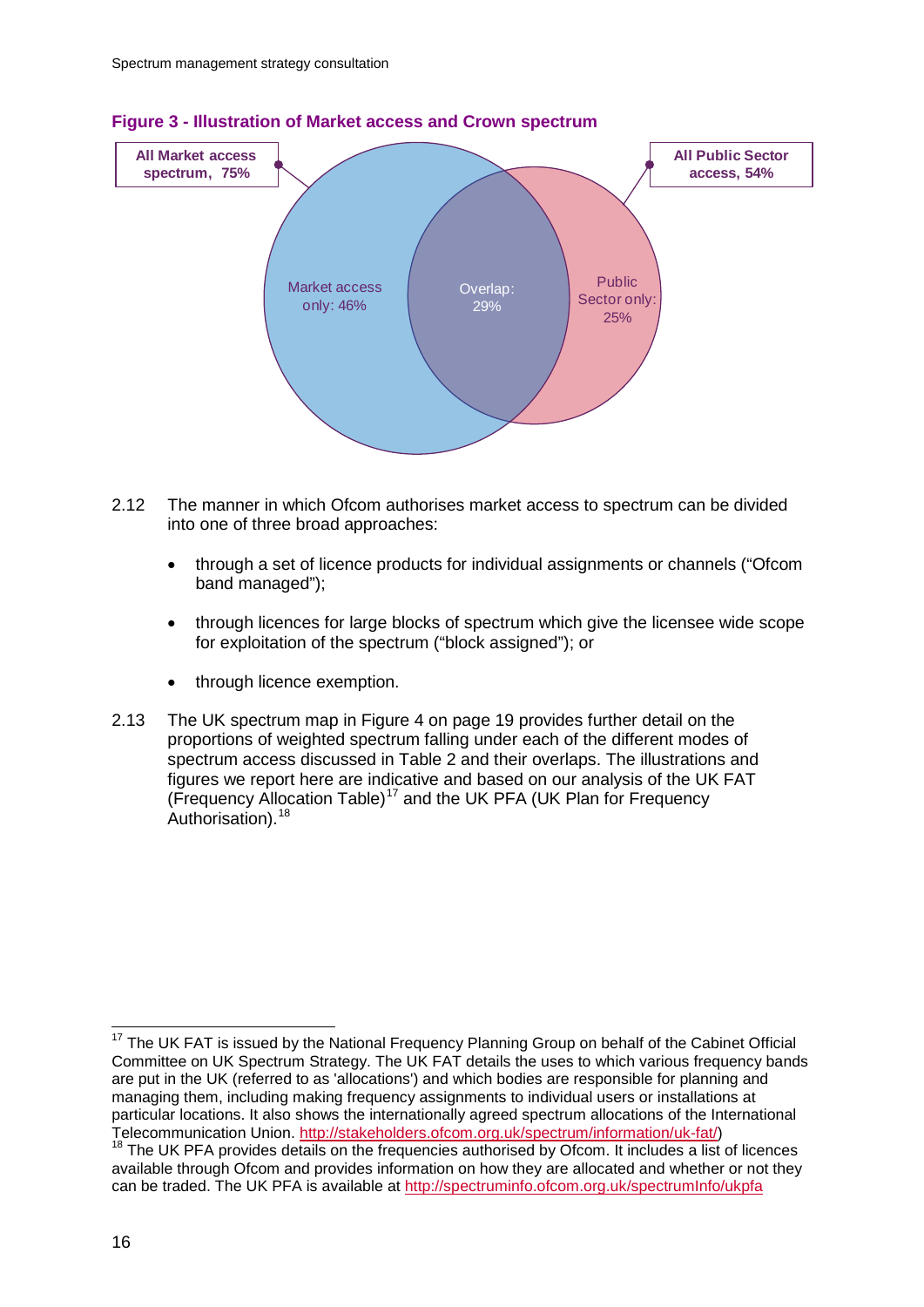| <b>Spectrum</b><br><b>attribution</b><br>category | <b>Explanation and indicative proportion of total</b><br>weighted spectrum in this category in 2013                                                                                                                                                                                                                                                                                                                                                                                                                                                                                                 | <b>Major uses in this category</b>                                                                                                                                                                                                                                                                 |
|---------------------------------------------------|-----------------------------------------------------------------------------------------------------------------------------------------------------------------------------------------------------------------------------------------------------------------------------------------------------------------------------------------------------------------------------------------------------------------------------------------------------------------------------------------------------------------------------------------------------------------------------------------------------|----------------------------------------------------------------------------------------------------------------------------------------------------------------------------------------------------------------------------------------------------------------------------------------------------|
| <b>Ofcom</b><br>band-<br>managed                  | This refers to bands where we issue licences on the<br>basis of the individual assignments within the band,<br>often on a first come first served basis, and in many<br>cases through detailed technical coordination.<br>Circa 53% of all weighted spectrum falls under this<br>category                                                                                                                                                                                                                                                                                                           | This includes DTT broadcasting,<br>Business Radio, Fixed Links, PMSE<br>and Satellite Permanent Earth<br>Station and VSAT bands.                                                                                                                                                                   |
| <b>Public</b><br><b>Sector</b><br>(Crown)         | This is spectrum managed and used by Crown bodies<br>under the terms of the Frequency Allocation Table <sup>19</sup> .<br>Circa 53% of all weighted spectrum falls under this<br>category                                                                                                                                                                                                                                                                                                                                                                                                           | The majority of Crown spectrum is<br>used and managed by the Ministry of<br>Defence. Other users include Home<br>Office, the Department of<br>Transport <sup>20</sup> , the Department for<br>Health, the Department for<br><b>Communities and Local Government</b><br>and the Emergency Services. |
| <b>Licence</b><br>exempt (LE)                     | This is spectrum that is available for use by licence<br>exempt devices.<br>Circa 27% of all weighted spectrum falls under this<br>category                                                                                                                                                                                                                                                                                                                                                                                                                                                         | Licence exempt uses include WiFi,<br>Bluetooth, RFID and a vast range of<br>other Short Range Devices (SRDs).                                                                                                                                                                                      |
| <b>Block-</b><br>assigned                         | This refers to bands where licensees manage their<br>own deployments within the band (or act as a band<br>manager for third party access) with a high degree of<br>flexibility. In general these bands have been assigned<br>via auction.<br>Circa 12% of all weighted spectrum falls under this<br>category                                                                                                                                                                                                                                                                                        | This includes all bands that have<br>been auctioned, together with long<br>standing assignments such as the<br>900 MHz and 1800 MHz licences<br>used by mobile operators.                                                                                                                          |
| <b>Other</b>                                      | This includes other uses of spectrum which do not<br>require licensing, but still need to be considered in our<br>technical planning. These relate to both public sector<br>and commercial users.<br>Given the complexities in analysing sharing<br>arrangements between "Other" uses and all the<br>remaining categories, we only report the amount of<br>spectrum that falls exclusively under this category.<br>This is circa 2% of total weighted spectrum and<br>roughly half of this falls in each of the two "market<br>access" and "public sector access" categories we use<br>in Figure 3. | Radioastronomy and Met Office use<br>including Earth Exploration Satellite<br>Services (EESS), Receive only Earth<br>Stations (ROES) for EESS.                                                                                                                                                     |

#### <span id="page-18-0"></span>**Table 2 - Spectrum attribution categories**

[http://stakeholders.ofcom.org.uk/binaries/spectrum/spectrum-policy-area/spectrum](http://stakeholders.ofcom.org.uk/binaries/spectrum/spectrum-policy-area/spectrum-management/ukfat2010.pdf)[management/ukfat2010.pdf](http://stakeholders.ofcom.org.uk/binaries/spectrum/spectrum-policy-area/spectrum-management/ukfat2010.pdf)

<span id="page-18-1"></span> $19$  This category includes spectrum used exclusively by Crown bodies and spectrum managed by Crown bodies (e.g. the MOD and the CAA), but where specific provisions allow Ofcom to mange civil uses within the same band(s). These bands have UK2 or UK4 allocation provisions associated with them and civil access is allocated typically under a UK4.xx provision. There are also cases where bands managed by Ofcom, which have a UK1 provision associated with them, also have specific provisions for shared Crown uses. Specific footnotes are used in these cases often Crown access is often limited to specific radiocommunication services

<span id="page-18-2"></span>**Thanagement unique rought**<br><sup>20</sup> In this category we also include Aeronautical spectrum coordinated between the Civil Aviation Authority and the Ministry of Defence.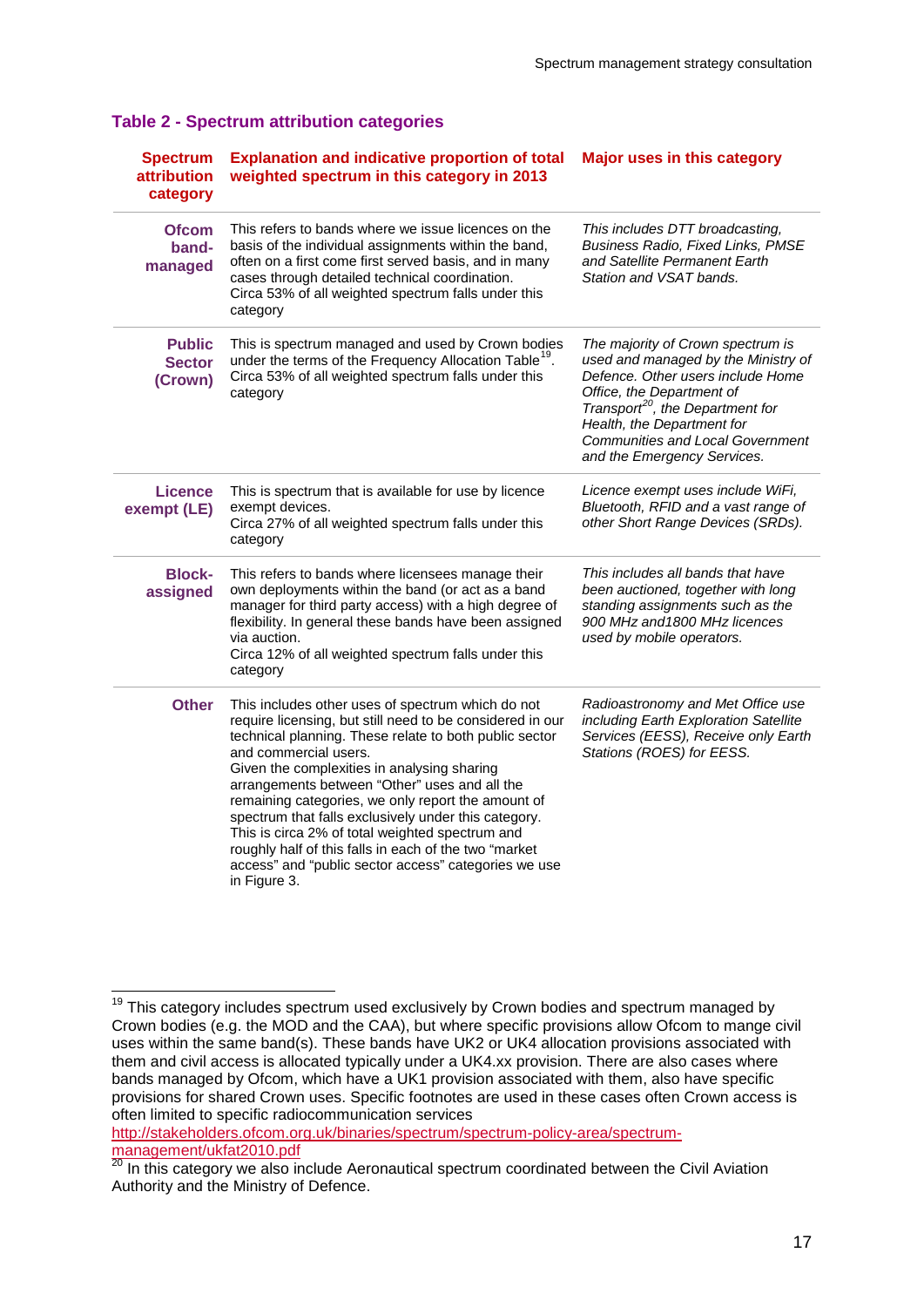- 2.14 In [Figure 4](#page-20-0) below, we illustrate the indicative proportions of total weighted spectrum that fall under each type of overlap across these categories.<sup>[21](#page-19-0)</sup> These figures are provisional and subject to revision in light of further work. However, they illustrate a number of important features of spectrum access:
	- Of the market access to spectrum that is authorised through licences (65%), the Ofcom band managed segment (53%) is significantly larger than the block assigned bands (12%)
	- The high proportions of spectrum that is accessed by Crown users (53%), although a significant proportion of this access is shared;
	- Although 27% of the spectrum can be accessed by licence exempt devices, the vast majority of this is in bands where this access is shared with licensed users or with Crown users;
	- The high proportion of spectrum access that is shared between one or more of the above modes of spectrum access (40% of the total shown in [Figure 4,](#page-20-0) noting that this number does not include sharing with the "other" category which would increase the % shared). In particular, more than half of Crown spectrum is shared with uses authorised by us, both Ofcom coordinated and licence-exempt. "Market access" uses that access significant portions of Crown spectrum on a shared basis include Programme Making and Special Events, business radio and Amateur users.
- 2.15 It is also worth noting that the overlaps between these different modes of spectrum access under-represent the extent to which spectrum is shared across different uses. In fact, significant amounts of sharing exist within the same category and these are not reflected in these illustrations. For example, fixed links and satellite users share some spectrum bands within Ofcom-coordinated bands. The same applies to DTT broadcasting and PMSE (with new white-space devices also due to access the same spectrum resources from 2014). Also, bands that are illustrated below as "Crownonly" include frequencies that are shared between the Ministry of Defence and other public sector users.

<span id="page-19-0"></span> $21$  As we discuss above, for "other" uses we only report an estimated proportion of total spectrum that falls exclusively under this category. As we do not report estimates for how the "other" category overlaps with the remaining categories, the figures quoted in [Figure 3](#page-17-0) for spectrum proportions falling exclusively under public sector (Crown), Ofcom band-managed and LE categories *could be overestimates* and should therefore be treated with caution.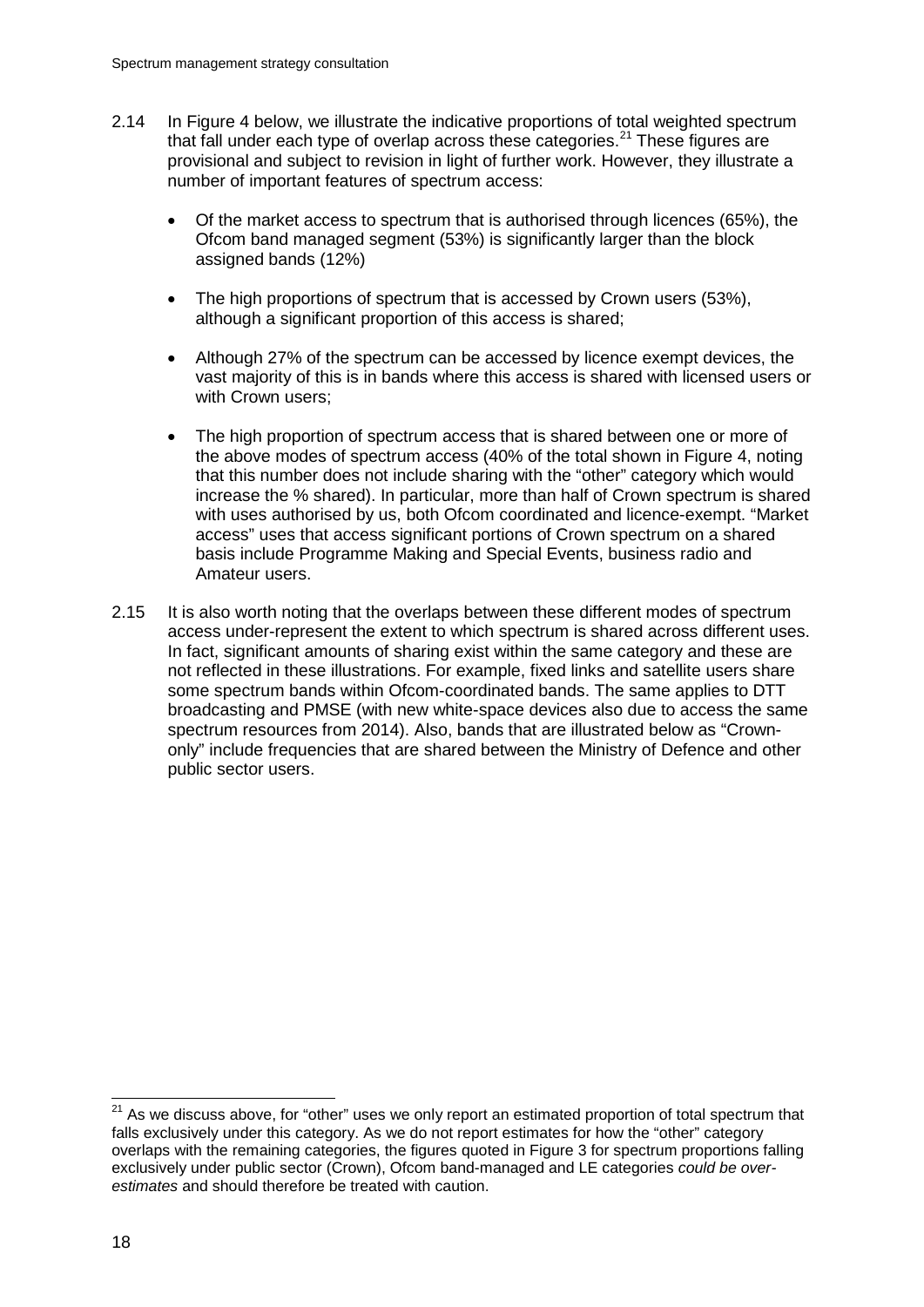

#### <span id="page-20-0"></span>**Figure 4 - Indicative UK spectrum map for 2013**

- (1) The Venn diagram at the top is illustrative and not to scale. It illustrates how the spectrum attribution categories we have identified in Table 2 overlap. The indicative figures quoted are a proportion of total weighted spectrum. With reference to Figure 3, "Market access" is the sum of Ofcom band-managed, Block-assigned, Licence-exempt and "Other (market) "spectrum. "Public Sector access" in Figure 3 is the sum of "Public sector (Crown)" and "Other (public sector)" in this Figure. Note also that, although not shown in this diagram, a small amount of Blockassigned spectrum overlaps with Crown (MoD) and LE spectrum.
- (2) Figures for all sub-categories formed by the overlaps amongst the categories discussed in Table 2 are indicative and should be treated with caution. In particular, figures for "Crown only", "Ofcom band-managed only" and "LE only" are likely to be *over-estimates* as we are not reporting overlaps between "Other" and these categories.
- (3) In the diagram on the bottom left, the main bars illustrate the proportion of total weighted spectrum falling under each of the main categories discussed in Table 2. Within each bar, we quote the split between spectrum falling exclusively under each category and overlapping with other categories. Figures quoted inside each bar are proportions of the total size of each bar. For example, 38% of all Ofcom band-managed spectrum falls exclusively in this category; this equates to 20% of total weighted spectrum.
- (4) In the diagram on the bottom right, the size of each bar represents the proportion of total weighted spectrum falling under each sub-category formed by the overlaps amongst the categories discussed in Table 2. As noted above, all these figures are indicative and should be treated with caution.
- 2.16 Our proposed forward looking strategy in this document relates directly to most of these categories of spectrum. The main exception is bands that are exclusively used by Crown bodies (shown in pink in the charts above), although in some cases, we do and will provide advice to Government on those bands.
- 2.17 The considerable level of overlap amongst these categories, and between Public Sector and Market access in particular, illustrates the importance of ensuring consistency in how spectrum is used and managed across all types of UK spectrum. As we discuss further below, Government has announced plans to undertake an overarching UK Spectrum Strategy. The spectrum management strategy we discuss in this document will be an important contribution to this.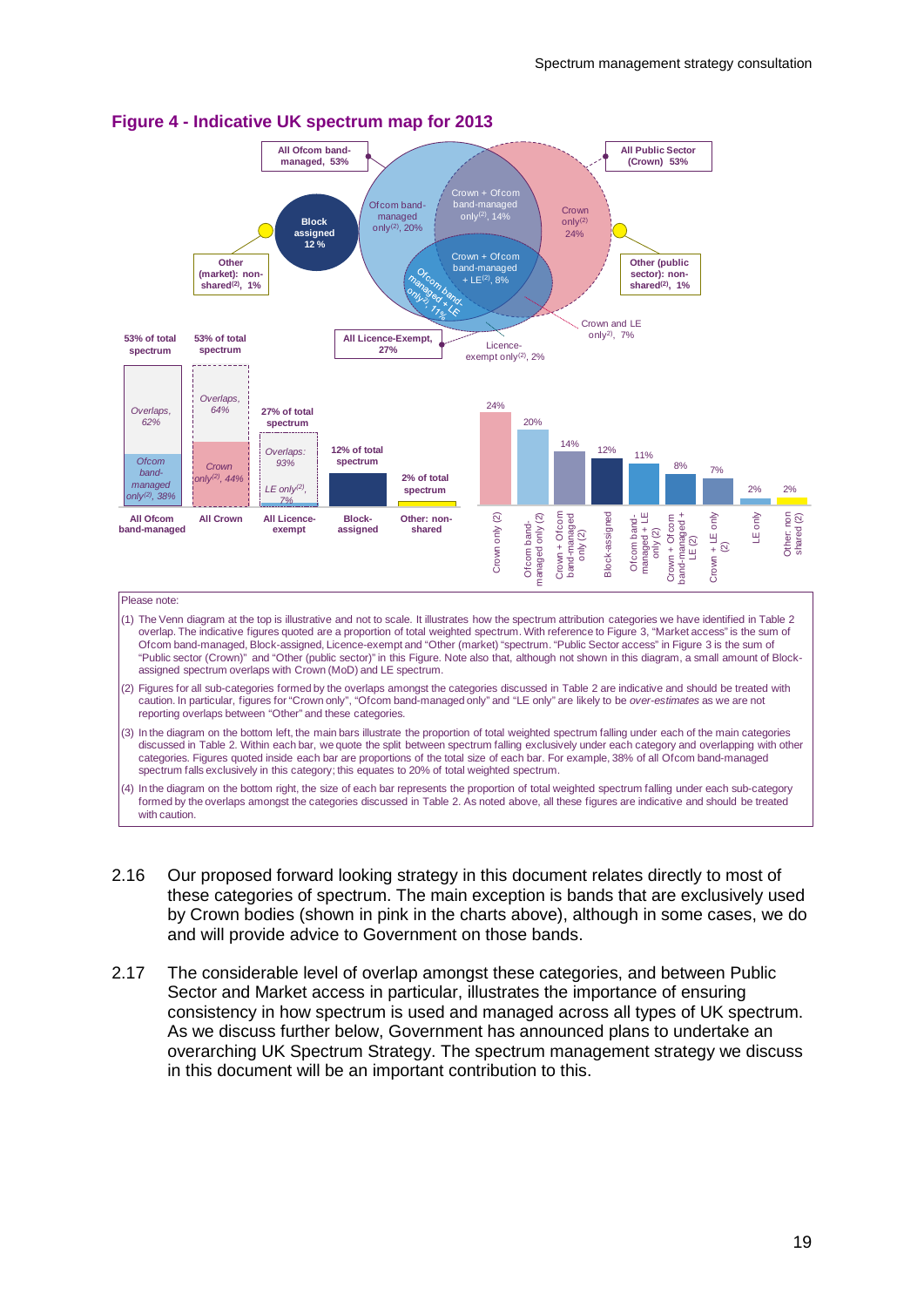## **The main purpose of this document is to consult on our proposed strategy on how to fulfil our spectrum duties**

- 2.18 We have considered carefully what our strategy should be to best achieve our relevant statutory duties over the coming years. Having done so, we are now publishing this *Spectrum management strategy consultation* setting out:
	- the approach we propose to take to managing UK spectrum; and
	- our proposals for the priority areas of our work over the next ten years.
- 2.19 In this consultation document we share our initial views on future developments in spectrum use (as they relate to technology, market and regulatory trends) that our strategy will need to take into account. We also discuss how our approach to managing spectrum has been refined in light of our experience.
- 2.20 We invite stakeholders to contribute their views on these important subjects to ensure that our strategy reflects a comprehensive assessment of relevant factors that are likely to impact spectrum use over the next 10 years. Ofcom aims to be consultative, transparent and proportionate in everything that it does and we remain committed to our consultation principles, which are laid out in Annex 2 of this document.
- 2.21 In establishing this spectrum management strategy we are not looking to forecast the future, but highlight potential developments that might raise the need for regulatory action in support of optimal spectrum use. Many trends in spectrum use may have little or no bearing on the need for us to act, whereas others may have a significant impact on the work we may need to do. It is likely that future spectrum use will not develop entirely as we currently expect. Some variations will not affect our strategy, whilst others may have a significant impact and result in a re-evaluation of our priorities. Ofcom will therefore continue to monitor market developments on an ongoing basis so that we are able to adjust our strategic approach to spectrum management should this be necessary.

## **This document will also contribute to Government plans for an overarching UK Spectrum Strategy**

- 2.22 Given its importance to the UK, securing the best use of radio spectrum is a key element of the UK Government's broader policies on the economy and society.
- 2.23 The Government recently announced, in the *Connectivity, Content and Consumers* paper,<sup>[22](#page-21-0)</sup> plans to develop an overarching UK Spectrum Strategy that will cover all UK spectrum (including both market access and public sector access) and set out the key changes to spectrum use that will be necessary over the next 10 to 15 years. Government expects this strategy to be published in early 2014.
- 2.24 This Ofcom consultation will be an important contribution to the overarching UK Spectrum Strategy and we will continue to work closely with Government in the coming months in support of this process.

 $\overline{22}$ 

<span id="page-21-0"></span>[https://www.gov.uk/government/uploads/system/uploads/attachment\\_data/file/225783/Connectivity\\_C](https://www.gov.uk/government/uploads/system/uploads/attachment_data/file/225783/Connectivity_Content_and_Consumers_2013.pdf) [ontent\\_and\\_Consumers\\_2013.pdf](https://www.gov.uk/government/uploads/system/uploads/attachment_data/file/225783/Connectivity_Content_and_Consumers_2013.pdf)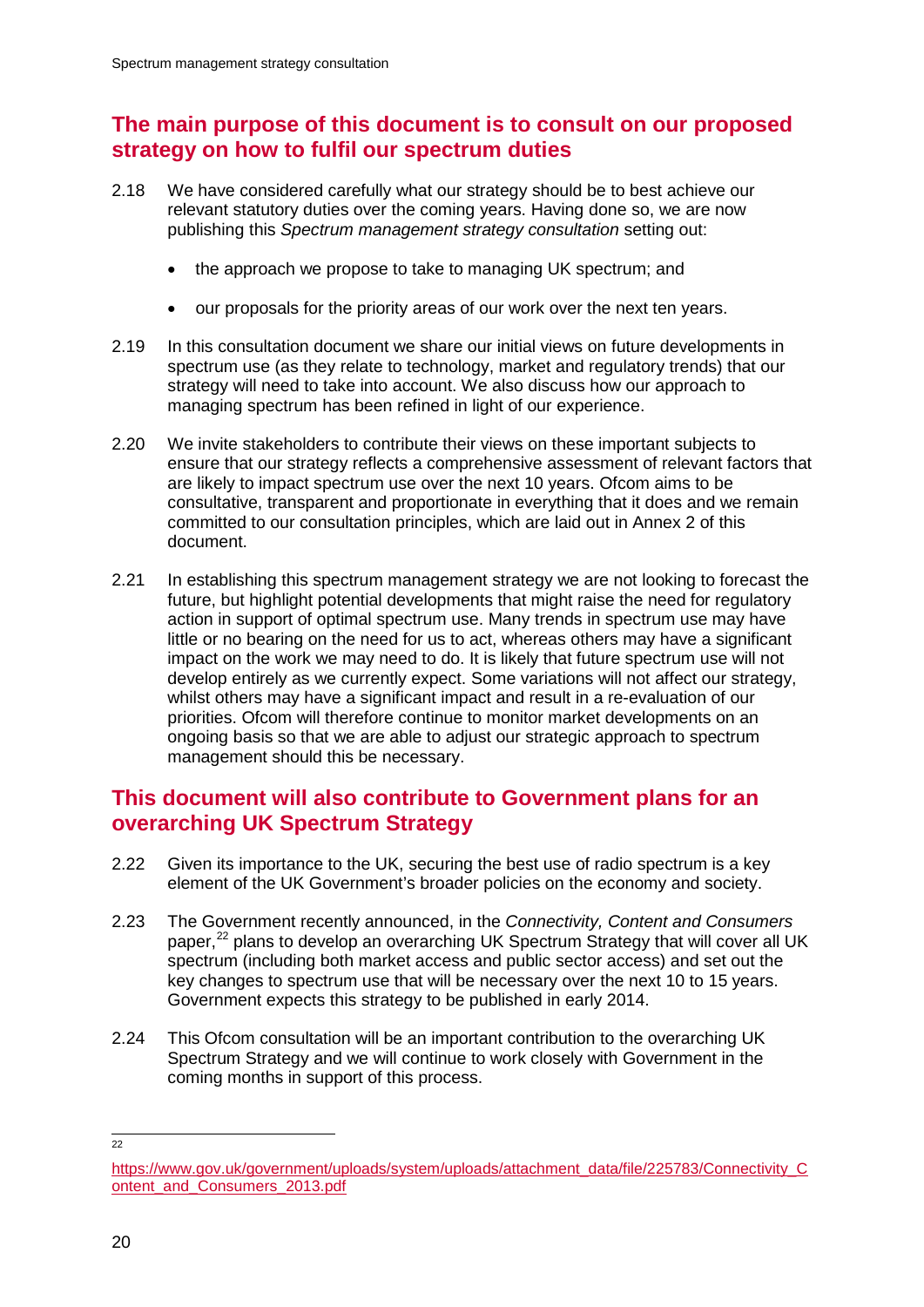## **This consultation builds on the Spectrum Framework Review and its Implementation Plan of 2005**

- 2.25 This consultation document builds on the strategy Ofcom laid out in its 2005 *Spectrum Framework Review* (SFR) statement.<sup>[23](#page-22-0)</sup> It adapts our approach to radio spectrum management in light of the progress we have made since we published the SFR, our experiences in implementing this approach, and as a result of our analysis of the potential future development of the communications market.
- <span id="page-22-1"></span>2.26 The SFR set out a vision for spectrum management in support of a market-led approach:
	- Spectrum should be free of technology and usage constraints as far as possible. Policy constraints should only be used where they can be justified;
	- It should be simple and transparent for licence holders to change the ownership and use of spectrum; and
	- Rights of spectrum users should be clearly defined and users should feel comfortable that they will not be changed without good cause.
- 2.27 The SFR also noted that, inevitably, there would be circumstances in which we could not fully achieve this vision. In these cases we said that we would explain why we departed from it.
- 2.28 Following the publication of the SFR, we set a series of objectives to guide the implementation of this market-based approach. These included:
	- awarding newly available spectrum through market mechanisms, e.g. by auction, minimising technology and usage restrictions;
	- liberalising existing licences as far as possible, by removing unnecessary restrictions;
	- extending trading to all appropriate licence classes;
	- supporting the public sector in releasing under-used spectrum to the market; and
	- extending spectrum pricing to all appropriate licence classes.
- 2.29 In the following section we describe how we delivered against these objectives through the progress we have made in major initiatives undertaken over the past eight years. We also consider the outcomes of these initiatives and whether, given hindsight, we would address these in a similar manner in future. We also consider whether the intended outcomes might have been more effectively achieved through different approaches.

<span id="page-22-0"></span> <sup>23</sup> [http://stakeholders.ofcom.org.uk/binaries/consultations/sfr/statement/sfr\\_statement](http://stakeholders.ofcom.org.uk/binaries/consultations/sfr/statement/sfr_statement)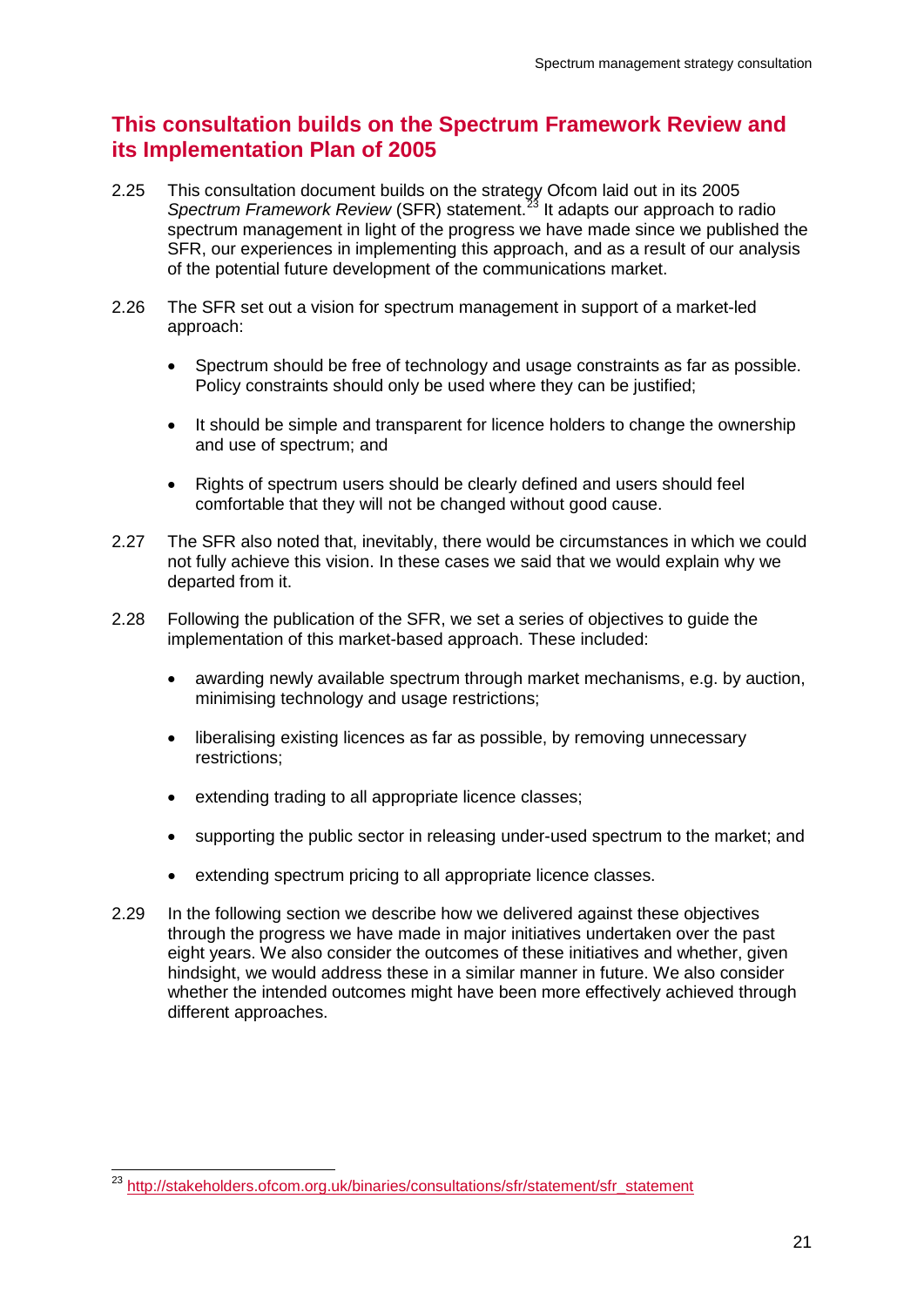## **Ofcom has undertaken a range of initiatives and achieved much for consumers and citizens since the publication of the SFR**

2.30 Since we published the SFR in 2005 a wide range of spectrum initiatives have delivered significant benefits to consumers and citizens. The following table summarises the main outcomes of these initiatives.

#### **Table 3 - Outcomes associated with major past spectrum initiatives**

| <b>Major spectrum initiatives</b>                                                                                                                               | <b>Ofcom's actions</b>                                                                                                                                                                                                                                                                                                                                               | <b>Outcomes</b>                                                                                                                                                                                                           |
|-----------------------------------------------------------------------------------------------------------------------------------------------------------------|----------------------------------------------------------------------------------------------------------------------------------------------------------------------------------------------------------------------------------------------------------------------------------------------------------------------------------------------------------------------|---------------------------------------------------------------------------------------------------------------------------------------------------------------------------------------------------------------------------|
| Improved the efficiency of<br>the use of spectrum<br>allocated to terrestrial TV<br>through Digital Switch<br>Over (DSO)                                        | Government mandated DSO<br>leading to the release of UHF<br>spectrum ("the Digital<br>Dividend"). We put in place<br>the licensing framework and<br>monitored the process of<br>transitioning from analogue<br>to digital TV.                                                                                                                                        | DSO has increased choice<br>for TV viewers, expanding<br>the range of available<br>terrestrial channels;<br>preserved universal<br>availability of PSB<br>channels; and freed up<br>spectrum for mobile<br>broadband use. |
| <b>Re-purposed the Digital</b><br><b>Dividend UHF spectrum</b><br>align 800 MHz band with<br><b>European harmonised</b><br>band plan for 4G / LTE<br><b>use</b> | Defined the case for<br>relocating existing DTT and<br>PMSE use out of the<br>800MHz band and engaged<br>with international bodies to<br>secure the necessary<br>agreements. We then<br>delivered a major clearance<br>programme over a 3 year<br>period (ahead of original<br>plan) to enable the<br>deployment of 4G services in<br>the awarded spectrum<br>bands. | Release of spectrum for<br>mobile broadband will lead<br>to coverage of 4G to 70%<br>UK population by end 2013<br>and 98% of population<br>indoors and at least 95% of<br>population in each of the                       |
| <b>Released the 800MHz</b><br>band, in combination with<br>2.6GHz band, to support<br>new 4G mobile<br>broadband market and<br>deliver widespread<br>coverage   | We designed and carried out<br>the combined auction which<br>was structured to support a<br>competitive market and<br>which included a coverage<br>obligation.                                                                                                                                                                                                       | Nations by 2017.                                                                                                                                                                                                          |
| <b>Liberalised the licences</b><br>made available for Mobile<br><b>use</b>                                                                                      | We removed technology-<br>specific conditions from<br>public mobile licences. This<br>initially allowed 3G<br>deployment at 900 MHz and,<br>more recently, 4G at 1800<br>MHz and has now been<br>extended to all public mobile<br>licences.                                                                                                                          | Mobile operators have<br>exercised their choice of<br>technologies to deliver<br>enhanced and more<br>efficient services to<br>consumers.                                                                                 |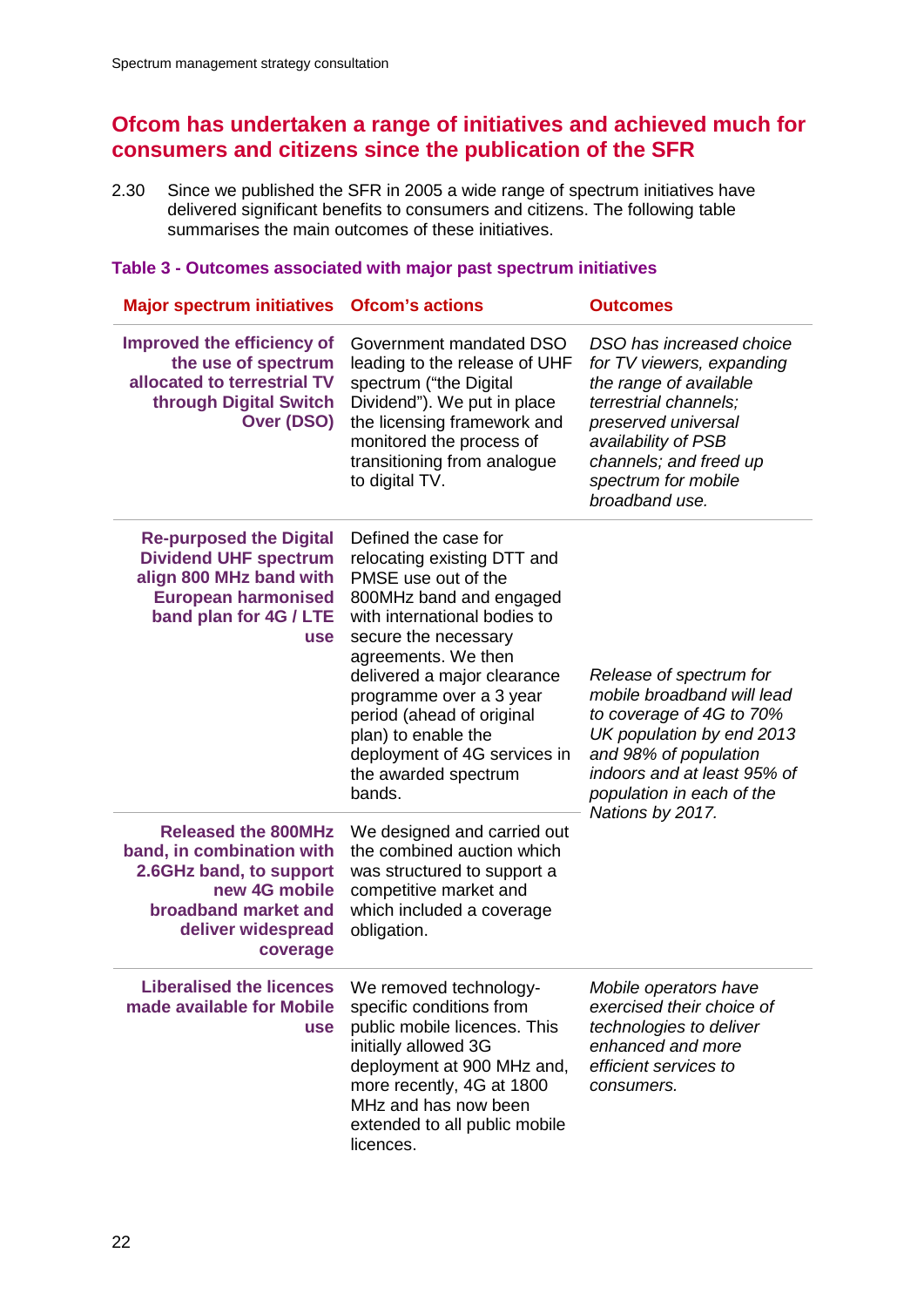| <b>Extended liberalisation,</b><br>trading and administered<br>incentive pricing (AIP)              | We extended trading to 84%<br>of licensed spectrum and<br>introduced leasing of<br>spectrum. We simplified and<br>provided greater flexibility to<br>users of Business Radio<br>licences. In addition, we<br>have extended spectrum<br>pricing (AIP) to most major<br>licence classes<br>(broadcasting remaining the<br>most important class to<br>which AIP is not yet applied). | A range of spectrum users<br>(notably in business radio,<br>wireless access and mobile<br>broadband sectors) have<br>enjoyed greater flexibility in<br>responding to new<br>opportunities and changing<br>requirements.<br>Significant aspects of our<br>strategic approach have<br>contributed to European<br>policy (e.g. the EU's<br><b>WAPECs initiative</b><br>developed technology<br>neutral technical licence<br>conditions for range of IMT<br>bands). |
|-----------------------------------------------------------------------------------------------------|-----------------------------------------------------------------------------------------------------------------------------------------------------------------------------------------------------------------------------------------------------------------------------------------------------------------------------------------------------------------------------------|-----------------------------------------------------------------------------------------------------------------------------------------------------------------------------------------------------------------------------------------------------------------------------------------------------------------------------------------------------------------------------------------------------------------------------------------------------------------|
| <b>Brought unused</b><br>spectrum into use and<br>assigned through<br><b>auctions</b>               | We have auctioned several<br>significant spectrum bands in<br>addition to the Combined<br>Award of 800MHz and<br>2.6GHz, including 10-40<br>GHz, L-band, DECT guard<br>band and 412 MHz and,<br>most recently, have<br>completed the award of<br>interim use of the 600MHz<br>band.                                                                                               | The 10-40 GHz band is now<br>widely used for mobile<br>backhaul. L-band spectrum,<br>although not yet in<br>commercial use, has been<br>championed by the new<br>licensee as a credible<br>candidate for harmonised<br>mobile data downlink band.                                                                                                                                                                                                               |
| <b>Provided spectrum</b><br>management support to<br><b>London 2012 Olympics</b><br>and Paralympics | Ofcom sourced spectrum<br>from the Crown holdings and<br>WT Act Licensees and<br>managed the spectrum<br>required to deliver spectrum<br>needs for 2012 Olympics and<br>Paralympics.                                                                                                                                                                                              | We contributed to<br>successful 2012 Olympic<br>and Paralympic Games by<br>delivering the Government<br>spectrum guarantee as well<br>as other associated PMSE<br>needs.                                                                                                                                                                                                                                                                                        |

#### **Over the past eight years we have moved forward considerably in implementing a market-led approach to spectrum management**

- 2.31 Over the past eight years we have moved a long way towards our objective of providing, as far as possible, an environment with minimal regulatory barriers to the operation of market forces.
- 2.32 Our release programme has nearly tripled the proportion of block-assigned spectrum since 2005 and this has been achieved primarily through auctions. Over half of the spectrum that has been auctioned since 2005 was previously unassigned, whereas in other cases auctions have enabled bands that were already in use to be recycled to more valuable uses.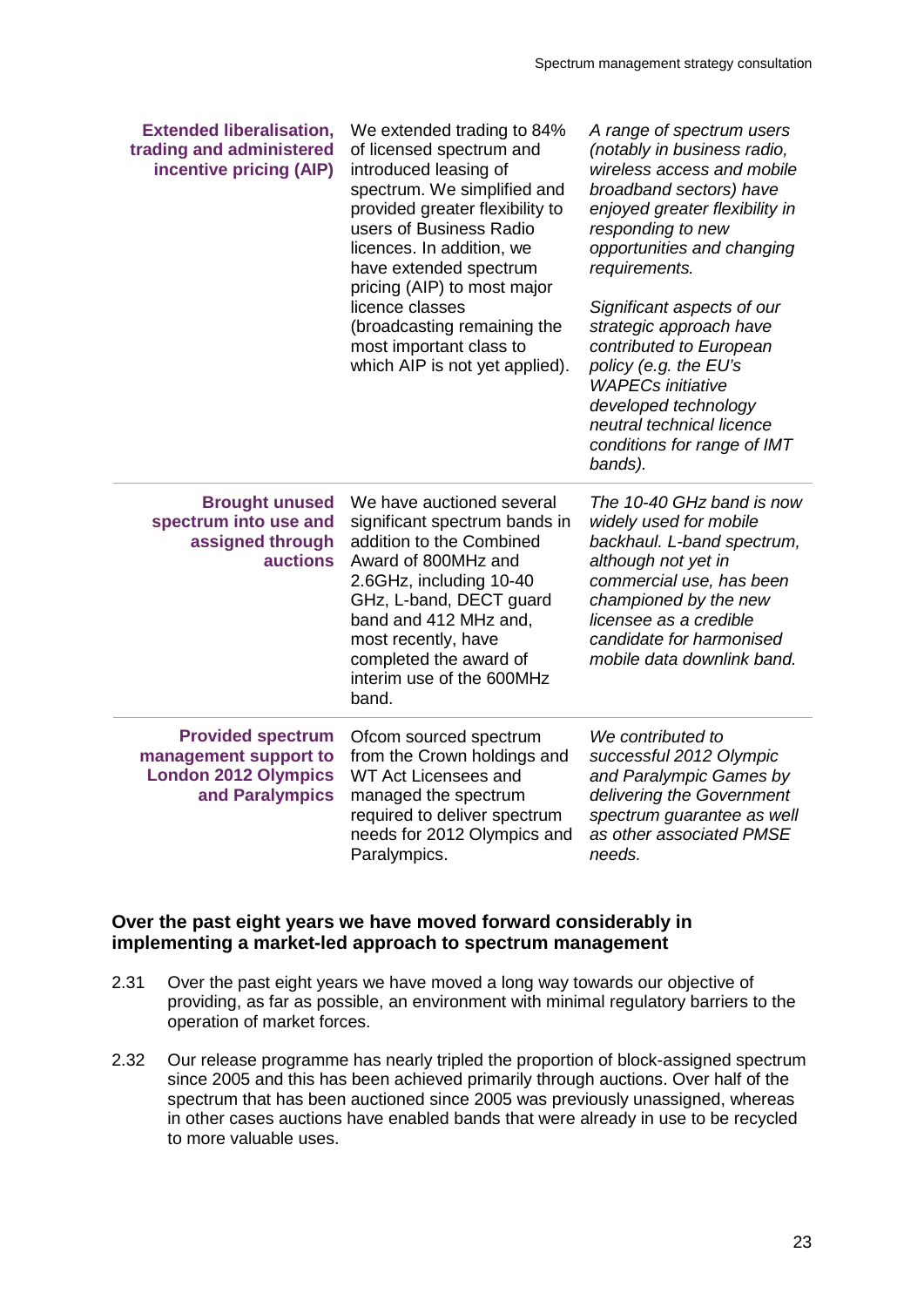



2.33 The majority of licence classes are now tradable and spectrum leasing has also been introduced, whereby, once granted the right to lease, licensees can transfer their rights to other users without regulatory oversight. Since 2005 trading has been extended to business radio, fixed links, public wireless network, maritime and Permanent Earth Station licences. As result, we estimate that, as of today, 84% of relevant<sup>[24](#page-25-0)</sup> spectrum is tradable, up from 15  $%$  in 2005.





- 2.34 We have, in general, removed unnecessary technology or usage constraints to the extent possible, given the need to define spectrum access rights that manage the interference environment. For example, we have changed the approach to management of business radio licences (a category which covers a very wide range of important users) so that users can gain access to a wider pool of spectrum resources without constraint on the type of use. Where licensees have come to us seeking greater flexibility we have varied licences (e.g. to allow mobile use in bands that were previously limited to fixed wireless broadband, to increase power limits in existing mobile licences, and to enable new fixed link technologies to be deployed).
- 2.35 We have also adopted a policy of technology neutrality towards auctioned licences such as the L band and  $10 - 40$  GHz auctions which are now used, or likely to be

<span id="page-25-0"></span> $24$  This excludes uses for which trading is not relevant. These are: Amateurs & Ships, Aeronautical, PMSE, Police and Fire, Licence Exempt, Science & Technology.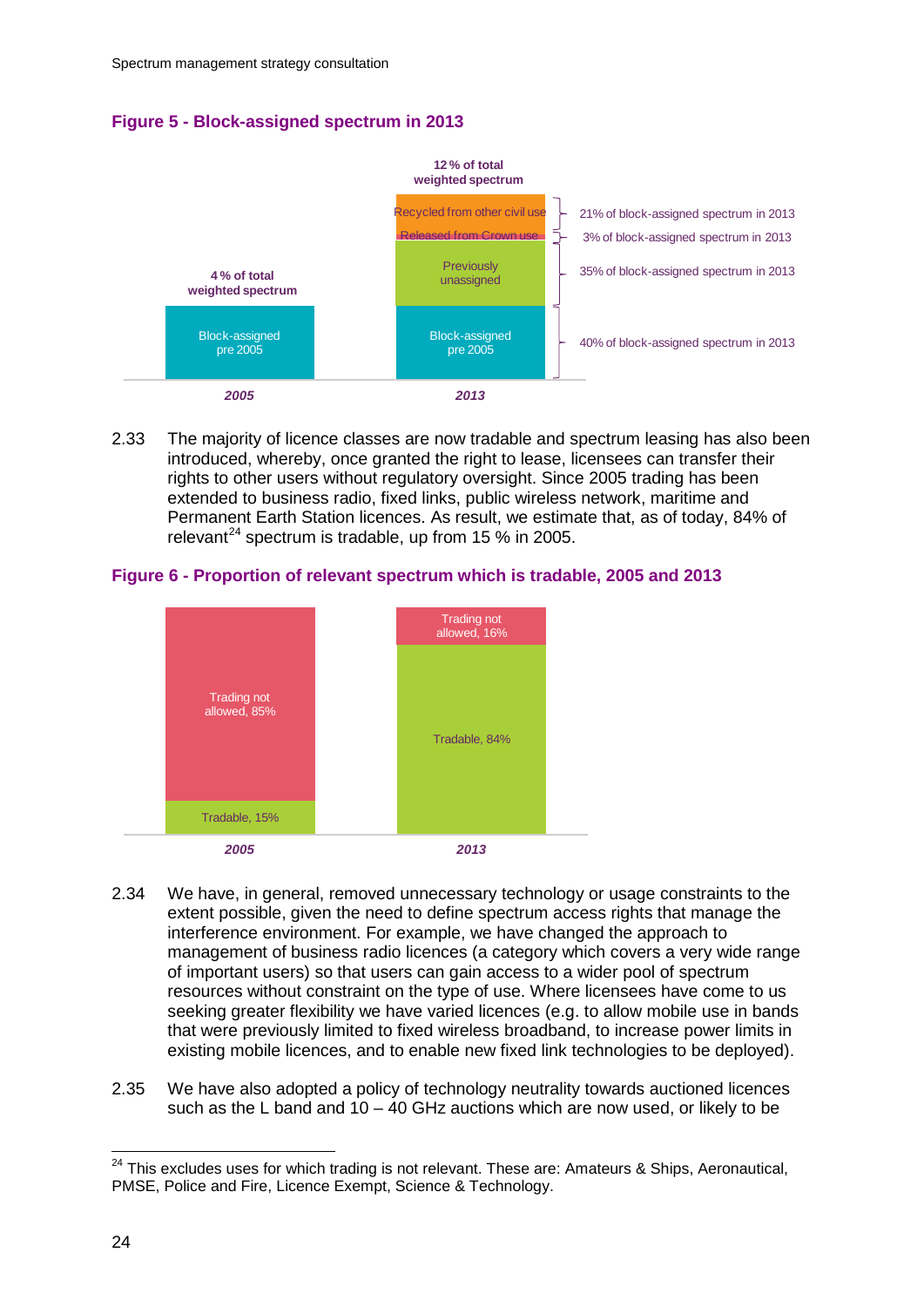used in the near future, for purposes that were not prescribed at the time of the auction.

- 2.36 In cases where it is clear from market engagement that a band will be used for a particular purpose, such as mobile broadband in the case of the recent 4G auction, we have designed technical licence conditions that will support that use without developing more complex licence conditions that could also support other uses. However, as with all licences, we remain open to making changes in licence conditions in future, subject to the impact on adjacent users, if a new and more valuable use for the spectrum emerges over time.
- 2.37 Spectrum pricing has been extended to most licences that were granted through an administrative assignment. Although the responsibility of Government rather than Ofcom, spectrum pricing has been applied to a number of important Crown users of spectrum, notably MoD, and will be extended to others in 2015/16.
- 2.38 Because changes in the pattern of spectrum use can take many years, the significance of our market-led policies could appear limited thus far. However, a number of licensees have been able to change the services they provide and the technology they use with only limited oversight from the regulator.<sup>[25](#page-26-0)</sup> There has been a modest, but meaningful, level of spectrum trades, a number of which have been important, and value-creating, for the parties concerned. Nevertheless, the characteristics of spectrum are not, in general, consistent with conditions required for liquid markets. Features like the heterogeneous nature of different spectrum bands and the sizeable investments required to exploit spectrum mean that spectrum trades are likely to remain relatively infrequent.

#### **However, we have also learnt that timely regulatory action can be very important to securing benefits of spectrum use**

- 2.39 When we reflect on how the most significant increases in the benefits of spectrum use that have come about, this has, by and large, been through action by us to facilitate and manage major changes in use (e.g. 800 MHz change of use from DTT to mobile use), rather than through spectrum trading and liberalisation. This is largely because of the following factors:
	- the increasing importance of the international regulatory framework and our critical role in negotiating changes to this. This is particularly important for some sectors where the economies of scale needed can only be achieved through the regional and, increasingly, global harmonisation that is made possible through this framework;
	- the scale and complexity of the co-existence challenges that can arise in case of major change of use. This can form a major obstacle for markets to overcome, such as where there are many thousands of light-licensed users or potentially millions of licence-exempt users (e.g. households receiving DTT transmissions);
	- the often substantial timing benefits in initiating changes ahead of new licences being granted via an award process, as in the case of the 800 MHz and 2.6 GHz award (noting that, under a fully market led approach, it is the new licensees who would have to negotiate and drive the change); and

<span id="page-26-0"></span> $25$  Although it has been appropriate, in some cases, to consult on the variation of technical licence conditions.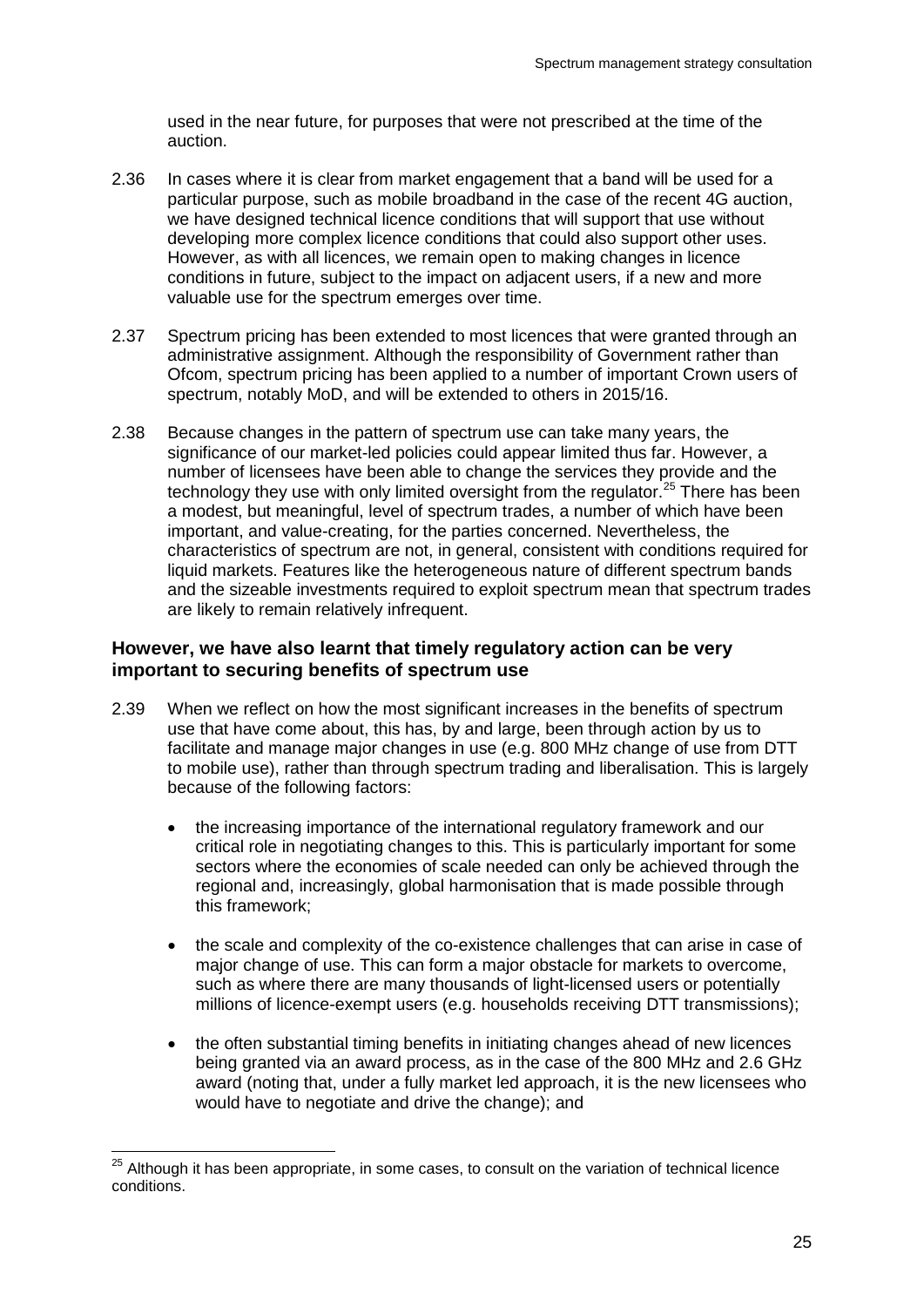- for changes that have specifically impacted on DTT, the nature, and extent, of the regulatory oversight that we give to the planning of DTT coverage, given its current importance in delivering the benefits of Public Service Broadcasting.
- 2.40 However, even where these factors have been relevant, market mechanisms have still played an important role alongside regulatory intervention, notably through the use of auctions to assign the rights holders for the new use.
- 2.41 Reflecting on the vision for spectrum management set out in the SFR (see paragraph [2.26](#page-22-1) above) we would add the qualification that enabling a significant change in spectrum use is not often a simple process; this is because of the potential impact on other users. It is also important to reflect not just on whether the outcomes have been desirable, but also on whether we achieved these in the most efficient and effective way. Assessments of co-existence can be challenging, often in the face of significant uncertainties, for example in the details of the transmission network and equipment that will be deployed or in the details of the receivers that may be affected. We have been more successful in understanding the scale and impact of coexistence challenges in some cases than in others. There is a need to guard against being overly conservative in assessing coexistence issues. There is also real benefit in considering, early on, what practical measurements we can undertake to inform the models we use so as to better reflect real-world experience.

## **It is now an appropriate time to review our spectrum management strategy**

- 2.42 The SFR is now eight years old and we have gained significant experience of implementing the approach it set out. During this time we have also largely completed the work programme we set ourselves, which included a number of major activities, culminating recently in recently in the completion of the DSO, the 800 MHz and 2.6 GHz combined award and the liberalisation of the existing mobile licences. It is therefore an appropriate time to consider what the major priorities for our work over the next 10 years should be.
- 2.43 In addition, more than ever before there is a rapidly evolving demand for spectrum. As new, data-reliant technologies and services come to market and demand for capacity in public and private wireless networks increases, it is important that we consider the implications for future spectrum demand and supply and on what constitutes optimal spectrum use.

## **Structure of this document**

- 2.44 In the rest of this document we cover the following topics:
	- Section 3 introduces the key market, technology and international developments that have informed our strategic review. Spectrum demand and supply trends in key sectoral uses of spectrum are discussed in greater detail in the Appendix to this consultation $^{26}$  $^{26}$  $^{26}$ .
	- Section 4 discusses our approach to spectrum management. This builds on the 2005 Spectrum Framework Review and is informed by our experience of managing spectrum since then.

<span id="page-27-0"></span> <sup>26</sup> [http://stakeholders.ofcom.org.uk/binaries/consultations/spectrum-management](http://stakeholders.ofcom.org.uk/binaries/consultations/spectrum-management-strategy/annexes/appendix_spectrum_management.pdf)[strategy/annexes/appendix\\_spectrum\\_management.pdf](http://stakeholders.ofcom.org.uk/binaries/consultations/spectrum-management-strategy/annexes/appendix_spectrum_management.pdf)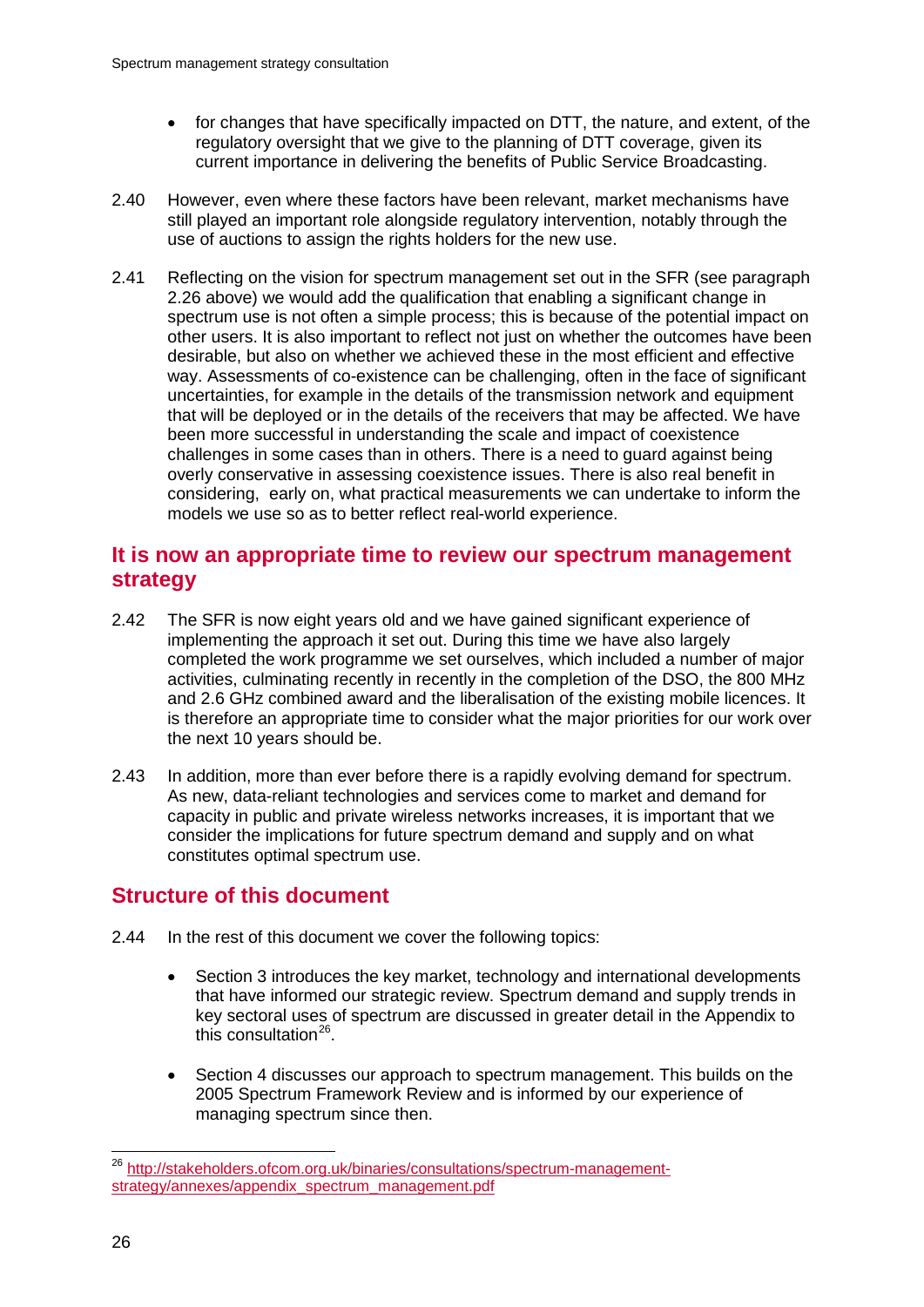- Section 5 outlines the methodology and key findings for our analysis of future developments in major spectrum uses. This underpins the identification of our proposed priorities.
- In Section 6 we discuss in greater detail our proposals for our spectrum priority areas for the next 10 years. These indicate the key issues that we will need to consider within each of these priority areas to determine whether regulatory action is required and, if so, what form it should take.
- In Section 7 we outline our proposals for an extended set of metrics to track how spectrum use changes over time and our expectations for how these may change in future. We also briefly discuss how targeted measurements on spectrum utilisation could be relevant to informing future spectrum initiatives.
- 2.45 We invite stakeholders' comments on these proposals.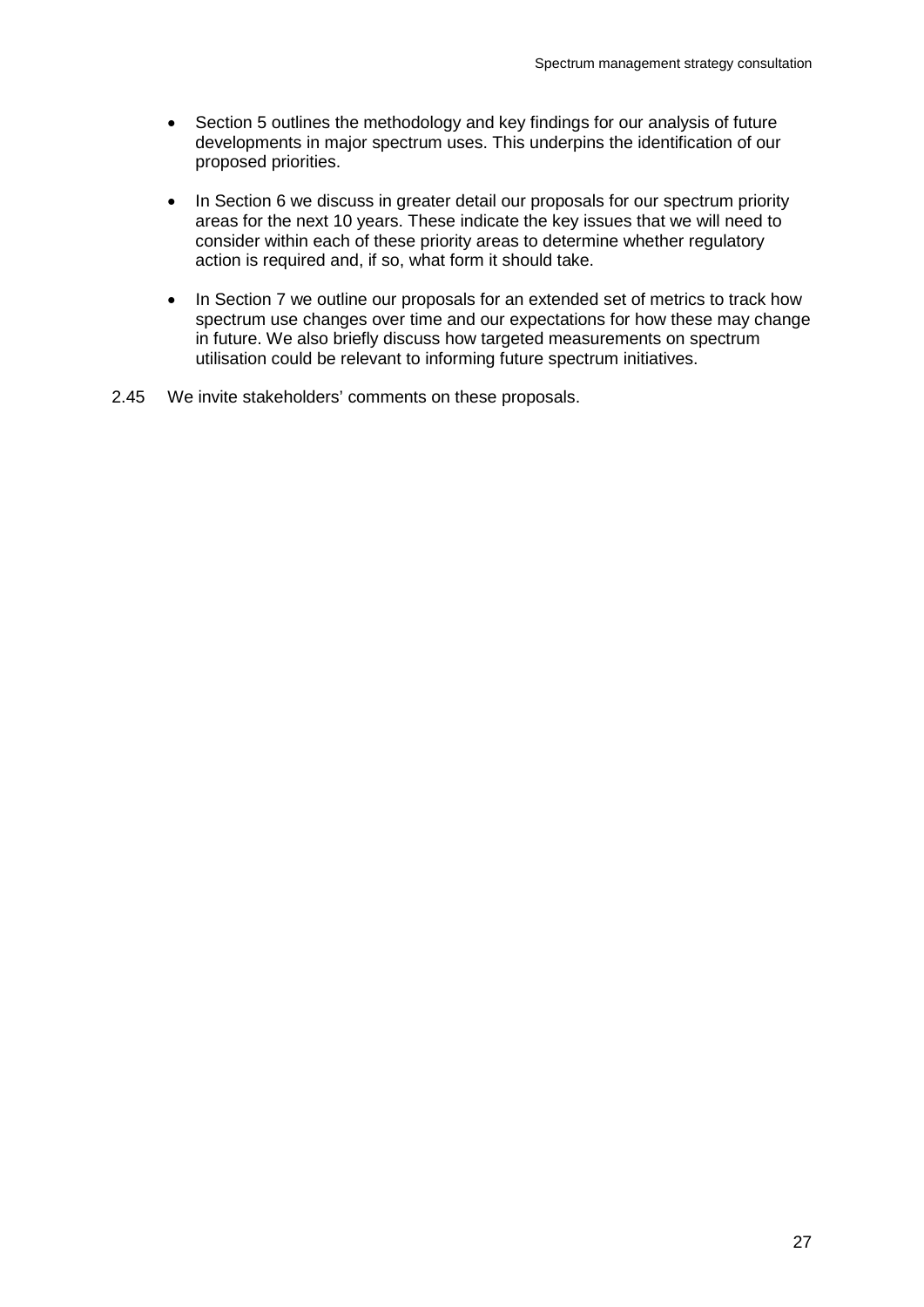## **Section 3**

# <span id="page-29-0"></span>Market and international context

- 3.1 In this section we outline:
	- the importance of spectrum to the delivery of services that offer significant benefits to UK citizens and consumers;
	- the key communications market and technology developments that could lead to significant change in spectrum demand and supply over the next 10 years. These developments are discussed in greater detail in the Appendix to this consultation and inform our proposals for future spectrum priorities set out in Section 6; and
	- the continuing importance of international factors to regulating spectrum in the UK. We discuss our proposals for international activities in support of the delivery of our spectrum priorities in Section 6.

## **Spectrum use delivers significant citizen and consumer benefits**

- 3.2 Radio spectrum serves as a critical input to a wide range of services through which it delivers highly significant benefits to citizens and consumers.<sup>[27](#page-29-1)</sup> In the Annual Plan 2013/14 we discussed our general Ofcom strategy setting out the factors we consider crucial to delivering consumer and citizen benefits in light of our duties, including the importance of securing optimal use of spectrum.<sup>[28](#page-29-2)</sup>
- 3.3 Different uses of spectrum deliver different types of consumer and citizen benefits. Regulating spectrum and optimising its use requires us to balance the delivery of these benefits. Below are some examples of how spectrum uses deliver different balances of consumer and citizen benefits.<sup>2</sup>
- 3.4 The benefits of spectrum use from communications services are most visible to consumers and citizens in the delivery of TV broadcasting and mobile communications:
	- Digital Terrestrial Television (DTT) and Satellite TV provide significant value to consumers by delivering a variety of free-to-air and pay-TV broadcasting services and sustaining choice of digital TV channels and platforms. DTT also delivers important citizen benefits by delivering near-universal free-to-air (FTA) Public Service Broadcasting (PSB) and its associated social and cultural benefits.

<span id="page-29-1"></span> $27$  Citizens participate in the marketplace as well as in a range of social, cultural and political activities that are not the subject of commercial contracts. Consumers participate in the marketplace alone, buying or using goods and services. The roles of citizen and consumer are often intertwined; using media and communications services to participate in society usually involves having access to those services as a consumer. However, consumer goods can also be important tools for citizens. For example, mobile phones can also be used to enhance personal safety, promote social networking and enable participation in society by people with disabilities, such as those with hearing impairments being able to communicate using text messages.

<span id="page-29-3"></span><span id="page-29-2"></span><sup>28</sup> http://www.ofcom.org.uk/about/annual-reports-and-plans/annual-plans/annual-plan-2013-14/ <sup>29</sup> A broader discussion of different types of citizen and consumer benefits deriving from spectrum use is presented in the Appendix to this consultation:

[http://stakeholders.ofcom.org.uk/binaries/consultations/spectrum-management](http://stakeholders.ofcom.org.uk/binaries/consultations/spectrum-management-strategy/annexes/appendix_spectrum_management.pdf)[strategy/annexes/appendix\\_spectrum\\_management.pdf](http://stakeholders.ofcom.org.uk/binaries/consultations/spectrum-management-strategy/annexes/appendix_spectrum_management.pdf)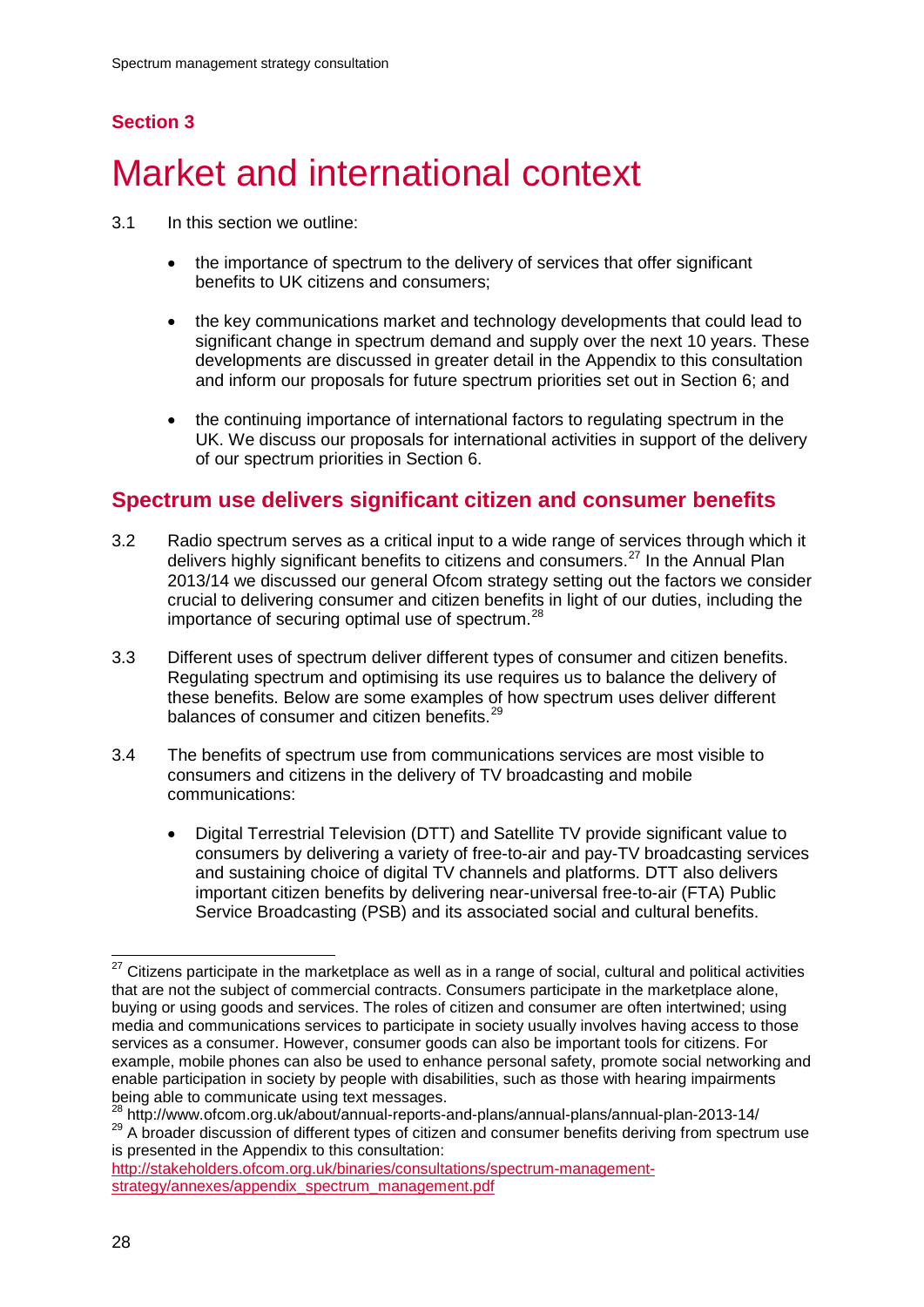- Mobile communications services deliver significant benefits for consumers, sustaining choice and innovation in voice and data applications. Wireless broadband is the key growth area in the mobile sector and could, in future, deliver important additional consumer benefits. Wireless broadband is also important for citizens as widespread connectivity can encourage social inclusion and informed democracy.
- 3.5 But other types of important benefits associated with spectrum use are generated through services for industry or public sector users. For example:
	- The use of spectrum for Emergency Services communications generates critical citizen benefits by contributing to the delivery of safety-of-life services.
	- Spectrum use by utilities and transport providers for telemetry and other purposes is an input in the citizen benefits associated with the safe and efficient functioning of Critical National Infrastructure often underpinned by regulation.
	- Spectrum use for wireless microphones and cameras in Programme Making and Special Events (PMSE) delivers private value by enabling elaborate productions, and serves also as an input in the delivery of citizen benefits through the creative sector.
	- Earth exploration satellite services (EESS) gather sensing data and provide information for a wide range of scientific areas including climate change and environmental protection, disaster management and meteorology.
	- The aeronautical and maritime sectors use spectrum for a range of applications including radar and navigation services. These sustain the delivery of important benefits to the trade and the tourism industry, as well as securing critical safety-of -life functions.
- 3.6 As consumer behaviour, market dynamics and technologies in the communications sector evolve, the actual and potential consumer and citizens benefits associated with existing and new spectrum uses are also likely to change. This implies that the balance of spectrum uses that leads to optimal use, and thereby furthers the interests of citizens and consumers, will vary over time.

## **The communications market continues to evolve rapidly and this could lead to significant change in spectrum demand and supply**

- 3.7 While the precise nature of the future wireless communications market and its spectrum demand are uncertain, we have developed our view of their direction of travel and how they may affect our priorities over coming years. Our aim is not to forecast the future and to seek to directly deliver outcomes based on this forecast; rather, it is to ensure that we are conscious of any enabling action that we may need to take to ensure optimal spectrum use is secured over time.
- 3.8 Maintaining an informed perspective on future spectrum developments is particularly important in cases where securing additional benefits may require changes in spectrum use. This is because enabling regulatory action could be required well ahead of a future change of use to make sure this takes place in a way that delivers optimal use. The challenges associated with changing spectrum use include: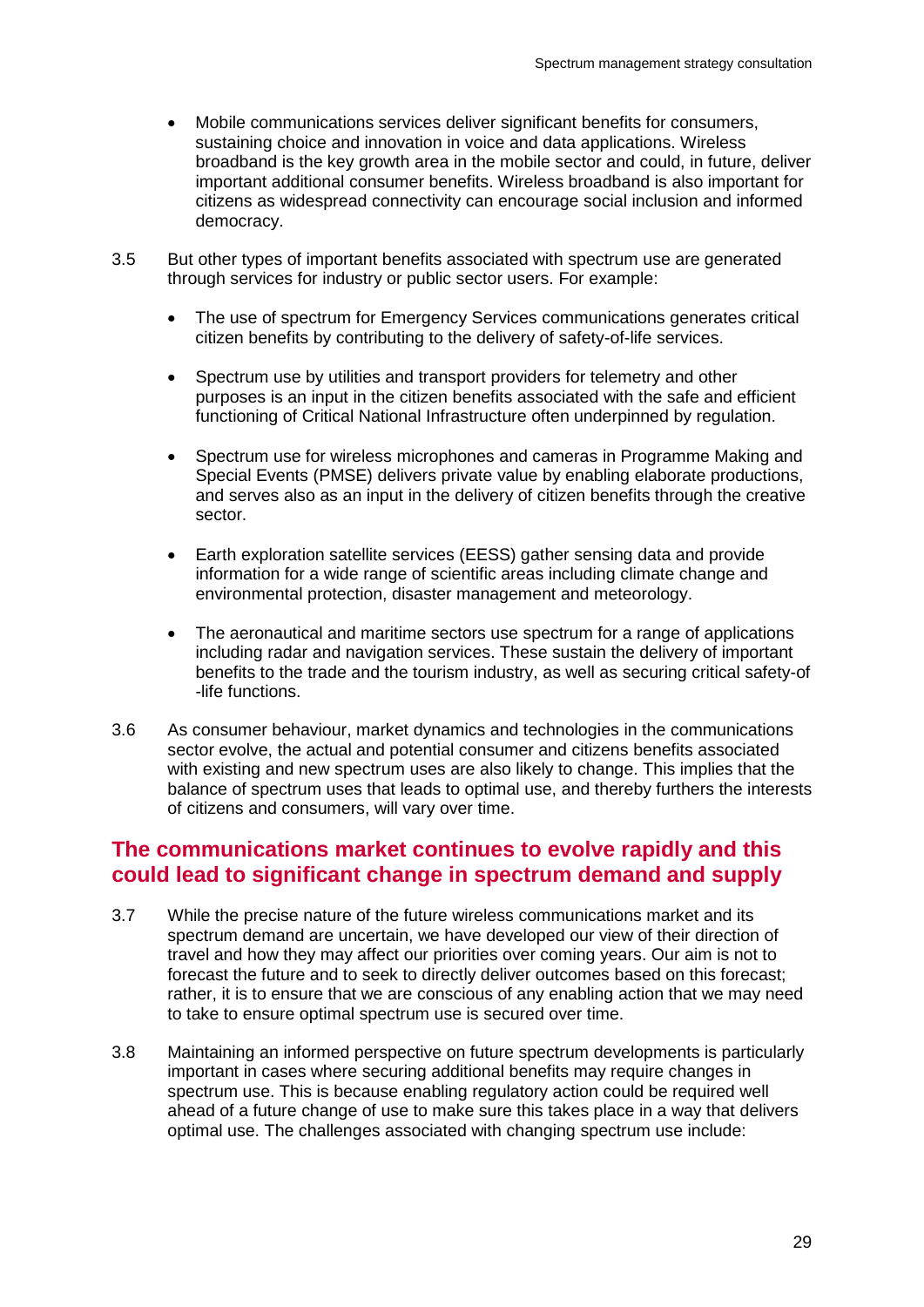- The long timescales often involved: even though demand for spectrum can evolve rapidly, the infrastructure investments that are often required to enable new uses of spectrum mean that licensees require long licence lengths to be certain about the viability of their investments. Large installed bases of radio equipment will also limit the flexibility in enabling new spectrum uses within short timescales. In addition, the timescales normally associated with an internationally harmonised and coordinated change of use can be very long, sometimes in excess of 10 years.
- The potential relevance of co-existence issues: as new uses are introduced in a given spectrum range, this may cause interference with incumbent users in adjacent bands.
- 3.9 The timescales and complexities of changing spectrum use are in tension with the ongoing rapid development of communications markets, as underlying trends in infrastructure, content and devices facilitate greater choice of wireless services and platforms. This evolution is sustained by a virtuous cycle in which changing consumer demand encourages further technological and industrial developments, and, vice versa, new technical possibilities and service offerings stimulate growing demand.

#### **There is growing demand in many sectors of spectrum users for some key spectrum resources**

3.10 Different sectors of spectrum users are likely to pose new, competing demands for prime spectrum as they develop. New technologies and services entering the market are likely to increase demand for spectrum and raise challenges for how it is allocated. Below we consider examples of sectors where spectrum supply and demand could change significantly in future. The Appendix to this consultation<sup>[30](#page-31-0)</sup> provides a broader assessment of future trends in spectrum supply and demand on a sector-by-sector basis.

#### Mobile and wireless data

- 3.11 Growing demand for mobile broadband capacity could drive the most significant changes in spectrum use over the next 10 years. Over the past few years, the volumes of data carried over mobile networks have materially increased. Looking forward, at a mid-range estimate, mobile data consumption could be as much as 80 times higher in 2030 than it was in 2012.<sup>[31](#page-31-1)</sup> Whilst long term forecasts are inherently uncertain, they highlight potential developments that could have very important implications for future spectrum management.
- 3.12 More consumers own internet-enabled wireless devices and a greater proportion of them own more than one. Smartphone technologies have become more affordable to a larger proportion of the population in recent years. Ofcom research shows that UK households now have access to, on average, three different types of internet-enabled device.<sup>[32](#page-31-2)</sup> Thus a growing proportion of the population requires data connectivity and typically the level of connectivity they require is growing. As the penetration of smartphones and tablets increases in future, the emergence of new types of data-

<span id="page-31-0"></span><sup>&</sup>lt;sup>30</sup> http://stakeholders.ofcom.org.uk/binaries/consultations/spectrum-management-<br>strategy/annexes/appendix\_spectrum\_management.pdf

<span id="page-31-2"></span><span id="page-31-1"></span><sup>31</sup> <http://www.ofcom.org.uk/static/uhf/real-wireless-report.pdf><br><sup>32</sup> [http://stakeholders.ofcom.org.uk/market-data-research/market-data/communications-market](http://stakeholders.ofcom.org.uk/market-data-research/market-data/communications-market-reports/cmr13/)[reports/cmr13/](http://stakeholders.ofcom.org.uk/market-data-research/market-data/communications-market-reports/cmr13/)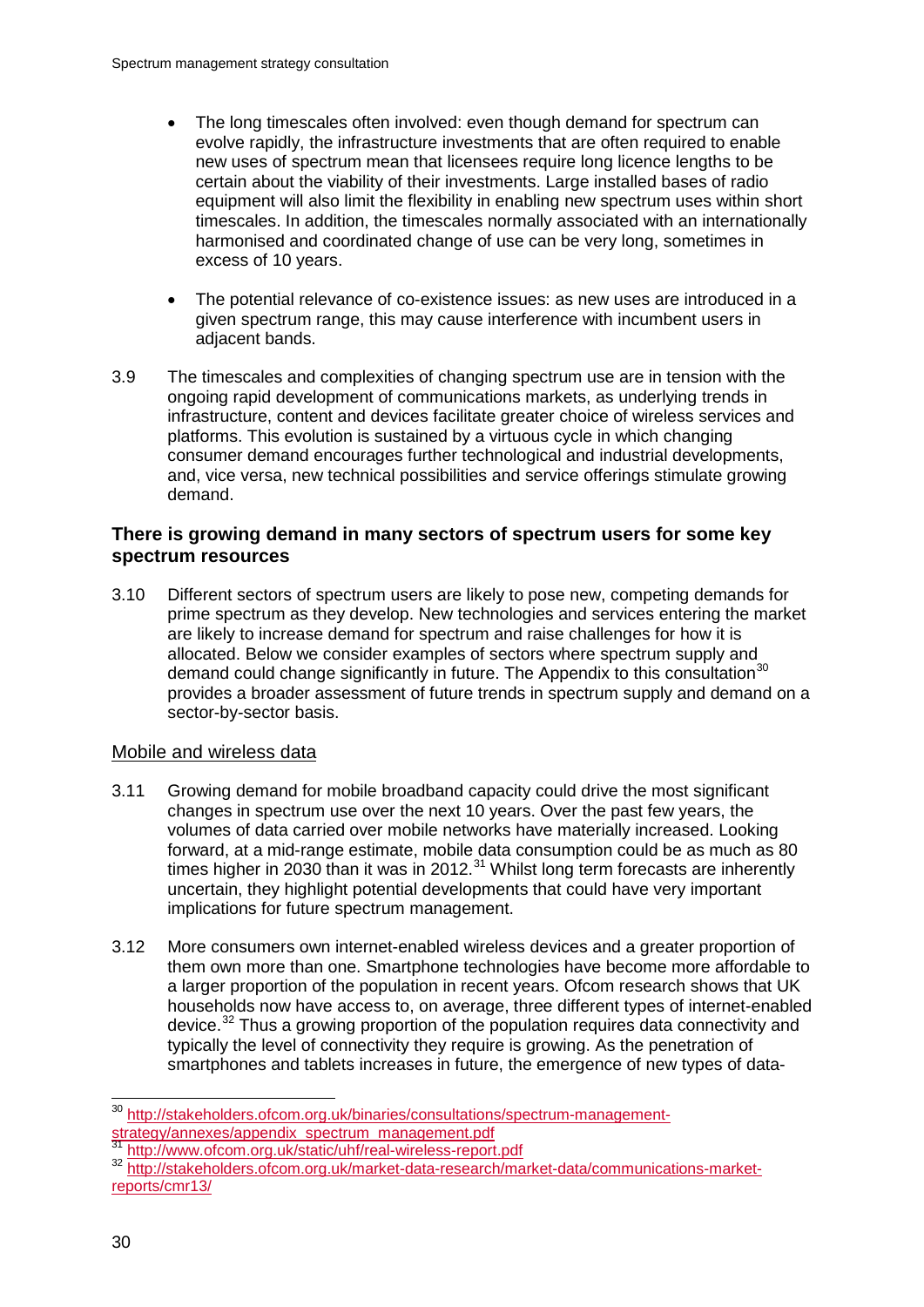capable devices (which could be linked, for example, to emerging trends around wearable technology) could sustain further increases in data capacity requirements over the long term.

- 3.13 The increased take-up of devices that can access different types of wireless IPbased networks has driven the use of over-the-top (OTT) services, sustaining the data demands of consumers. They increasingly access data-rich content like video 'on-the-go', further multiplying their demands for data capacity.
- 3.14 There may also be other sources of growing demand for spectrum as connectivity becomes more prevalent as a feature of previously unconnected devices. Industry is already introducing new machine-to-machine (M2M) applications, for example through smart metering, and there is significant scope for others in future. While the data demands of individual M2M applications are likely to be limited, public mobile networks might, in future, need to supply data services to a very large number of new devices using these applications.
- 3.15 Although growing demands for mobile broadband capacity are likely to remain concentrated in densely populated areas, end-users' expectations could also evolve towards an increasingly widespread and homogenous coverage of high-speed wireless data services. This may also imply that near-ubiquitous coverage, including the coverage of locations beyond commercial and residential premises, becomes increasingly important. This trend could be sustained by the emergence of M2M applications. For example we note that the delivery of benefits potentially associated with emerging M2M automotive application relying on public mobile networks would be dependent on coverage of the UK road network.

#### Digital Terrestrial Television

- 3.16 DTT is a primary means by which UK TV households receive TV services, the sole means of TV reception for over 40% of UK TV households $^{33}$  $^{33}$  $^{33}$  and used in many more households in combination with other TV platforms. Over recent years consumers have grown used to watching catch-up and video-on-demand (VoD) services over internet connections. However, linear television viewing has remained relatively stable and has even increased in recent years, despite the increasing range of content services available through IP-based distributions.
- 3.17 Over time, high definition (HD) may become a standard requirement for all TV broadcast platforms and Ultra High Definition (UHD) $34$  programming is also likely to enter the market over the next few years. Higher definition channels require more bandwidth than standard definition services and while new codec standards like HEVC can help mitigate this demand, the technical and commercial viability of UHD broadcasting on DTT is likely to remain uncertain for the foreseeable future.

#### Incubation of innovation through licence-exempt devices

3.18 The nature of licence-exempt regimes is that the usually low powers permitted minimise the need for additional constraints to be imposed on the operation of

<span id="page-32-0"></span><sup>&</sup>lt;sup>33</sup> <http://stakeholders.ofcom.org.uk/binaries/research/tv-research/tv-data/dig-tv-updates/2012Q4.pdf><br><sup>34</sup> Ultra High Definition television (also known as Ultra HD television or UHDTV) includes 4K UHD and

<span id="page-32-1"></span><sup>8</sup>K UHD. These are two digital video formats defined and approved by the International Telecommunication Union (ITU). 4K UHDTV (2160p) has a resolution of 3840 × 2160 pixels, four times the pixels of 1080p (or "Full") HDTV (i.e. 1920 x 1080). 8K UHDTV (4320p) has a resolution of 7680 × 4320 (33.2 megapixels), sixteen times the pixels of 1080p HDTV.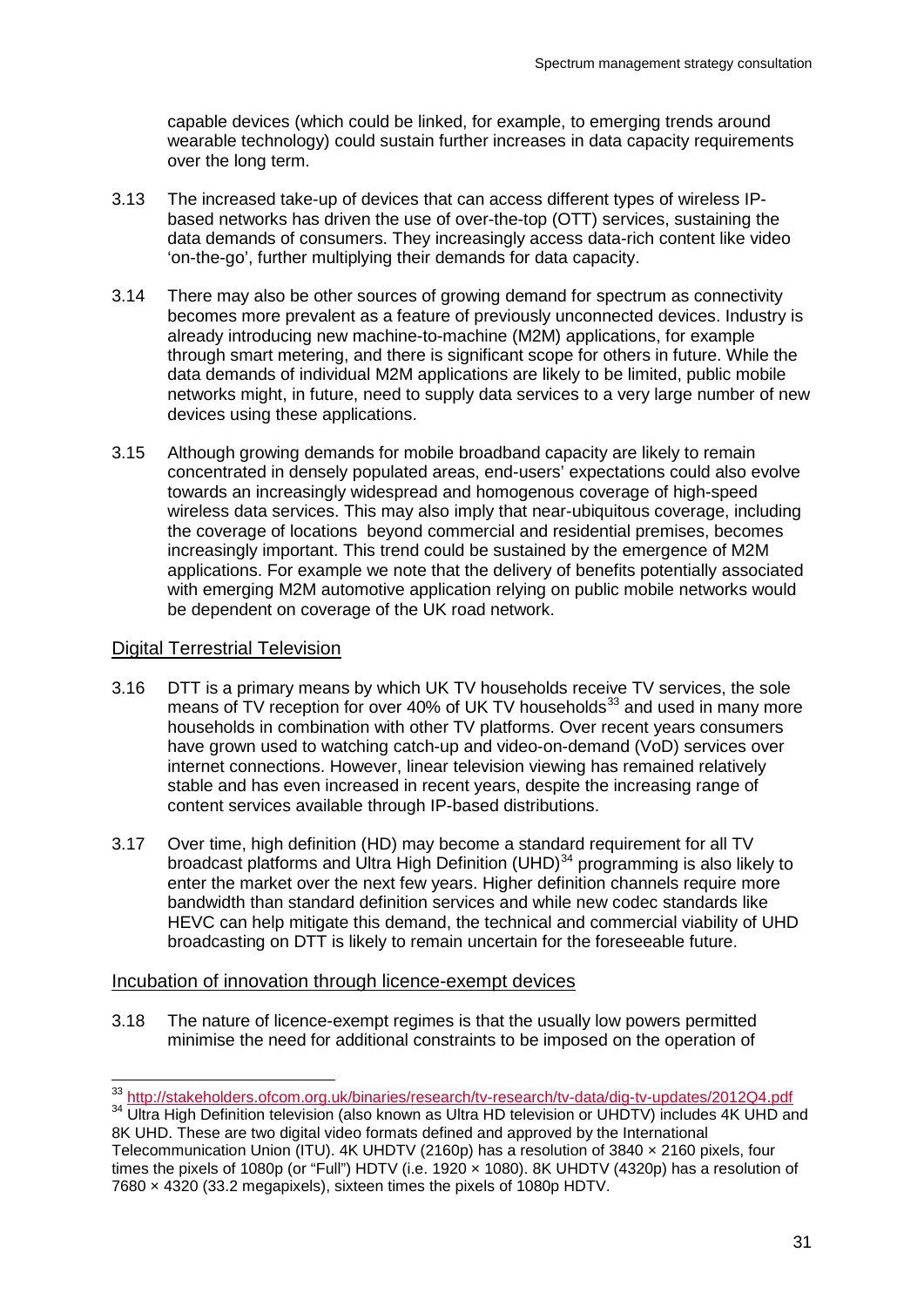licence-exempt devices. This provides a wealth of opportunities for industry to innovate within these constraints and has resulted in some services that are now key to the delivery of high value services, including wireless broadband.

- 3.19 Linked to growing demand for wireless data, the consumer uptake of devices such as smartphones, tablets and laptops is contributing to a strong increase in the use of Wi-Fi based connectivity. As we discussed in our recent spectrum sharing for mobile and wireless data consultation,<sup>[35](#page-33-0)</sup> a recent monitoring study we commissioned suggests that spectrum in the 2.4 GHz band, which is currently accessed by the majority of Wi-Fi devices, is used very heavily.
- 3.20 In future, Wi-Fi is likely to remain an important means of supplying wireless data capacity, especially as, as we discuss further below, mobile network operators (MNOs) deploy heterogeneous networks that use Wi-Fi enabled small cells and the metro Wi-Fi networks of fixed network operators to offload data from cellular networks and meet local requirements for mobile data capacity.
- 3.21 The prospects for significant growth of M2M and M2P applications in sectors including healthcare (e.g. wearable health monitors, or home sensors for telecare), utilities (e.g. in-home energy monitors linked to a smart grid supply to improve energy efficiency) and transport (e.g. intelligent parking guidance) could also contribute to a strong growth of devices making use of spectrum on a licence-exempt basis. Licence-exempt access for M2M/P may be particularly well suited to applications that will be relying on low power transmissions over short distances.
- 3.22 Other types of Short Range Devices (SRDs) access a variety of spectrum bands on a licence-exempt basis to deliver a wide range of localised applications, ranging from Radio Frequency Identification (RFID) to alarms, telemetry and telecommand devices. In many cases, international harmonisation plays a particularly important role in determining spectrum demand for SRDs applications, especially where these are implemented through low-cost devices relying on economies of scale.
- 3.23 We note that our recent decision to release spectrum at 870-876 and 915-921 MHz on a licence-exempt basis,  $36$  subject to further CEPT $^{37}$  $^{37}$  $^{37}$  progress on technical harmonisation measures, provides opportunities for the meeting demand for new SRD, RFID and M2M applications.

#### Emergency Services

- 3.24 Emergency Services in the UK, as elsewhere in the world, are currently considering what they will require from their next generation of communications technologies. Developments in mobile broadband and the ongoing deployment of LTE networks are creating opportunities for the delivery of enhanced, data-rich Public Protection and Disaster Relief (PPDR) applications.
- 3.25 For example, it may be desirable for fire fighters to be able to download detailed plans of buildings in order to better navigate through buildings. High speed broadband could enable police to upload high quality video or photos of scenes of crime or paramedics to upload video or photos of injuries to incident coordination centres.

<span id="page-33-0"></span><sup>35</sup> <http://stakeholders.ofcom.org.uk/consultations/spectrum-sharing/> <sup>36</sup> <http://stakeholders.ofcom.org.uk/consultations/870-915/statement/>

<span id="page-33-2"></span><span id="page-33-1"></span><sup>&</sup>lt;sup>37</sup> Conference of European Posts and Telecommunications Administrations.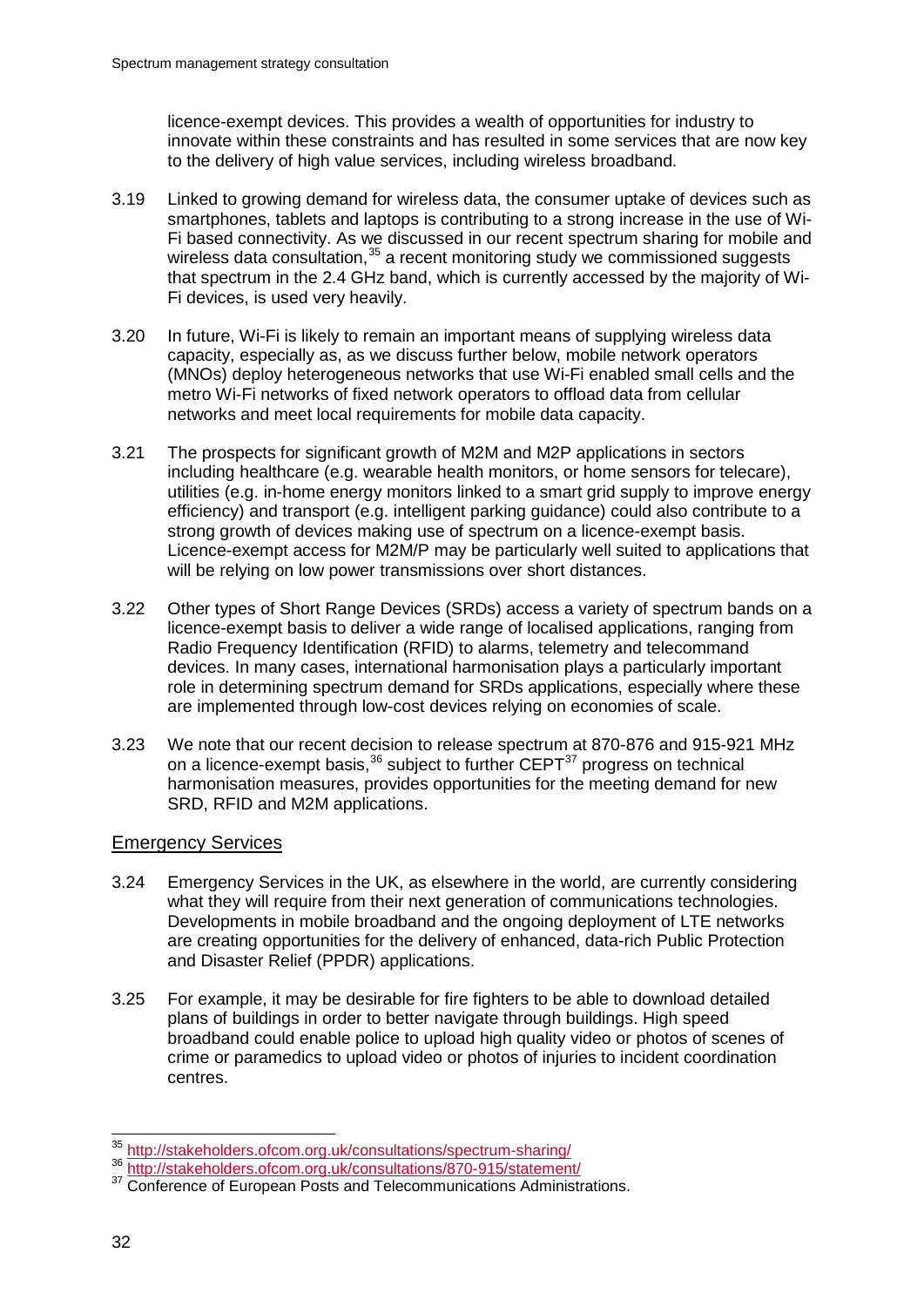3.26 Existing PPDR communications systems cannot deliver broadband communications. This is generating an important debate, both in the UK public sector and internationally, over whether, and how, additional spectrum capacity for Emergency Services communications should be made available.

#### Programme Making and Special Events

- 3.27 Programme Making and Special Events captures a range of wireless services used in the production of multi-media content and for live cultural events such as wireless cameras and wireless microphones. These are used to support such diverse activities as news gathering, sports events and outside broadcasts and events such as live concerts, theatre, religious, cultural and educational activities.
- 3.28 The PMSE sector relies heavily on spectrum access as a wider variety of live shows exploit wireless technology on a larger scale and with greater complexity than before. TV productions also pose growing requirements, using more video channels and wireless telemetry devices to improve coverage, particularly at sporting events, HD and UHD cameras are becoming more common.
- 3.29 PMSE users typically access spectrum on a secondary basis, for example by sharing with DTT or public sector users. The 800 MHz and 2.6 GHz awards have reduced the spectrum available for PMSE and potential future releases of additional spectrum to mobile broadband might pose additional challenges to PMSE users.

#### Business Radio

- 3.30 Business radio provides robust narrowband and wideband wireless communications for a wide and fragmented base of predominantly professional users from a range of sectors including utilities, facilities management and construction. Business radio applications access bands in the VHF and UHF range: the 450 MHz range is the most heavily used and congestion is reported in this band in the largest cities.
- 3.31 Business radio devices are migrating to digital technology. This enables more intensive use of spectrum, but also stimulates demand by supporting new data applications over the available narrowband channels. Although business radio users can and often do rely on public mobile networks for broadband data applications, some critical applications often require more resilient services with a higher quality of service than public networks can offer.

#### Space Services

- 3.32 Space services is terminology used to encompass a range of services key amongst these being:
	- satellite direct to home TV;
	- satellite direct to home broadband;
	- other fixed satellite services, including infrastructure links and  $VSAT^{38}$  $VSAT^{38}$  $VSAT^{38}$  services;
	- mobile satellite services;

<span id="page-34-0"></span><sup>&</sup>lt;sup>38</sup> Very small aperture terminals, using small dishes fixed on the ground,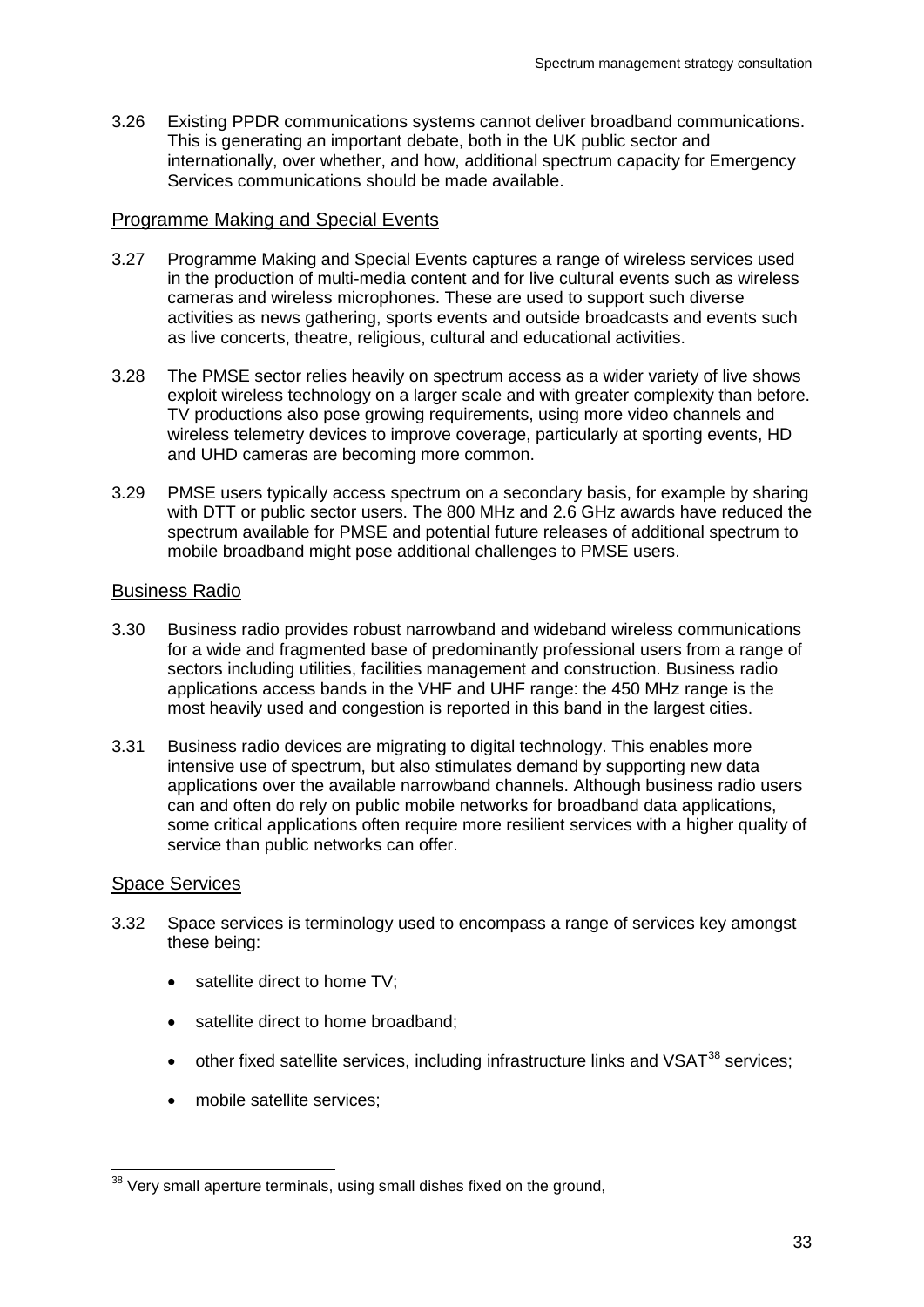- earth exploration satellite services (EESS) where satellites are used to research the physical characteristics of Earth; and
- radioastronomy where radio signals generated by bodies in space such as stars and quasars are monitored for research.
- 3.33 Satellite TV capacity requirements may grow with the ongoing platform transition to HD and the potential provision of UHD services over the medium and long term.
- 3.34 The development of residential broadband propositions based on satellite delivery could place increasing demands on available spectrum, notably around 28 GHz, if satellite broadband becomes a more important means of delivering fast broadband services in rural areas as well as on aeroplanes and ships.
- 3.35 Increasing interest in, and funding for, research into issues such as climate change is leading to more frequent launches of new EESS and meteorological satellites which are seeking to capture larger amounts of data. This is likely to lead to increasing capacity requirements both for earth observation itself and to enable this observation data to be delivered from the satellites to earth stations.

#### Wireless backhaul and fixed links

- 3.36 Fixed links are an essential input to a wide variety of consumer and business services, including, predominantly, backhaul for mobile networks, as well as distribution of TV material from studio to transmitter site and connecting nodes within public, private and corporate networks (e.g. local authorities, utilities, financial services, etc). Demand from the predominant application, mobile backhaul, is currently undergoing fundamental change as mobile network architectures evolve.
- 3.37 MNOs are increasingly complementing their use of fixed links with investment in fibre networks for high capacity links. Fibre provision is viewed as a complement rather than a substitute for wireless solutions and fixed links are likely to continue to play a significant role in a variety of situations, including difficult terrains and remote areas where fibre links are prohibitively expensive to install.
- 3.38 MNOs are also increasingly merging their infrastructure and implementing sharing agreements, reducing the number of macrocells deployed and the overall total of fixed links required, but increasing capacity requirements along the consolidated routes.
- 3.39 The expected deployment of large numbers of localised, high capacity, macro and small cells in 4G networks is forecasted by stakeholders to generate a significant increase in demand for millimetre wave spectrum at high frequencies above 60 GHz. The superior bandwidth available in these bands will drive greatly increased use of these bands to serve high capacity demand.
- 3.40 In addition, MNOs' deployment of small cells could increase substantially to provide additional capacity in congested urban areas, with wireless fixed links likely to be an important backhaul solution, alongside other options including the use of mesh networks. This may involve growing demand for quasi-line-of-sight and non-line-ofsight backhaul links for which sub-6 GHz spectrum may be particularly desirable.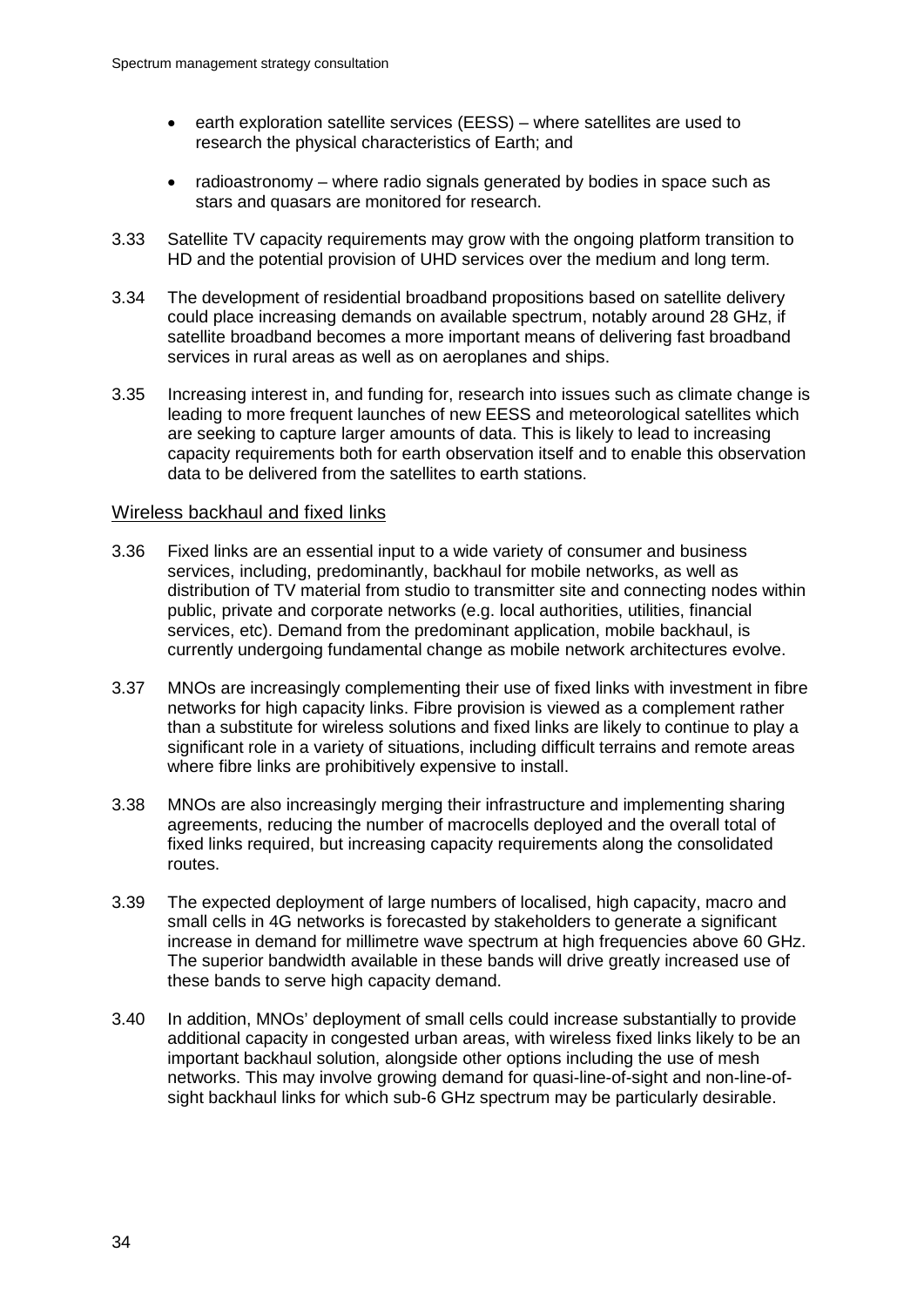## **The development and use of more efficient technologies and new means of achieving efficient re-use of spectrum resources will ease spectrum demand pressures in some cases**

- 3.41 The supply of more spectrally efficient technologies will be an important means of moderating demand for spectrum in future. As the processing power of consumer devices continues to increase consistent with the predictions of Moore's Law, opportunities arise for the implementation of improved compression, coding and modulation techniques to achieve such efficiencies.
- 3.42 The extent to which new technologies improving spectrum efficiency are adopted and the extent to which they contribute to moderating spectrum demand will be led largely by the action of market players. Ofcom is committed to creating a regulatory environment which is conducive to realising their potential and the resultant benefits for citizens and consumers.
- 3.43 Relevant technical developments that could increase spectrum efficiency in future include the following factors.
	- In mobile broadband, Long-Term Evolution (LTE), LTE-Advanced (LTE-A) and other ongoing improvements in transmission technology could provide between 3 and 10 times more mobile broadband capacity between 2012 and 2030. [39](#page-36-0) The increasing use of heterogeneous network architectures is also increasingly relevant to meeting growing mobile capacity needs, for example by incorporating small cell technology into network topologies and offloading data onto fixed networks via Wi-Fi hotspots in areas of high demand. Passpoint and Wi-Fi Hotspot 2.0 standards are also making it easier for mobile users to roam between Wi-Fi and cellular networks.
	- Emerging DTT standards DVB-T2 and MPEG-4 can deliver transmission and compression 30-50% more efficiently than legacy standards. Their impact could be to allow more services per multiplex and improve the reception quality of DTT. However, slow consumer take-up of compatible receivers could dampen their practical impact. HEVC is the next generation video encoding standard that can enable further spectrum efficiencies on DTT, DTH (Direct to Home) and IPTV (Internet Protocol TV). HEVC offers up to approximately 70% more efficient compression than the legacy MPEG-2 standard. However capacity constraints and large existing receiver bases may restrict the speed at which DTT and DTH adopt HEVC.
	- In PMSE, the use of digital microphones could lead to better coordination of an  $increased$  number of wireless devices<sup>[40](#page-36-1)</sup> in contiguous spectrum allocations. Until recently the challenge of meeting the limitations of latency and battery life have limited the introduction of digital microphones. Recent developments have made a significant step in overcoming these challenges but the financial cost of these systems is a barrier to universal adoption. The development of wireless cameras designed to operate at the higher frequencies currently used for fixed video links could alleviate some congestion, though there is reluctance to invest in this

<span id="page-36-1"></span><span id="page-36-0"></span><sup>&</sup>lt;sup>39</sup> <http://www.ofcom.org.uk/static/uhf/real-wireless-report.pdf><br><sup>40</sup> A study undertaken on behalf of Ofcom suggested that in certain environments up to 15 wireless microphones could operate in a single 8MHz channel, irrespective of whether they are analogue or digital. However, the study observed that digital microphones were less likely to suffer from the effects of intermodulation products, caused when devices operate in close proximity to each other. See [http://stakeholders.ofcom.org.uk/binaries/research/technology-research/sewm/finalreport.pdf.](http://stakeholders.ofcom.org.uk/binaries/research/technology-research/sewm/finalreport.pdf)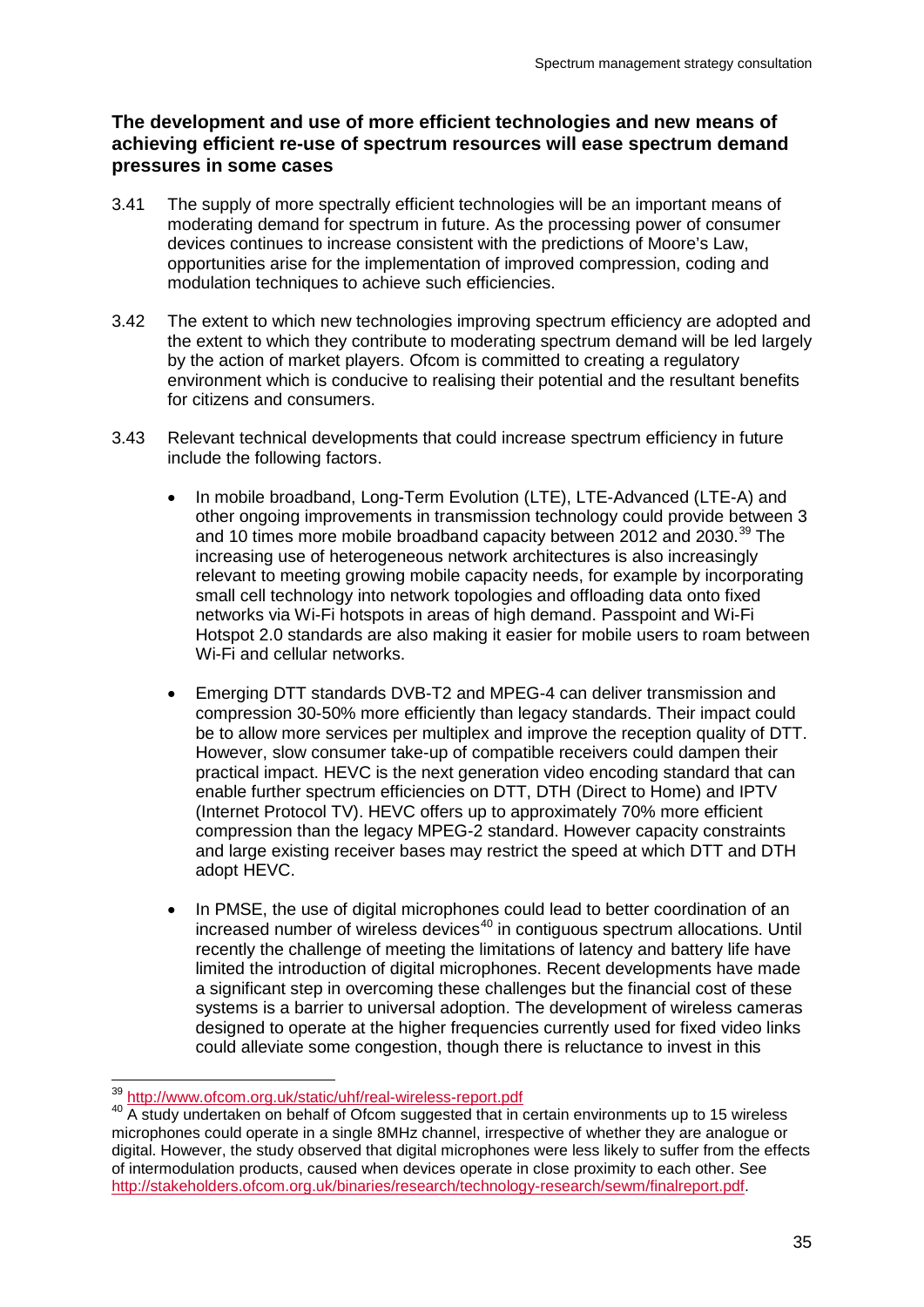equipment. Additional mitigations could come from the use of the improved compression standards described above, as well as improved practices in the deployment and coordination of PMSE equipment in major events.

• Small beam satellites can increase frequency re-use and, hence, the delivery of higher bandwidth residential broadband services, potentially sustaining growing demand for these services over time.

## **Spectrum recycling to uses with higher value will remain an important objective and the release of public sector spectrum is likely to be a key source of spectrum supply in future**

- 3.44 Re-purposing spectrum to facilitate optimal use of spectrum is likely to remain an important solution to changing spectrum needs over the next 10 years.
- 3.45 As we discuss further in Section 4, the complexities associated with spectrum repurposing mean that, in some circumstances, regulatory intervention could be required to further the optimal use of spectrum. This is therefore likely to remain an important area of focus for Ofcom's spectrum activities over the coming years.
- 3.46 Technical research we commissioned<sup>[41](#page-37-0)</sup> indicates that additional spectrum is likely to be an essential part of the mix of techniques required to address the expected growth in mobile capacity demand, together with the use of better mobile transmission technologies and the efficiencies that heterogeneous networks enable.
- 3.47 The release of public sector holdings will make a significant contribution to future spectrum availability for mobile broadband. The Government plans to release 500 MHz of public sector spectrum into civil use by 2020. This will begin in 2015/16 with the release by Ofcom of around 200 MHz of spectrum previously used by the Ministry of Defence (MoD) in the 2.3 GHz and 3.4 GHz spectrum bands.
- 3.48 While some public sector spectrum will be released to meet growing demand from commercial services, the supply is limited. In order to ensure that we can enable what we consider to be the optimal use of spectrum in future, it will be important to take a coordinated approach across civil and public sector holdings. Government is leading on this issue through its plans for an overarching UK Spectrum Strategy to be published in early 2014.
- 3.49 In our UHF Strategy statement<sup>[42](#page-37-1)</sup>, we established that one of the key potential sources of re-purposed spectrum for mobile services is a possible replan of DTT from 700 MHz and its release for mobile usage, while using the 600 MHz band for DTT. We will also assess other candidate bands for mobile use so as to influence international decisions on harmonisation.
- 3.50 Future UK spectrum re-purposing is likely to be strongly influenced by international harmonisation initiatives and by cross border coordination of high power uses (notably for DTT in the UHF band). The importance of harmonisation is discussed further below and in Section 6.

<span id="page-37-0"></span><sup>&</sup>lt;sup>41</sup> [http://stakeholders.ofcom.org.uk/binaries/consultations/cfi-mobile-bb/annexes/RW\\_report.pdf](http://stakeholders.ofcom.org.uk/binaries/consultations/cfi-mobile-bb/annexes/RW_report.pdf)<br><sup>42</sup> <http://stakeholders.ofcom.org.uk/consultations/uhf-strategy/statement/>

<span id="page-37-1"></span>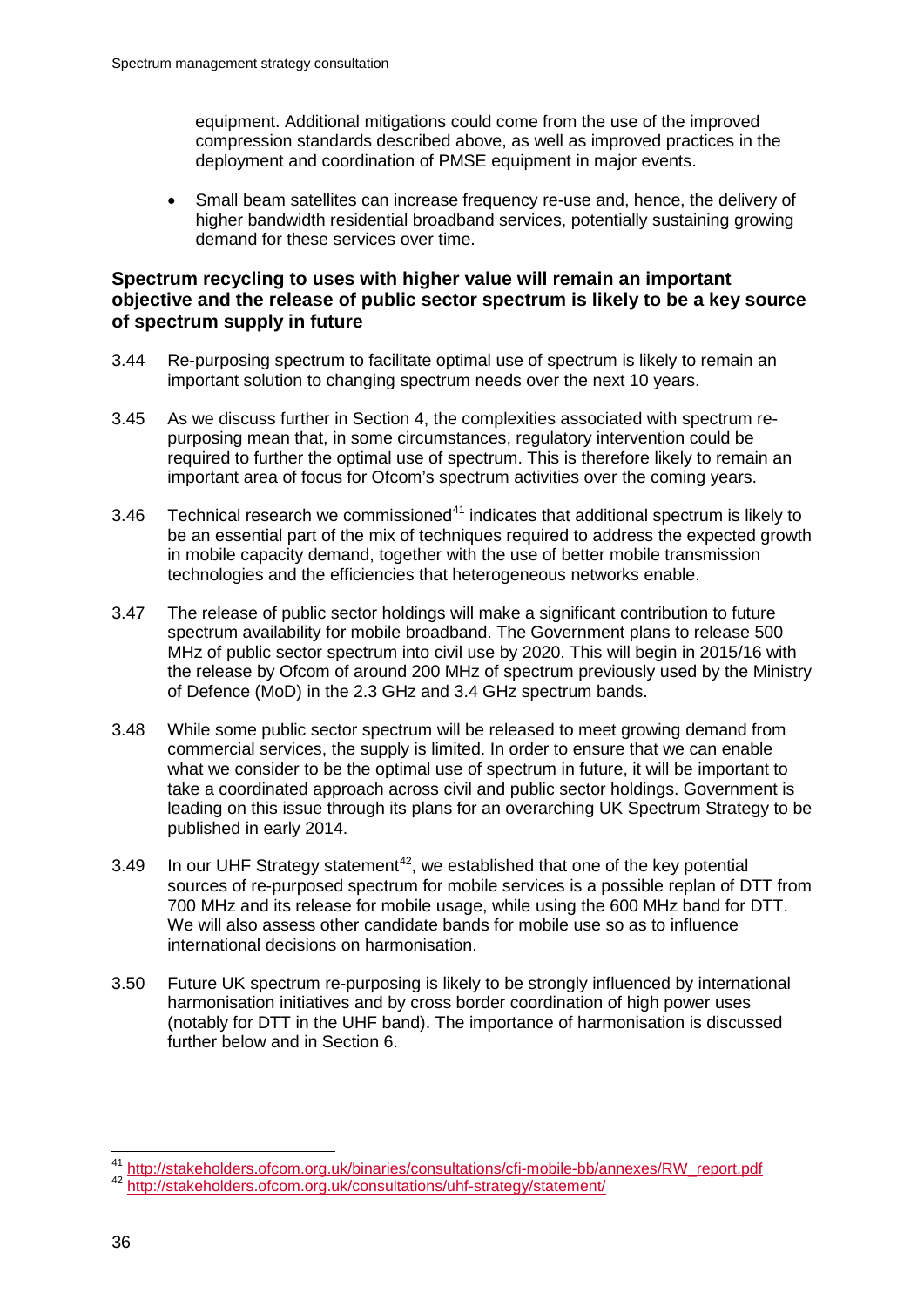## **Technology advancements could bring new forms of spectrum sharing into effect**

- 3.51 As new competing demands for spectrum emerge, spectrum sharing is likely to become more relevant in addressing new sources of spectrum demand and could offer further opportunities to enable innovation.
- 3.52 There are already many examples of successful spectrum sharing, including through coordination between different spectrum user sectors. For example fixed links and satellite communications users share spectrum and PMSE users share Crown spectrum.
- 3.53 In addition to the existing spectrum sharing arrangements, new types of sharing are emerging due to advances in technology that have the potential to enable effective interference management between incumbent users and new sharers. Where repurposing of spectrum is not feasible, sharing may still offer opportunities to utilise spectrum more intensively and more efficiently.
- 3.54 'White space' frequencies are those that are not being used by existing licensees at all times or at all locations. A white space device (WSD) can make efficient use of these frequencies, provided that the risk of harmful interference to the licensed users of the spectrum can be managed appropriately. Location-aware wireless devices assisted by 'geo-location' databases, providing information on white space availability and taking other existing licensed use into account (e.g. PMSE use) offer one new way of sharing spectrum.
- 3.55 We have been investigating the prospects for access to white spaces in the UHF TV band (also known as TV white spaces) since 2007. Our latest step towards enabling the use of TV white spaces was our recent consultation on TVWS coexistence.<sup>[43](#page-38-0)</sup> WSDs promise to deliver innovative, low power and localised data applications.
- 3.56 Further technology advances could open up future opportunities for more sophisticated forms of sharing across a wide set of applications. These include:
	- improvements in robust transmission and reception protocols that would enable wireless devices accessing shared spectrum resources to tolerate greater interference;
	- the evolution of radio frequency components capable of operating over wider frequency bands. As components become less frequency-specific, devices would be able to exploit underutilised spectrum available over a wider sets of frequency ranges;
	- the emergence of smart antennas and the evolution of 'beamforming' techniques that could allow devices to better manage interference by focusing the spatial distribution of wireless transmissions;
	- the growing use of software-defined radios, software solutions and generalpurpose computing processors to implement radio transmissions functions traditionally associated with specific hardware components. Software-defined radios can provide significant cost advantages in the production of low power devices by replicating transmission techniques that are normally associated with higher cost and higher power devices;

<span id="page-38-0"></span> <sup>43</sup> <http://stakeholders.ofcom.org.uk/consultations/white-space-coexistence/>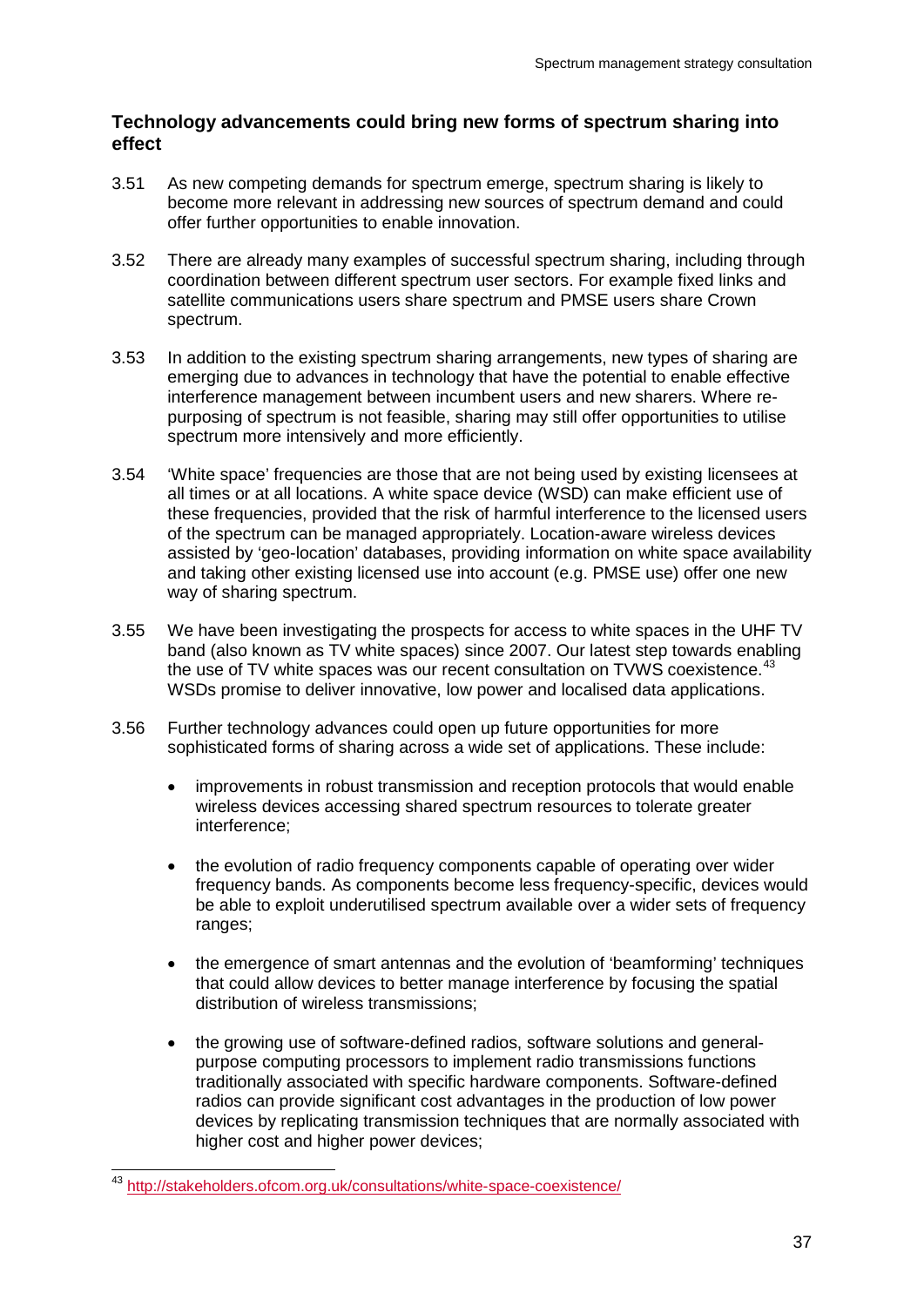- the development of carrier aggregation techniques, through which devices can dynamically combine small bands of spectrum into a single, virtual broadband pipe;
- increasingly sophisticated white-space devices and geo-location databases, with functionalities extending towards more active spectrum management (see [Figure](#page-39-0)  [7\)](#page-39-0). For example, it will be possible to reflect devices' (or users') quality of service requirements through tailored assignment and management approaches. This could facilitate a 'tiered approach' to sharing, with access to spectrum and protection from interference optimised for each device or user type; and
- the development of 'sensing' techniques, through which devices can independently detect and access available unused spectrum without the need to communicate with a database. Technical barriers to implementing cost-effective spectrum sensing in consumer equipment may mean that sensing can only become viable in the longer term.

### <span id="page-39-0"></span>**Figure 7 - Potential roadmap for the evolution of wireless devices accessing shared spectrum resources**



Improving spectrum sharing between users

## **As the use of key spectrum bands intensifies, the interference environment is likely to become more challenging**

- 3.57 In future, the management of interference is likely to become more challenging as a result of two broad trends we discussed above.
- 3.58 Future spectrum re-purposing activities, and especially those associated with new high power uses like wireless broadband, could raise new co-existence challenges, as devices associated with incumbent uses may suffer from increased transmission powers in adjacent bands. In this context, technology standards that minimise out-ofband emissions by transmitting wireless devices and improved selectivity of receiving devices will become increasingly important in preventing and managing new coexistence issues. More broadly, effective interference management will require a shift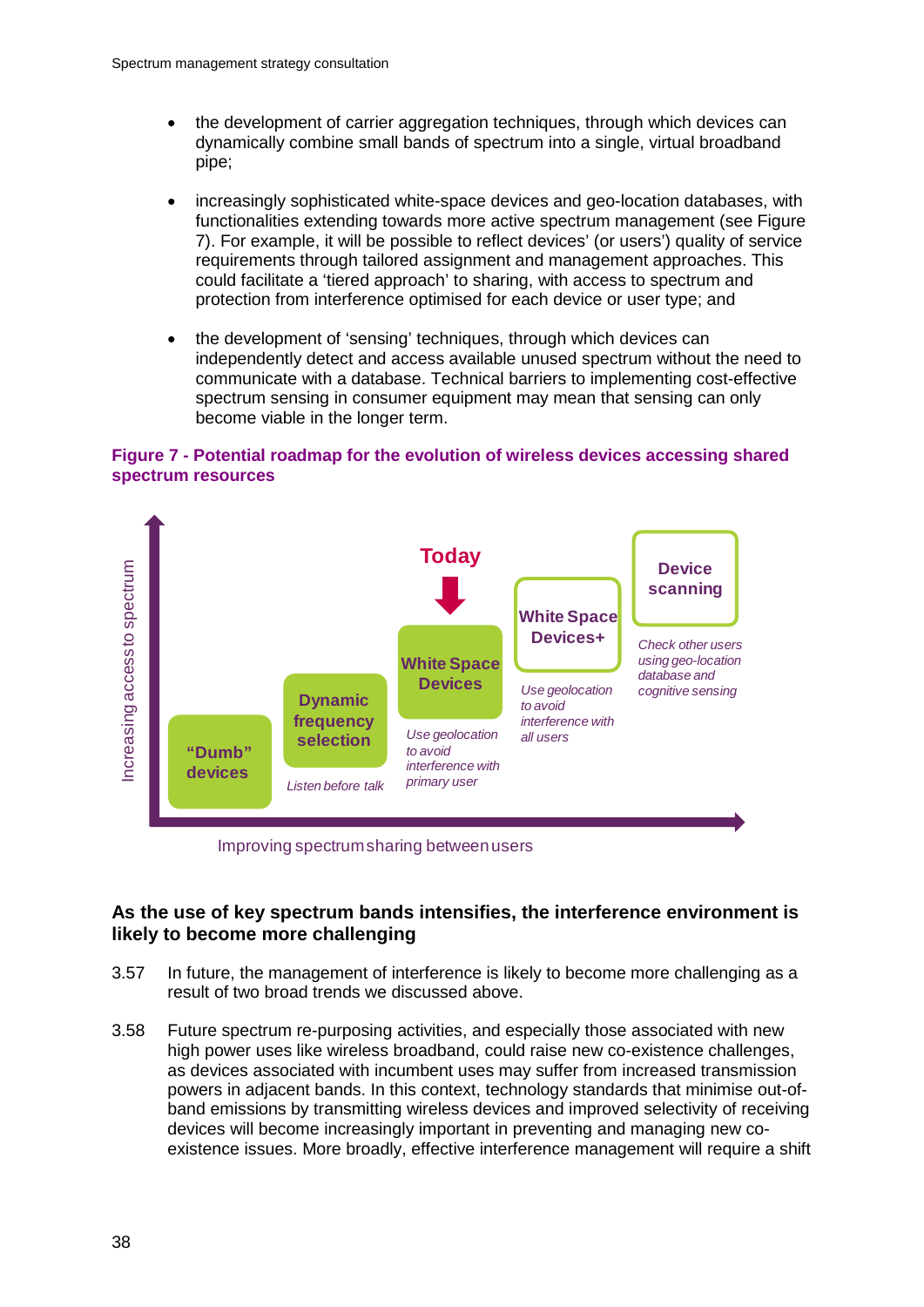towards considering transmitters and receivers as components of the same radio systems, rather than as discrete elements.

3.59 At the same time, new forms of shared access to bands with incumbent users may cause an increase in the 'noise floor' or background level of interference that all users will be subject to, as well as new in-band emissions. It will therefore be important to balance the risk of interference to devices associated with incumbent uses, and the costs associated with potential measures to improve their robustness to in-band interference, with the potential benefits associated with innovative uses enabled by shared access to spectrum.

# **The international dimension of spectrum management remains highly relevant to optimal spectrum use in the UK**

- 3.60 Ofcom represents the interests of the UK $44$  in the international institutions responsible for developing the international regulatory framework.
- 3.61 As we discuss further below, spectrum decisions taken in European and international bodies have a substantial influence on achieving optimal spectrum use in the UK. On the other hand, this is balanced by the persistence of important factors underpinning national differences in how spectrum is used and managed. Some of these are:
	- Nation-specific requirements for particular applications. These will include cases where national objectives require particular spectrum uses, e.g. to support the Critical National Infrastructure or military operations.
	- Legacy uses and equipment. Opportunities for new spectrum uses and the disruption associated with potential future spectrum re-purposing will vary across different countries depending on the type and scale of incumbent uses.
	- Different conditions influencing the interference environment. For example, different densities of spectrum use in different countries (which may be associated with population densities) may require different approaches to managing the interference environment.
- 3.62 The international regulatory framework is determined through negotiations by national administrations in a variety of institutions. The key international institutions include:
	- The International Telecommunication Union (ITU) is a specialised agency of the United Nations, which oversees the allocation of spectrum around the world. It does so through the ITU Radio Regulations, which are amended approximately every four years by World Radio Conferences (WRCs).
	- The European Conference of Postal and Telecommunications Administrations (CEPT) consists of 48 member countries, including all EU Member States. The CEPT undertakes technical analysis to facilitate spectrum harmonisation in Europe and is also responsible for developing European positions for WRCs.
	- The European Commission whose involvement centres on a range of policy priorities relevant to European interests. The current European framework places considerable emphasis on spectrum activities, most notably through the

<span id="page-40-0"></span><sup>&</sup>lt;sup>44</sup> Ofcom is responsible for representing the UK in the main international institutions that deal with spectrum issues under a Ministerial Direction.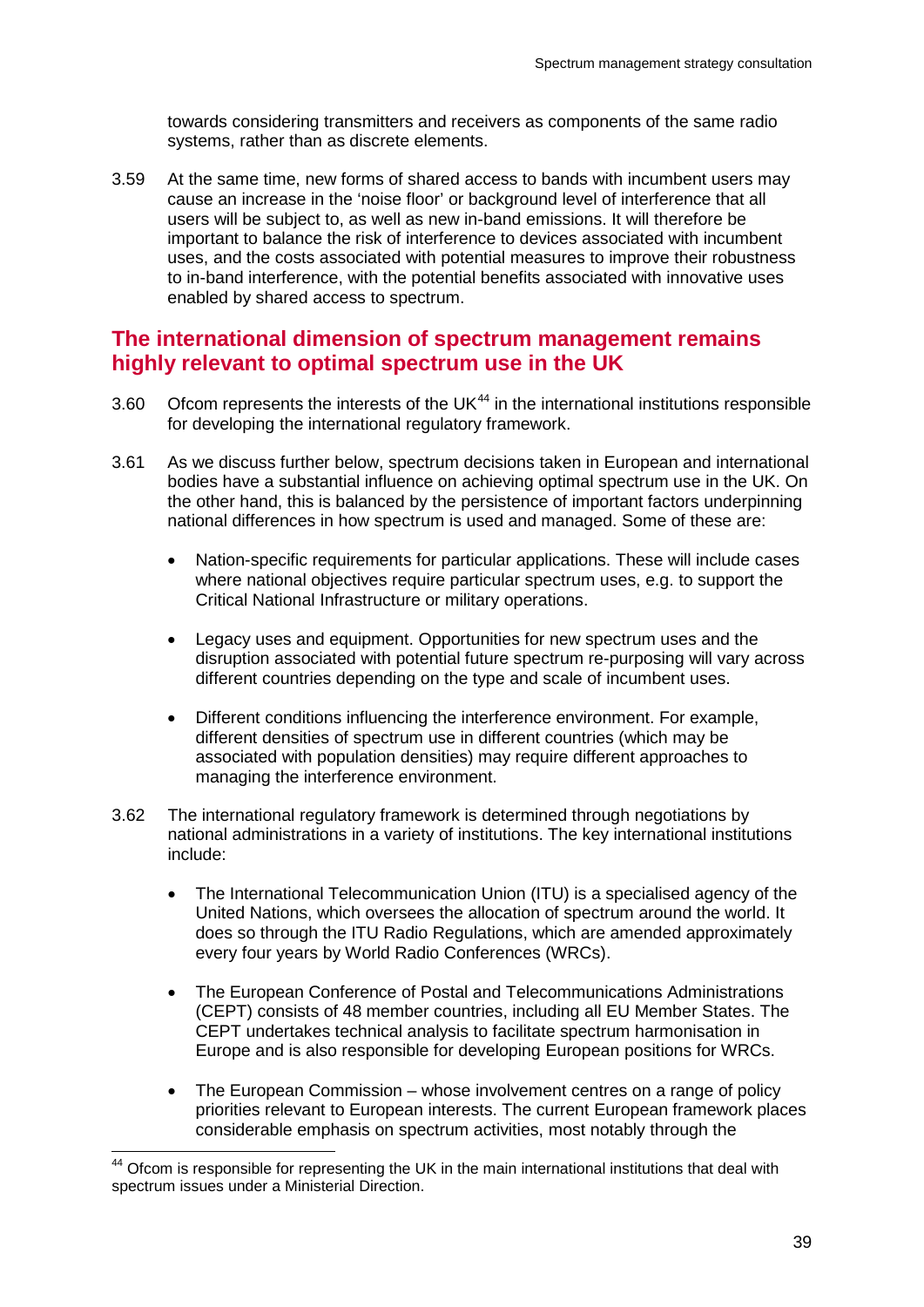Framework Directive, Authorisation Directive and Radio Spectrum Policy Programme.

- 3.63 Most spectrum bands are subject to some form of international constraint. The decisions of international institutions that have the greatest impact on spectrum use in the UK fall under three broad categories.
	- **Harmonisation** agreements make spectrum available for particular services on an international basis. Harmonisation decisions may or may not be binding, but can influence spectrum demand by changing stakeholders' expectations of how spectrum will be used in future. Harmonisation also unlocks economies of scale by signalling to manufacturers that they should consider developing wireless equipment that is compatible with the harmonised frequencies and setting expectations that there will be a growing number of countries that will make use of these frequencies for a specific type of service. As devices for wireless communications are increasingly developed and marketed in globalised markets, economies of scale can become a central consideration in determining the potential benefits for UK citizens and consumers deriving from spectrum use.
	- **Coordination** agreements determine spectrum rights across borders, so as to avoid cross-border interference and ensure spectrally efficient delivery of services. Without cross-border coordination, UK spectrum use would be hampered by the need to accommodate existing interference coming in from other countries and to avoid increases in outgoing interference. The coordination of spectrum use across borders can be determined through bilateral and multilateral agreements between national administrations. This is particularly relevant for satellite spectrum use which, by its nature, extends across the geographies of a number of administrations, and for other high power uses such as broadcasting.
	- **International technology standards** can have a strong influence over UK spectrum use. With harmonisation agreements, standardisation decisions support economies of scale in globalised wireless devices markets, and cross-border interoperability. Wireless transmissions standards can also have a strong influence on the extent to which enabling a new use of spectrum could give rise to co-existence issues with pre-existing services. Trends towards increased intensity of use of prime spectrum resources will mean that the importance of equipment standards in securing effective interference management is likely to rise. Many technology standards are developed and agreed in specialised international bodies, including the European Telecommunications Standards Institute (ETSI) and the 3rd Generation Partnership Project (3GPP).
- 3.64 Recent developments have also highlighted two key broader trends within the international regulatory framework:
	- Growing economic powers are increasingly influential within international institutions. Countries such as China, India, Brazil and South Africa are deploying more resources and playing a more active role in organisations such as the ITU. Regional interests, such as the African ITU members, are also becoming better coordinated and more vocal in support of shared interests. At WRC-12, for example, the African region worked concertedly towards its desired outcomes relating to the 700 MHz band.
	- Spectrum management is increasingly the subject of political interest. This reflects its growing importance to economies and to societies. Whereas, in the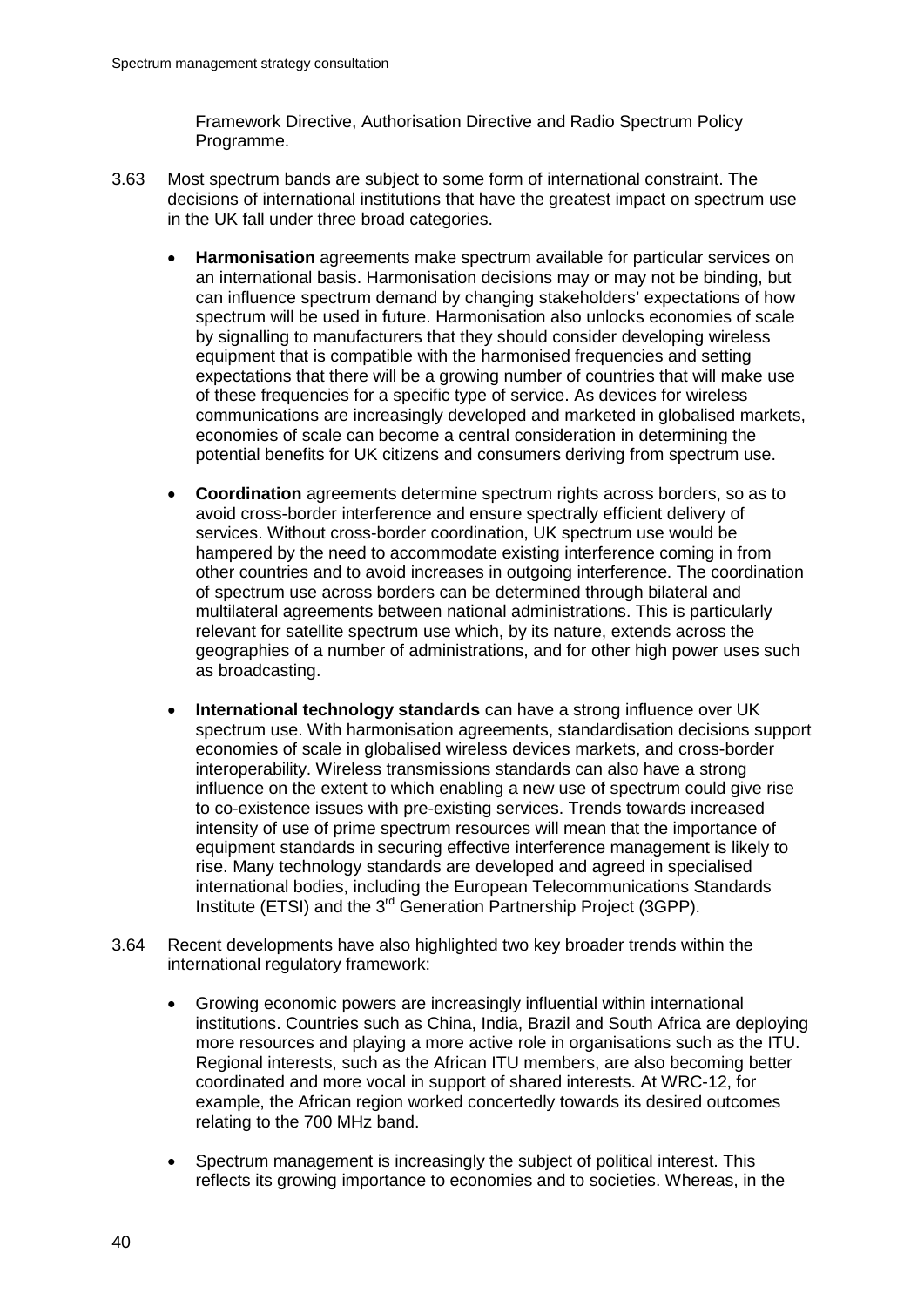past, spectrum management decisions were more often made on purely technical grounds, public policy objectives are now increasingly significant. For example, the European Commission's spectrum objectives correlate closely with their wider policy goals, such as extending broadband coverage.

- 3.65 As the critical role that spectrum plays in the achievement of key policy objectives has become clearer, so the European Commission's interest in spectrum matters has increased. In particular, the Radio Spectrum Committee (RSC) which is chaired by the Commission plays a key role in ensuring that spectrum is made available according to harmonised technical conditions across the whole of the EU, while the Radio Spectrum Policy Group (RSPG) advises the Commission on strategic issues relating to spectrum management.
- 3.66 More recently the Commission has brought forward proposals that would see it play a more active role in a range of spectrum issues, including an oversight role in relation to spectrum awards. These proposals will be discussed over the coming months as the proposals are considered by the European Parliament and Council. Ofcom will actively engage in this process, both in our own capacity and through Government which will lead negotiations on behalf of the UK at the Council. In addition we will contribute to discussion in RSPG and to ongoing debate in other international bodies.
- 3.67 All these developments underline how international cooperation on spectrum management, especially at the European level, will remain critical to securing the delivery of benefits from spectrum use in the UK. In key recent spectrum initiatives, including our work on the700 MHz band, [45](#page-42-0) we have emphasised the need to take an internationally coordinated approach to decisions relating to future spectrum use in order to promote economies of scale and interoperability, as well as to ensure efficient use of spectrum. In future, we will continue to take an active role towards ensuring coordination with other National Regulatory Authorities, as well as contributing to the work of international institutions at both European and global levels.

*Question 1: Have we captured all the major trends that are likely to impact spectrum use over the next ten years in this section and the separate Appendix on sectoral developments? Are there other market, technology or international developments that could lead to significant changes in spectrum demand and supply over the next 10 years?*

<span id="page-42-0"></span> <sup>45</sup> See<http://stakeholders.ofcom.org.uk/spectrum/uhf700mhz/consultations-statements/>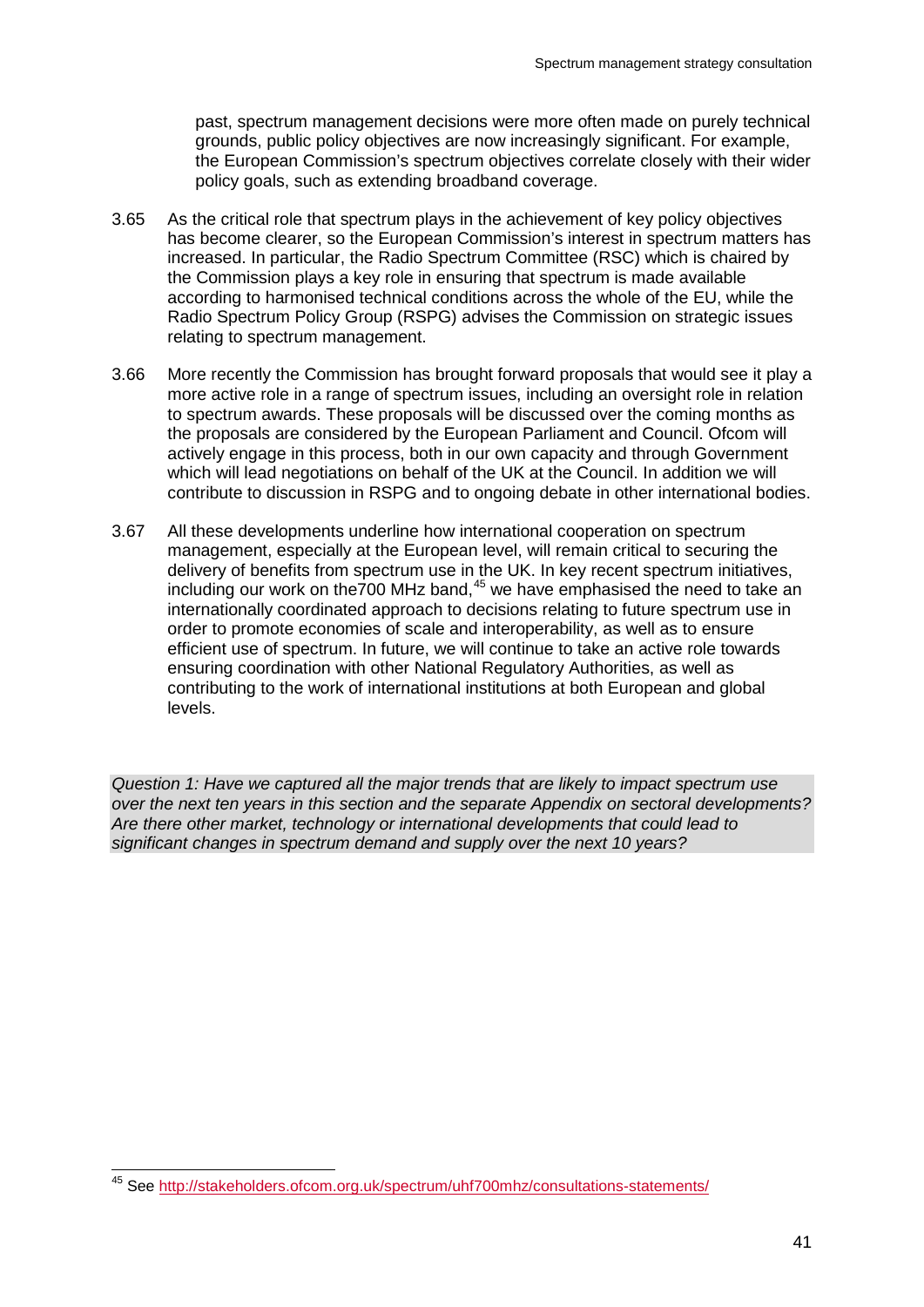# **Section 4**

# 4 Our approach to spectrum management

- 4.1 In this section we summarise our approach to spectrum management. This builds on the approach we described in our *Spectrum Framework Review*[46](#page-43-0) (SFR) in 2005 and is informed by our experience of managing spectrum since that time. In particular, we explain:
	- the range of duties that we consider when making spectrum policy decisions, including those which go beyond the aim of promoting efficient spectrum use;
	- the three strategic objectives around which our spectrum management activities are focussed; and
	- why it might sometimes require a combination of market forces and regulatory action to deliver a major change in use.

# **We have a wide range of duties to consider when making spectrum policy decisions and need to carefully balance these duties**

- 4.2 Ofcom's principal duty, in carrying out its functions, is to further the interests of citizens in relation to communications matters and of consumers in relevant markets, where appropriate by promoting competition. Among other duties, we are required to secure, in the carrying out of our functions, the optimal use for wireless telegraphy of the electro-magnetic spectrum, which is of particular relevance when undertaking our spectrum functions.
- 4.3 We consider that, in general, the optimal use of spectrum is most likely to be secured for society if spectrum is used efficiently, that is if it is used to produce the maximum benefits (or value) for society. These benefits are not just private sector benefits, but also include the benefits of public sector use. These benefits include those enjoyed by providers and consumers of services as well as the wider social benefits, or the indirect benefits, of services provided using spectrum<sup>47</sup>.
- 4.4 Alongside our principal duty and securing optimal use of spectrum, we have a wide range of other duties (set out in the Communications Act 2003 and the Wireless Telegraphy Act 2006<sup>48</sup>) that are relevant to, and impact our spectrum decisions. These include:
	- Promoting competition: changes to spectrum use can have important competition effects and regulation may be required to prevent the concentration of key spectrum assets. For example, we carried out an extensive competition assessment of the mobile market to decide whether to put in place caps on the

<span id="page-43-1"></span><span id="page-43-0"></span><sup>&</sup>lt;sup>46</sup> <http://stakeholders.ofcom.org.uk/consultations/sfr/><br><sup>47</sup> There are, however, circumstances in which the efficient use of spectrum may not secure the optimal use of spectrum. In particular, we need to consider the interests of particular groups in society, as set out in our general duties (and as required under our duty to conduct an Impact Assessment including an Equality Assessment). Put simply, if efficient use can only be secured at a significant cost to a particular group of citizens or consumers, then securing that increase might be efficient, but we would also need to consider whether this outcome would be optimal.

<span id="page-43-2"></span><sup>48</sup> See in particular sections 3 and 4 of the Communications Act 2003 and section 3 of the Wireless Telegraphy Act 2006.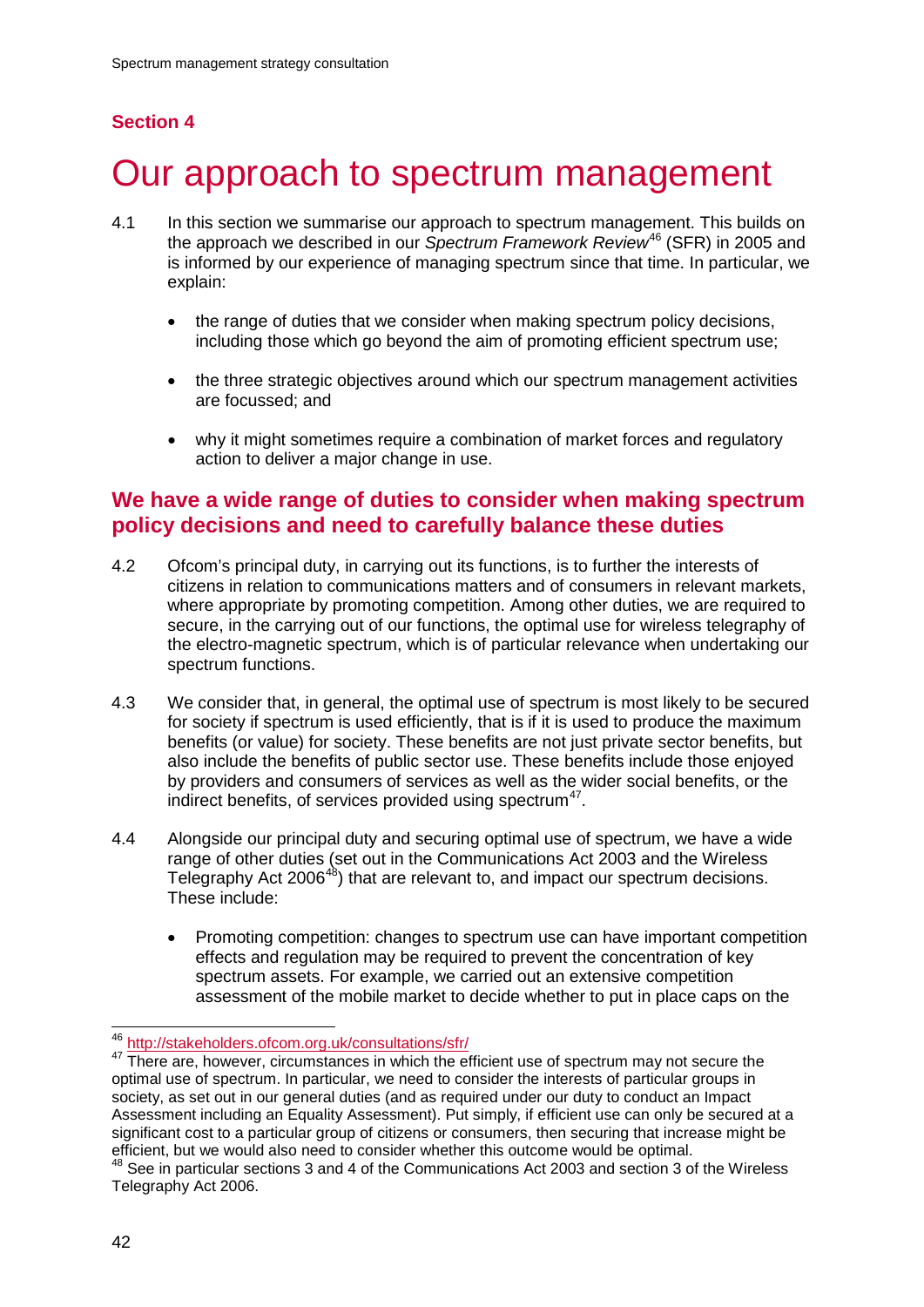spectrum that existing players in the market could purchase in the 4G auction of spectrum at 800 MHz and 2.6 GHz. Promoting competition also highlights the need to consider the impact of our decisions over time. In particular, securing adequate competition over the long term may lead to decisions on efficient spectrum allocations different from cases where only short term effects are  $considered<sup>49</sup>$  $considered<sup>49</sup>$  $considered<sup>49</sup>$ .

- Securing the availability throughout the UK of a wide range of electronic communications services: spectrum can be a relevant input to delivering this. For example, in the case of the recent 4G spectrum auction at 800 MHz and 2.6 GHz, we decided that imposing a coverage obligation on one spectrum lot would support the delivery of wider social benefits from widespread mobile broadband coverage. Achieving the delivery of these wider benefits is consistent with our duty to secure optimal spectrum use and is further justified by our duty to secure wide availability of services.
- Securing the availability throughout the UK of TV and radio services of high quality and wide appeal, and duties relating to fulfilling the purposes of public service broadcasting in the UK. We believe that spectrum use for Digital Terrestrial Television is currently the most appropriate method of meeting the objective of delivering universal free-to-air access to PSB channels and therefore we shape our spectrum policy decisions accordingly when making decisions that have the potential to impact DTT.
- 4.5 When taking decisions on spectrum matters we consider all relevant duties, alongside those that are directly related to our spectrum functions. However, the remainder of this section focuses primarily on the way that we manage spectrum resources so as to promote spectrum efficiency. We view spectrum as a scarce and valuable input to the delivery of a huge range of services so that efficient allocation and use of spectrum resources plays a key role in securing citizen and consumer benefits.

# **In seeking to secure efficient use of spectrum our activities focus on three strategic objectives**

- 4.6 Our spectrum-specific activities of which there are many can be thought of as addressing one of the three objectives, each of which contribute in different ways to the efficient use of spectrum:
	- provide and maintain efficient and effective spectrum access in UK;
	- enhance and maintain the future value and benefits from the use of spectrum; and
	- enable recycling of spectrum from lower to higher value uses and users. This objective can be further divided into:

<span id="page-44-0"></span> $49$  For example, it may appear efficient to permit a single company to have access to a large block of spectrum because it is able to derive more value from its use than other firms. However, this could provide the company with market power in a downstream market. Firms with market power may restrict output and increase prices thus reducing the efficient use of spectrum over the long term compared to a situation where adequate competition in the downstream market was assured. This may, therefore, involve an allocation of spectrum that may not appear efficient when only considered in the short term, but is efficient over the longer term.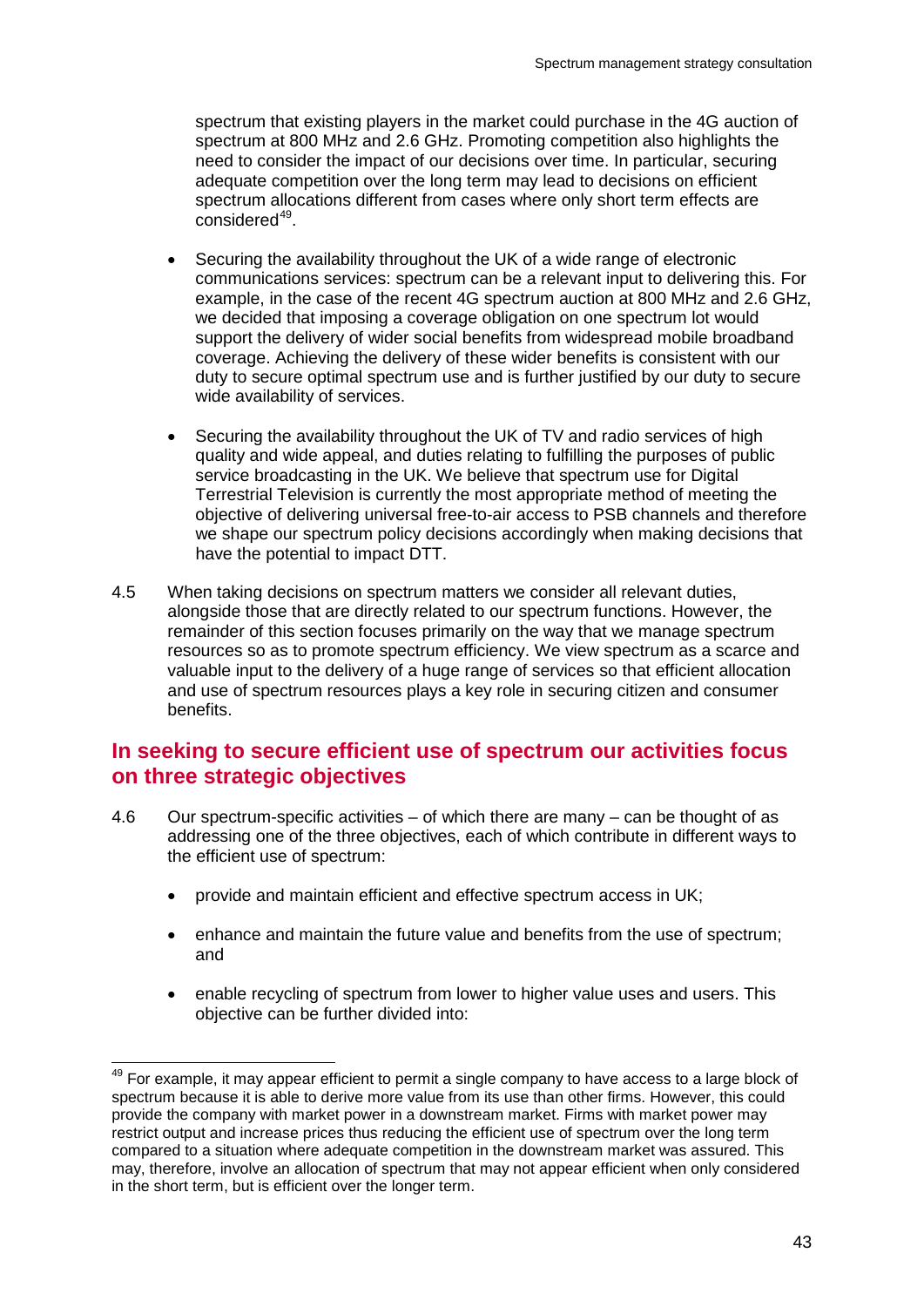- i) creating the right environment for market forces to drive spectrum recycling and re-purposing; and
- ii) taking regulatory action where necessary to overcome barriers to the ability of market forces to deliver a value enhancing change in use or user.

## **Provide and maintain efficient and effective spectrum access in UK**

- 4.7 It is illegal for anyone, apart from the Crown, to use spectrum<sup>[50](#page-45-0)</sup> in the UK without first being authorised to do by Ofcom, either by holding a WT Act licence to use spectrum or under the terms of a specific licence exemption. The terms of the licence or licence-exempt authorisation will set out the specific technical (and other) conditions that the user must abide by, including the frequencies authorised, the power limits, etc. It follows from this requirement for every user to be authorised that a central part of Ofcom's activities is concerned with managing, maintaining and developing the operation of the licensing and general authorisation regime.
- 4.8 There is a significant distinction between different modes of spectrum access via:
	- A set of licence products that provide access to Ofcom band managed spectrum: this is where we coordinate the individual assignment of frequencies within the band often on a first come first served basis: where we need to undertake technical coordination of individual transmitters before making assignments; where we make narrow channels available on a UK wide (or more limited area) basis; or where devices are low power, but cannot be made licence-exempt, and are available on request under "light licence" products.
	- Block-assigned, in particular spectrum bands that provide dedicated access: many of these block assignments have been awarded via auction to one or more users under bespoke licences which give these licensees significant flexibility in the way that they manage the band concerned (almost always this is for their own use, but they could also provide spectrum access to third parties as a commercial band manager). This category also includes some long standing assignments such as the 900MHz and 1800MHz mobile network licences.
	- Regulations that authorise licence exempt use by devices that meet defined technical parameters.
- 4.9 The amount of spectrum that is made available through our Ofcom licence products is very substantial, covering 53% of the spectrum between 87.5 MHz and 80GHz (see [Figure 4](#page-20-0) in section 2). There are several hundred thousand 'live' licences with over 30,000 new licences issued annually by the Ofcom licensing centre. We continue to make changes that improve the efficiency of our licensing processes and this could include an expanded role for e-licensing over the coming years.
- 4.10 We also have a large programme of work associated with our enforcement activities which include
	- proactive intervention, with our current priorities focusing on illegal broadcast, otherwise known as pirate radio stations;

<span id="page-45-0"></span> $50$  It is unlawful to establish or use a wireless telegraphy station, or install or use wireless telegraphy apparatus.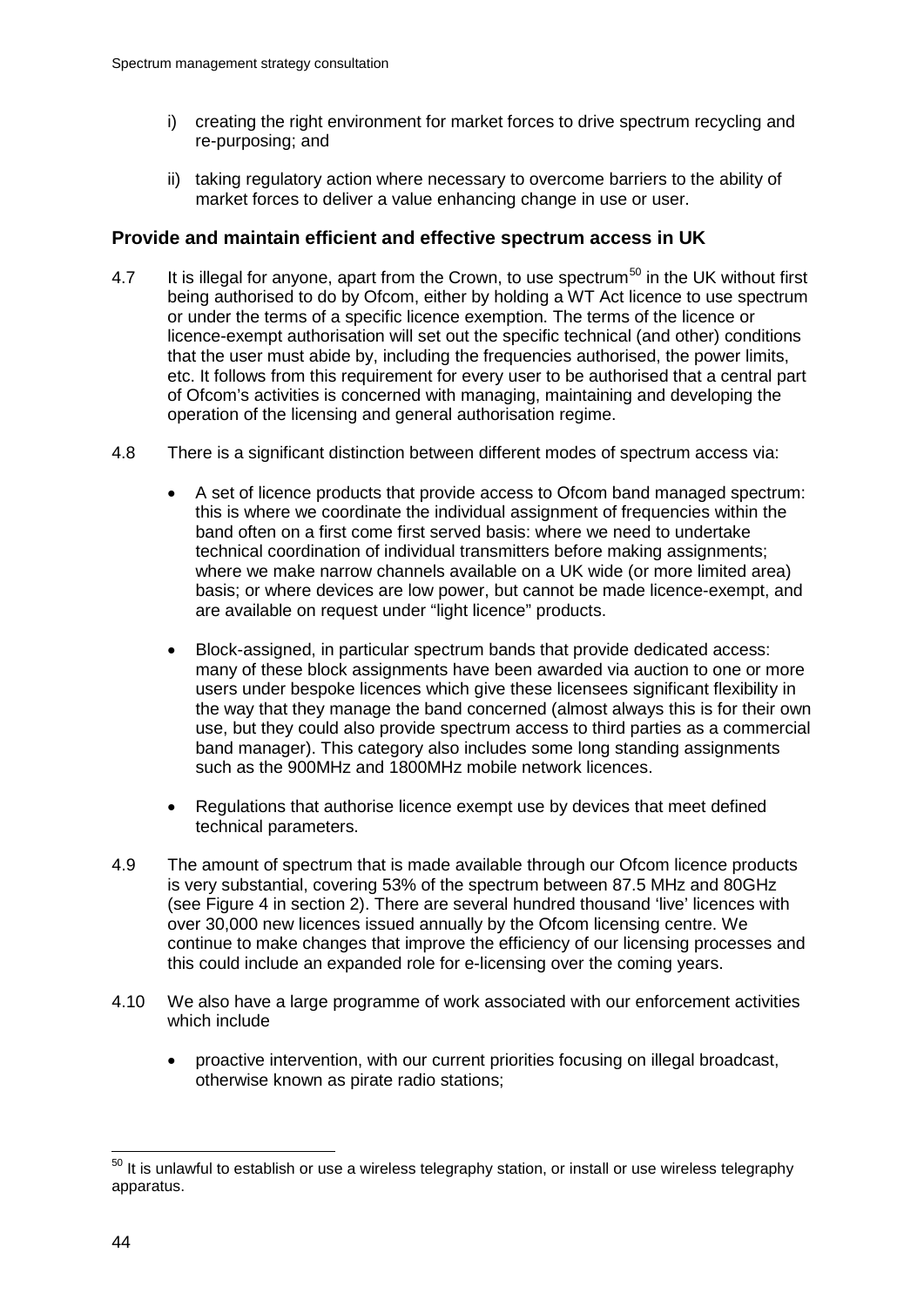- market surveillance and enforcement in relation to products made available illegally in UK with our principal targets being jammers (equipment specifically designed to hinder or prevent the legal operation of licensed services that include mobile phones and satellite navigation, e.g. GPS) and mobile phone repeaters; and
- reactive enforcement, where we investigate complaints from spectrum users of interference<sup>[51](#page-46-0)</sup>.
- 4.11 The maintenance and development of licence products and the creation of new licence products – also involves significant, ongoing policy effort to accommodate technical and market developments that might require adaptation of channel plans to accommodate new channel widths, adjustments to assignment and coordination tools to deal with new technologies, changes to technical coexistence parameters, or to the regulatory framework, that influence the way that different services can share spectrum access, etc. A significant amount of this work takes place in (upwards of 50) international regulatory groups, notably in CEPT and ITU-R, that progress, amongst other things, the technical analysis that is needed to underpin regulatory policy in these areas, and to which Ofcom is often a key contributor.
- 4.12 Typically a spectrum fee is charged for our licence products based on Administered Incentive Pricing (AIP). AIP fee levels are set to reflect the opportunity  $cost^{52}$  $cost^{52}$  $cost^{52}$  of the spectrum used. This provides an incentive for licensees to use the spectrum efficiently (or where the use made of the spectrum is lower than its opportunity cost, to return the spectrum for use by others).
- 4.13 The release of new block-assigned spectrum has been, and continues to be, a major focus of Ofcom policy work, from the identification of opportunities for new release through to the design and delivery of auctions which assign the associated licences.
- 4.14 On occasion, the terms of these licences are varied, usually following a request by the licensee and a public consultation process. The issues raised by such licence variations can represent significant policy initiatives in their own right (e.g. extensions to the licence term, or changes in technical conditions to enable a change in the way the spectrum can be used).

## **Enhance and maintain the value of spectrum**

4.15 The authorisation of spectrum use in the UK (via any of the above spectrum access modes) takes place against a backdrop of international agreements on the allocation of spectrum bands to different radio communications services, together with a range of associated technical and regulatory provisions (both at European and ITU levels). For the most part, these international allocations do not place a legal constraint on specifically how we use spectrum in UK<sup>[53](#page-46-2)</sup> – and this is observable in the fact that not all spectrum use is harmonised across Europe. However, international harmonisation

<span id="page-46-0"></span> $51$  As an example of the reactive work we undertake, in 2012 we received 74 interference complaints involving 79 pirate radio stations, 36 of which affected critical services. In the same year we conducted 431 operations against 99 of these pirate stations. We also responded to 96 interference reports affecting mobile phone networks. We also play a particularly vital role in the protection of services that are safety critical from interference, specifically aircraft communications and navigation systems, and the Emergency Services

<span id="page-46-1"></span><sup>52</sup> Opportunity cost is the value of alternative spectrum use forgone by society due to the current  $s$ pectrum use.

<span id="page-46-2"></span>Although we must ensure that our international neighbours are able to use spectrum consistent with these allocations without suffering from harmful interference.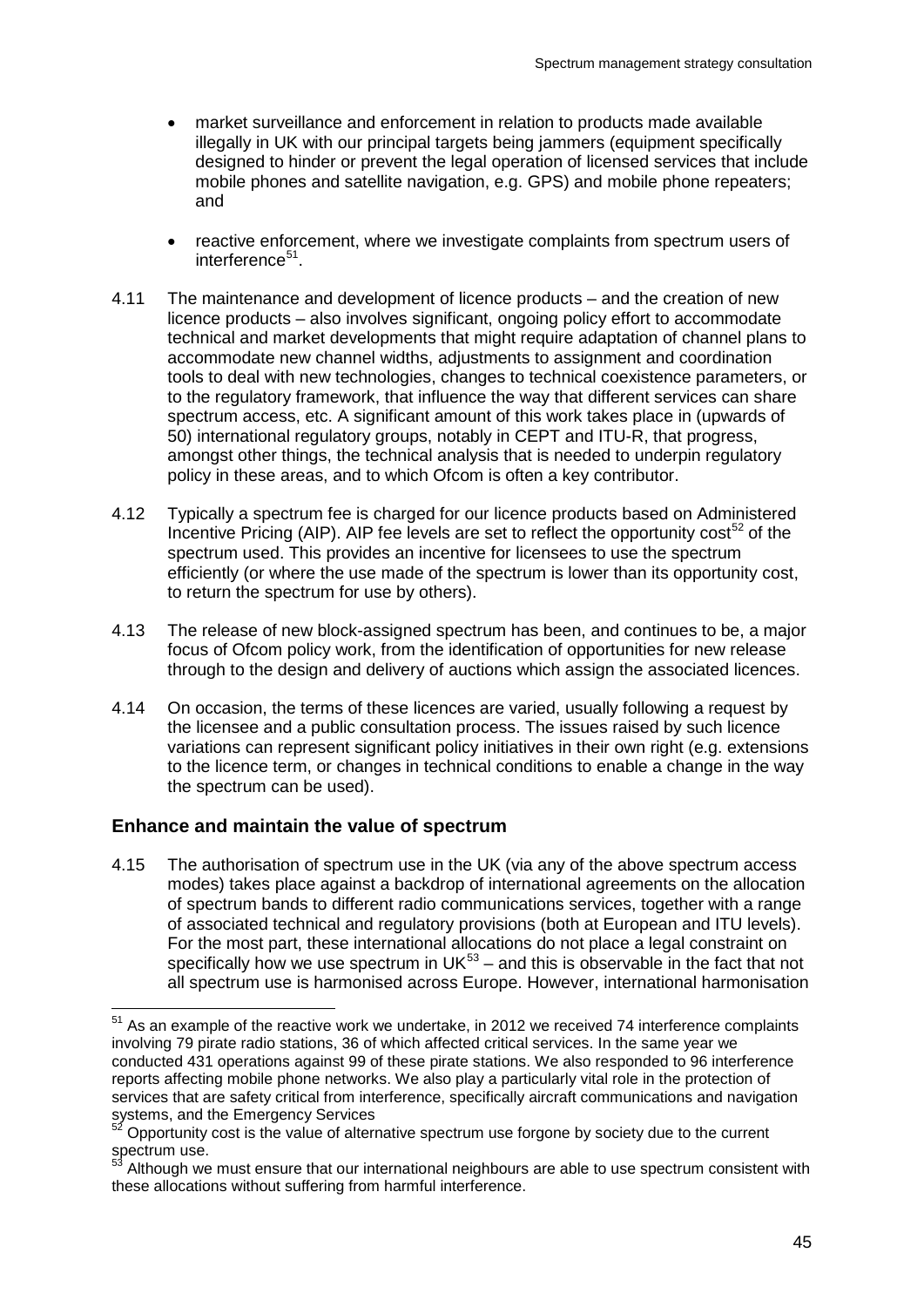is a very major factor that influences the prospective value that can be derived from a given spectrum band for the reasons explained in 3.64 above. Indeed, the value of a band may increase by orders of magnitude as the result of a successful harmonisation initiative.

- 4.16 It can take many years, and very considerable effort, by a large number of parties in the various international regulatory arenas, to achieve agreement on new harmonisation decisions. Given that the future economic value is potentially huge, the work that we do in this area represents a significant component of our activities – and the contribution of our work towards enhancing the potential future value of spectrum use in UK makes this an important strategic objective of our activities.
- 4.17 The most significant value driver in this context relates to the economies of scale in equipment markets and, for portable devices, the ability for user devices to roam between countries. This is most visible in mass consumer devices such as mobile phones and many short range devices from Wi-Fi to car key fobs; but equivalent considerations apply to most sectors.
- 4.18 The most visible harmonisation measures are those which relate the service allocations at either a European or global level (eg. designating a particular band as "IMT"). But there is a wide range of associated activities including the development of band plans for how services use a harmonised band and, separately, the technical coexistence parameters that effect the basis on which different services can either share spectrum or operate in adjacent spectrum.
- 4.19 There is, however, a downside to some international regulatory initiatives in that not all proposed changes are necessarily beneficial. For example, changes are sometimes proposed by specific interest groups that focus, quite naturally, on their own needs, but may not take adequate account of the impact on other spectrum users. Hence, another part of our role is to protect the value of existing spectrum use where the overall effect of a proposed change would likely be (net) detrimental to the efficient use of spectrum.

## **Enable recycling of spectrum from lower to higher value uses and users**

- 4.20 There is no vacant spectrum available for new release across a wide range of bands, particularly in those bands in and around the UHF 'sweet spot' from 300 MHz to 3 GHz. Where the latent demand for spectrum access cannot readily be met by new auctions of unused spectrum (or where current congestion means that applications for a licence have to be declined) the only way for new users to gain access is to recycle spectrum held by existing licensees – and the only way for new applications to gain access is to re-purpose the way in which spectrum is currently used.
- 4.21 The pressure for spectrum recycling / re-purposing and the value that can be realised – comes from the fact that:
	- existing licensees will have typically opted for the most useful spectrum available at the time of assignment when, in the case of spectrum users that have been in place for many years, there may well have been less competition for access to spectrum; and
	- the ongoing emergence of new business applications, often linked to new technology developments, drives the demand for new spectrum access, some of which may be of significantly higher value than current uses.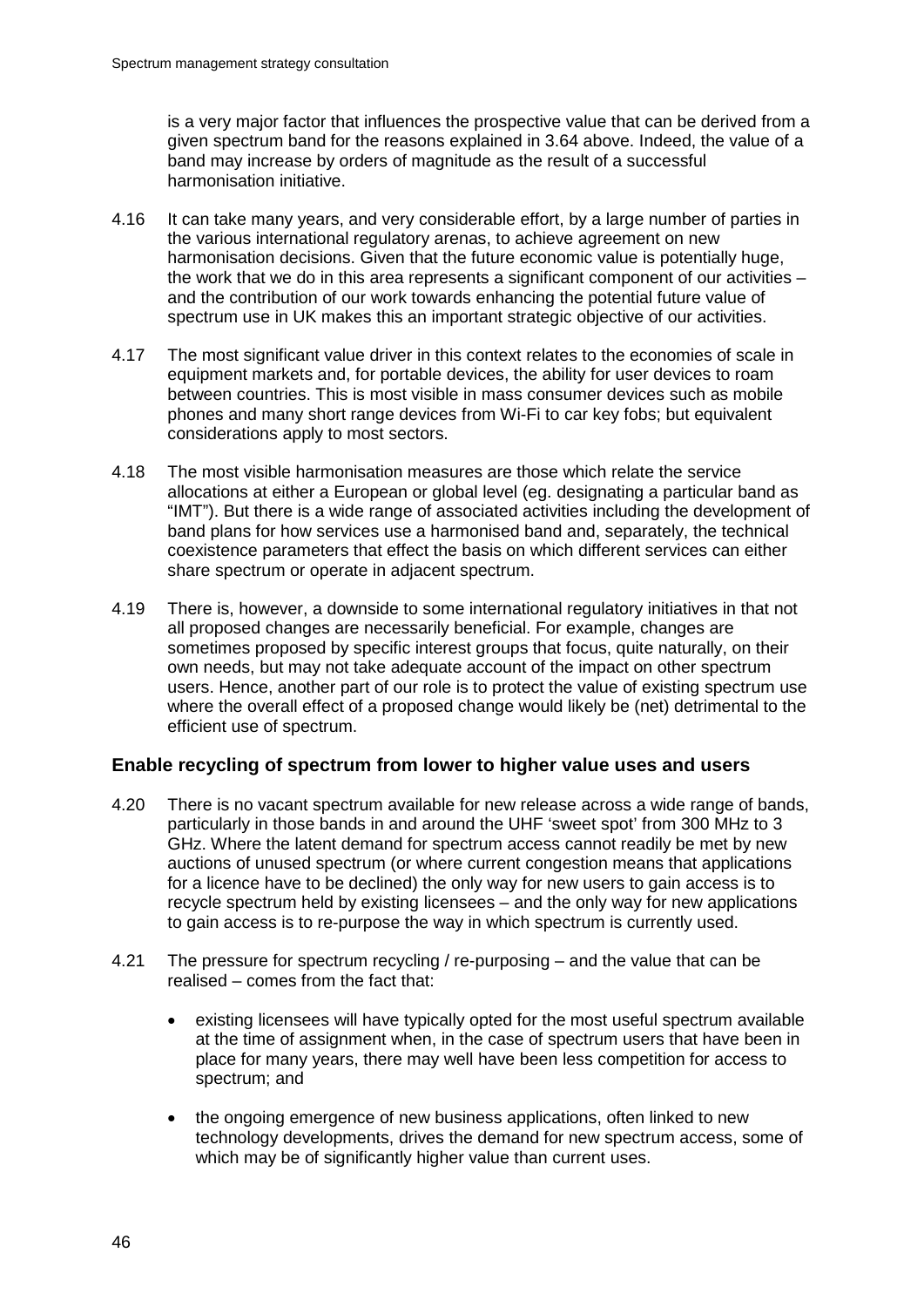- 4.22 A key part of our activities has therefore been directed at improving the environment in which user-led spectrum recycling and re-purposing can take place by:
	- Removing barriers to the transfer of spectrum access rights through the extension of trading and leasing so as to enable recycling of spectrum from one user to another; and
	- The provision of as much flexibility as possible in licence conditions so as to avoid unnecessary restrictions on the ability of a licensee to re-purpose its spectrum without it needing to seek a licence variation.
- 4.23 We have significantly extended the scope of trading, with an increase from 15% to 84% over the past eight years in the amount of relevant spectrum for which trading is permitted.
- 4.24 Meanwhile, our approach to release new spectrum blocks through auction, together with the liberalisation of existing mobile licences and the overhaul of business radio licensing, means that around a fifth of the licensed spectrum now has a relatively high degree of flexibility. The corollary of this, of course, is that four fifths of the licensed spectrum remains more tightly constrained, largely through the need to undertake technical coordination between different licensed users.
- 4.25 However, there are circumstances in which there appears to be a strong efficiency case for a change in spectrum use but where market forces are unable, or highly unlikely, to deliver this change on their own. In these circumstances Ofcom may be able to play a critical role in facilitating, or even driving, the change, through appropriate intervention. Digital Switch Over of TV to DTT and the subsequent clearance programme in the 800 MHz band are obvious examples where Ofcom, working with Government, has done just this.
- 4.26 Given the importance of these issues, the remainder of this section discusses the respective roles of market mechanisms and regulatory action in enabling change, noting that these can often work in combination when applied to different components of the overall change process.

## **A combination of market mechanisms and regulatory action is sometimes needed to deliver optimal spectrum use**

## **Creating the environment for market forces to promote efficient use**

- 4.27 An important principle of our spectrum management strategy is to rely on market mechanisms where possible and effective to help deliver efficient spectrum allocation and use. Once the conditions required for the use of market mechanisms are in place, they are generally considered to be the most effective method of allocating scarce resources. They enable the transfer of rights to scarce resources based on the value that users, and potential users, place on these resources. In the absence of market failures, those that value the resource the highest are most likely to deliver the greatest value from the use of spectrum.
- 4.28 Ofcom has been a pioneer of a spectrum management approach that recognises the importance of market mechanisms and many aspects of this approach have been widely adopted in Europe and elsewhere. The above sections have already referred to the range of market-based tools available to us and to spectrum users, notably the use of: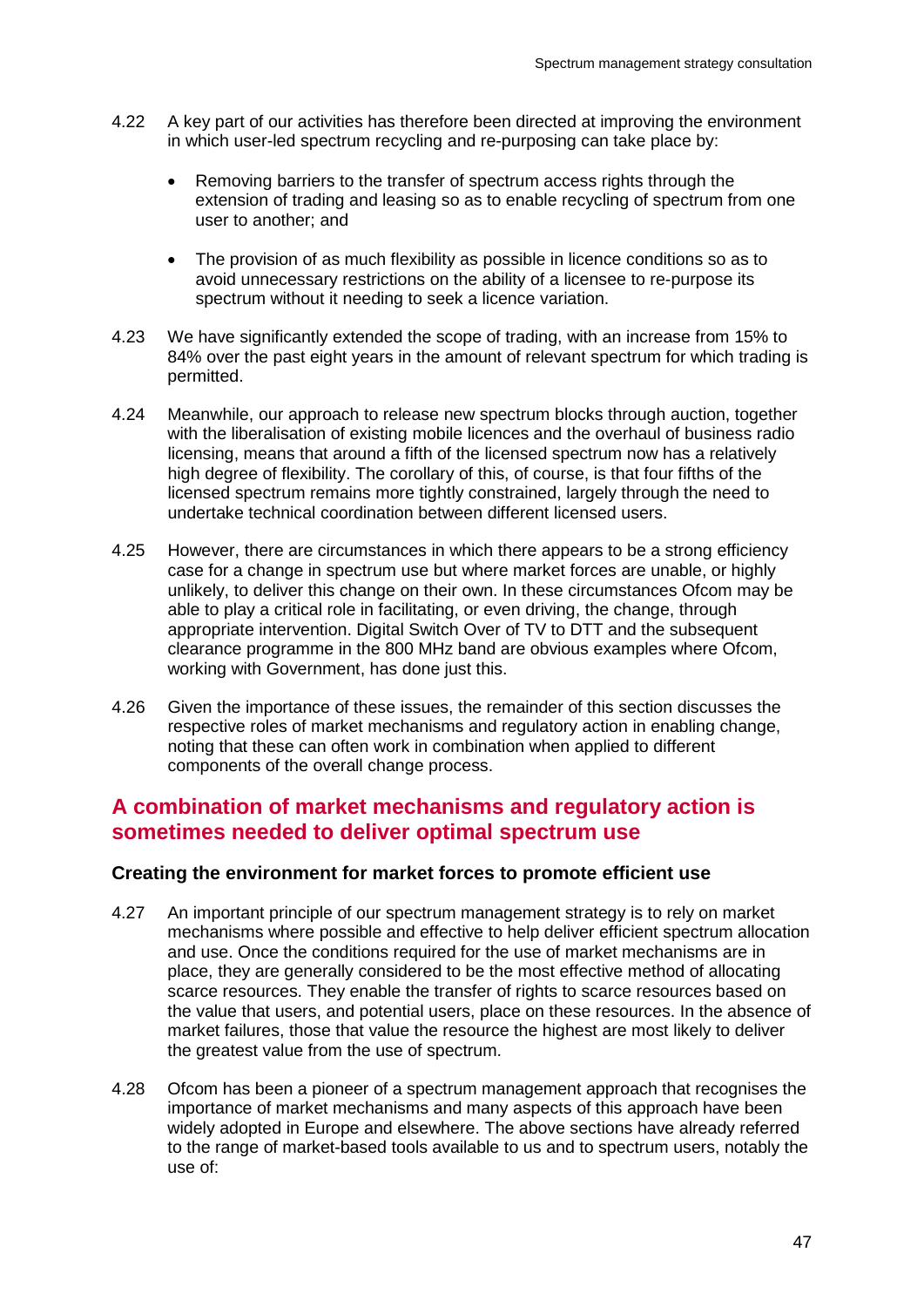- auctions as a means to assign new spectrum access rights for large blocks of spectrum;
- spectrum pricing to create incentives for users to make efficient use of spectrum;
- spectrum trading and leasing as the means for spectrum access rights that are already assigned to change hands; and
- greater licence flexibility ('liberalisation') as a principle to enable change of use, wherever possible, without recourse to Ofcom to vary the technical licence conditions.
- 4.29 The following policy principles continue to underpin our market-based approach to spectrum management (see Annex 5).
	- Rights to use spectrum should be unambiguous, unlikely to be changed without good cause, and as flexible as possible whilst respecting the rights of others
	- Users should be able to transfer their rights to use spectrum simply and quickly unless we have strong grounds for concerns about competition effects

## **Role of regulatory action in changes of use**

- 4.30 Despite a preference for market mechanisms to drive change where possible and effective, we are not able to rely on market forces in all circumstances given the complex nature of spectrum interactions. Market failure can take a number of different forms, all of which impose impediments on market mechanisms delivering efficient outcomes. For example:
	- information asymmetries, coordination failures, or transactions costs, all of which impose a barrier to market mechanisms delivering efficient outcomes;
	- market power issues, which can also lead to inefficient outcomes over time due to the loss of competition and its associated benefits; and
	- indirect costs or benefits (i.e. externalities) which are not necessarily reflected in the decisions made on the basis of market forces and thus result in outcomes that do not reflect the full social value of some uses.
- 4.31 The diverse nature of market failures means that the potential regulatory responses to them are equally diverse. A balance needs to be struck in each case, when considering the appropriate regulatory response, between the benefits of addressing a market failure and the costs direct regulatory action and risks of regulatory failure.
- 4.32 Market mechanisms have seemed to work well in assigning, and enabling changes to the ownership of, spectrum access rights, and also in enabling changes of use which can be accommodated within those spectrum access rights. However, we have had a greater role to play in cases where there has been a major change of spectrum use.
- 4.33 In this context, we think of major changes as being those that; require a change in the status of allocations for a band as understood within the international regulatory framework, e.g. adding a primary allocation for terrestrial mobile to one for broadcasting; involve a change in the way the spectrum is managed, e.g. a change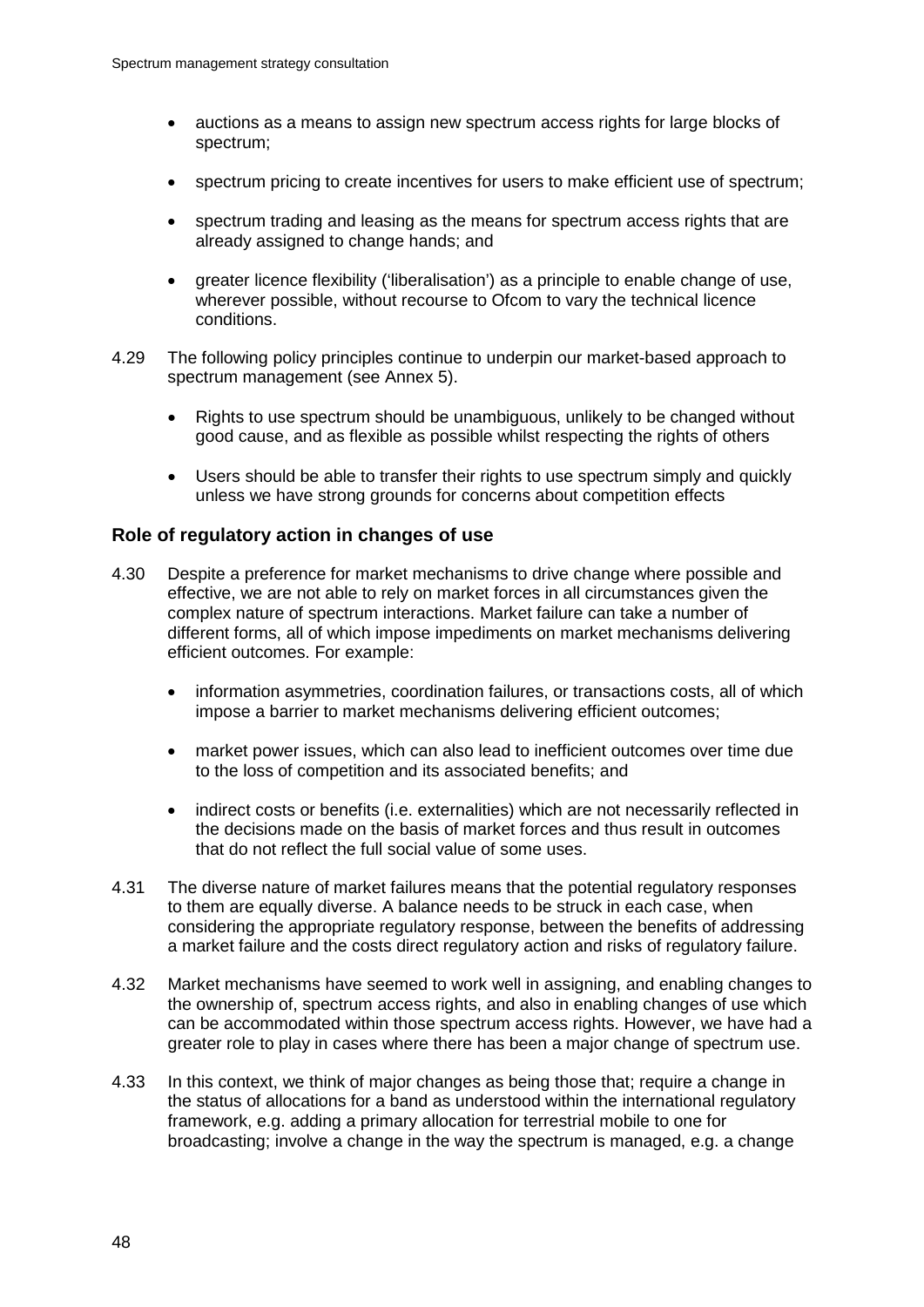from a Ofcom band managed spectrum for services such as  $PMSE<sup>54</sup>$  $PMSE<sup>54</sup>$  $PMSE<sup>54</sup>$  to a dedicated use such as public mobile networks; or have a significant impact on adjacent users arising from a requirement to change technical licence conditions.

4.34 Given the extent of the impact on other users of a major change of use there are a number of steps that are typically required before such changes of use can occur as shown in [Figure 8.](#page-50-0) The figure is illustrative only. Not all of these steps may be necessary, depending on the specific circumstances of the change of use. These steps are also likely to be iterative as high level plans and business cases are refined over time. The balance between which of the steps would be best undertaken by Ofcom or by market participants is also likely to be heavily dependent on the specific circumstances of the change of use.



### <span id="page-50-0"></span>**Figure 8 - Steps required for major changes of use**

- 4.35 In general, we would expect users of spectrum to have a better understanding of the value of their current use and potential future use than the regulator. In some cases licensees seeking to change their use may also be better placed to agree, through commercial negotiation, on the costs that a change of use will impose on other users. As such we would look to the market, in the first instance, to determine whether and when a change of use should occur.
- 4.36 However, for a major change of use to occur it is necessary for all of the (relevant) steps to be completed successfully. If any required step in this process fails then the change cannot take place.
- 4.37 There are steps in the process where there is often a material risk of market failure given the different interest groups involved. This can make it challenging for the market to drive major changes of use. There are also some steps in the process that only we can undertake. There are two areas in particular which may require significant regulatory involvement relating to the need to:
	- change international regulations if this is a pre-requisite to enable the new use; and
	- in some circumstances, carry out a major programme to clear existing users out of a band and/or mitigate impacts on users in adjacent bands.

<span id="page-50-1"></span> $54$  For the purposes of the international regulatory framework, PMSE is considered a 'mobile' service.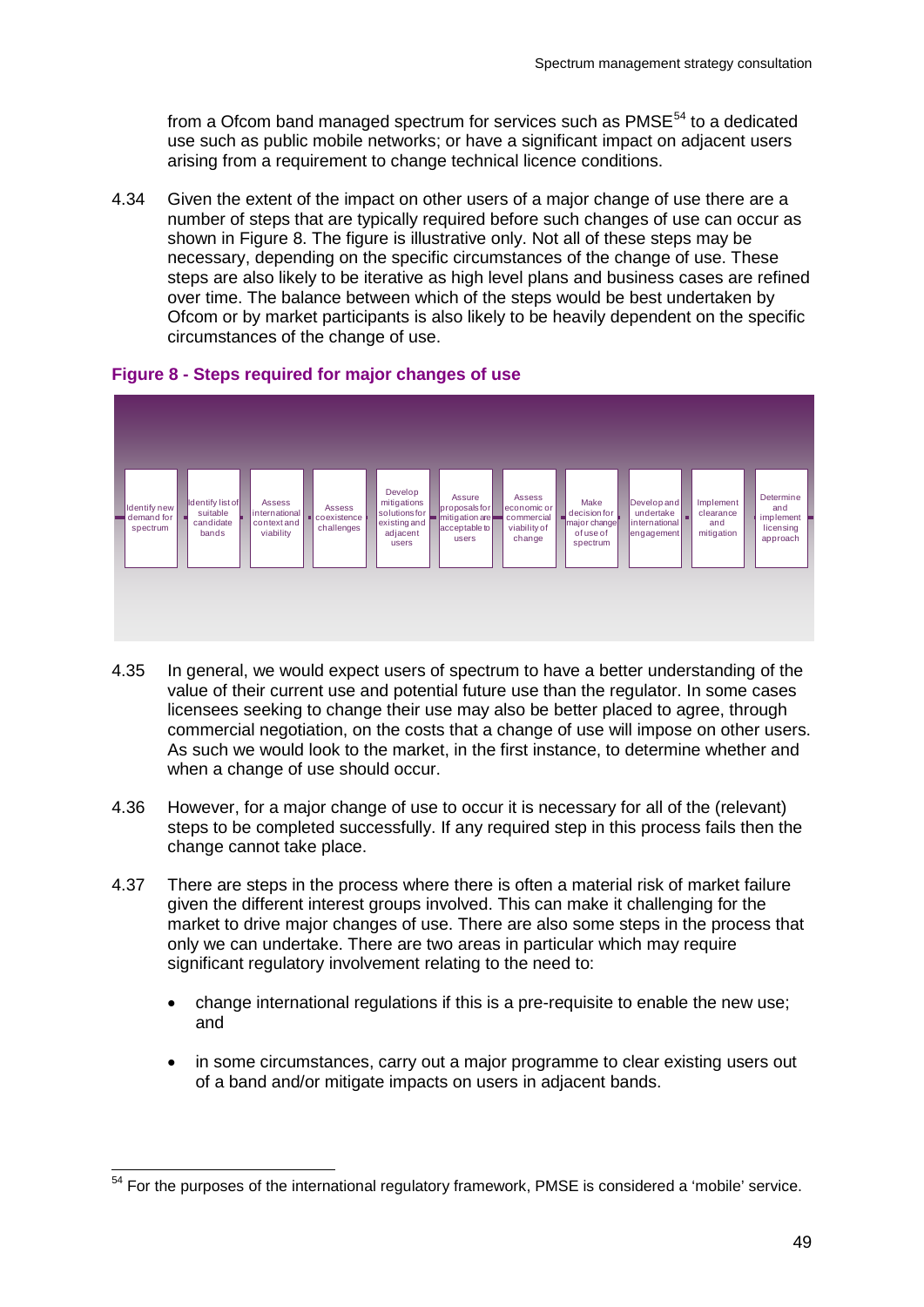## Major changes in use requiring a level of harmonisation require us to act

- 4.38 In some cases there may be a significant increase in value associated with a prospective new spectrum use, but the ability to exploit the spectrum in this way is contingent on changes to the international regulatory environment, including new harmonisation decisions. These might relate to: decisions made in European Commissions Radio Spectrum Committee and in the various CEPT bodies that undertake much of the underpinning technical regulatory work; or to changes in the ITU Radio Regulations (ITU RR) which are negotiated at World Radio Conferences every 3-4 years; or to bi-lateral or multi-lateral coordination agreements with our international neighbours.
- 4.39 This is particularly relevant where the prospective new use involves changes to higher power uses of spectrum which have the greatest likelihood of causing interference to other countries; where global harmonisation is necessary for economies of scale; or where the nature of the services requires a greater degree of international coordination. [55](#page-51-0)
- 4.40 Industry will often identify opportunities and create the momentum for changes in the international regulatory environment which is in keeping with a market-led approach. Stakeholders also play an important role in providing evidence to inform our engagement with other national administrations in the relevant international regulatory bodies.
- 4.41 However, Ofcom represents, and negotiates on behalf of, the UK on spectrum matters in these international institutions. We are responsible for negotiating on behalf of the UK at the World Radio Conferences with guidance from Government and working closely with stakeholders. We also have to consider whether changes proposed by one industry sector or interest group are in the interest of spectrum users overall, taking account of the impact of the proposed change on others. As such, we have a critical facilitating role regardless of whether the subsequent change of use itself is delivered in a process managed by stakeholders or by Ofcom.

## Spectrum clearance and mitigation of co-existence challenges can be difficult for markets to achieve in some circumstances

- 4.42 There may still be circumstances where, to secure the efficient use of spectrum, we need to go beyond just facilitating of a major change of use and to coordinate and manage key aspects of the change of use.
- 4.43 Major changes of use often mean that existing users may have to relocate out of a frequency band. In addition, where the prospective new use of the band has materially different characteristics, notably higher transmit powers or greater density of use, there is potential for this to result in harmful interference into existing users in adjacent spectrum (and these impacts could extend beyond the nearest neighbour in both geography and frequency).
- 4.44 In some circumstances we would expect the individual users (and potential users) to be able to negotiate and make the determination themselves as to whether it made commercial sense to change the use, taking account of any costs associated with moving existing users and mitigating co-existence challenges. This should be possible where the number of users impacted is relatively small and sufficient

<span id="page-51-0"></span><sup>&</sup>lt;sup>55</sup> Such as satellite, aeronautical and maritime uses.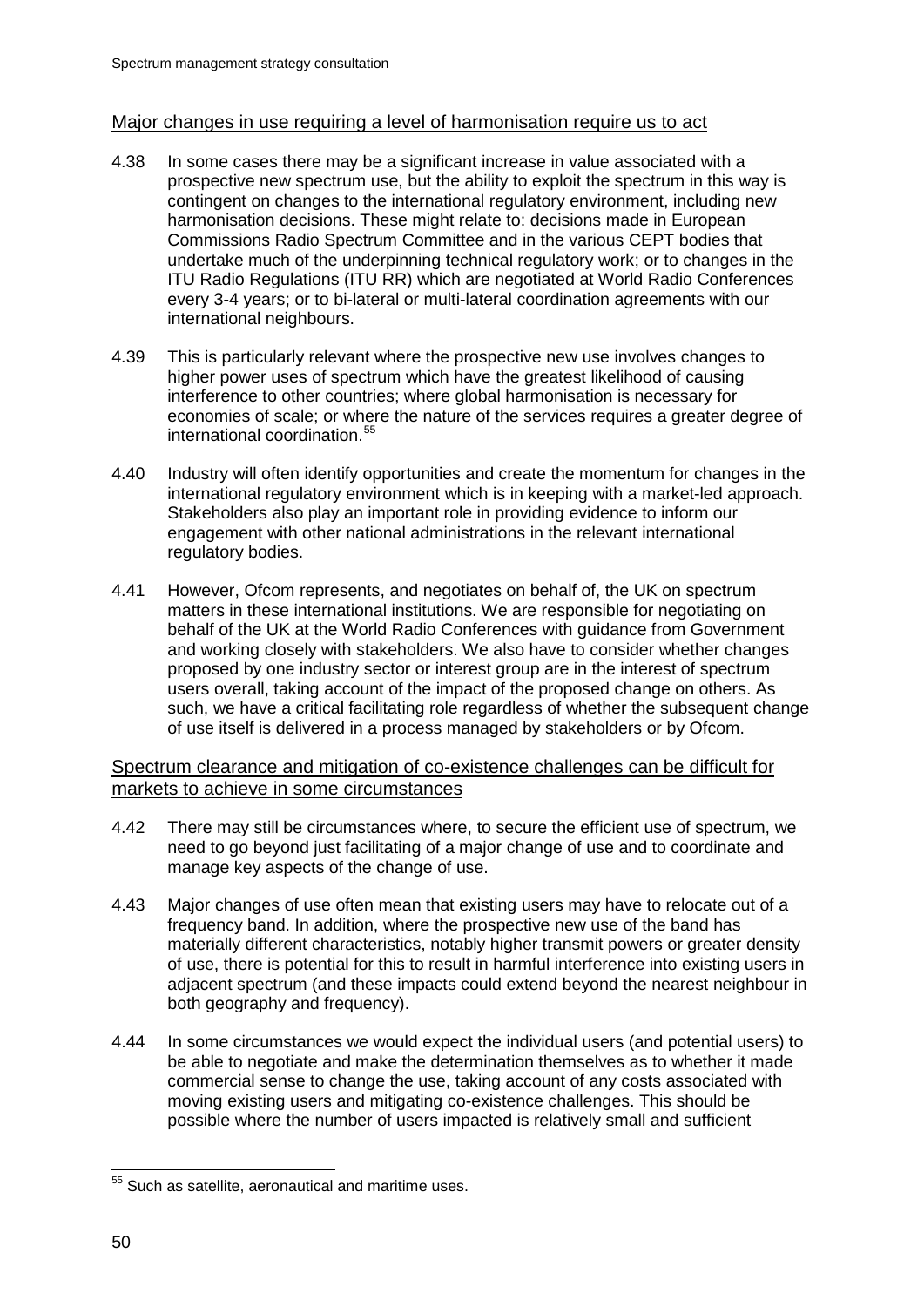information is available for users to identity others whom might be impacted and the likely size of the challenge associated with any mitigation.

- 4.45 However, where there are large numbers of users impacted, either in the band itself or in adjacent bands, there could be considerable transactions costs and coordination challenges for prospective new users in seeking to drive the change through commercial negotiation. These costs might be so high, or introduce so much risk, as to make it impractical to drive the change through commercial negotiation. In comparison, where there is a strong case for the change in use we are able to revoke the existing licences (with certain safeguards). This may mitigate some of these costs and risks. As such there are occasions where we might be best placed to undertake the clearance of existing users.
- 4.46 We note also that a market led approach is not generally appropriate with respect to licence-exempt users: amongst other challenges, individual users are very hard, if not impossible, to identify and there may be millions of devices already in use.
- 4.47 Indeed, our recent experience is that major changes of spectrum use can result in a scale and complexity of co-existence challenges that make it unlikely that markets can overcome these challenges on their own. In some circumstances, therefore, we may need to take a more active approach to the assessment and managing of coexistence issues and of clearance.
- 4.48 Our experience indicates this is most likely where:
	- there are large numbers of impacted users, so coordination is either complex or the transaction costs could be high;
	- the co-existence challenges are complex (and therefore difficult/costly to coordinate) as a result of many different uses being impacted or where the services are critical and existing users need to have our assurance on the mitigation solutions proposed (e.g. safety of life services);
	- where the services impacted play a role in the delivery of our wider duties and therefore we have a more direct interest in assuring their continued operation to specific quality of service levels (e.g. DTT); or
	- the information needed to carry out the co-existence work is not available to potential users or only partial information is available (e.g. where it is Crown use).
- 4.49 We emphasise, however, that Ofcom should not be the instigator of clearance activities where this can be driven by market forces. The benefit of allowing market forces to determine whether, and when, a change takes place is that much more important when it is hard for us to assess the real value of spectrum to different users.

## **Both market mechanisms and regulatory action have a role to play in major changes of use**

4.50 An important observation from the above discussion is that a major change in use will often involve a combination of market-led and regulator-led activity at different points in the overall change process. [Figure 9,](#page-53-0) below, provides an illustration of which steps might typically be more market-led (positioned towards the lower half of the diagram) and which might typically be more regulator-led (positioned towards the upper half of the diagram). Of course, the balance between regulator- and market-led activities is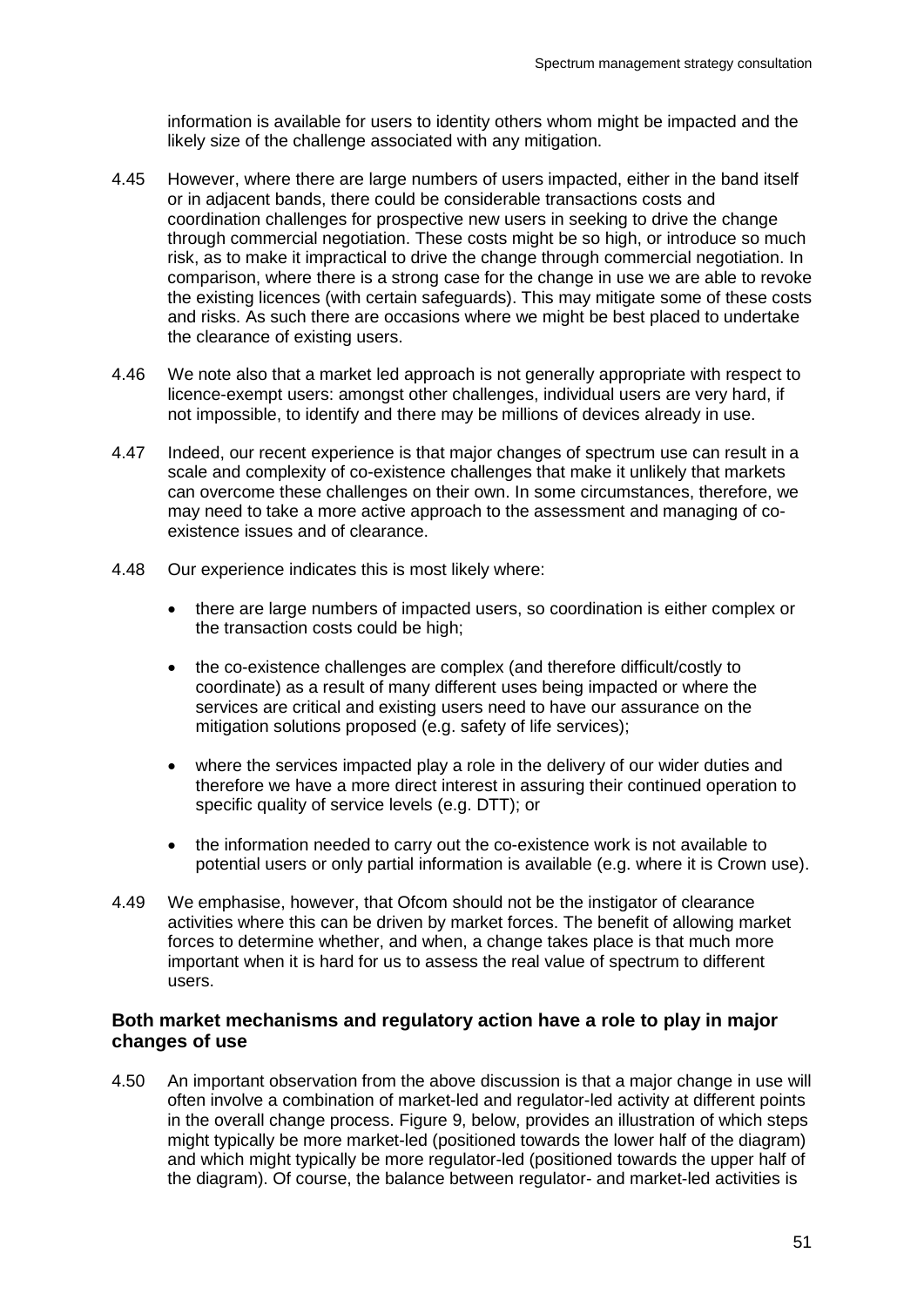heavily dependent on the specific circumstances of the change of use, including the type and numbers of existing users, and potentially impacted adjacent users, as well as by the international context of the change of use.

### <span id="page-53-0"></span>**Figure 9 - The balance between market-led and regulator-led steps required for major changes of use**



## Ownership of clearance decisions is the key determinant of balance

- 4.51 The most significant factor in shaping the balance of activity is the ownership of decisions in respect of any clearance of existing users:
	- under the more market-led approach the parties seeking access for a new use will buy out existing users and take responsibility for mitigation of co-existence challenges through commercial negotiation based on their view of the commercial viability of the change; but even where this happens, regulatory engagement may still be required if there is a dependency on changes to the international regulatory position for the band or where the new licensee needs their licence to be varied to authorise the new use; while
	- under the more regulator-led approach, the decisions on clearance, and the implementation of the clearance programme, are owned by the a combination of Government and Ofcom (with decisions on funding the costs of clearance ahead of an award being owned by Government); but in these cases, the new spectrum access rights will usually be assigned through an auction (a regulatory process that uses market forces to assign new rights).
- 4.52 In the first case the decisions will be made by the prospective new licensees on the basis of their commercial business case. In the second, the case for intervention will be based on an economic cost benefit analysis of the proposed change. The nature and scope of the decision making process will clearly be quite different in each case. But, in either case, it is necessary to understand whether the costs the new use imposes on existing users in the band itself, and on users in adjacent bands, outweigh the benefits of such a change. In the case of a decision that may have an impact on, or be a mechanism to deliver, any of our wider duties, we will also need to take account of these wider duties.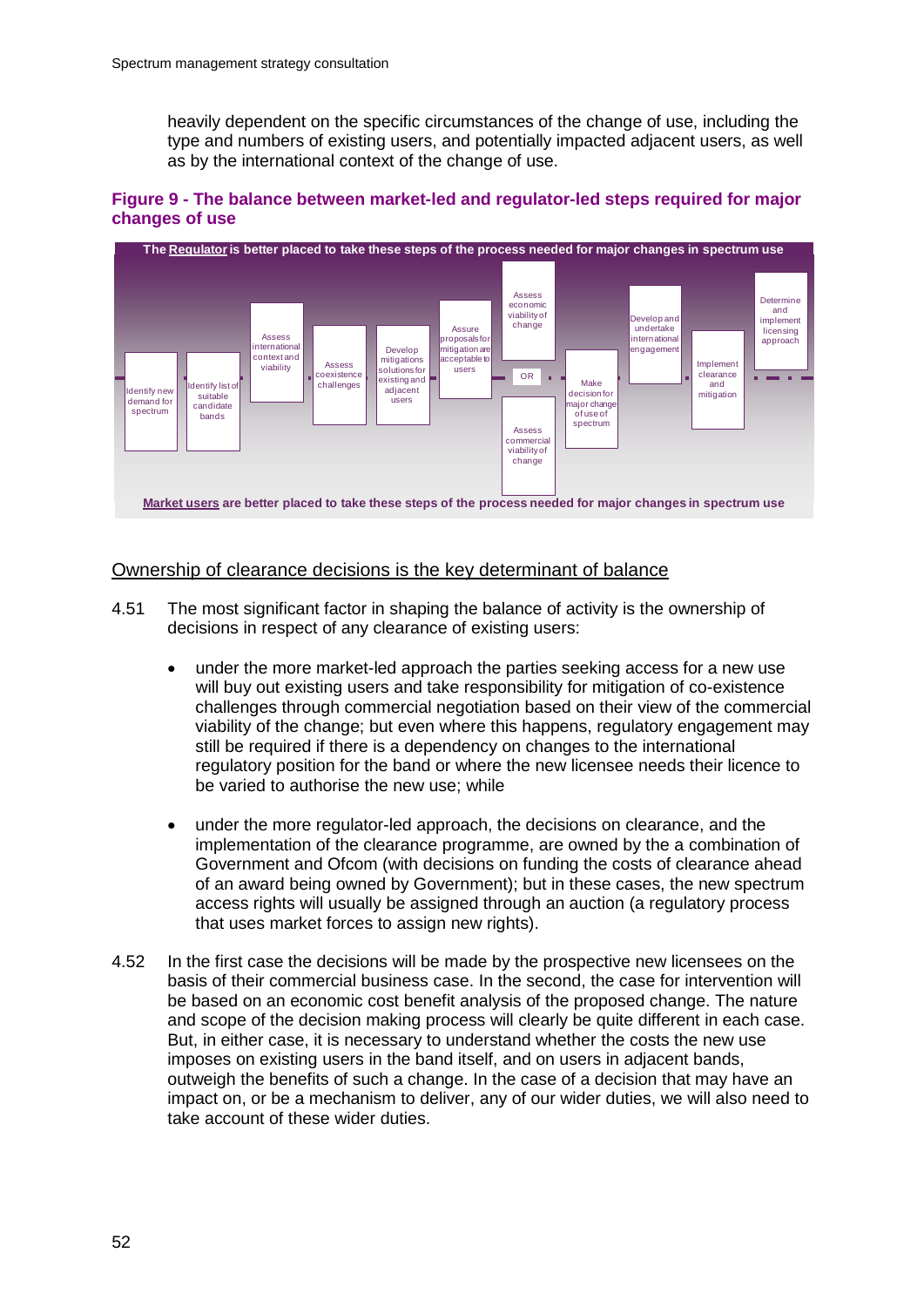## Auction type can allow for increased role of the market in clearing spectrum

- 4.53 Where Ofcom leads the clearance process, the assignment of new spectrum rights is usually made using the market based approach of auctions. To date we have typically undertaken 'forward' auctions of cleared spectrum. In these auctions, a predetermined, cleared quantity of spectrum is offered for sale. Bidders compete to buy the spectrum in the auction. This reflects the separation of the clearance and award processes. However, there may be circumstances in the future in which other types of auction could be used that allow market processes to play a role in clearance as well:
	- In an overlay auction new spectrum access rights can be awarded in spectrum where existing users remain in place: with the winning bidder(s) obtaining access to the unused spectrum in the band and also the exclusive right to buy the spectrum rights of the incumbent users. The rights of the existing users can be enduring – or they might be time-limited (e.g. with a long back-stop date to give them time to relocate out of the band). Decisions on the timing and extent to which existing users move out of the band are then driven by commercial negotiations between the new licensee and the existing users. This could be of particular help in circumstances in which geographical sharing between the new and existing users is possible, so that decisions can be driven on a location specific basis where there is a significant gain from a trade of spectrum access rights (with existing users continuing to operate in places that are less valuable to the new user).
	- An incentive auction incorporates sellers as well as buyers into a process to determine the allocation of spectrum resources and thus includes aspects of the decision on clearance within the auction process. [56](#page-54-0) Just as buyers submit bids in a standard forward auction, existing users of spectrum submit 'offers' or 'asks' for the price at which they are willing to relinquish their holding. It may be possible to design such auctions in order to permit buyers and sellers to determine whether, when and how much spectrum should be changed to the new use.
- 4.54 At present, we do not consider that we have the necessary powers to conduct incentive auctions. In particular we do not have the power to retain the receipts of an auction and make these (or a proportion of these) available to participants in the auction. However, Government in its recent Strategy Paper on Communications indicated that it intends to provide us with the power to do so. $57$
- 4.55 A significant difference between overlay auctions and incentive auctions relates to risk that the bidders carry in relation to clearance (both the costs of clearance and the certainty of existing users exiting the band). In the overlay auction, the successful bidders acquire the new access rights before knowing whether they will be able subsequently to reach commercial agreements to buy out existing users; this might be appropriate where the ability to use the new rights is only partially constrained by existing users, where the business case to buy out existing users varies by location

<span id="page-54-0"></span> $56$  Auctions with both buyers and sellers are often given a number of names, including 'double' or 'two-<br>sided' auctions or just a 'market' or 'exchange' mechanism.

<span id="page-54-1"></span> $\frac{57}{10}$ "... will give spectrum licensees the right incentives to surrender all or part of their rights to spectrum for other uses where it is no longer needed or is being under-used, by giving Ofcom the power to run auctions where some of the proceeds are shared with the licensees that have surrendered their spectrum rights." See p.19 of

[https://www.gov.uk/government/uploads/system/uploads/attachment\\_data/file/225783/Connectivity\\_C](https://www.gov.uk/government/uploads/system/uploads/attachment_data/file/225783/Connectivity_Content_and_Consumers_2013.pdf) [ontent\\_and\\_Consumers\\_2013.pdf.](https://www.gov.uk/government/uploads/system/uploads/attachment_data/file/225783/Connectivity_Content_and_Consumers_2013.pdf)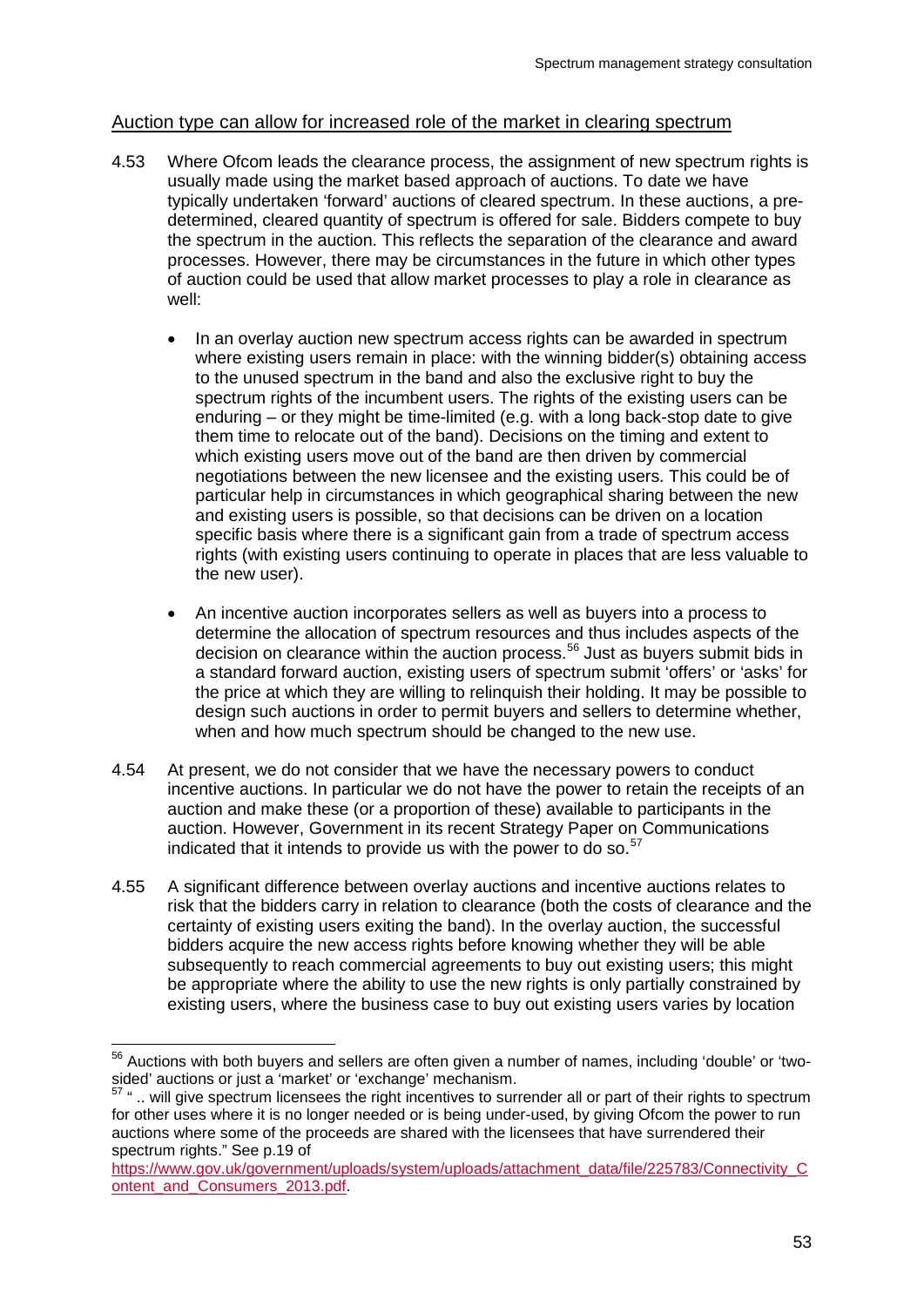and when it is likely to evolve over time as business conditions change. If, on the other hand, the ability to make any meaningful use of the new rights is dependent on buying out (at least some) existing users, then an incentive auction – in which existing users commit in advance to vacate spectrum - could mitigate the risk for successful bidders that they would not be able to conclude a subsequent deal to buy out the existing users.

- 4.56 A significant difference between a conventional forward auction and an overlay auction is that the clearance process can begin, and potentially complete, ahead of the auction itself. In some circumstances, this may advance the date at which the spectrum is available for new use which could generate significant economic benefit.
- 4.57 In summary, we remain committed to the principle of enabling the market to drive change where possible and effective. Where we are not able to rely on market forces we are prepared to take the appropriate regulatory action. But in deciding on the nature of regulatory action, we will still look to maximise the role that market mechanisms can play in the process.

*Question 2: Do you have any comments on this summary of our approach to spectrum management and on the principles discussed in Annex 5?*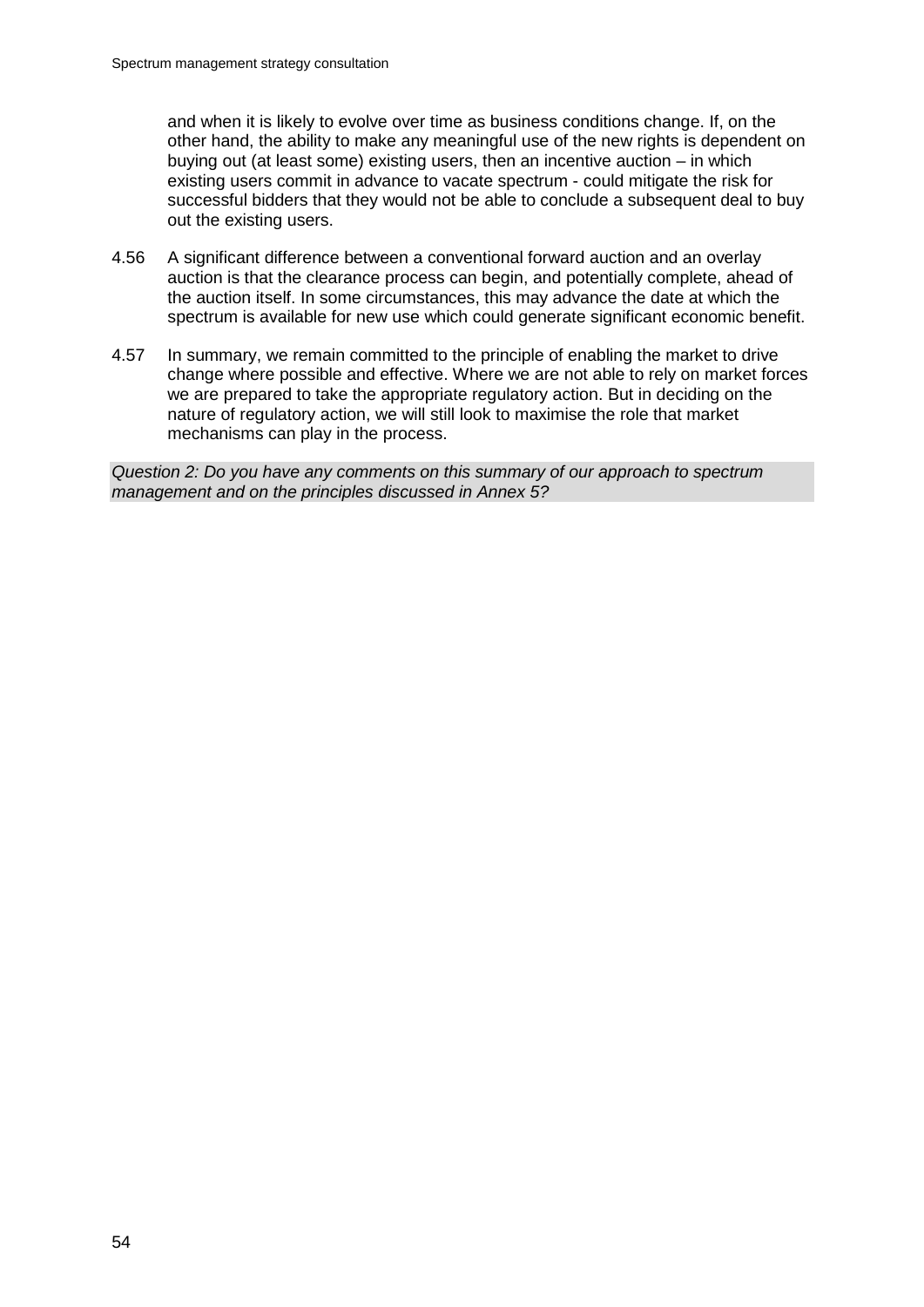## **Section 5**

# 5 Future spectrum challenges

# **In this section we discuss our preliminary findings around future trends in spectrum demand and supply**

- 5.1 The prospect of significant change in the future demand and supply of spectrum means it is important to maintain a long-term perspective on what might constitute optimal spectrum use in future, and whether regulatory action might be required to support it.
- 5.2 Our aim in developing such a perspective is not to forecast the future and seek to engineer outcomes based on this forecast; rather it is to ensure that we are conscious of any enabling action that we may need to undertake, for example in our international engagement, and to help us identify any potential market failures that might inhibit an otherwise efficient change of use from occurring.
- 5.3 In this section, we outline a summary of our preliminary assessment of future developments in the key sectors that use spectrum, aimed at identifying areas in which future changes in spectrum demand and supply are likely to require our attention. This assessment draws on the market context set out in Section 3 and is discussed further in the Appendix to this consultation.<sup>[58](#page-56-0)</sup>

# **Our preliminary analysis suggests a set of key challenges related to future changes in demand and supply of spectrum resources**

- 5.4 The developments we have looked as part of our preliminary assessment suggest a set of key challenges related to future developments in spectrum demand and supply.
- 5.5 **Growing competing demands on key spectrum bands:** spectrum demand is increasing across a wide range of sectoral uses, leading to more intense competition for scarce spectrum in some bands. Developments around broadband enabled data applications are fuelling capacity requirements primarily in public mobile networks, but also in a series of sector-specific applications including emergency services communications, business radio and utilities. Capacity requirements for TV broadcast transmissions and content production are also increasing with the move towards higher definition video capture.
- 5.6 **Strong expansion in low power, localised uses**: as handheld and other personal wireless devices proliferate, growing data capacity requirements are also likely to be increasingly focused in areas of high population density. This provides opportunities for greater spectrum efficiency through local re-use of spectrum. Public mobile networks are likely to evolve towards greater use of small cell technology. Prospects for new types of machine-to-machine applications could lead to new types of device connectivity, with short range, low power transmissions likely to be prevalent in personal devices. The implications for the balance of requirements between licensed and licence-exempt use of spectrum are not yet clear however.

<span id="page-56-0"></span> <sup>58</sup> [http://stakeholders.ofcom.org.uk/binaries/consultations/spectrum-management](http://stakeholders.ofcom.org.uk/binaries/consultations/spectrum-management-strategy/annexes/appendix_spectrum_management.pdf)[strategy/annexes/appendix\\_spectrum\\_management.pdf](http://stakeholders.ofcom.org.uk/binaries/consultations/spectrum-management-strategy/annexes/appendix_spectrum_management.pdf)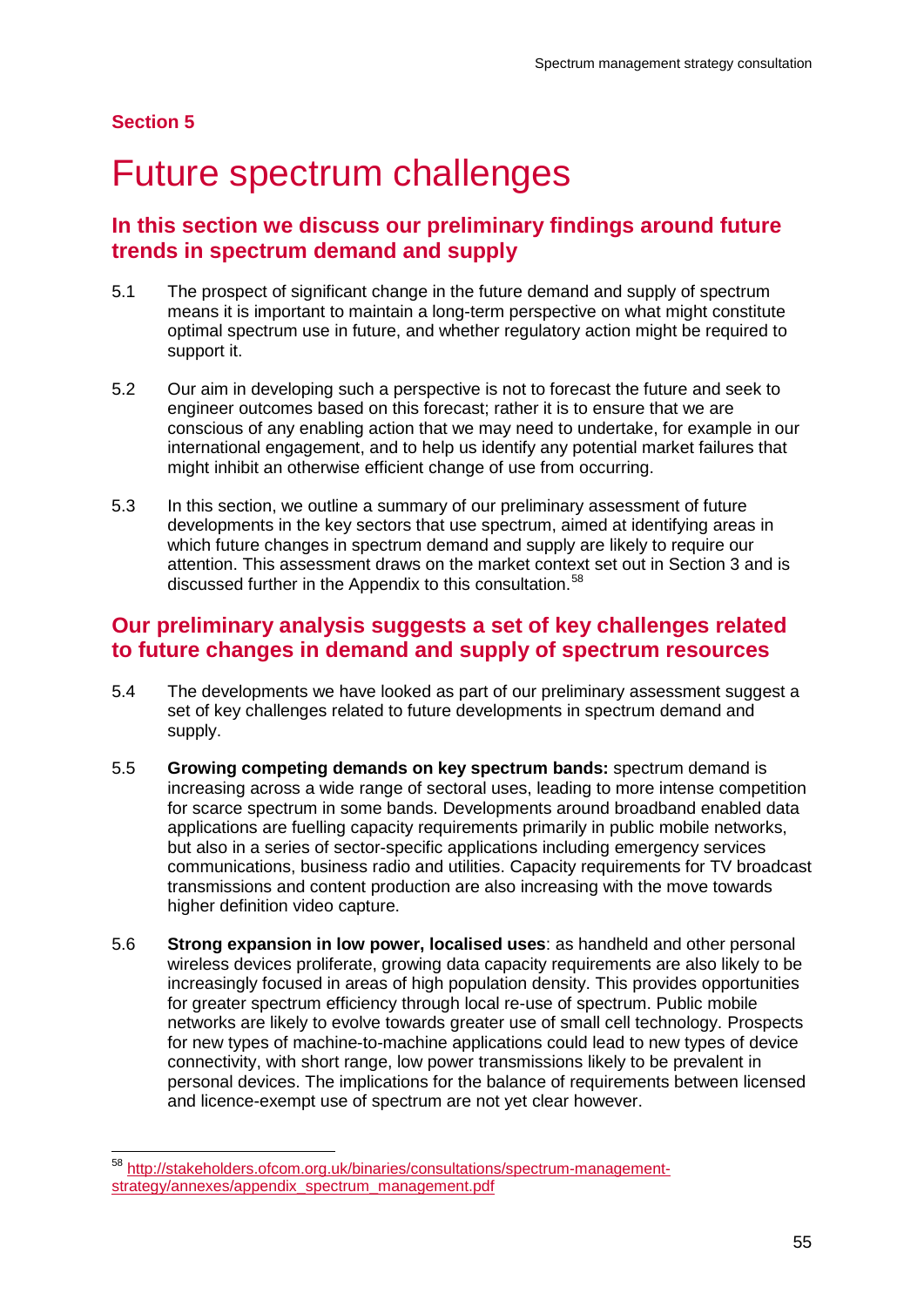- 5.7 **Fewer opportunities for low frequency spectrum re-purposing**: opportunities for re-purposing spectrum at low frequencies are likely to become increasingly limited and pose increasingly challenging trade-offs. Over the past 10 years a significant amount of spectrum below 3 GHz has been re-purposed through the TV digital switchover (which has freed up the 800 MHz band for wireless broadband use) and the transition of fixed wireless services to higher frequencies (freeing up spectrum at 1.4, 2 and 2.6 GHz). Over the next 10 years the main opportunities for recycling spectrum to higher value uses in these frequency ranges potentially exist in the 700 MHz band as well as the spectrum identified for release by Government at 2.3 and 3.4 GHz.
- 5.8 **Transition to more intensive use of higher frequencies**: linked to the two points above, there is likely to be an increasing shift, for some data applications, towards the exploitation of higher frequency spectrum. Trends towards more localised high capacity requirements and the deployment of small cells may make spectrum above 3 GHz increasingly suitable for supplementing public mobile network capacity. The growth in mobile backhaul capacity requirements may continue to sustain the move of fixed wireless services to higher frequencies. Developments in satellite technology are also making the use of higher frequency links possible for new high capacity applications. Ongoing research and development in 5G technologies suggest that in the very long term mobile connectivity could make use of high frequency spectrum above 20 GHz.
- 5.9 **Growing relevance of spectrum sharing techniques**: the growth in competing spectrum demands, the limitations and costs associated with re-purposing spectrum to new dedicated uses, and the predicted expansion of requirements for low power localised uses are trends that, taken together, point towards the growing importance of enabling shared spectrum access to locally underutilised resources to achieve efficient use of spectrum. Technology advances enabling effective interference management between incumbent users and new sharers could open up significant future opportunities for new types of shared spectrum access.
- 5.10 **Growing intensity of spectrum use and importance of radio equipment performance:** the potential for future spectrum re-purposing for intensive uses, such as wireless broadband, and the potential for new forms of shared spectrum access, are likely to increase 'noise floor' levels, as well as create new types of in-band and out-of-band emissions. In this context, interference management may require a growing focus on ensuring better performance of radio equipment, so to minimise risks around out-of-band and in-band emissions whilst preserving the benefits potentially associated with more intensive spectrum use.

# **Our preliminary assessment is primarily based on a sector-bysector analysis of future spectrum developments**

5.11 We have analysed future developments in a series of key sectoral uses of spectrum to identify future changes in demand or supply of spectrum that could, in future, require us to consider action. Our preliminary analysis followed the steps discussed here below and illustrated in [Figure 10](#page-58-0) (a fuller discussion is presented in the Appendix to this consultation).<sup>[59](#page-57-0)</sup>

<span id="page-57-0"></span> [<sup>59</sup>http://stakeholders.ofcom.org.uk/binaries/consultations/spectrum-management](http://stakeholders.ofcom.org.uk/binaries/consultations/spectrum-management-strategy/annexes/appendix_spectrum_management.pdf)[strategy/annexes/appendix\\_spectrum\\_management.pdf](http://stakeholders.ofcom.org.uk/binaries/consultations/spectrum-management-strategy/annexes/appendix_spectrum_management.pdf)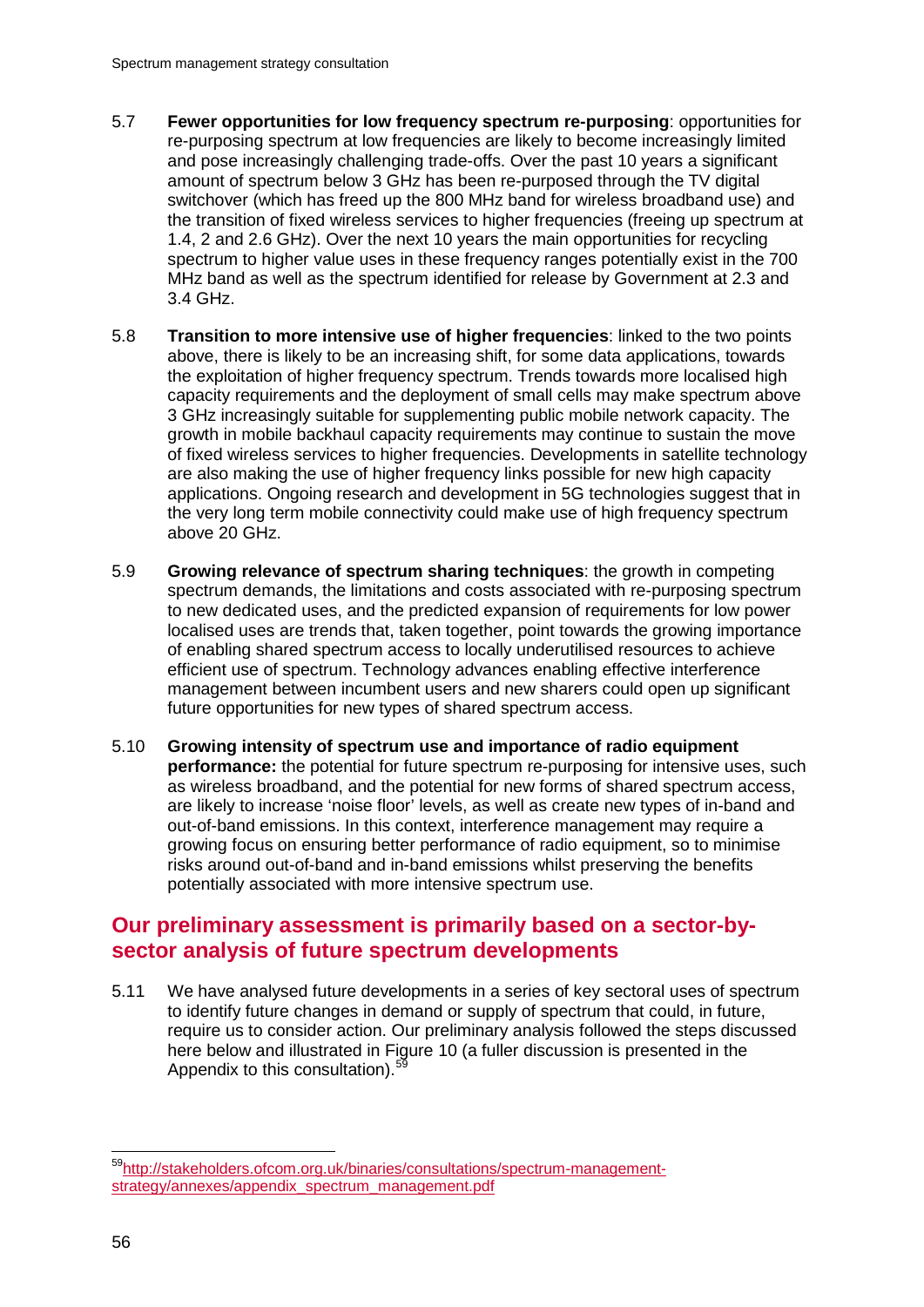## <span id="page-58-0"></span>**Figure 10 - Framework to analyse future developments in spectrum uses**

**Spectrum uses and current situation**





*Where are we now?*

*Where might there be significant future changes?*

*How could future changes and new requirements be addressed?*

*Is there a role for regulatory action?*

- 5.12 **Categorisation and main features of major spectrum uses**: we have defined twelve broad sectors of spectrum uses primarily informed by licence class. These macro-categories are not fully exhaustive, but are intended to capture the main spectrum uses. In some cases, we needed to further divide these macro-categories into subgroups, given the significant variations in the characteristics of spectrum usage and future trends. For each of these uses we have reviewed current spectrum made available for the use, and key sectoral factors that may be of relevance to spectrum policy considerations.<sup>[60](#page-58-1)</sup>
- 5.13 **Trends affecting future spectrum demand and supply**: we have considered market, technology, regulatory and, where appropriate, public policy trends to understand the extent to which demand and supply of spectrum resources may cause significant changes in future spectrum use. On the demand side, we have looked at how potential changes in end-user and industry demand are likely to influence demand for spectrum from the private sector. We have also looked at circumstances in which spectrum policy may play a role in our meeting future demands related to our wider duties (such as those around PSB availability) and public sector demands that may be relevant to future advice we provide to Government (such as in the case of the Emergency Services). On the supply side, we have considered future changes in spectrum use caused by potential spectrum releases (in particular by the public sector) and potential future changes in international allocations and harmonisations. [61](#page-58-2)
- 5.14 We then scored these future changes according to their:
	- **significance**, i.e. the extent to which future changes in spectrum demand and supply could cause considerable impacts on consumers and citizens, as well as the extent to which there may be a role for regulation in addressing such future potential impacts;
	- **urgency**, i.e. the extent to which action (by spectrum users, industry or ourselves) is urgently required to respond to these future changes, also by considering dependencies with other developments (e.g. in international institutions or in other sectors competing for the same spectrum resources).

<span id="page-58-1"></span> $60$  This included the characteristics of private and wider social value that tends to be associated with services delivered through spectrum use, the extent to which dispersed spectrum users could face coordination challenges, the relevance of international vs UK-specific trends in determining spectrum requirements.

<span id="page-58-2"></span> $61$  Whilst often not binding on national decisions on how spectrum is used, expected changes in international allocations can be a strong driver for actual change in spectrum use, as demand for newly allocated uses increases as a result of the economies of scale harmonisation delivers. A relevant example is the expected co-primary allocation of the 700 MHz band for mobile broadband and broadcast services to be ratified at the World Radio Conference in 2015.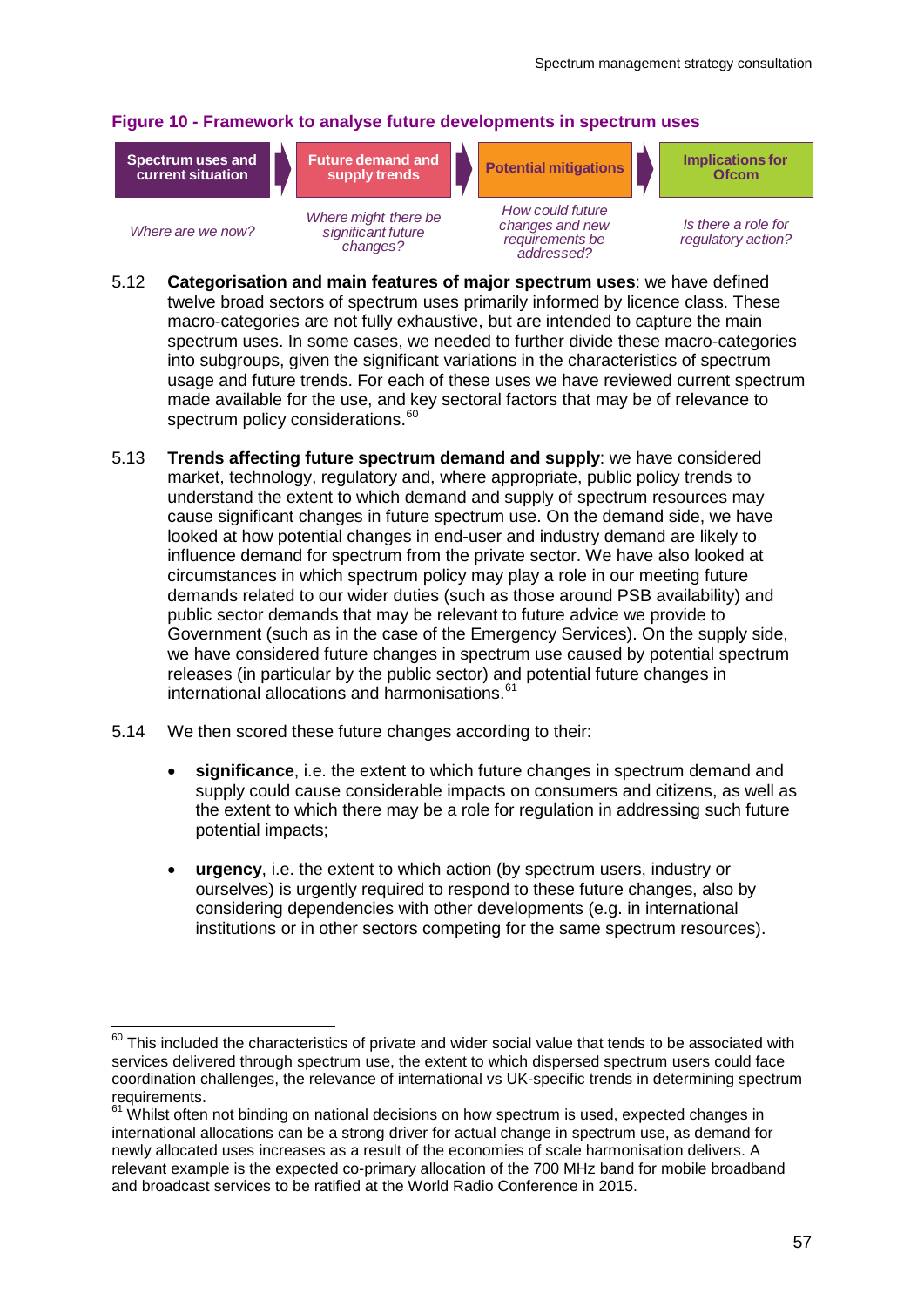5.15 These preliminary scorings are illustrated below and discussed further in the Appendix to this consultation.<sup>[62](#page-59-1)</sup>

## <span id="page-59-0"></span>**Figure 11 - Preliminary assessment of potential sectoral challenges due to future trends is spectrum demand and supply**

| <b>Spectrum uses</b>                        |                               | <b>Significance of</b><br>potential<br>changes | <b>Urgency</b>             |
|---------------------------------------------|-------------------------------|------------------------------------------------|----------------------------|
| <b>Mobile and</b><br>wireless data          | Coverage                      | (R)                                            | A                          |
|                                             | Capacity                      | $\left( \mathsf{R}\right)$                     | $\mathsf{R}$               |
|                                             | Indoor                        | $\overline{A}$                                 | $\mathbf{\hat{R}}$         |
|                                             | Wireless backhaul             | $\mathbf{G}$                                   | G                          |
| TV Broadcasting-DTT                         |                               | $\mathbf{A}$                                   | A                          |
| <b>Licence Exempt and SRDs</b>              |                               | A                                              | A                          |
| <b>PMSE</b>                                 | Wireless microphones          | $\mathbf{A}$                                   | A                          |
|                                             | Wireless cameras              | $\left( \mathsf{R}\right)$                     | $\left( \mathsf{R}\right)$ |
| <b>Emergency</b>                            | <b>Broadband applications</b> | $\mathbf{A}$                                   | A                          |
| <b>Services</b>                             | Critical voice                | $\mathbf{A}$                                   | $\left( \mathsf{R}\right)$ |
| <b>Business Radio</b>                       |                               | A                                              | A                          |
| <b>Utilities</b>                            |                               | $\mathbf{A}$                                   | G                          |
| <b>Space</b>                                | End user services             | G                                              | G                          |
|                                             | Infrastructure links          | $\mathbf{G}$                                   | G                          |
|                                             | Science active                | G                                              | G                          |
| <b>Fixed Wireless Service - Fixed Links</b> |                               | $\mathbf{G}$                                   | G                          |
| <b>Radio Broadcasting</b>                   |                               | G                                              | G                          |
| <b>Aeronautical and Maritime</b>            |                               | G                                              | G                          |

- 5.16 As illustrated in [Figure 11,](#page-59-0) our preliminary assessment suggests that there are likely to be significant changes in spectrum use in six of the main sectors we have analysed: Mobile and wireless data, Digital Terrestrial Television, LE devices and SRDs, Programme Making and Special Events, Emergency Services and Business Radio and Utilities.
- 5.17 **Potential Mitigations:** in considering the implications for the pressure on spectrum access, we have then looked at four broad types of mitigation action that might be taken by users, industry and ourselves:
	- the availability and use of new or improved equipment and receiver **technologies** enabling greater efficiency of spectrum use;
	- other factors influencing spectrum efficiency that are related to how **spectrum users implement and coordinate spectrum access**. In this broad category we

<span id="page-59-1"></span> <sup>62</sup> [http://stakeholders.ofcom.org.uk/binaries/consultations/spectrum-management-](http://stakeholders.ofcom.org.uk/binaries/consultations/spectrum-management-strategy/annexes/appendix_spectrum_management.pdf)

[strategy/annexes/appendix\\_spectrum\\_management.pdf.](http://stakeholders.ofcom.org.uk/binaries/consultations/spectrum-management-strategy/annexes/appendix_spectrum_management.pdf) Please also note that, whilst not reported here, the Appendix includes a discussion of the Amateur Radio sector, which, however, does not follow the structure reported in this and the next table. Several of the factors that we consider in the other sectors are less relevant to this sector given the unique nature and range of amateur radio use. Instead in the Appendix we provide a high-level discussion of the use of spectrum by the sector and of its specific requirements.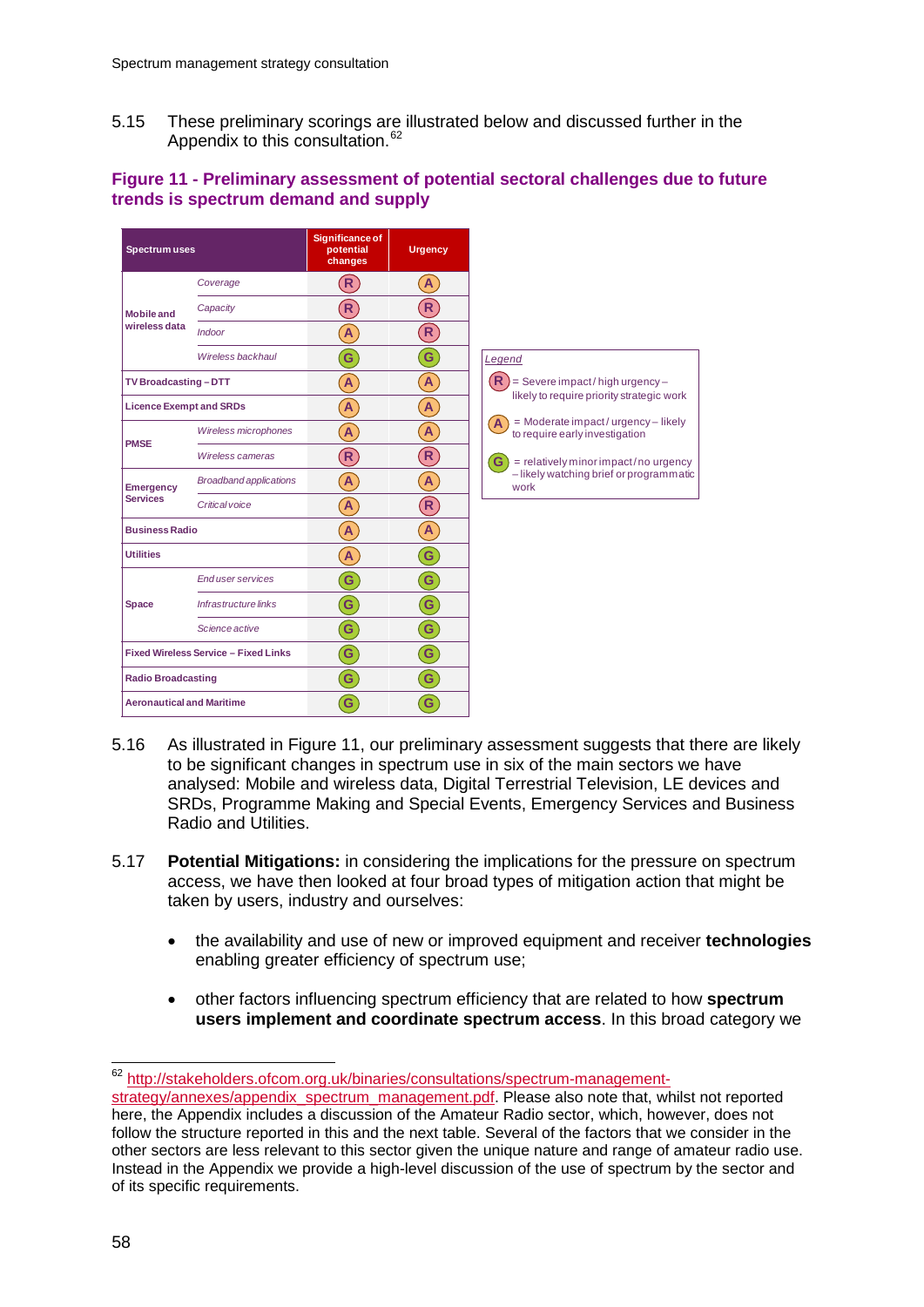have included, for example, changing mobile network topologies (i.e. greater use of small cells enabling localised spectrum re-use);

- the role of **re-purposing spectrum to a new use**, and in particular the extent to which enabling re-purposing of spectrum could be an effective solution to increasing requirements within a particular category of use; and
- the role of **spectrum sharing**, i.e. opportunities for sectoral users to access other spectrum resources on a shared basis in ways that do not impinge on the rights of incumbent users.
- 5.18 In examining the role of these types of solutions we have also considered the potential influence and relevance of international factors (e.g. decisions on allocations and harmonisation, standardisation of new technologies, and relevance of globalised markets and economies of scale).
- 5.19 The results of our preliminary analysis of the relevance of each the above potential types of mitigation to the challenges posed by future developments in spectrum are illustrated in [Figure 12.](#page-60-0)

| <b>Spectrum uses</b>                        |                               | Significance<br>of potential<br>changes        | <b>Urgency</b>             | <b>Technology</b><br>and receiver<br><b>standards</b> | Implemen-<br>tation and<br>coordination | <b>Spectrum</b><br>re-purposing  | <b>Spectrum</b><br>sharing       | <b>International</b><br>factors |
|---------------------------------------------|-------------------------------|------------------------------------------------|----------------------------|-------------------------------------------------------|-----------------------------------------|----------------------------------|----------------------------------|---------------------------------|
| <b>Mobile and</b><br>wireless data          | Coverage                      | $\left( \mathsf{R}\right)$                     | $\mathbf{A}$               | $\checkmark$                                          | $\checkmark$                            | $\checkmark$                     | ✓                                | $\bigoplus$                     |
|                                             | Capacity                      | $\left( \mathsf{R}\right)$                     | $\left( \mathsf{R}\right)$ | $\checkmark$                                          | $\checkmark\checkmark\checkmark$        | $\checkmark\checkmark\checkmark$ | $\checkmark$                     | $\bigoplus$                     |
|                                             | Indoor                        | $\left[ \mathsf{A}\right]$                     | $\left( \mathsf{R}\right)$ | $\checkmark$                                          | $\checkmark$                            | $\checkmark$                     | $\checkmark\checkmark\checkmark$ | A                               |
|                                             | Wireless backhaul             | $\mathbf{G}$                                   | $\mathbf{G}$               | $\checkmark$                                          | $\checkmark$                            | $\checkmark$                     | $\checkmark$                     | Œ                               |
| TV Broadcasting-DTT                         |                               | $\left[ \mathbf{A}\right]$                     | $\mathbf{A}$               | $\checkmark\checkmark\checkmark$                      | $\checkmark$                            | $\checkmark$                     | $\checkmark$                     | $\mathbf \Omega$                |
| <b>Licence Exempt and SRDs</b>              |                               | $\left( \mathsf{A}\right)$                     | $\mathbf{A}$               | $\checkmark$                                          | $\checkmark$                            | $\checkmark$                     | $\checkmark\checkmark\checkmark$ | $\mathbf 4$                     |
| <b>PMSE</b>                                 | Wireless microphones          | $\mathbf{A}$                                   | $\overline{A}$             | $\checkmark$                                          | $\checkmark$                            | $\mathbf x$                      | $\checkmark$                     | $\bullet$                       |
|                                             | Wireless cameras              | $\bf(R)$                                       | $\bf R$                    | $\checkmark$                                          | $\mathbf x$                             | $\mathbf x$                      | $\checkmark$                     | $\mathcal{O}$                   |
| <b>Emergency</b><br><b>Services</b><br>Coms | <b>Broadband applications</b> | $\left( \mathbf{A}\right)$                     | $\overline{A}$             | $\checkmark$                                          | $\mathbf x$                             | $\checkmark$                     | $\checkmark$                     | 4                               |
|                                             | Critical voice applications   | $\left( \mathbf{A}\right)$                     | $\left( \mathsf{R}\right)$ | $\checkmark$                                          | $\mathbf x$                             | ✓                                | $\checkmark$                     | Œ                               |
| <b>Business Radio</b>                       |                               | $\left( \mathbf{A}\right)$                     | $\overline{A}$             | $\checkmark$                                          | $\mathbf x$                             | $\checkmark$                     | $\checkmark$                     | $\bigcirc$                      |
| <b>Utilities</b>                            |                               | $\mathbf{A}$                                   | $\left  \mathbf{G}\right $ | $\checkmark$                                          | $\checkmark$                            | $\checkmark$                     | $\mathbf x$                      | $\bigcap$                       |
| <b>Space</b>                                | <b>Enduser services</b>       | $\left  \mathbf{G}\right $                     | $\mathbf{G}$               | $\checkmark$                                          | $\checkmark$                            | $\mathbf x$                      | $\mathbf x$                      | 4                               |
|                                             | Infrastructure links          | $\left( \mathbf{G}\right)$                     | $\mathbf{G}$               | $\mathbf x$                                           | $\mathbf x$                             | $\mathbf x$                      | $\checkmark$                     | $\bullet$                       |
|                                             | Science active                | $\left( \begin{matrix} 6 \end{matrix} \right)$ | $\mathbf{G}$               | $\mathbf x$                                           | $\checkmark$                            | $\mathbf x$                      | $\mathbf x$                      | $\Omega$                        |
| <b>Fixed Wireless Service - Fixed Links</b> |                               | $\left( \begin{matrix} 6 \end{matrix} \right)$ | $\left( $                  | $\checkmark$                                          | $\checkmark$                            | $\mathbf x$                      | $\checkmark$                     | $\subset$                       |
| <b>Radio Broadcasting</b>                   |                               | $\mathbf{G}$                                   | $\mathbf{G}$               | $\checkmark$                                          | $\checkmark$                            | $\mathbf x$                      | $\mathbf x$                      | $\bigcap$                       |
| <b>Aeronautical and Maritime Coms</b>       |                               | $\mathbf{G}$                                   | $\mathbf{G}$               | ✓                                                     | $\checkmark$                            | $\mathbf x$                      | $\mathbf x$                      | ⊿                               |

### <span id="page-60-0"></span>**Figure 12 - Relevance of different types of mitigation to the challenges posed by future developments in spectrum demand and supply across key sectoral uses**

5.20 **Implications for Ofcom:** although we have a preference for market forces to drive mitigation actions and deliver solutions to the challenges suggested above, we recognise that this will not always possible or effective. We have therefore considered the implications of these challenges for the role that Ofcom might need to play. This is reflected in the preliminary analysis of priorities summarised below and described in more detail in section 6.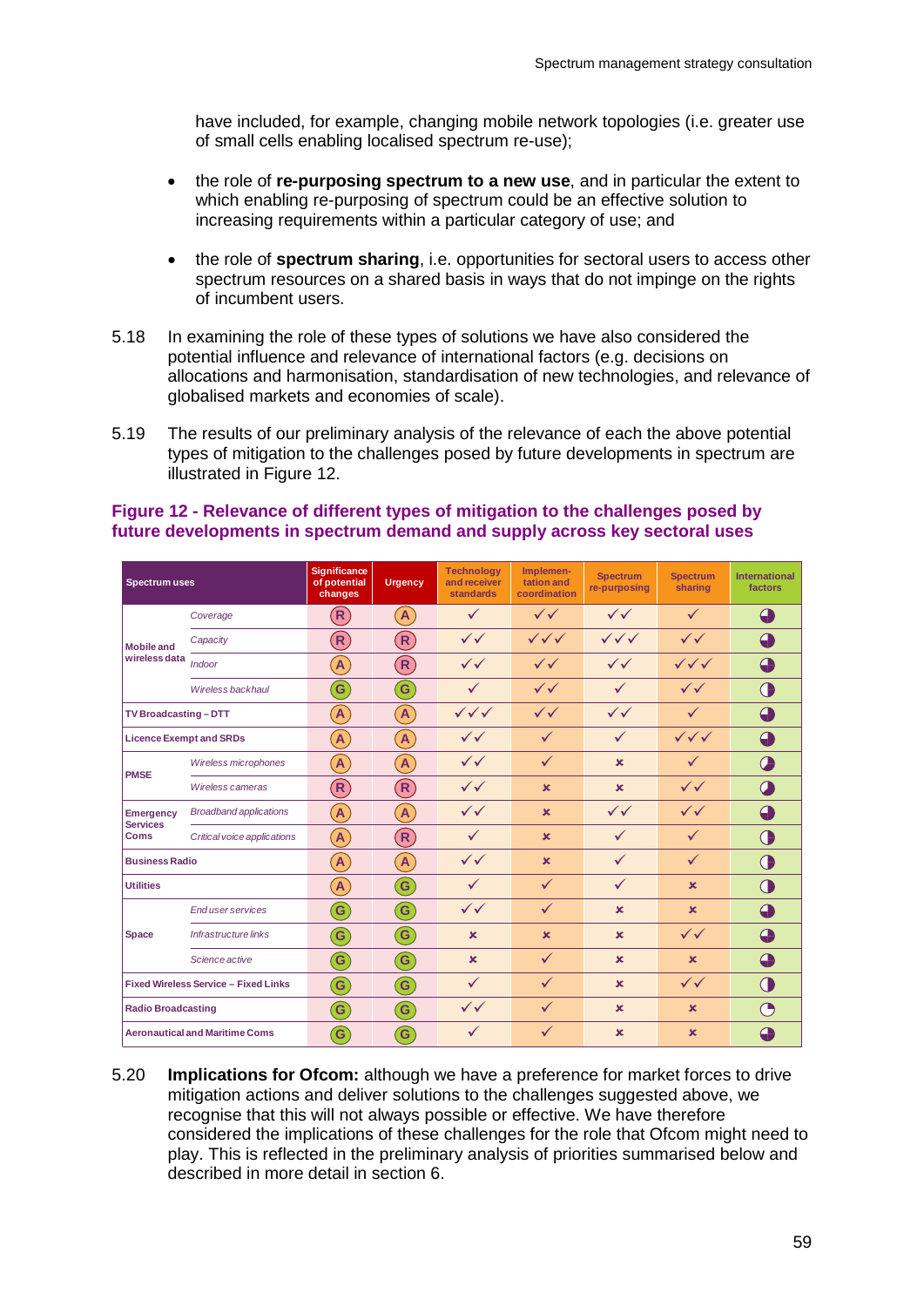# **We have also developed a high level overview of current and future demand by frequency range**

- 5.21 To complement the sector-based overview of future developments discussed in the Appendix to this consultation, we have also developed a preliminary overview of how, by looking at different frequency ranges, growing requirements are likely to lead to competing demands and potential changes in key spectrum bands. This is illustrated in [Table 4](#page-62-0) below.
- 5.22 This band view on the potential for changes in spectrum use illustrates that most of the above sector specific changes are closely interconnected, as different sectoral uses compete for spectrum access in the same frequency ranges.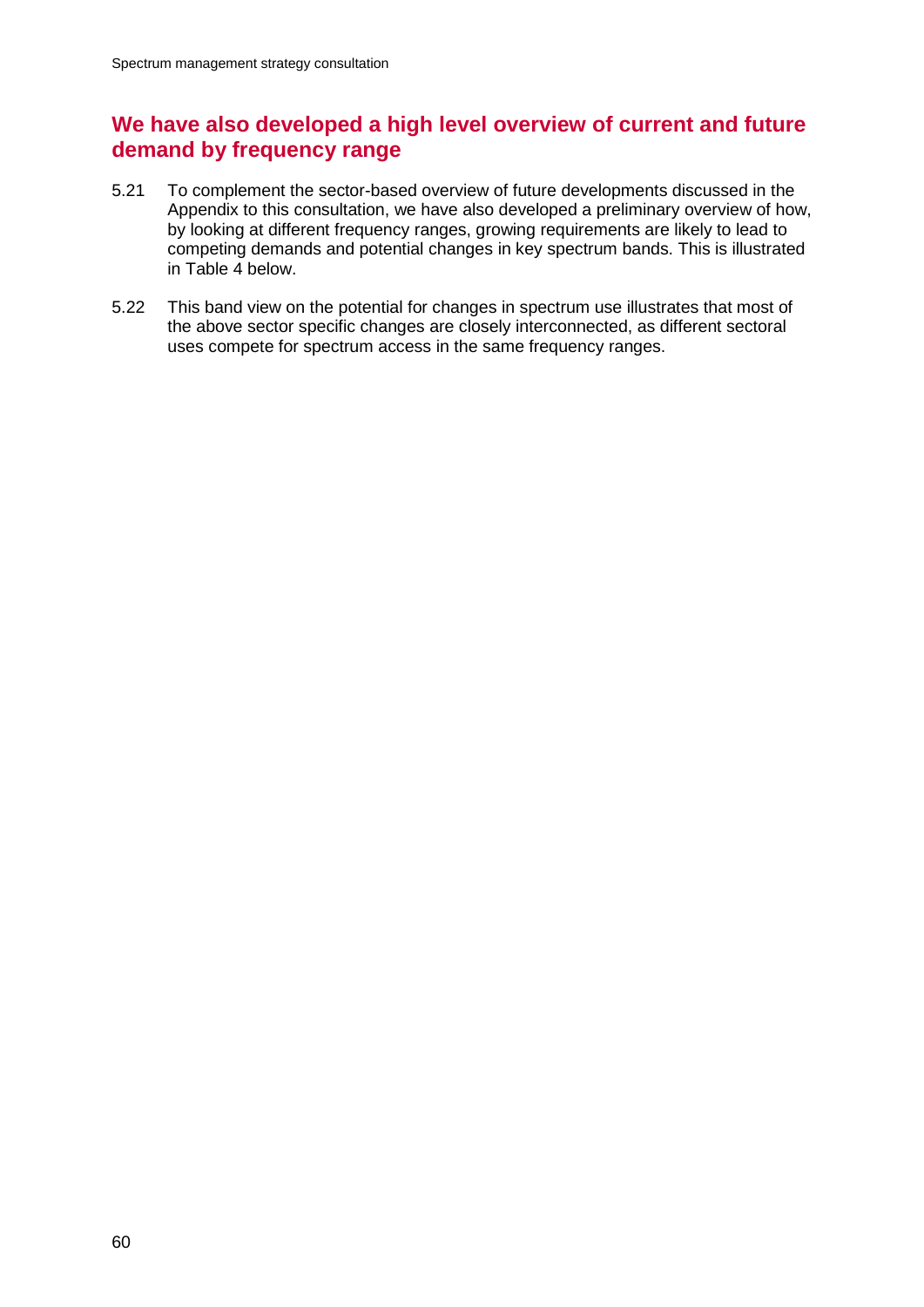## <span id="page-62-0"></span>**Table 4 - Preliminary overview of key potential changes in spectrum use by frequency range**

| <b>Frequency range</b>             | <b>Current uses (selection)</b>                                                                                                                                                                                                                                                                                                                                                                                              | <b>Potential future changes</b>                                                                                                                                                                                                                                                                                                                                                                                                            | <b>Overall</b><br>prospects for<br>changes in<br>spectrum use |
|------------------------------------|------------------------------------------------------------------------------------------------------------------------------------------------------------------------------------------------------------------------------------------------------------------------------------------------------------------------------------------------------------------------------------------------------------------------------|--------------------------------------------------------------------------------------------------------------------------------------------------------------------------------------------------------------------------------------------------------------------------------------------------------------------------------------------------------------------------------------------------------------------------------------------|---------------------------------------------------------------|
| 100 KHz - 300 MHz . Business radio | • Ministry of Defence<br>• Radio Broadcasting<br>• Emergency Services communications (VHF)<br>• Various SRD bands<br>• Utilities and transport bands<br>• Aeronautical and Maritime allocations                                                                                                                                                                                                                              | • Radio Digital Switchover (Government decision)<br>• Shared access to spectrum used for radio<br>broadcasting through geo-location approach                                                                                                                                                                                                                                                                                               | Low                                                           |
| 300 MHz - 470 MHz                  | • Ministry of Defence (incl RAF Fylingdales)<br><b>• Emergency Services communications (TETRA)</b><br>· Business radio (PMR)<br>• PMSE (shared access for talkback audio links)                                                                                                                                                                                                                                              | • Potential re-organisation of existing users at 450-<br>470 MHz (business radio, Emergency Services<br>and other Home Office use, Utilities)                                                                                                                                                                                                                                                                                              | <b>Medium</b>                                                 |
| $470 MHz - 1 GHz$                  | • Digital Terrestrial Television<br>of 606-614 MHz)<br>• Wireless broadband (800 and 900 MHz band)<br>• Transport (including GSM-R)<br>• Licence-exempt devices: SRDs including RFID<br>• Mobile voice and data (900 MHz band)                                                                                                                                                                                               | • Shared access to TVWS spectrum through geo-<br>location approach<br>. PMSE (audio links, shared access with exception . Potential re-purposing of spectrum at 700 MHz to<br>wireless broadband<br>• Reduced access for PMSE wireless microphones<br>• Very long term prospects for further changes to<br>the UHF TV band<br>• Licence-exemption at 870 - 920 MHz for RFID<br>and other SRD use                                           | High                                                          |
| $1$ GHz $-$ 3 GHz                  | • Ministry of Defence<br>• Fixed Wireless Services<br>• Mobile Satellite Services (2GHz)<br>. PMSE (shared access for wireless cameras and . MoD planned release at 2.3 GHz, potentially for<br>video links)<br>• Emergency Services communications (shared<br>access to MoD bands<br>• Licence-exempt devices including WiFi (2.4 GHz)<br>• Wireless broadband (1.8, 2.1 and 2.6 GHz)<br>• Aeronautical and Maritime radars | • 1452-1492 MHz likely to be brought into use for<br>wireless broadband<br>. L-band (1.4 GHz - awarded but currently unused). Potential for use of 2GHz MSS spectrum subject<br>to EU enforcement proceedings<br>wireless broadband use<br>• Reduced access for PMSE wireless cameras<br>• Shared access opportunities of other MoD<br>spectrum<br>• Potential for re-purposing of spectrum at 2.7 - 2.9<br>GHz for wireless broadband use | High                                                          |
| $3 GHz - 6 GHz$                    | • Ministry of Defence<br>• Space services<br>• 5 GHz WiFi band<br>• PMSE (shared access for wireless cameras and<br>video links)<br>• Emergency Services communications (shared<br>access to MoD bands<br>• Aeronautical and Maritime allocations                                                                                                                                                                            | • MoD planned release at 3.4 GHz, potentially for<br>wireless broadband use<br>• Shared access opportunities of other MoD<br>spectrum<br>• Potential for shared access of spectrum at 3.6 -<br>4.2 GHz for wireless broadband use and NLoS<br>small cell backhaul<br>• Potential for expansion of licence-exempt WiFi<br>use at 5GHz                                                                                                       | High                                                          |
| $6$ GHz $-$ 18 GHz                 | • Ministry of Defence<br>• Satellite services including satellite TV<br>broadcasting<br>• Fixed Wireless Services<br>• Earth Exploration Satellite Services                                                                                                                                                                                                                                                                  | • Migration of MoD uses from lower bands being<br>released<br>• Potential migration of additional Fixed Wireless<br>Services in case of in case of re-purposing/<br>growing congestion of lower frequency bands<br>• Potential for growing PMSE wireless cameras use<br>(LoS applications)                                                                                                                                                 | <b>Medium</b>                                                 |
| 18 GHz - 55 GHz                    | · Satellite services including residential broadband<br>and science<br>• Fixed Wireless Services including mobile<br>backhaul and CCTV                                                                                                                                                                                                                                                                                       | • Potential migration of Space services in case of<br>re-purposing/growing congestion of lower bands<br>• Very long term potential for 5G use<br>• Potential extension of satellite TV broadcasting<br>use                                                                                                                                                                                                                                 | <b>Medium</b>                                                 |
| 55 GHz - 300 GHz                   | • Fixed Wireless Services (E-band)<br>• 60 WiFi and various SRD bands<br>• Science services                                                                                                                                                                                                                                                                                                                                  | • Growing use of Fixed Wireless Services for mobile<br>backhaul                                                                                                                                                                                                                                                                                                                                                                            | Low                                                           |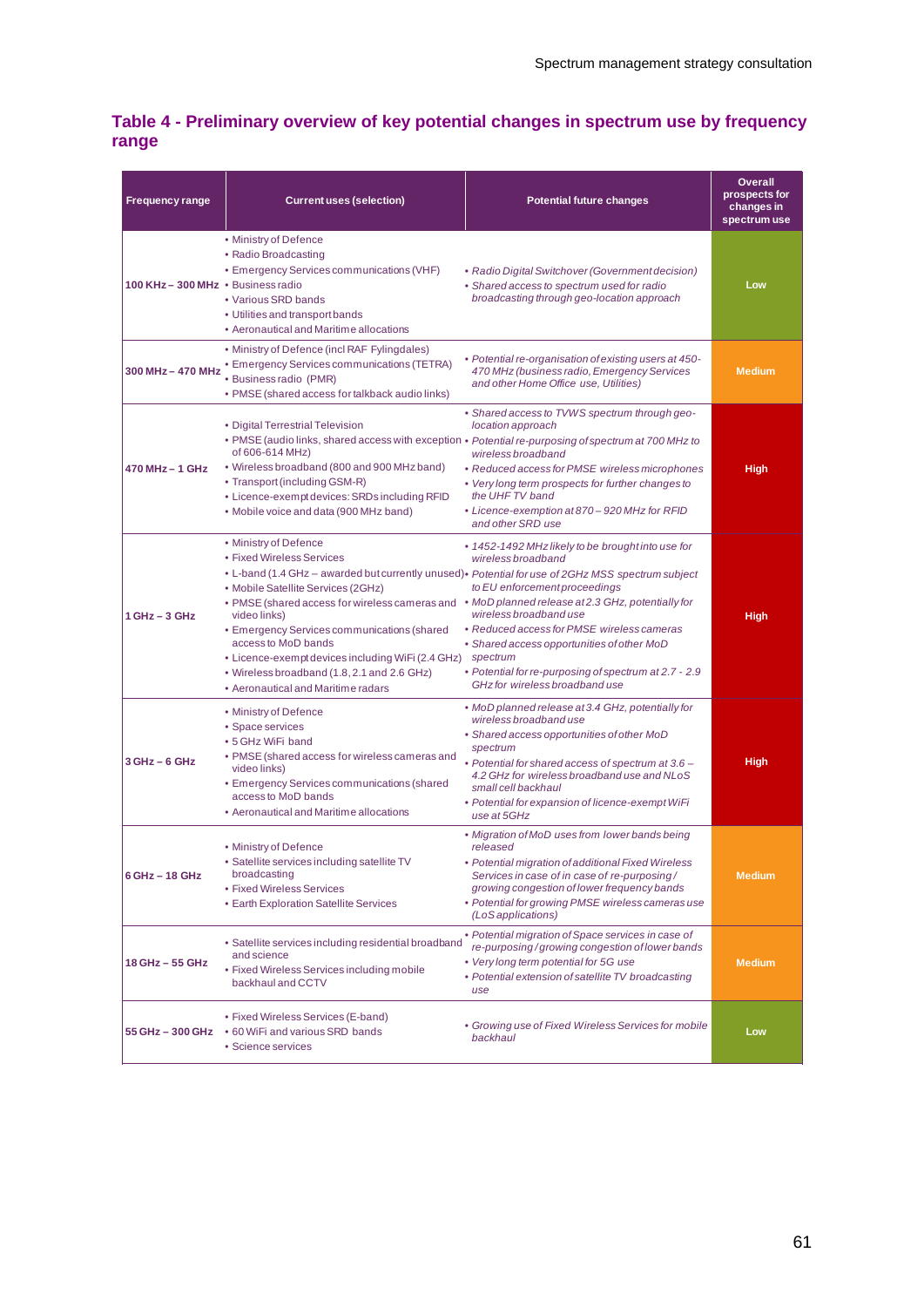# **These future trends suggest a set of priority areas for considering the role of regulatory action in addressing emerging challenges**

- 5.23 Based on the sector-by-sector analysis and the overview of potential changes by frequency range, our preliminary analysis suggests that regulatory action could be particularly relevant to seven areas that present challenges for the future management of spectrum. In [Figure 13](#page-63-0) below we have categorised these according to whether they relate primarily to:
	- particular sectoral uses of spectrum (sector-focused priorities);
	- specific bands (band-focused priorities); or
	- issues that could have particular relevance to a variety of sectoral uses and spectrum bands (cross-cutting priorities).

## <span id="page-63-0"></span>**Figure 13 - Proposed priority areas**



- 5.24 **Mobile and wireless data demands:** these are likely to grow significantly over the next 10-20 years and there could be significant additional benefits for UK citizens and consumers associated with this. Considering the most appropriate response to these growing demands is likely to involve a significant amount of regulatory activities, both in the UK and internationally.
- 5.25 **Implementing our strategy for the 700 MHz band and considering DTT's longer term future**: our UHF Strategy statement set out our objectives for enabling a potential change of use of the 700 MHz band to wireless broadband and the associated requirement for a re-planning of DTT in a way that secures the ongoing delivery of the benefits it provides. Whilst these potential changes are unlikely to take place before 2018, we are undertaking a number of activities to ensure they can be implemented with minimum disruption.<sup>[63](#page-63-1)</sup> We have also initiated wider thinking on the longer-term future of DTT. This is because the implementation of future decisions on

<span id="page-63-1"></span> <sup>63</sup> [http://stakeholders.ofcom.org.uk/binaries/consultations/700mhz](http://stakeholders.ofcom.org.uk/binaries/consultations/700mhz-cfi/summary/UHF_SI_call_for_inputs.pdf)[cfi/summary/UHF\\_SI\\_call\\_for\\_inputs.pdf](http://stakeholders.ofcom.org.uk/binaries/consultations/700mhz-cfi/summary/UHF_SI_call_for_inputs.pdf)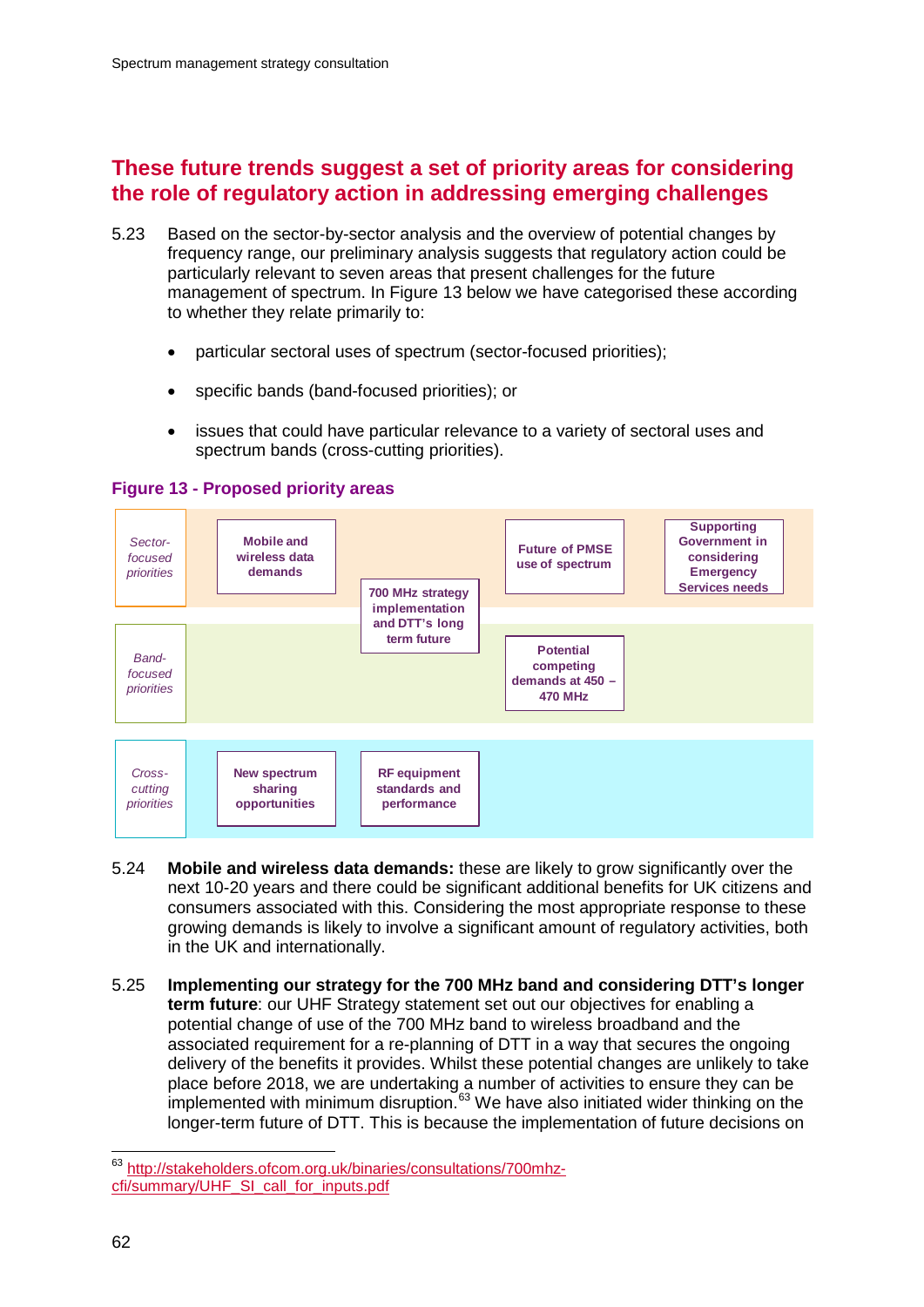changes to DTT licences and transmission infrastructure are likely to influence outcomes beyond the potential timescales of the prospective change of use at 700 MHz.

- 5.26 **Considering the future of PMSE use of spectrum**: recent and future potential repurposing of additional spectrum for mobile broadband is reducing the quantity, and changing the geographical pattern, of spectrum that PMSE applications (such as wireless cameras and wireless microphones) have access to. These changes are raising the need for us and industry to consider current and future spectrum demands and the scope for different spectrum supply options as well as other potential mitigating action such as changes in user customs and practices.
- 5.27 **Considering potential competing demands for the 450-470 MHz band**: the configuration of this band is heavily fragmented between different uses. In the past we have considered initiatives to re-organise and rationalise the use of this band, but then decided against action because of the cost and disruption to existing users that such a change would involve. Now, however, there are a number of new developments that mean it may be appropriate to reconsider the configuration of band. First, potential changes to technologies used in this band in other European countries may cause increasing levels of interference. This might make the current UK configuration of this band (which does not align with the European harmonised band plan) unsustainable over the long term. Second, the potential for LTE use of the band means it could play a role in sustaining near ubiquitous mobile coverage. These issues are likely to raise the prospect of the need for important trade-offs that will require regulatory consideration in future.
- 5.28 **Supporting Government in its consideration of the future wireless communication needs of Emergency Services (ES)**: Emergency Services providers in the UK and throughout the world are currently considering their potential needs for a new generation of broadband communications. In the UK the existing contractual arrangements to deliver critical voice applications for the Emergency Service are coming to an end between 2016 and 2020. As a result, the UK is considering the future provision of both voice and broadband ES applications. Decisions on whether and how emergency services will require changes to the wireless communications services they use is a matter for Government, and we note the ongoing activities of the Emergency Services Mobile Communications Programme to address the future communications requirements of mainland UK ES. As Government progresses with this work, we anticipate that our advice may be required, particularly in matters that relate specifically to spectrum availability and the potential for network sharing.
- 5.29 **Facilitating new spectrum sharing opportunities**: new technical and regulatory developments are expanding the range of uses for which shared spectrum access could be viable. At the same time, as part of its Public Sector Spectrum Release (PSSR) programme, Government, and in particular MoD, is looking to release spectrum for commercial purposes on a shared basis, both geographical and time based sharing. Spectrum sharing opportunities are likely, therefore, to become increasingly important as competing spectrum requirements grow and options for repurposing spectrum diminish. Therefore, we expect that supporting spectrum sharing developments will be an increasingly important part of our spectrum work in future.
- 5.30 **Supporting the improvement of radio equipment performance**: the growth of competing demands for spectrum and prospects for greater levels of spectrum sharing will continue to increase the intensity with which spectrum is used. This will drive the need to optimise, as far as possible, every component in a radio system. In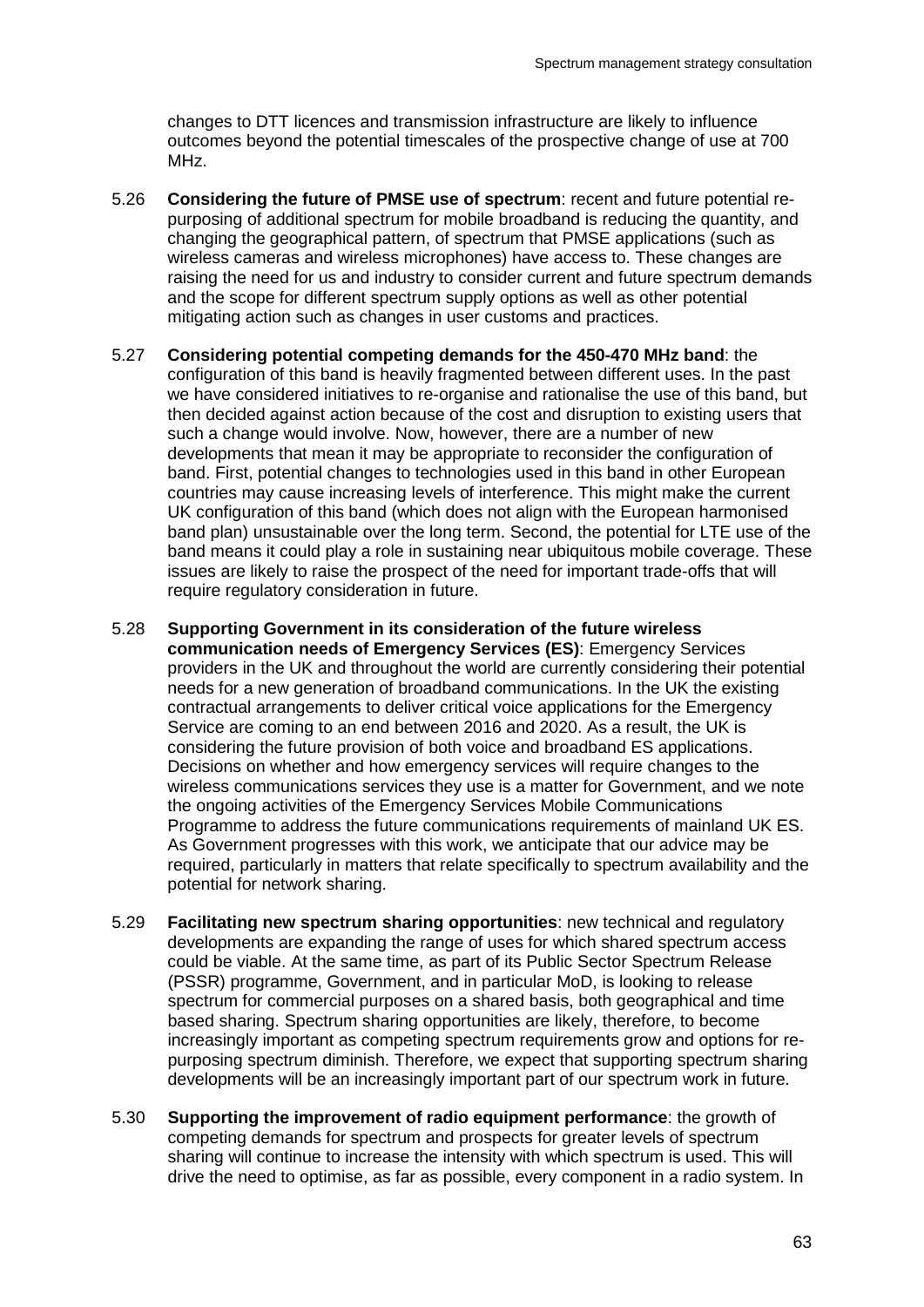this context, improving the ability of transmitters to minimise out-of-band emissions and the ability of receivers to screen out radio signals transmitted in adjacent bands will become even more important to address new potential co-existence issues. In future, we will consider whether Ofcom should seek to contribute more the work of standardisation bodies and the development of international regulations on radio equipment.

- 5.31 the Government's Public Sector Spectrum Release (PSSR) programme will be critical to the success of a number of the priorities we have identified. The potential of the PSSR programme is also illustrated by the significant proportion of spectrum that is used by Government bodies. Our support to this programme is a critical component of the mobile and wireless data priority as a potential source of new spectrum supply. This programme is also expected to play an important role in the identification of opportunities to share spectrum more dynamically and intensively within the spectrum sharing priority. It may also have a role in both the Emergency Services future needs and in considering the competing demands for the 450 – 470 MHz band given relevant Crown holdings in both cases.
- 5.32 As such there is a large programme of work that we expect to undertake in supporting Government to achieve its release target, which will directly contribute to the achievement of our priorities. This is most recently demonstrated by MoD's release of spectrum at 2.3 and 3.4 GHz to Ofcom for conduct the sale process as well as the work on co-existence with civil users. Given, however, the extent to which this work contributes directly to the identified priorities we have not identified it as a specific priority in its own right, but rather focused on the outcomes its delivery will enable us to facilitate.
- 5.33 In the following section we discuss all the areas identified in [Figure 13](#page-63-0) in greater detail.

*Question 3: Do you think we have adopted the right approach to analysing future trends and developments that could raise the need for future regulatory action?*

*Question 4: What are your views on the results of our analysis of future developments summarised in this section and discussed in greater detail in the Appendix to this consultation? Please provide evidence in support of your views wherever possible*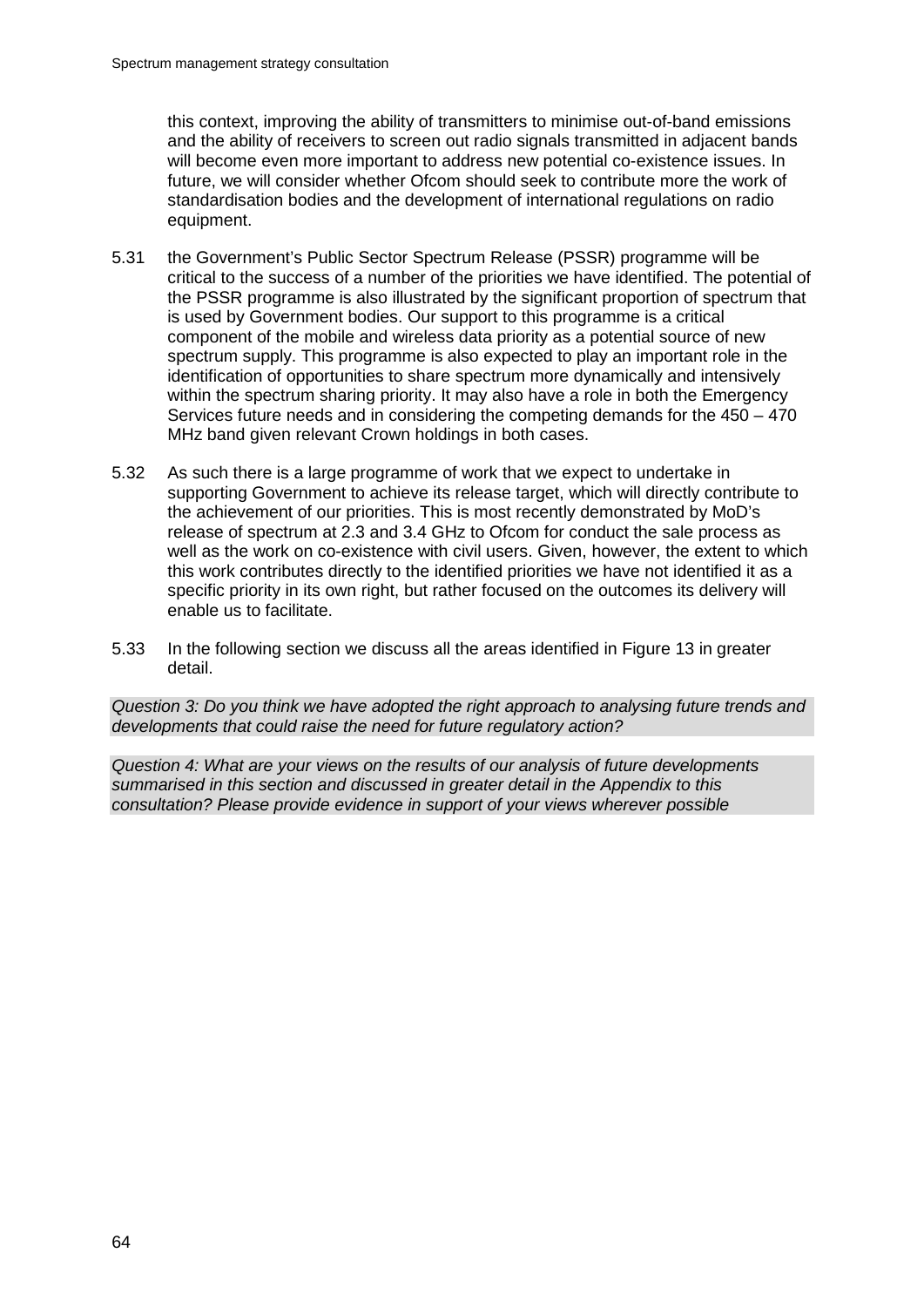## **Section 6**

# 6 Proposed priorities

- 6.1 In the sections below, we discuss our preliminary thinking on the rationale and the key issues that future Ofcom work may need to consider over the next 10 years in each of the priority areas indentified in Section 5.
- 6.2 As we outline how these spectrum challenges may lead to Ofcom programmes of work, we indicate specific projects or activities that we have already initiated, as well as those that we are planning to begin over the next few years, and we also seek to provide an overview of key issues that may become relevant over the longer term. Given the inherent uncertainty of future developments, we have a clearer idea of the focus for our efforts in the short to medium term (three to five years from now) than in the longer term.
- 6.3 In addition, it is important to note that the work programmes we outline below are indicative and our future activities could differ from these, as a result of stakeholders' input, the emergence of new issues over time, and the priorities we set for the use of our resource. In practice, we will need to keep our strategy and priorities under review over time.
- 6.4 We invite stakeholders to submit their comments and views in relation to these priority areas in response to this consultation.

# **Sector-focused priority areas**

## **Considering mobile and wireless data demand**

- 6.5 Demand for mobile and wireless data is likely to continue to increase significantly in future and could lead to important changes to how a number of key spectrum bands are used over the next 10 years. As demand for capacity generated by handheld devices increases, expectations of ubiquitous data coverage are also likely to become increasingly relevant.
- 6.6 Mobile broadband and the services and applications it sustains deliver significant benefits to UK citizens and consumers today. Mobile services already deliver significant economic value, and mobile broadband growth could increase this further, sustaining further innovation and making an expanding range of new high value mobile services available to consumers. [64](#page-66-0) Sustaining mobile broadband growth, including the delivery of high-capacity services to rural areas, could also make a significant contribution to citizen benefits, contributing to digital inclusion and facilitating social participation. For these reasons we believe that considering the most appropriate enabling action to address the growing demand for mobile data could deliver significant future benefits to UK consumers and citizens in the future. [65](#page-66-1)
- 6.7 Spectrum re-purposing is likely to be a key component of a mix of solutions that will be required to address growing wireless and mobile data demand. On the other hand any future spectrum re-purposing for mobile and wireless data use would only be

<span id="page-66-1"></span><span id="page-66-0"></span> $64$  Following the 4G auction of spectrum at 800 MHz and 2.6 GHz we estimated that the value that 4G services could provide to consumers over the following 10 years could be in excess of £20bn. <sup>65</sup> However, where competing demands for spectrum resources arise, the mobile data benefits will need to be balanced as appropriate against benefits associated with competing uses.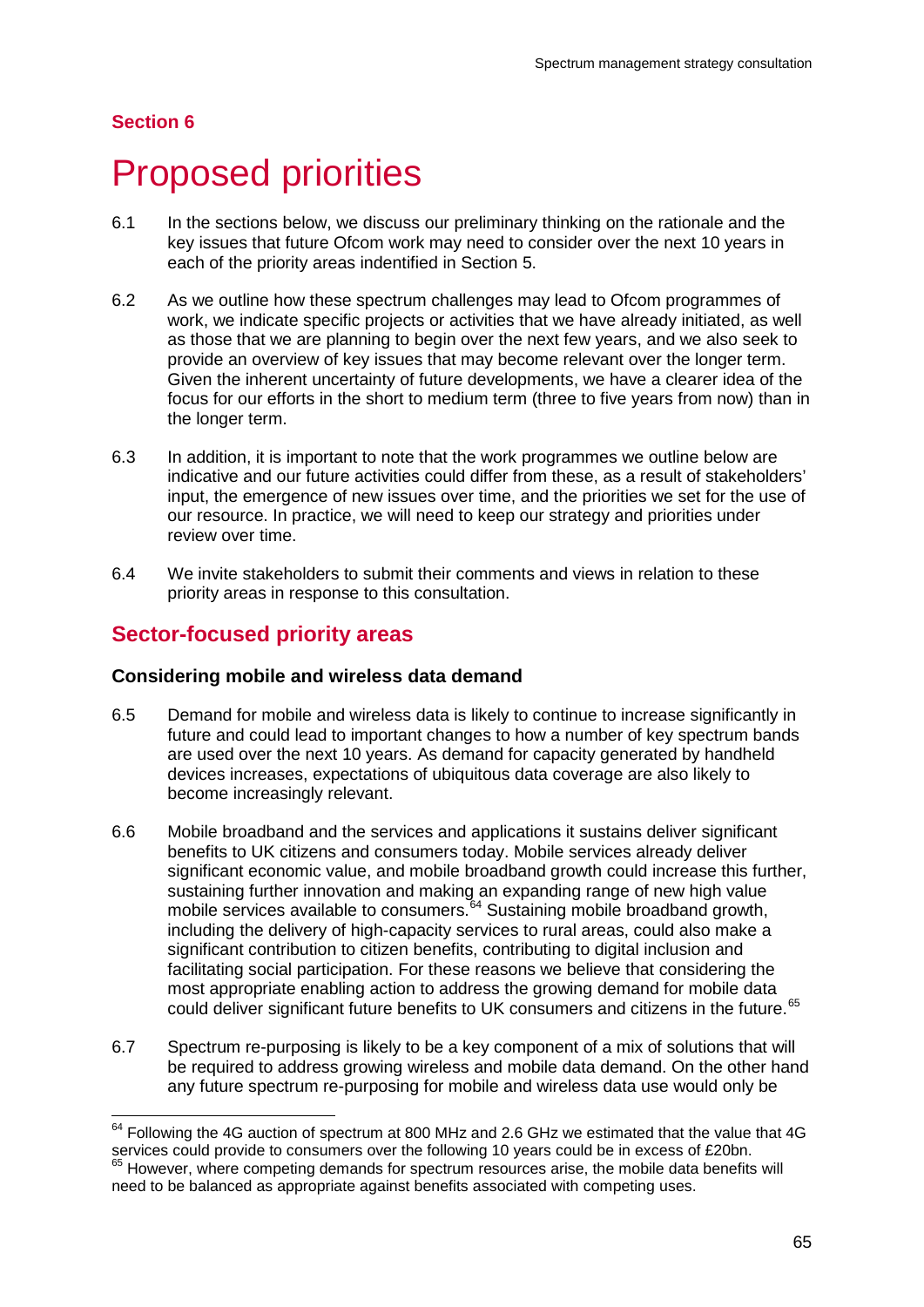justified where the incremental value associated with such re-purposing is greater than the value associated with alternative or incumbent spectrum uses. It may also be that the costs and disruption potentially associated with displacing incumbent spectrum users could severely affect the rationale for re-purposing specific spectrum bands to mobile broadband use. Such challenges are likely to be particularly relevant for frequency bands below 3 GHz.

- 6.8 It is likely that any future re-purposing of spectrum for mobile broadband will require specific regulatory action because of:
	- the reliance on international decisions on changes to the international regulatory framework and on enabling harmonisation of spectrum; and
	- the complexities that are often associated with managing major changes of use, and in particular those related to the transaction costs when the clearance of large numbers of incumbent users is required, and when seeking to manage the challenges of coexistence with large numbers of adjacent users and uses.
- 6.9 Our future activities in this area are likely to include:
	- contributing to analysis supporting and influencing relevant international decisions, particularly those related to AI 1.1 at WRC-15;
	- supporting Government's Public Sector Spectrum Release programme;
	- developing a long-term UK perspective on future supply and demand options and monitoring ongoing developments;progressing our work on mobile coverage; and
	- assessing the role of spectrum sharing and licence exemption in addressing growing mobile and wireless data requirements.

## Contributing and influencing relevant International decisions on mobile broadband

- 6.10 Only bands that are internationally harmonised are likely to be economically viable for the delivery of mobile data services. International harmonisation is essential to operators, handset and device component manufacturers as it delivers the economies of scale required for the development and production of network and consumer equipment. Harmonisation also offers consumers a widening of choice of mobile devices developed and sold in global markets that are compatible with the use of frequency bands used internationally.
- 6.11 International processes at both ITU and European levels will be very important in setting expectations around the use of additional bands for mobile services.
- 6.12 A key milestone will be the next ITU World Radio Conference, which is scheduled to take place in 2015. In particular, Agenda Item 1.1, which concerns the allocation of additional spectrum for wireless broadband applications. The ITU has set out a schedule of studies for bands considered in the preparatory work for WRC-15. In March 2013 we published a call for input<sup>[66](#page-67-0)</sup> on the bands being considered as part of this preparation for WRC-15.
- 6.13 Within Europe, the Radio Spectrum Policy Programme (RSPP), which was agreed by the European Parliament and Council in April 2012, has already set out policy

<span id="page-67-0"></span> <sup>66</sup> <http://stakeholders.ofcom.org.uk/binaries/consultations/cfi-mobile-bb/summary/cfi-mobile-bb.pdf>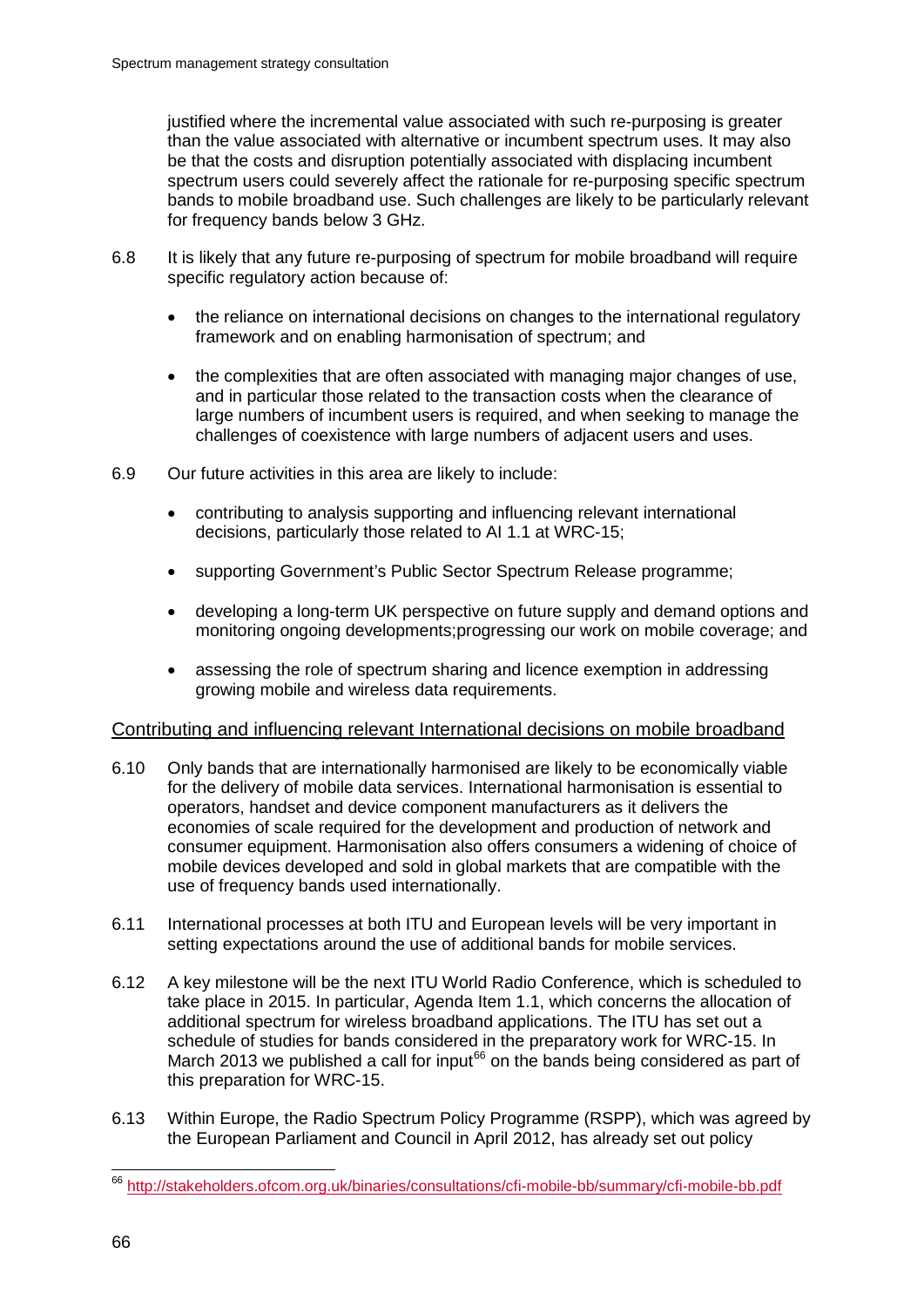objectives, seeking to identify at least 1200 MHz of spectrum for mobile broadband by 2015. The RSPG has recently delivered an Opinion on wireless broadband<sup>[67](#page-68-0)</sup> that includes its assessment of which bands may be suitable for wireless broadband in future, along with an indication of the associated timeframes. This Opinion is expected to influence the European Commission's stance on the future of wireless data spectrum and may ultimately lead to the development of binding Commission Decisions to make spectrum available for wireless broadband in certain bands within the EU.

- 6.14 CEPT is also undertaking preparatory work for WRC-15. It is, in particular, coordinating technical studies of bands being considered as part of the work to develop European Common Proposals (ECPs) for each of the Agenda Items to be discussed at WRC-15. ECPs will form the basis of CEPT's negotiating position at WRC-15.
- 6.15 Table 5 below sets out the state of play for spectrum bands that are likely to feature in forthcoming international discussions of wireless broadband. The table indicates whether the RSPG Opinion is positive about the band's potential for wireless data use, whether the band is likely to be considered in the preparatory work for WRC-15, and whether it is already allocated to mobile broadband services.

| <b>Band</b>                                   | <b>Likely to be considered</b><br>as part of preparatory<br>work for WRC-15? | <b>Is the RSPG Opinion</b><br>positive about its use<br>for mobile broadband? |                                         |  |
|-----------------------------------------------|------------------------------------------------------------------------------|-------------------------------------------------------------------------------|-----------------------------------------|--|
| 694-790 MHz<br>('700 MHz')                    | Yes (agreed in principle at<br><b>WRC-12)</b>                                | Yes                                                                           | Already                                 |  |
| 1452-1492 MHz                                 | Already allocated                                                            | Yes                                                                           | allocated to<br>mobile<br>broadband or  |  |
| 2300-2400 MHz                                 | Already allocated                                                            | Yes                                                                           | under<br>preparation                    |  |
| 3400-3600 MHz                                 | Already allocated                                                            | Yes                                                                           |                                         |  |
| 450-470 MHz                                   | Already allocated                                                            | <b>No</b>                                                                     |                                         |  |
| 470-694 MHz                                   | Yes                                                                          | Yes (in the very long<br>term)                                                |                                         |  |
| 1375-1400 MHz/1427-<br><b>1452 MHz</b>        | Yes                                                                          | Yes                                                                           | Potential long<br>term prospects        |  |
| 1980-2010 MHz/2170-<br>2200 MHz ('2 GHz MSS') | Assigned to mobile<br>satellite use but ongoing<br>EU enforcement action     | Yes                                                                           | under review<br>for mobile<br>broadband |  |
| 2700-2900 MHz                                 | Yes                                                                          | <b>No</b>                                                                     |                                         |  |
| 3600-3800 MHz                                 | Yes                                                                          | Yes                                                                           |                                         |  |
| 3800-4200 MHz                                 | Yes                                                                          | Yes                                                                           |                                         |  |

#### **Table 5 - Spectrum bands likely to feature in future international discussions on mobile and wireless broadband**

<span id="page-68-0"></span> 67 [https://circabc.europa.eu/d/a/workspace/SpacesStore/c7597ba6-f00b-44e8-b54d](https://circabc.europa.eu/d/a/workspace/SpacesStore/c7597ba6-f00b-44e8-b54d-f6f5d069b097/RSPG13-521_RSPG%20Opinion_on_WBB.pdf)[f6f5d069b097/RSPG13-521\\_RSPG%20Opinion\\_on\\_WBB.pdf](https://circabc.europa.eu/d/a/workspace/SpacesStore/c7597ba6-f00b-44e8-b54d-f6f5d069b097/RSPG13-521_RSPG%20Opinion_on_WBB.pdf)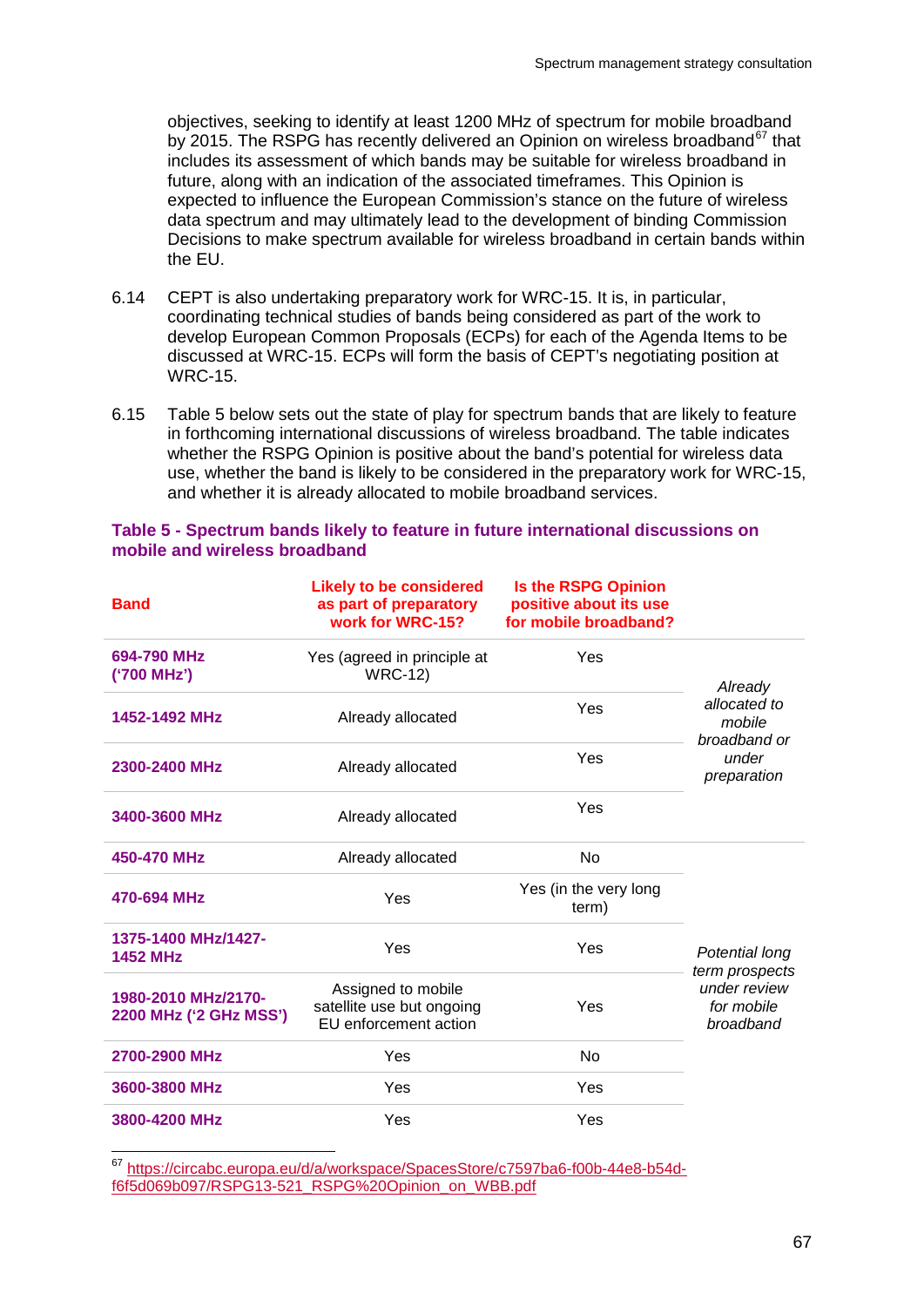**5350-5470 MHz/5725- 5925 MHz** Yes Yes

## Supporting Government's Public Sector Spectrum Release programme

- 6.16 The release of public sector holdings is expected to make a significant contribution to future spectrum availability for mobile broadband. As part of this, the Ministry of Defence (MoD) has been advancing plans to vacate and enable the release of around 200 MHz of spectrum in the 2.3 GHz and 3.4 GHz spectrum bands.
- 6.17 Recently, the MoD announced its intention to release to Ofcom this spectrum for Ofcom to conduct the sale process.<sup>[68](#page-69-0)</sup> To deliver this, we expect our work will include:
	- progressing our ongoing analysis of potential co-existence challenges and developing appropriate mitigation strategies;
	- assessing the impact on spectrum users who may need to be cleared to facilitate the release (e.g. PMSE, Emergency Services and Amateur users) and potential mitigating actions;
	- considering policy and competition implications of the planned release on downstream service markets; and
	- designing and conducting the award.
- 6.18 Our immediate next steps include publishing a document seeking expressions of interest from potential users of this spectrum.
- 6.19 The timing of this release will be subject to our ongoing analysis of all relevant issues, as well as any new issues raised by stakeholders in response to future consultations. Our intention is to conduct an auction of this spectrum in 2015/16.

## Developing a long term UK perspective on demand and supply options and monitoring ongoing developments

- 6.20 Over the coming years, we will need to maintain an informed view of how demand for wireless data continues to evolve, and how international, market and technology changes affect mitigation options for increasing mobile data capacity. This will be crucial not only to sustain the current increasing benefits associated with growing mobile data use, but also to ensure that any potential impacts on incumbent spectrum users, whose access to spectrum could be affected by accommodating more mobile data, are properly accounted for and managed.
- 6.21 As an important first step we are developing a *mobile data strategy*. Its aim is to understand how we can enable long-term growth in mobile data benefits whilst taking account of other spectrum users. Two specific objectives are i) to inform the UK position in the important international debates on future mobile spectrum discussed above; and ii) to prioritise Ofcom's future work programme relating to mobile data spectrum. In doing this we are looking to the long term and beyond the tranche of

<span id="page-69-0"></span> <sup>68</sup> <https://www.gov.uk/government/news/ofcom-to-manage-release-of-mod-radio-spectrum>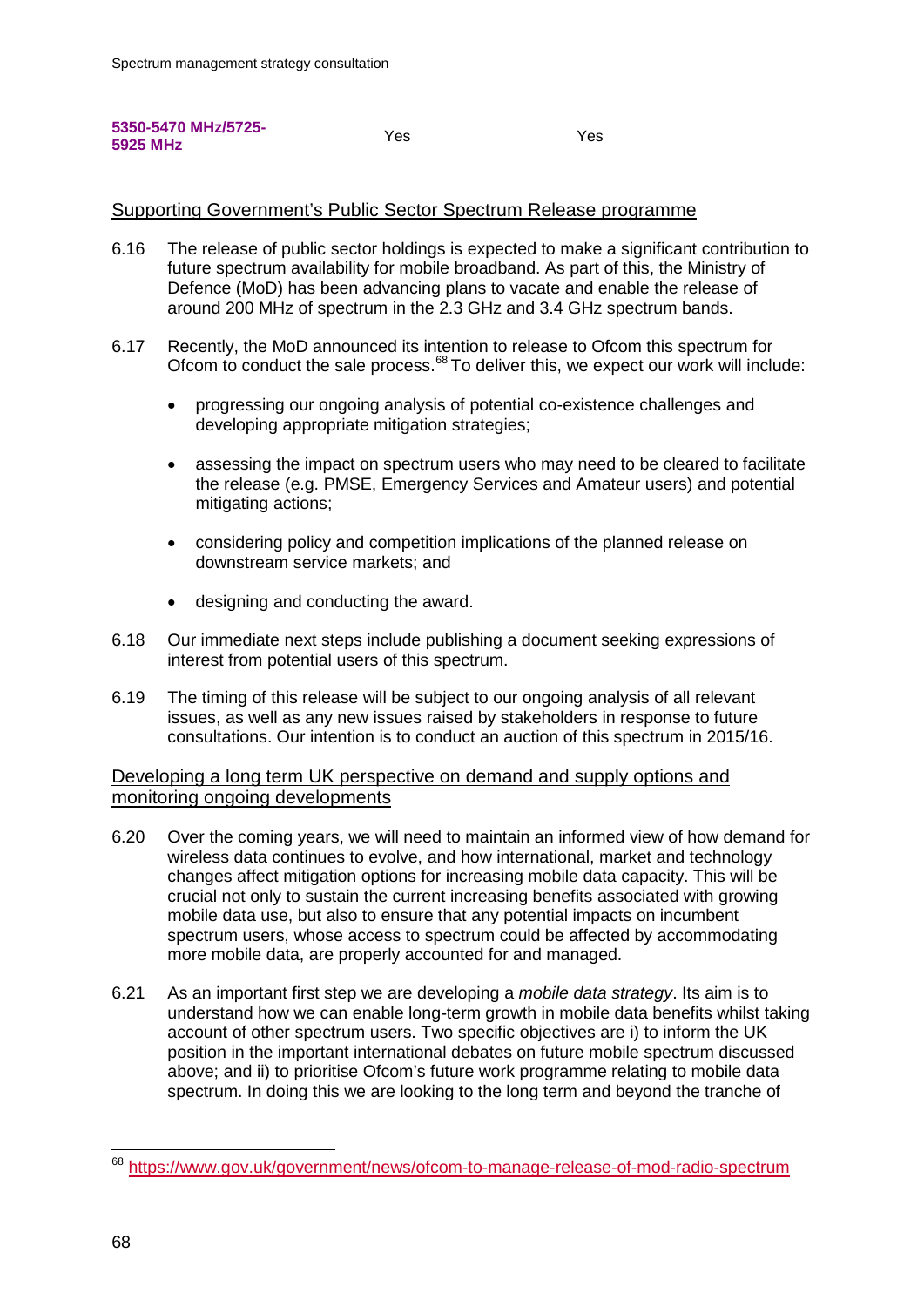spectrum (including 700 MHz, 2.3 GHz and 3.4 GHz) already under detailed consideration.

6.22 We plan to publish a consultation later this year setting out our initial thinking on potential long-term priorities in relation to mobile and wireless data. This will include consideration of network and technology trends that could shape future demand for mobile spectrum, and the prospective bands for future mobile data use (taking account of the prospective demand for even larger channel sizes, the balance of high and low power cells and the evolution of heterogeneous networks amongst other factors). We expect the subsequent statement will act as an initial high level plan for our future programme of work on mobile data spectrum and for this to be reviewed periodically in order to take account of market and other developments.

### Progressing our work on mobile coverage

- 6.23 The 4G coverage obligation imposed on the 800 MHz spectrum lot that was acquired by O2 requires the provision of indoor coverage to 98% of UK households (corresponding to about 99.5% outdoor coverage). As a consequence of this, we expect that mobile coverage of UK premises will improve significantly. Competitive pressures and the effects of network sharing agreements could, in fact, result in increased voice and data mobile coverage offered by operators other than O2.
- 6.24 In future there may be increasing expectations and potential demand for ubiquitous coverage of wireless data services, extending to geographies other than population premises. In particular, we note that the benefits potentially offered by new automotive M2M applications could be dependent on the provision of reliable mobile data coverage across the road network.<sup>[69](#page-70-0)</sup> However, other types of infrastructure may also play a part in delivering widespread geographic availability of wireless data.
- 6.25 Over the next few years our work on mobile coverage will to include:
	- continuing to monitor effective progress in UK premises coverage;
	- considering ways to make sure information is available to consumers on coverage levels and the effective quality of experience offered by operators;
	- exploring options to support improvements in geographical coverage of mobile voice and data services, including road and rail coverage; and
	- considering the potential demand for near ubiquitous availability of mobile voice wireless data services, the role that public mobile networks might play in delivering this and whether any enabling action by us may be required.

Assessing the role of spectrum sharing and licence exemption in addressing growing wireless data requirements

6.26 Mobile data demands, although highly significant, are not going to be the only source of growing spectrum requirements in future. This is likely to lead to growing competing requirements for specific spectrum bands, and an increasing difficulty in

<span id="page-70-0"></span><sup>&</sup>lt;sup>69</sup> These could include eCall, a new service endorsed by the European Commission providing automated calls to the nearest emergency centre in case of car crash (see [http://ec.europa.eu/information\\_society/activities/esafety/ecall/index\\_en.htm\)](http://ec.europa.eu/information_society/activities/esafety/ecall/index_en.htm),live traffic updates to navigation systems, or longer term prospects for intelligent traffic systems interacting with automated cars.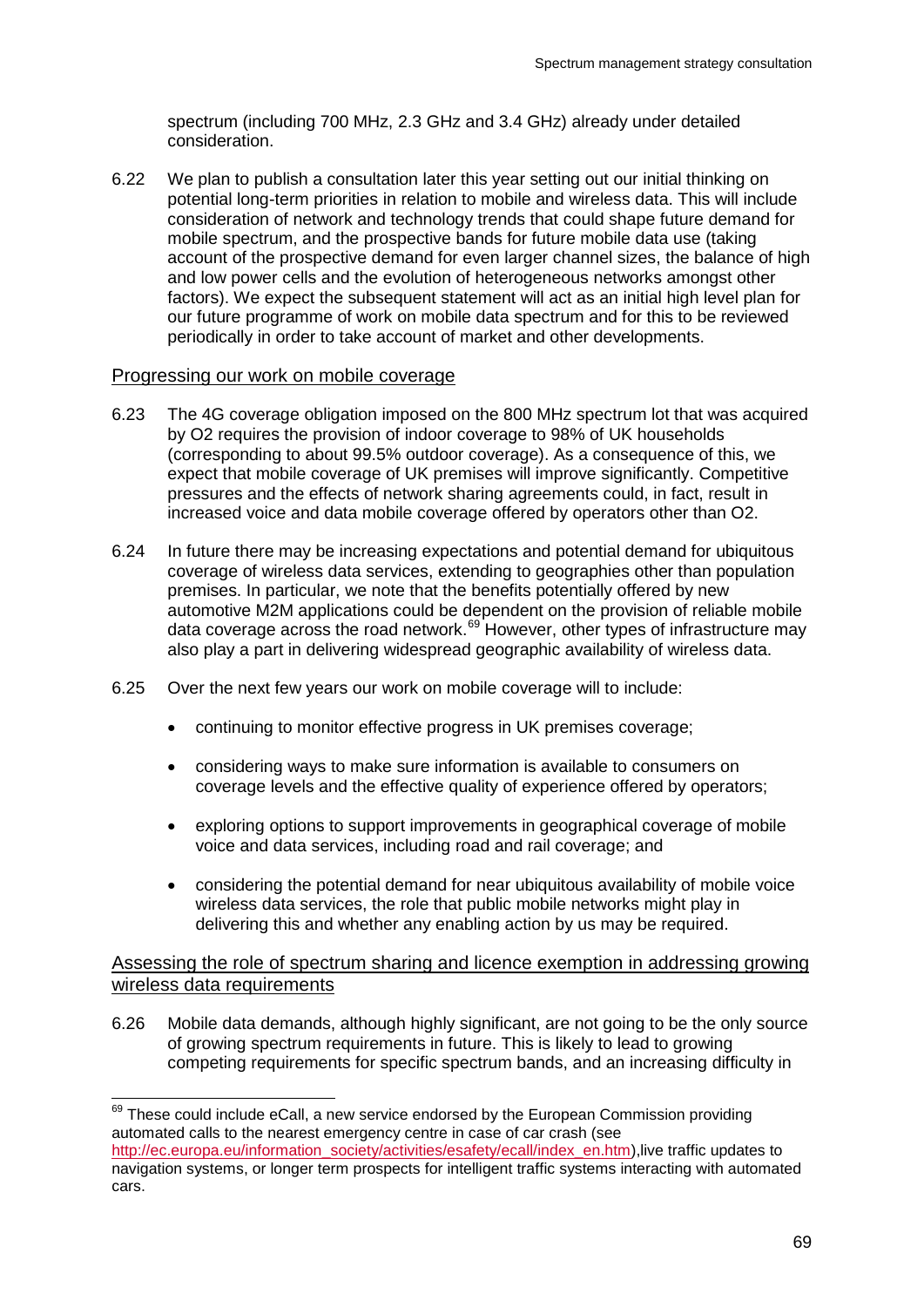re-purposing spectrum into dedicated blocks of spectrum for mobile use. In this context, we believe that spectrum sharing and particularly licence exemption could make a growing contribution in the delivery of mobile capacity needs in future.

- 6.27 We have recently published a high level consultation on spectrum sharing for mobile and wireless data,<sup>[70](#page-71-0)</sup> in which we noted how:
	- Wi-Fi equipment, which uses shared spectrum in the 2.4 and 5 GHz bands on a licence-exempt basis, is likely to play an increasingly important role indoors by enabling a significant proportion of the demand for mobile data to be offloaded onto fixed broadband connections. However, a study recently conducted on our behalf<sup>[71](#page-71-1)</sup> found that the current spectrum allocation for Wi-Fi at 2.4 and 5 GHz is likely to be under pressure by 2020, and that additional spectrum at 5 GHz could make a significant contribution to meeting expected demand. WRC-15 is expected to consider whether to allocate 195 MHz of additional spectrum and/or 150 MHz of light-licensed spectrum in the 5 GHz band to LE/SRD use, including Wi-Fi. Ofcom will set out its position on the extension of 5 GHz band within the CEPT and WRC working groups considering its harmonisation following the completion of a detailed study of coexistence in the 5 GHz band.
	- The use of low power small cells (using licence-exempt devices) for mobile broadband may be suitable for deployment in areas of high demand to complement networks based on licensed mobile spectrum. This could be facilitated if spectrum bands were made available for shared use where they are currently primarily used outside of dense urban areas, such as some bands used by MoD. Such an approach has been announced in the US to enable spectrum sharing and small cell deployment in the 3.5 GHz band, where maritime radars are the primary user.<sup>[72](#page-71-2)</sup>
- 6.28 As we progress our stakeholder engagement on these topics, we believe that activities around spectrum sharing will feature more prominently in our consideration of the issues we may need to act on when considering the mobile data challenge, but also, as we discuss further below in this Section, may also provide significant opportunities for meeting requirements for other services, beyond mobile broadband.In Table 6 below, we indicate our initial thinking on potential questions we will need to address and high level timescales related to our proposed mobile and wireless data priority area.

## **Table 6 - potential work programme in support of our proposed mobile data priority area**

| <b>Issues that Ofcom is</b><br>already considering | • Preparations for WRC-15 (esp AI 1.1) and other ongoing<br>international engagement |
|----------------------------------------------------|--------------------------------------------------------------------------------------|
|                                                    | • Developing a long term perspective on demand and supply options                    |
|                                                    | • Undertaking the auction of the spectrum vacated by MoD at 2.3<br>and 3.4 GHz       |
|                                                    | • Assessing the potential role of licence-exempt and sharing                         |
|                                                    |                                                                                      |

<span id="page-71-0"></span> <sup>70</sup> [http://stakeholders.ofcom.org.uk/binaries/consultations/spectrum](http://stakeholders.ofcom.org.uk/binaries/consultations/spectrum-sharing/summary/Spectrum_Sharing.pdf)[sharing/summary/Spectrum\\_Sharing.pdf](http://stakeholders.ofcom.org.uk/binaries/consultations/spectrum-sharing/summary/Spectrum_Sharing.pdf)<br>
<sup>71</sup> http://stakeholders.ofcom.org.uk/binaries/consultations/cfi-mobile-bb/annexes/RW\_report.pdf

<span id="page-71-2"></span><span id="page-71-1"></span><sup>72</sup> http://www<u>.fcc.gov/document/fcc-proposes-innovative-small-cell-use-35-ghz-band</u>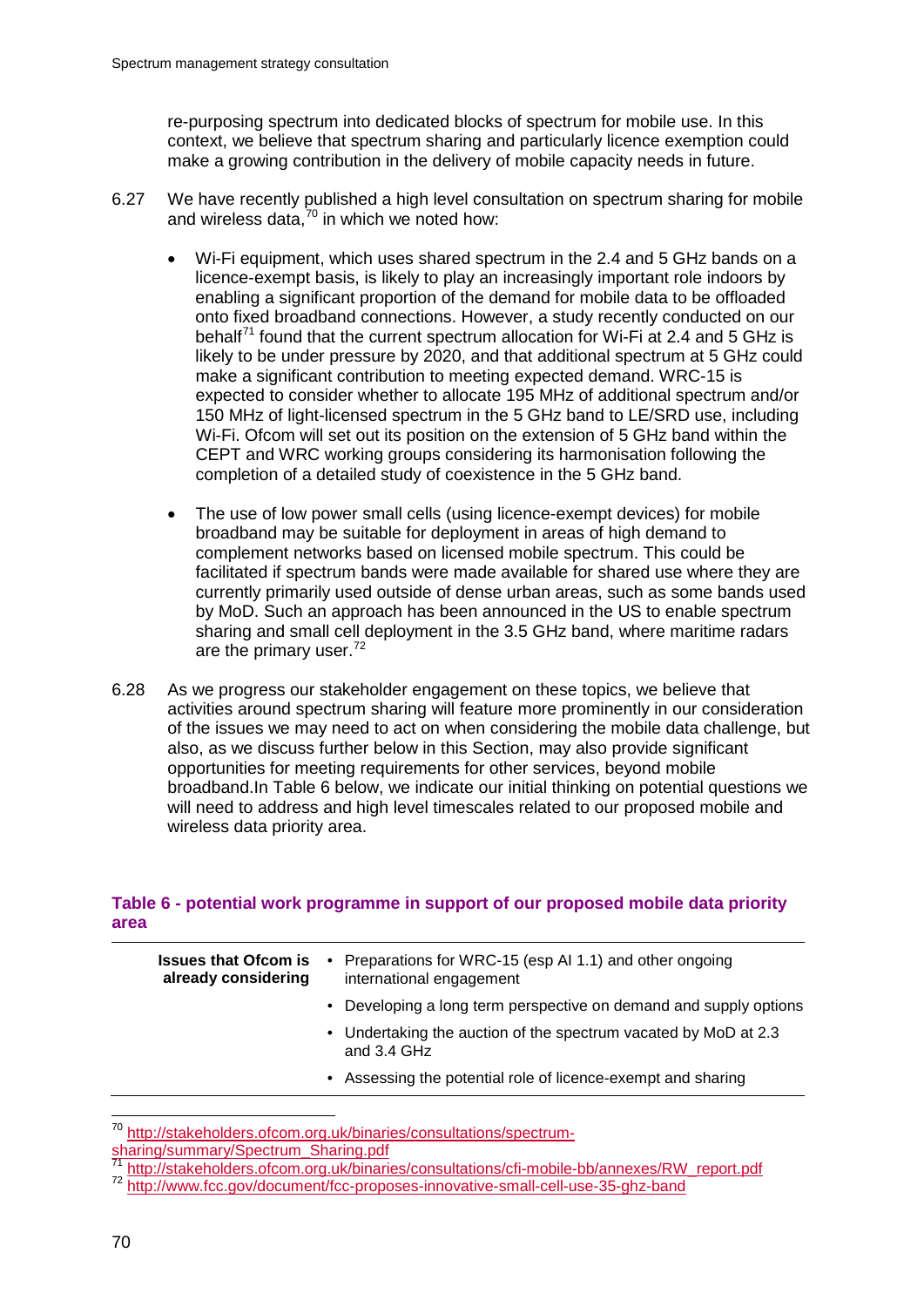|                                                              | approaches and implications for the supply balance                                                                                        |
|--------------------------------------------------------------|-------------------------------------------------------------------------------------------------------------------------------------------|
|                                                              | • Monitoring progress in mobile coverage and networks'<br>performance                                                                     |
| <b>Issues that are likely to</b><br>become relevant over the | Considering harmonisation opportunities opened by international<br>decisions                                                              |
| next 3-5 years                                               | Developing and implementing a consistent approach to assessing<br>and enabling use of additional spectrum for mobile and wireless<br>data |
|                                                              | • Supporting Government in future releases, particularly sharing<br>opportunities, as part of the PSSR programme                          |
|                                                              | • Exploring options for the further extension of geographical<br>coverage of mobile voice and data services                               |
| <b>Issues potentially relevant</b><br>over the longer term   | 5G technology evolution: consideration of new equipment<br>standards and potential impact on spectrum requirements                        |

*Question 5: Do you agree that a consideration of mobile and wireless data demands should feature as a priority area in our work programme for the next ten years? Have we captured all the major issues that we should consider within this area?*

## **Spectrum access for Programme Making and Special Events is reducing, triggering the need for a review of the sector's long-term use of spectrum**

- 6.29 Programme Making and Special Events captures a range of wireless services used in the production of content for film and television, including news gathering, sports events and outside broadcasts and events such as live concerts, theatre, religious, cultural and educational activities.
- 6.30 PMSE has access to spectrum from 48 MHz to 48 GHz in a number of sub-bands almost entirely on a shared basis. For example, applications including wireless microphones, in-ear monitors and audio links access spectrum in the UHF TV bands (470 to 792 MHz) on a geographically interleaved basis with frequencies primarily used for DTT transmissions. Wireless cameras and video links generally access spectrum in a variety of bands above 2 GHz, sharing spectrum with different types of users, including MoD.
- 6.31 Recent and future spectrum releases for mobile broadband use have already reduced, and are likely to reduce further, the quantity of spectrum that remains available for PMSE and, in the case of UHF TV Bands, vary the geographical pattern of spectrum access. This is because wide-area mobile broadband networks do not, with current technology, allow for spectrum to be shared with another service.
- 6.32 The recent combined award of the 800 MHz and 2.6 GHz bands for mobile broadband use resulted in PMSE no longer having access to these frequencies for audio applications at 800 MHz and video applications at 2.6 GHz. The release of the 3.4 GHz band by MoD will reduce spectrum availability for wireless cameras and video links as PMSE currently has access to the band. MoD's release of the band 2350-2390 MHz will have an indirect impact on PMSE use as, whilst the band is not allocated for PMSE use, it does provide loan spectrum for peak demand events, e.g.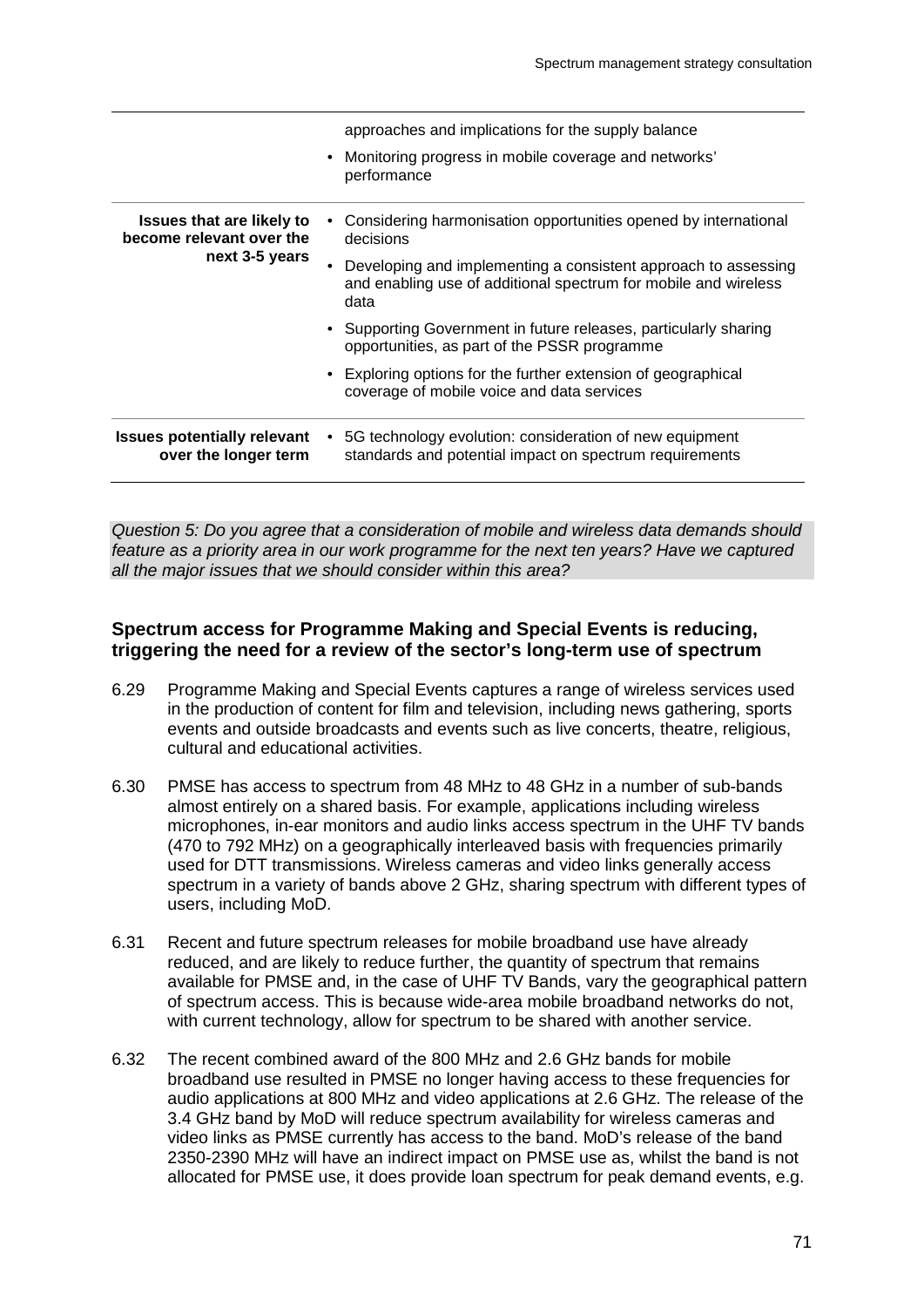State occasions such as Royal weddings, and the London marathon. The potential future release of the 700 MHz band, as part of our UHF Strategy implementation programme, would further reduce spectrum availability for wireless microphones and in-ear monitors.

- 6.33 In order to understand PMSE users' future needs and the impact of the spectrum release programme on the PMSE sector we have initiated a project to review PMSE spectrum use and future needs, the PMSE spectrum review. This recognises that the demand for spectrum for both audio and video PMSE applications is growing and the previous and potential future reductions in access to spectrum is one factor that may affect the sector's ability to meet users' requirements of production quality. It also recognises that historically PMSE users gained access to spectrum through sharing of spectrum where it was unused by the Primary user and there has not, therefore, been a particular focus on the extent to which the spectrum made available to PMSE was warranted based on its demand.
- 6.34 We plan to publish a Call for Inputs in Q4 2013/4 in which we expect to share our analysis to date. Issues that we plan to consider as part of the review will include:
	- investigating how demand for PMSE services is likely to evolve over the long term, and the feasibility and sustainability of different supply options;
	- an appreciation that PMSE users value security of tenure and therefore any future spectrum access options should look to offer a period of stability;
	- the potential changes PMSE users can make to mitigate their future demand, including discussing with stakeholders:
		- o whether and how PMSE users can improve the efficiency of their use of spectrum through the use of new PMSE equipment technologies;
		- o whether and how PMSE users can further improve the efficiency of their use of spectrum through changes to their customs and practices to identify possible improvements such as in their technical planning, particularly with regard to multiple devices at a single location; and
	- international engagement on initiatives over PMSE harmonisation in Europe and with the work of the ITU.
- 6.35 The PMSE spectrum review will also consider the approach to PMSE spectrum management, noting that proposals for PMSE band management were put on hold in 2010 in the light of our need to commit attention and resources to preparations for the Olympic Games.
- 6.36 In Table 7 below, we indicate our initial thinking on potential questions we will need to address and high level timescales related to our proposed PMSE priority area.

### **Table 7 - potential work programme in support of our proposed PMSE priority area**

| <b>Issues that Ofcom is</b><br>already considering | • Understanding current and future PMSE demand and the feasibility<br>of different supply options  |
|----------------------------------------------------|----------------------------------------------------------------------------------------------------|
|                                                    | • Considering the future role of new PMSE equipment technologies                                   |
|                                                    | • International engagement on initiatives over PMSE harmonisation in<br>Europe and within ITU work |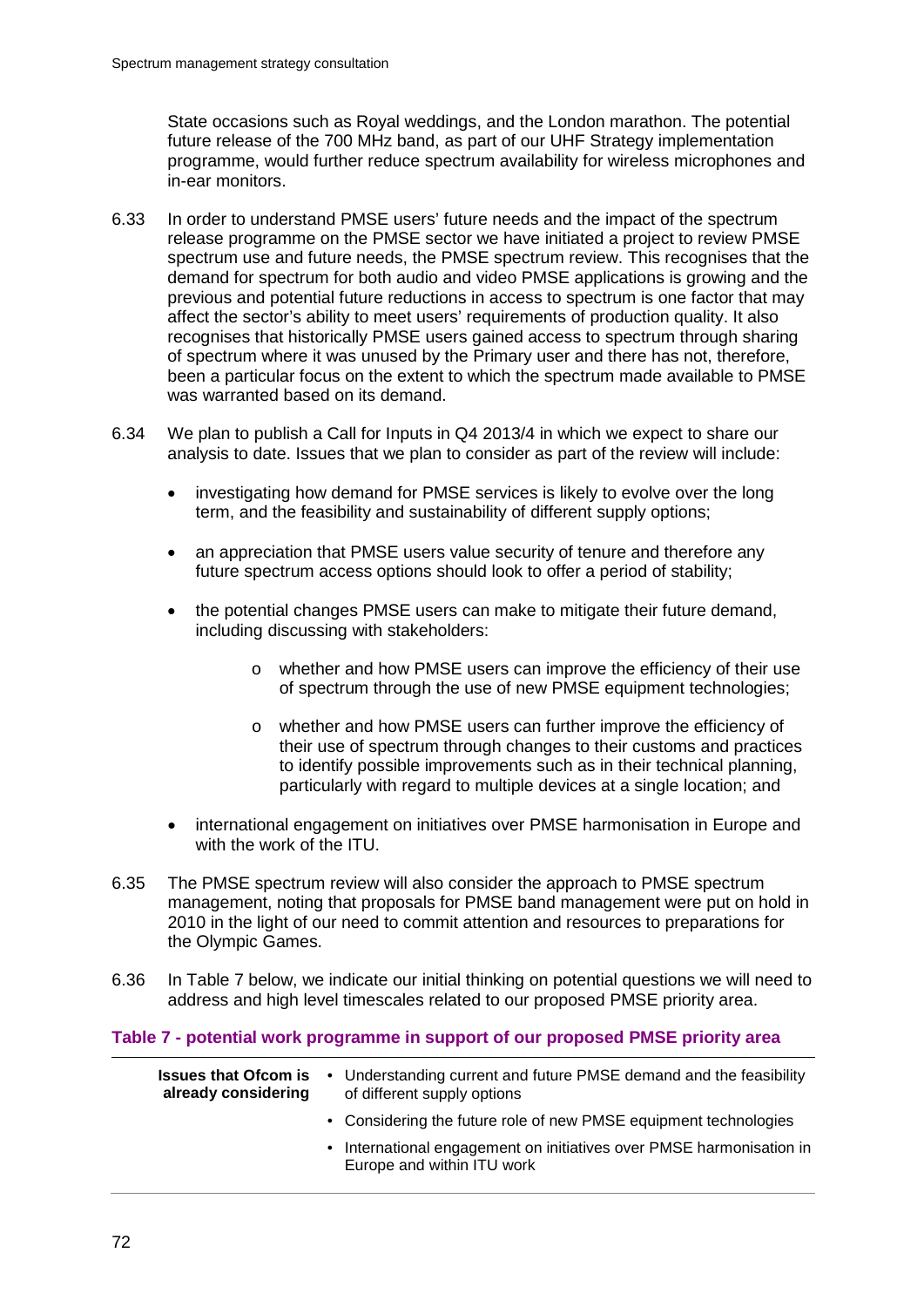| <b>Issues that are likely to</b><br>become relevant over the<br>next 3-5 years | • Reviewing our approach to PMSE spectrum management<br>Assessing the impact of planned spectrum changes on PMSE |
|--------------------------------------------------------------------------------|------------------------------------------------------------------------------------------------------------------|
| <b>Issues potentially relevant</b>                                             | • Considering the potential relevance of cognitive technologies to                                               |
| over the longer term                                                           | <b>PMSE</b> applications                                                                                         |

*Question 6: Do you agree that the future of PMSE spectrum access should feature as a priority area in our work programme for the next ten years? Have we captured all the major issues that we should consider within this area?*

### **Emergency Services future communications needs represent a key public policy challenge where we may be asked to support and inform Government decisions**

- 6.37 The Emergency Services (ES) rely heavily on wireless communications to deliver their public policy objectives, which are of vital importance to UK citizens.
- 6.38 Critical voice communication services used by the police, fire and ambulance services in mainland UK are currently provided through a commercial contract by Airwave and based on the ETSI TETRA (TErrestrial Trunked RAdio) standard<sup>73</sup>. This provides robust and secure voice and narrowband data services, with tailored functionality such as group calling, nationwide roaming and direct mobile to mobile calls without network infrastructure support. Airwave has a licence for spectrum to support these services which expires in 2020 at the same time as the national network service contract. However, contracts with individual emergency services entities will begin to expire from as early as 2016; this fragmentation reflects the regionalised nature of the rollout of the Airwave service.
- 6.39 Decisions on whether and how emergency services will require use of spectrum, and how that would be secured, will be a matter for Government. In particular, we note that Government has initiated a multi-agency programme, the Emergency Services Mobile Communications Programme (ESMCP) to address these issues UK-wide. The Scottish Government has also initiated the Scottish Future Communications Programme (SFCP) to consider issues for Scotland. While led by Government, we anticipate that there will be specific aspects of their decisions on which Government may ask for our advice.
- 6.40 The need to re-assess options for the long term provision of critical voice and narrowband applications is also increasing the relevance for UK ES of the linked issue of potential future requirements for more advanced, broadband-enabled applications. Mobile broadband developments and the ongoing deployment of LTE networks are raising opportunities for the delivery of enhanced, data-rich PPDR $^{74}$  $^{74}$  $^{74}$ applications based on broadband communications.
- 6.41 In the US, spectrum has been assigned in the 700 MHz band for PPDR and networks are being planned and deployed based on LTE. International developments on the

<span id="page-74-0"></span> $^{73}$  Northern Ireland, The Channel Islands and The Isle of Man who also utilise TETRA will no doubt be following developments on mainland quite closely.

<span id="page-74-1"></span>The terminology PPDR (Public Protection and Disaster Relief) is the equivalent used in Europe and elsewhere of the ESMCP and SFCP programmes in the UK. To note that Disaster Relief is catered for separately in the range 4 - 5GHz internationally.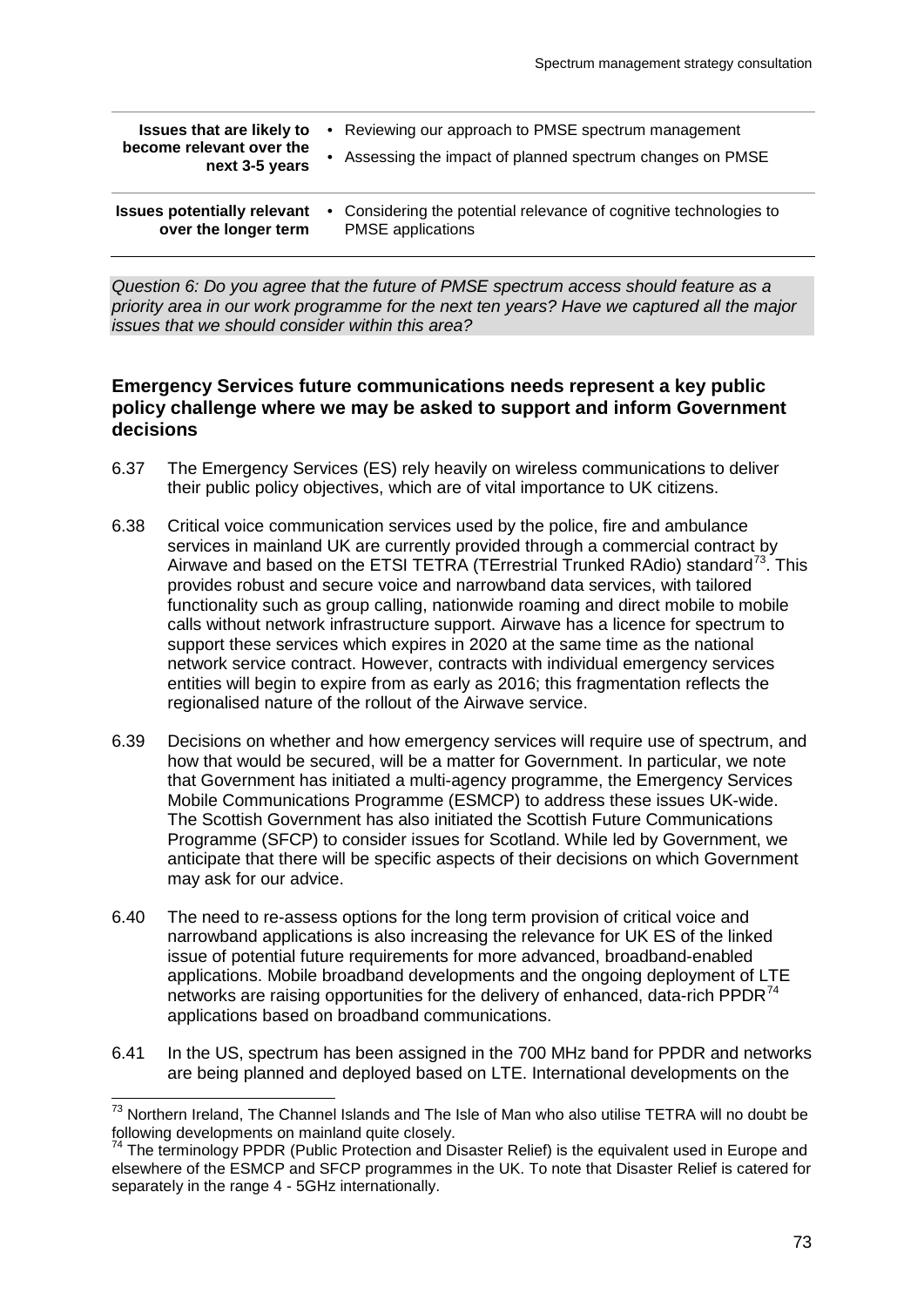harmonisation of the 700 MHz band for mobile broadband use raise the opportunity of adopting similar approaches of LTE-based solutions for the delivery of broadband ES communications on a global scale, which is likely to lead to economies of scale on equipment and incentives on manufacturers and service providers to meet the needs of the ES market.

- 6.42 Other spectrum options for LTE-based solutions for broadband ES communications that could potentially benefit from international harmonisation include the 450-470 MHz band. There is currently technical standardisation work underway to define a variant of LTE for use in the 450-470 MHz band, and we understand some countries view the use of LTE, in this band, as a useful option to extend the reach of wireless broadband. However, it is not yet clear whether this proposal will receive wide international support or whether a wide range of devices will use it. Whilst ES broadband networks in this frequency range could benefit from more effective coverage in remote and rural locations, as we discuss further below, re-purposing use of this band in the UK could pose serious challenges to UK incumbents.
- 6.43 The standards body responsible for developing LTE technology (3GPP) has a stated commitment to provide features and functionality required by ES critical voice applications and has a roadmap for its delivery. However, the timetable for this remains unclear.
- 6.44 A different technology evolution path is offered by the next generation TETRA standard. The TETRA Enhanced Data Service (TEDS) is designed to be compatible with TETRA Release 1 and to allow migration between the two variants. This technology is generally referred to as wideband (in relation to TETRA which is narrowband), but the data rates it offers are significantly lower than those potentially delivered by LTE.
- 6.45 There are a number of ways in which, in principle, one could envisage the needs of the ES (broadband or narrowband) being met. For example, the current approach used by Airwave involves using dedicated spectrum that is only used for this purpose, and this could continue. An alternative might be for PPDR services to be deployed using spectrum or network infrastructure that is shared with non-PPDR users.
- 6.46 The timetable associated with the Airwave expiration of licences for the provision of voice and narrowband services, the emerging demand for broadband ES functionalities, and the opportunities and uncertainties around future LTE developments raise an important and complex set of challenges on the future provision of ES wireless services for the Emergency Services themselves and for Government.
- 6.47 Although the decision on how to meet the ES future communications needs is one for Government, we believe that Ofcom's expertise and advice could be useful to Government as it considers the long-term solutions for the provision of ES wireless communications. In particular, we believe Ofcom support could be valuable in the following areas.
	- Assist Government in assessing the spectrum implications for different solutions for the long term provision of ES communications, both broadband and narrowband
	- Represent UK interests in International institutions that are working towards harmonised approaches to spectrum for the delivery of ES communications.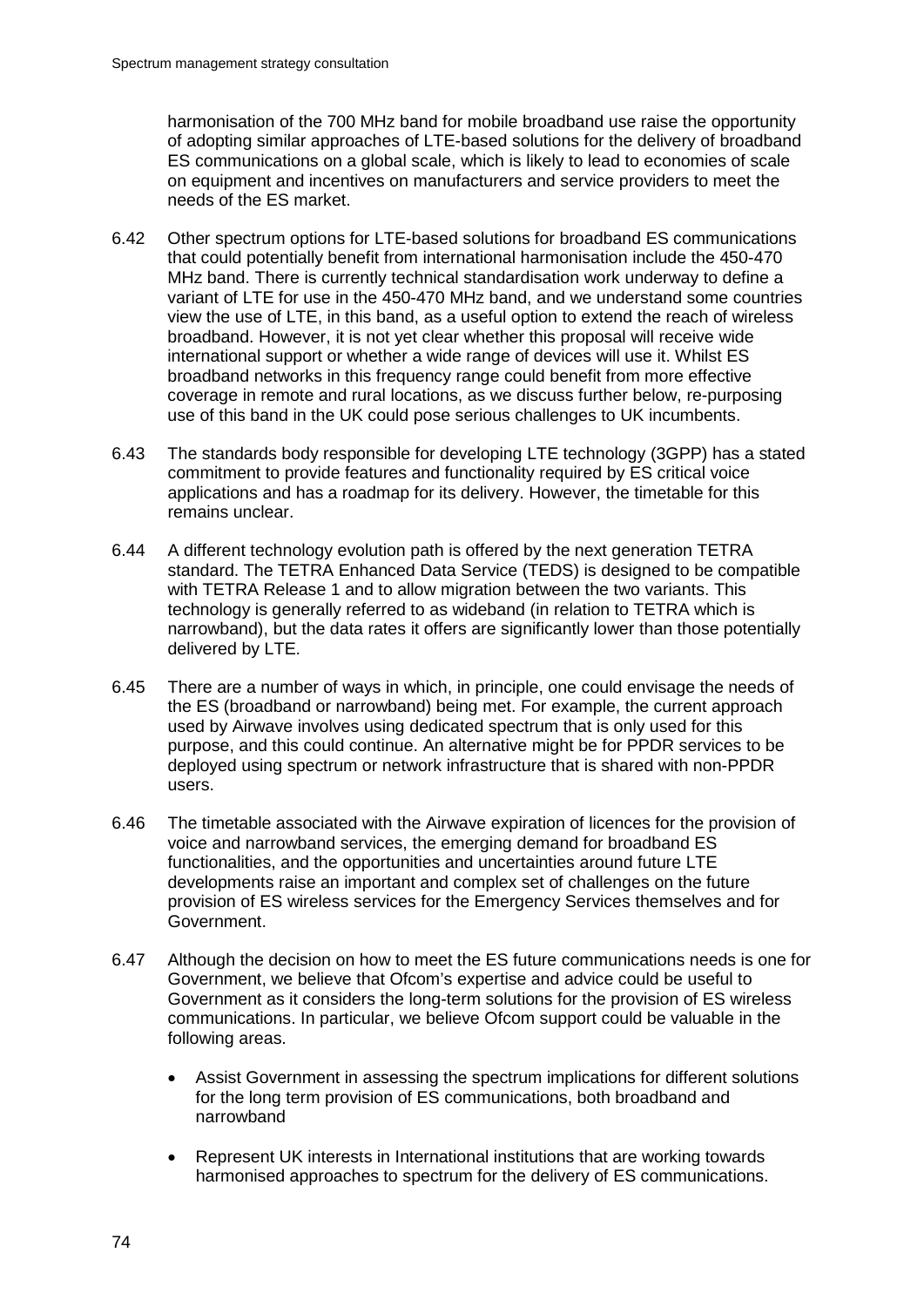### **Table 8 - potential work programme in support of our proposed emergency services priority area**

| <b>Issues that Ofcom is</b><br>already considering           | Understanding the extent of advice required by Government from<br>Ofcom                                                                 |
|--------------------------------------------------------------|-----------------------------------------------------------------------------------------------------------------------------------------|
|                                                              | • Representing UK interests in International PPDR spectrum<br>harmonisation negotiations                                                |
| <b>Issues that are likely to</b><br>become relevant over the | Providing advice as requested by Government on potential<br>availability of spectrum and costs                                          |
| next 3-5 years                                               | • Providing support to Government, if required, on the planning and<br>implementation of any required transition between spectrum bands |
| <b>Issues potentially relevant</b><br>over the longer term   | Ongoing advisory role to Government in Emergency Services use of<br>spectrum through PSSPG and UKSSC                                    |

# **Band-focused priority areas**

## **Implementing our UHF Strategy will require important work over a number of years, and wider consideration of DTT's long-term future will be increasingly relevant**

- 6.48 Ofcom's UHF Strategy Statement, published in November 2012,<sup>[75](#page-76-0)</sup> set out two objectives relating to the use of UHF bands IV and V, which cover the frequency range 470 - 862 MHz, namely: enabling the potential release of additional low frequency spectrum for mobile broadband use, to help meet the rapidly increasing demand for mobile data; and securing the ongoing delivery of the benefits provided by Digital Terrestrial Television (DTT).
- 6.49 We said that to achieve these objectives we would support the international process and conduct preparatory work to enable the release of the 700 MHz band harmonised for mobile use. We also said that, in the event that the 700 MHz band was to be released, we would seek to ensure that the 600 MHz band can be used for DTT and other services sharing spectrum with it on a geographic interleaved basis. We have now started a programme of work to prepare for implementation of our UHF strategy.
- 6.50 The 700 MHz band is currently used for DTT, and other services sharing spectrum with it, including PMSE. In the near future this spectrum is also expected to be used for Local TV and new applications based on white-space technology.
- 6.51 Any change of use of the 700 MHz band from broadcasting to mobile broadband services would need to be coordinated at an international level. Consequently, international developments will influence many aspects of the future of the 700 MHz band, including potentially the future use of the band, the earliest timing of any release and the exact DTT band plan adopted by the UK. The need for new international agreements makes it likely that none of these changes will start to take place until 2018 at the earliest.

<span id="page-76-0"></span> <sup>75</sup> [http://stakeholders.ofcom.org.uk/binaries/consultations/uhf-strategy/statement/UHF\\_statement.pdf](http://stakeholders.ofcom.org.uk/binaries/consultations/uhf-strategy/statement/UHF_statement.pdf)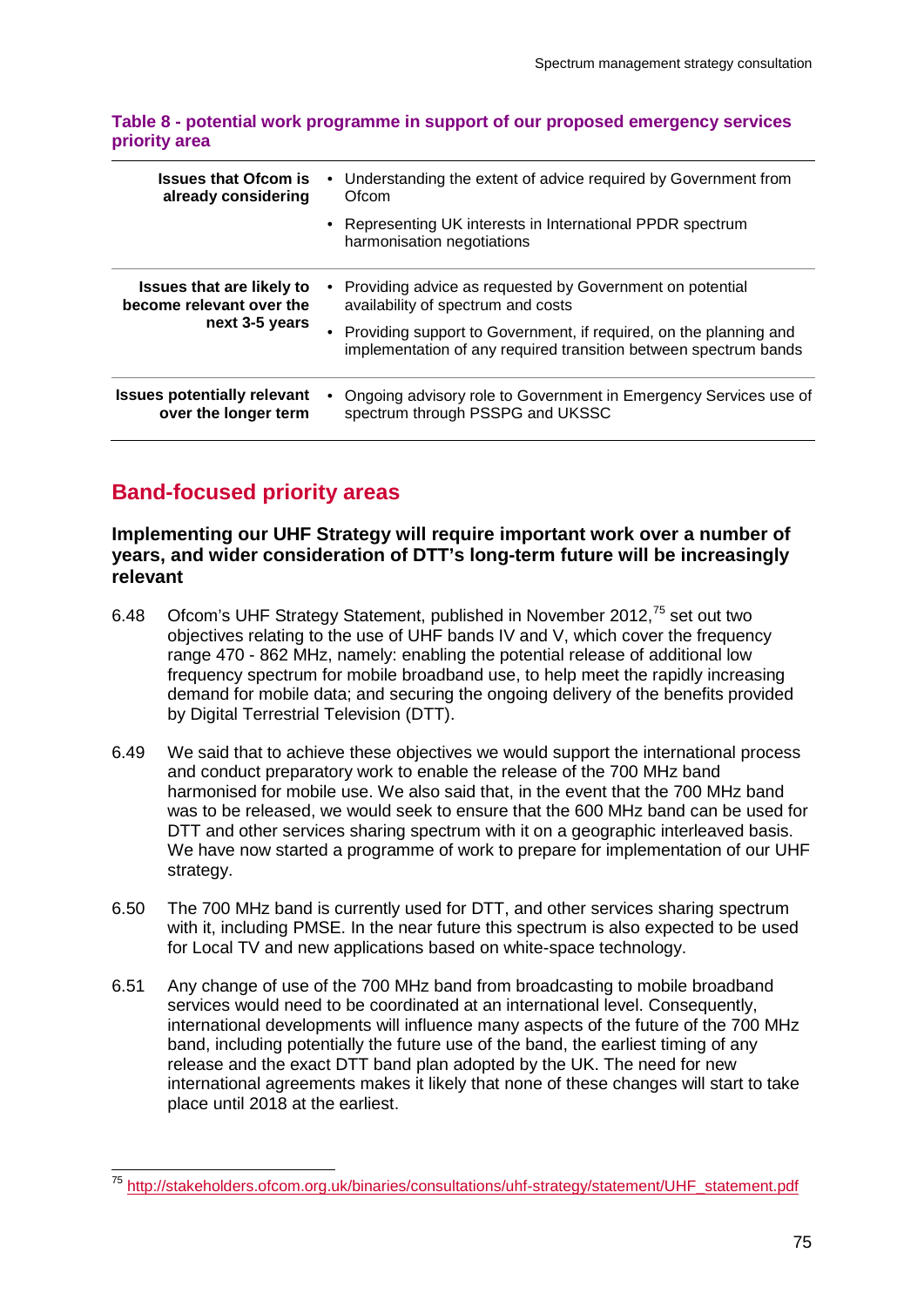- 6.52 As explained in the UHF Strategy Statement, we anticipate that a release of the 700 MHz band at some future point in time is likely to create significant benefits for citizens and consumers. However, there may also be some disruption for consumers if, and when, a change of use of the band takes place.
- 6.53 As we discussed in our 2013 Call For Input on the future of the 700 MHz band,  $76$  the key strands of work we have identified to prepare for the implementation of the above strategy are:
	- engaging in the various international forums with a view to securing an outcome that best serves the interests of UK citizens and consumers;
	- undertaking an initial cost-benefit analysis to build on our position in the UHF Strategy Statement and inform other implementation decisions, and initiating work to identify the options for determining the timing of any release that maximises the benefits for citizens and consumers; and
	- exploring opportunities for reducing, and potentially avoiding, costs and disruption, such as those related to the need to modify or bring forward the replacement of consumer equipment, as a result of a change in use of the 700 MHz band.
- 6.54 Should a decision be taken to change the use of the 700 MHz band then there will be a range of issues about how in practice this will be implemented. In advance of a decision Ofcom will begin consideration of implementation issues and will engage with Government as appropriate. Such issues include:
	- the regulatory steps that would need to be taken for current users to cease using the 700 MHz band and for those services (primarily DTT and PMSE) to be given access, as appropriate, to frequencies in the spectrum remaining for that use, including the 600 MHz band;
	- the approach to implementing any necessary changes to DTT transmission infrastructure, including roll-out planning;
	- where the costs incurred in a transition process could fall and how those costs might be met, including whether any mitigating action would be required and how that could be managed; and
	- the scope and structure of a potential future award of the 700 MHz band, including (in due course and if appropriate) auction design.
- 6.55 As we and stakeholders consider the implications of implementing changes to DTT to enable a release of the 700 MHz band, a wider debate over the longer-term role and future of DTT is emerging, looking beyond the timescales of any change of use at 700 MHz. For example, we note the ongoing work of the Future of Innovation in Television Technology (FITT) Taskforce coordinated by the Digital Television Group  $(DTG)$ .<sup>[77](#page-77-1)</sup>
- 6.56 As we stated in our UHF Strategy Statement, we believe that DTT is likely to remain an important platform for the delivery of PSB, as well as for TV services more generally in the 2020s. We also acknowledged that, over the very long term, and

<span id="page-77-1"></span><span id="page-77-0"></span><sup>76</sup> <http://stakeholders.ofcom.org.uk/consultations/700mhz-cfi/> <sup>77</sup> [http://www.dtg.org.uk/projects/fittt\\_latest.html](http://www.dtg.org.uk/projects/fittt_latest.html)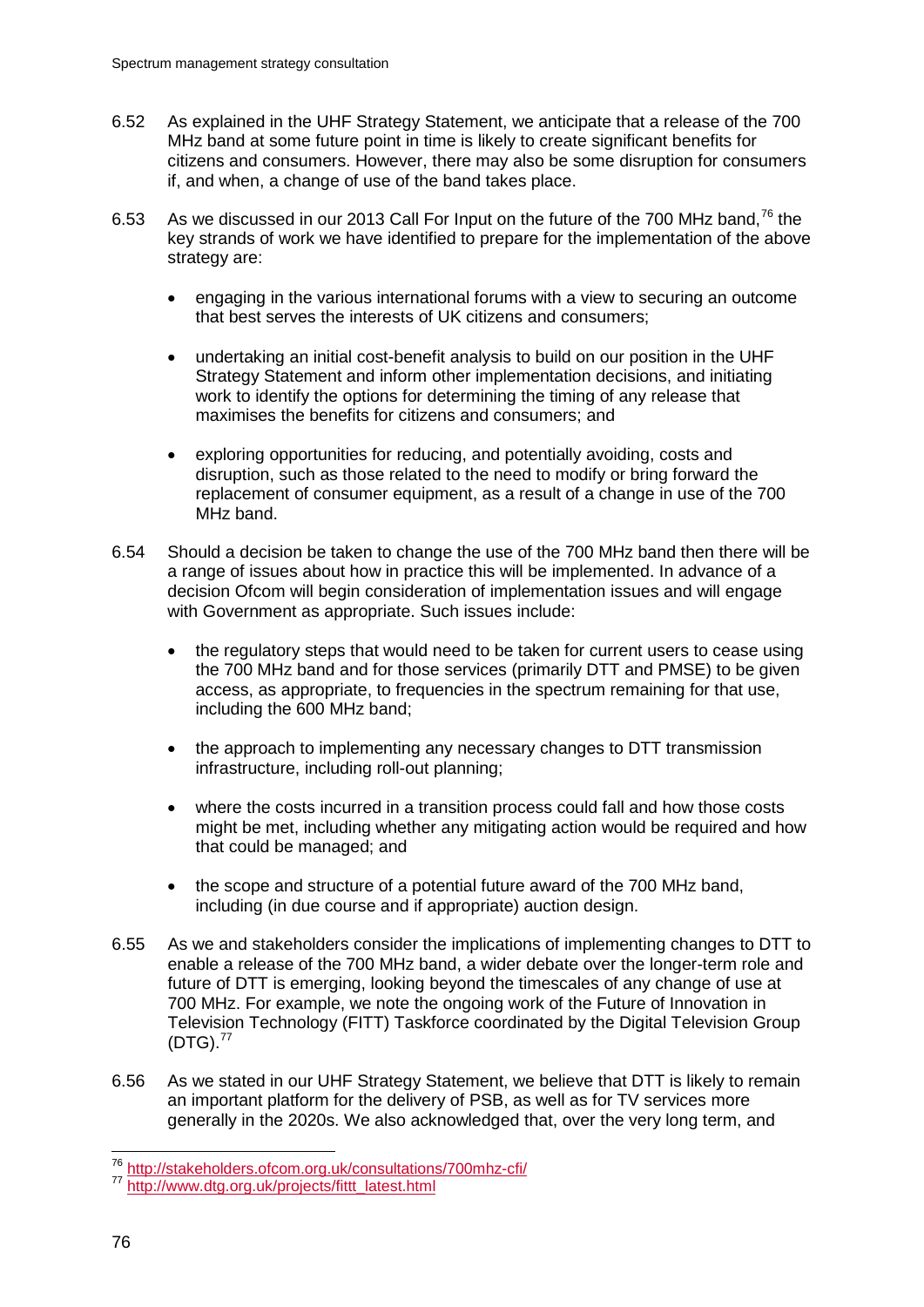beyond the likely timescales for release of the 700 MHz band, there is a potential for the universal take-up of superfast broadband to enable IPTV services to provide a viable substitute for the linear broadcast TV service provided by the DTT platform, enabling a potential future DTT switch-off scenario. Other scenarios could include the use of hybrid platforms to deliver free-to-view services, leveraging both DTT and IPTV networks, or the use of non-pay TV satellite provision.

- 6.57 Whilst significant uncertainties remain over the long-term developments of TV distribution, we believe that it is important that decisions around implementing changes to DTT licences and transmission infrastructure are informed, as far as possible, by a long-term perspective on desirable outcomes for citizens and consumers in light of plausible future developments.
- 6.58 For this reason, we have initiated early thinking about the likely evolution of free-toview TV and intend to work with stakeholders to develop a series of scenarios for the long-term future of DTT and free-to-view TV more generally.
- 6.59 In Table 9 below, we indicate our initial thinking on potential questions we will need to address and high level timescales related to our proposed UHF Strategy implementation and future of DTT priority area.

### **Table 9 - potential work programme in support of our proposed 700 MHz strategy implementation and future of DTT priority area**

| <b>Issues that Ofcom is</b><br>already considering         | International engagement on 700 MHz harmonisation and<br>coordination discussions        |
|------------------------------------------------------------|------------------------------------------------------------------------------------------|
|                                                            | • Initial CBA on 700 MHz re-purposing and associated changes                             |
|                                                            | Explore opportunities to reduce and avoid future disruption                              |
|                                                            | Initiate thinking on role of DTT and free-to-view TV post 700 MHz re-<br>purposing       |
| <b>Issues that are likely to</b>                           | Final decision on 700 MHz re-purposing                                                   |
| become relevant over the<br>next 3-5 years                 | • 700 MHz award design                                                                   |
|                                                            | Understand and begin implementation of regulatory steps required<br>to enable transition |
|                                                            | Consider issues around costs of transition                                               |
| <b>Issues potentially relevant</b><br>over the longer term | Enabling action and regulatory support for 700 MHz clearance and<br>award                |

*Question 7: Do you agree that the implementation of our 700 MHz strategy and the longer term future of DTT should feature as a priority area in our work programme for the next ten years? Have we captured all the major issues that we should consider within this area?*

## **Competing demands for spectrum in the 450-470 MHz band raise important trade-offs between existing and future potential benefits**

6.60 Around one third of the capacity available in the 450 – 470 MHz band is heavily used by business radio users. Ofcom has over 25,000 business radio licences assignments in this spectrum that sustain applications that in many cases are of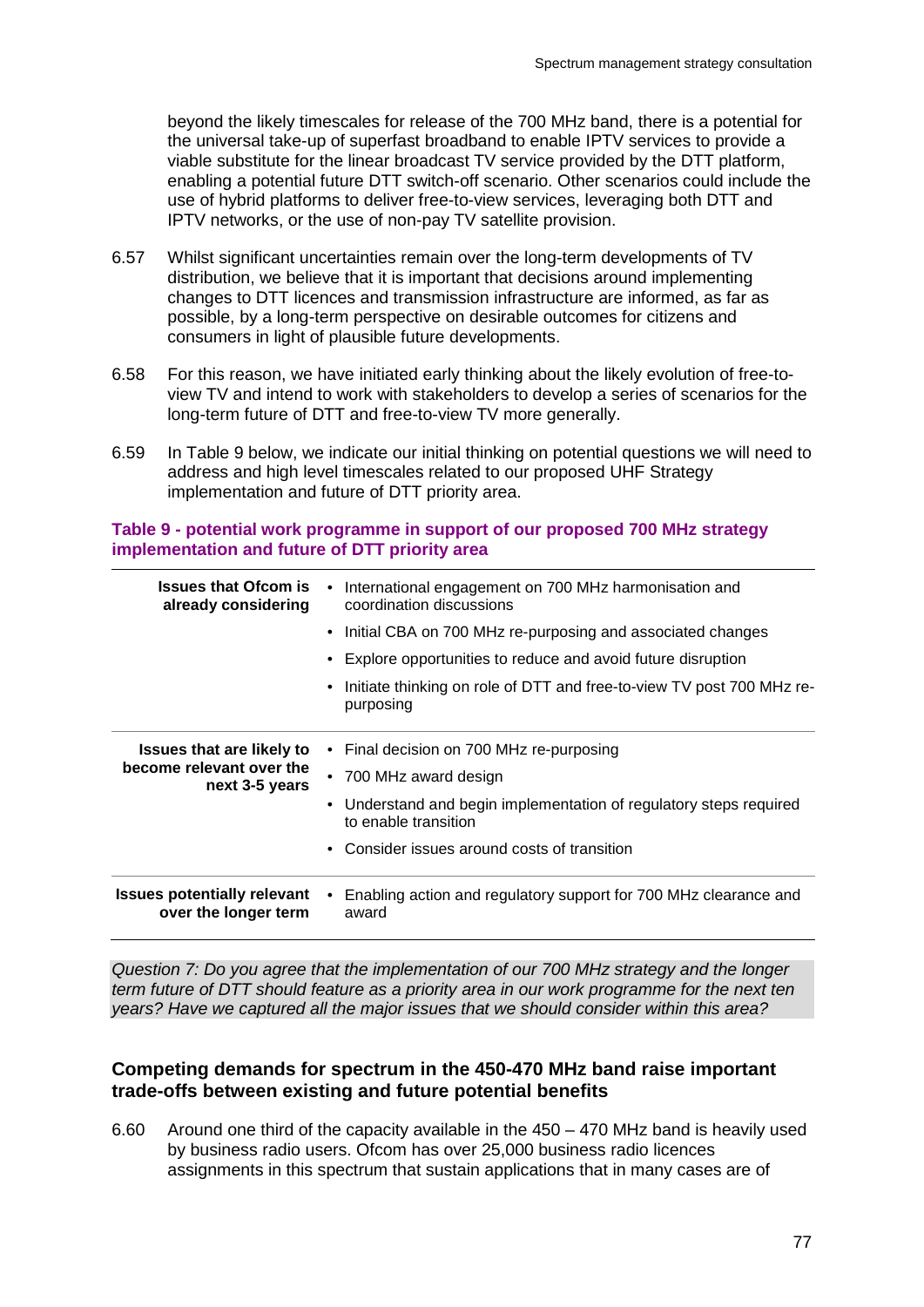critical importance to a large variety of end users, ranging from utilities and transport operators, to hospitals, care homes, industrial sites and taxi firms. Other users of spectrum in this the frequency range include Emergency Services, Scanning Telemetry used by the utilities, PMSE "talk-back", and licence-exempt devices.

- 6.61 For historic reasons the UK band plan is highly fragmented and is also in the reverse configuration (receive and transmit) compared to the agreed European band plan. We have considered the possibility of reconfiguring this band in the past, both to reverse the UK band plan and also rationalise the fragmented nature of its use, and have decided against this as it was considered to be too disruptive and costly to be justified.
- 6.62 However, new emerging developments mean it is now appropriate to reconsider the long-term configuration and use of this band.
	- Potential changes to technologies used in this band in other European countries (either through CDMA or LTE systems) could increase the risk of incoming interference to UK users, strengthening the rationale for a band re-plan.
	- Demand from utilities providers for spectrum in these frequencies could increase substantially in future as new smart grid applications and control systems are considered for implementation within the Critical National Infrastructure (CNI).
	- Another set of potential competing demands over the longer term relate to future prospects for LTE use of this band. Technical standardisation work to define a variant of LTE for use in the 450 – 470 MHz band is currently underway in international bodies and we understand some countries view the use of LTE, in this band, as a useful option to extend the reach of wireless broadband, most notably Brazil. A potential long-term use of this band for LTE in the UK could prove beneficial to improving coverage of data services in remote and hard-toreach areas, given the favourable propagation characteristics of these frequencies. However, any change of use of the 450 – 470 MHz is likely to prove very costly and highly disruptive to incumbent business radio users.
- 6.63 The prospect of increasing competing demands for spectrum resources in the 450 470 MHz frequency range, the risk of increasing international interference into existing services, and the complexity associated with any re-plan or change of use of such intensively utilised spectrum underpin our rationale for proposing work in this area as one of our spectrum priorities over the coming years. Our activities are likely to include:
	- an ongoing audit of current usage of the band;
	- a technical risk assessment of current UK band planning arrangements, particularly with reference to incoming interference from continental Europe;
	- the considerations of benefits and costs associated with potential change of use of this band to LTE for the delivery of commercial mobile broadband services and/or PPDR communications, taking account of international developments; and
	- as assessment of migration and other supply options for business radio uses in the event of replan and/or re-purposing of this band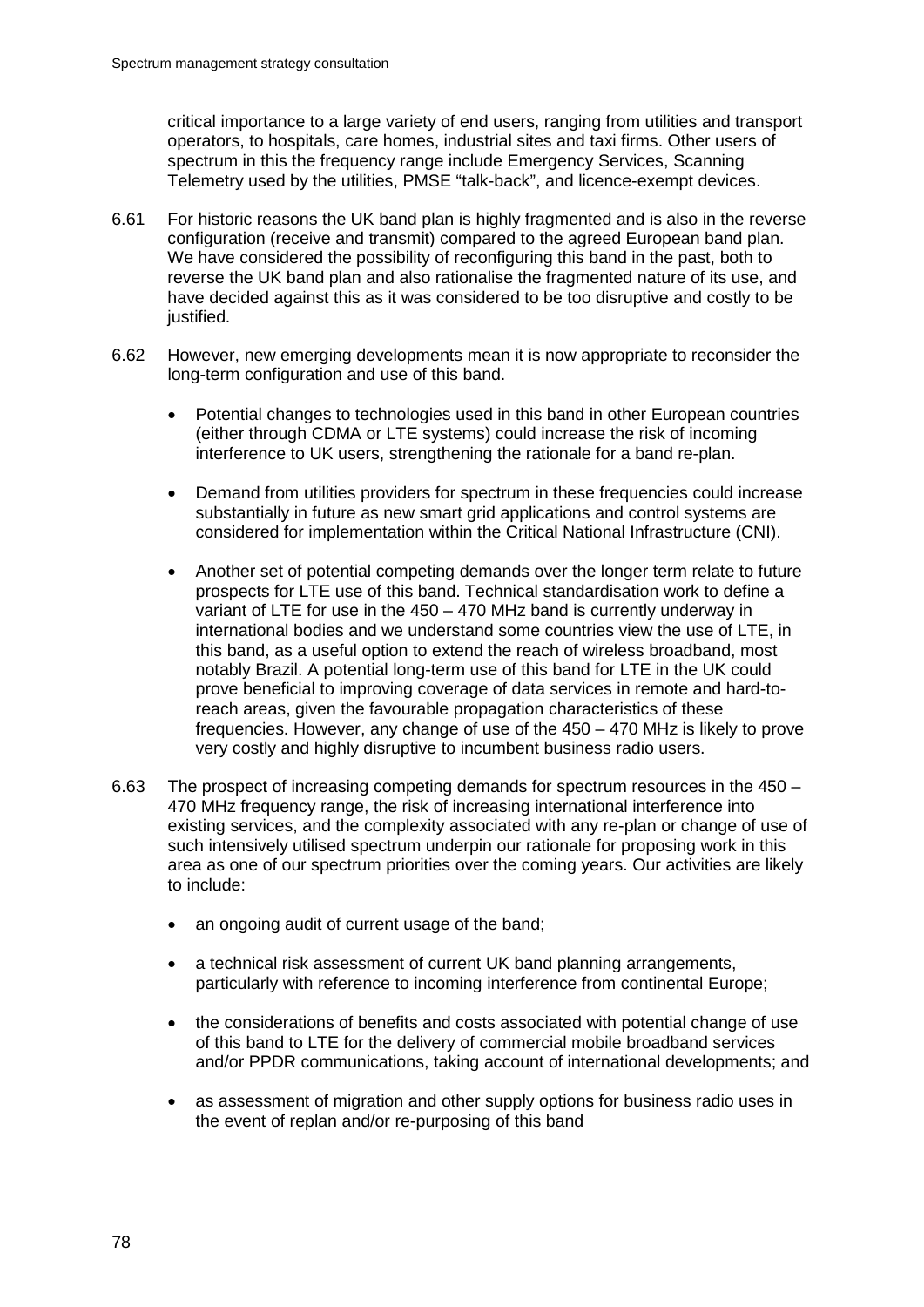6.64 In Table 10 below, we indicate our initial thinking on potential questions we will need to address and high level timescales related to our proposed UHF Band II priority area.

**Table 10 - potential work programme in support of our priority area on competing demands for spectrum at 450 – 470 MHz**

| <b>Issues that Ofcom is</b><br>already considering           | Audit of current use by private mobile radio and other users<br>$\bullet$<br>Assessment of potential role of spread spectrum techniques to<br>enable greater sharing in UHF II and other business radio bands |
|--------------------------------------------------------------|---------------------------------------------------------------------------------------------------------------------------------------------------------------------------------------------------------------|
| <b>Issues that are likely to</b><br>become relevant over the | • Technical risk assessment of current UK band planning<br>arrangements in light of developments in Europe                                                                                                    |
| next 3-5 years                                               | Assessment of benefits of a replan of the band to align with the<br>European band plan                                                                                                                        |
|                                                              | • Considering benefits and costs associated with potential change of<br>use of this band to wireless broadband (LTE)                                                                                          |
| <b>Issues potentially relevant</b><br>over the longer term   | Assessment of migration and other supply options for Business<br>Radio uses in the event of replan and / or re-purposing of this band                                                                         |

*Question 8: Do you agree that a consideration of competing demands for spectrum at 450 - 470 MHz should feature as a priority area in our work programme for the next ten years? Have we captured all the major issues that we should consider within this area?*

# **Cross-cutting priorities**

- 6.65 Our preliminary analysis has also highlighted two wide-ranging themes that are likely to become increasingly important over the next 10 years across a variety of sectors and bands.
- 6.66 For this reason we envisage two priority spectrum work areas that have a crosscutting nature to them. These relate to spectrum sharing and to technical standards and performance of radio equipment.

## **Spectrum sharing**

- 6.67 Spectrum sharing has always been an important aspect of increasing the opportunity for gaining greater use of spectrum. As such already plays an important role in sustaining the delivery of important services, for example:
	- PMSE applications tend to be based on the use of locally unutilised spectrum that is assigned on a primary basis to other uses and use by PMSE users is technically coordinated;
	- The directional nature of terrestrial point-to-point fixed links and satellite permanent earth stations enables a coordinated re-use of the same spectrum between the two different uses; and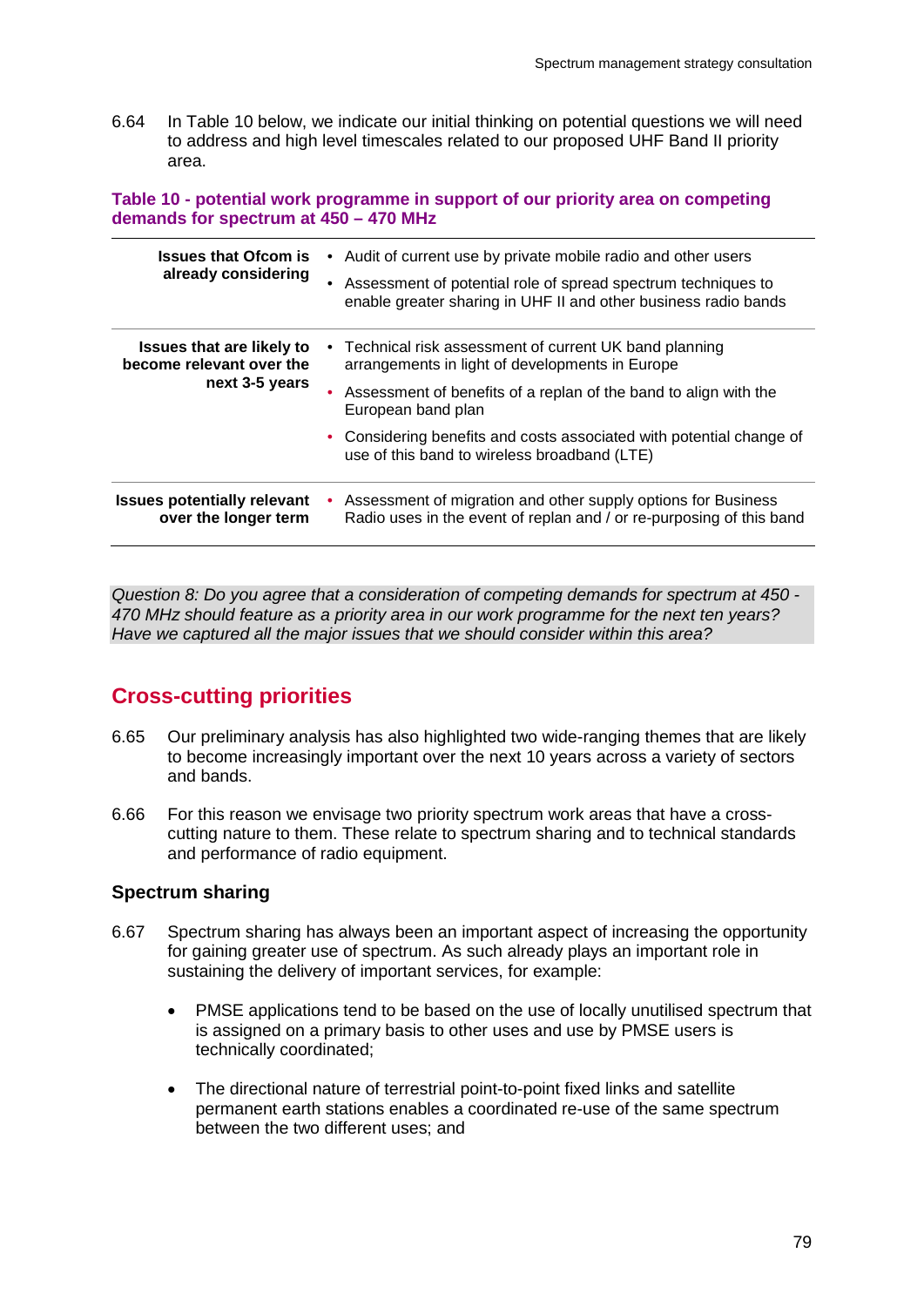- Licence-exempt use permits large numbers of users to share spectrum with no coordination as they typically use only low power, which means there is a very low likelihood of interference between users (and, where this likelihood is higher, they use polite protocols such as listen before talk or low duty cycles to manage access, e.g. Wi-Fi).
- 6.68 As we discuss in greater detail in the Appendix to this consultation, future developments in spectrum usage suggest that competing requirements for a number of key spectrum bands are likely to increase. Whilst re-purposing spectrum from a lower to a higher value use would, in principle, improve the efficient use of spectrum, in practice changing spectrum use can be a lengthy, disruptive and costly process and there may not be alternate spectrum to which displaced users can relocate. Moreover, new users may be low power – or have a specific geographic focus – and so may not need dedicated spectrum access themselves. In these circumstances, spectrum sharing can play an important role in increasing the efficient use of spectrum whilst minimising the trade-offs and disruption associated with displacing incumbent uses.
- 6.69 As well as potentially avoiding the disruption associated with spectrum re-purposing, spectrum sharing can also enable opportunities to use licensed spectrum more efficiently. In theory, most types of licensed spectrum could be shared with other devices, provided that these do not cause harmful interference to licensed services (whether this is through a low power licence exempt approach or through a higher power, more cognitive licensed approach). In practice however, sharing opportunities are likely to be greater for licensed spectrum that remains unutilised in specific locations and/or at specific times.
- 6.70 New technological developments are expanding the range of uses for which shared spectrum access and licence exemption will be a viable option, and provide opportunities to permit devices operating under licence-exemption or 'light licensing' regimes at higher powers than we are able to authorise today. These approaches could also be extended to blocks of spectrum licensed for dedicated use, thus enabling licence-exempt (or 'light-licensed') devices to deliver new services through shared spectrum resources in a way that does not create harmful interference to incumbent users. This has the potential to make more efficient use of this spectrum than is possible today.
- 6.71 Ofcom is supportive of all developments of new mechanisms and technologies to increase opportunities to share spectrum. One example has been our support of the development of white-space devices. Other examples could include:
	- An extension of geo-location approaches to frequencies other than TVWS: although our work on WSDs has so far focused on frequencies used on a primary basis for DTT, approaches based on geo-location databases could, in principle, be applicable to any frequency that is used for applications with specific geographical or temporal focus. Such bands may include parts of public sector holdings that remain underutilised, or radio broadcasting spectrum; $^{78}$  $^{78}$  $^{78}$

<span id="page-81-0"></span> $78$  It is worth noting however two key constraints to the use of radio broadcasting spectrum by WSDs. The characteristics of these frequencies are such that applications would be limited by scarcity of capacity available and requirements for long aerials. In addition, Band II is allocated to broadcasting services on a single primary service. In order to use it for other types of services, e.g. WSDs, agreement from neighbouring countries may be required. This could limit the extent to which WSDs in this band are usable across the UK.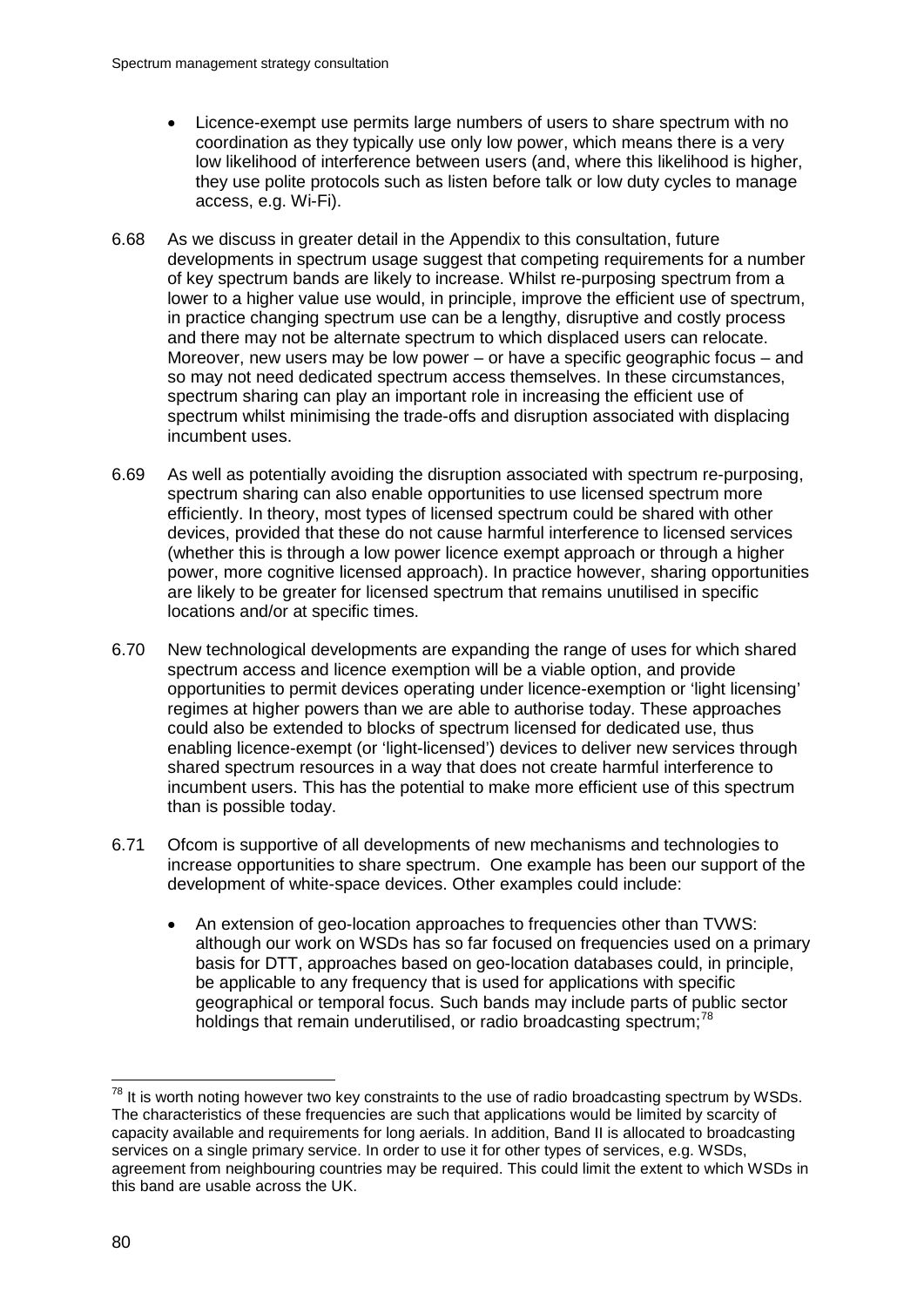- The concept of licensed shared access (LSA): Ofcom supports work by the RSPG and other institutions on this broad concept for new forms of sharing of licensed spectrum, which might include tools through which a national regulatory authority mediates contract arrangements so that primary spectrum users can enable shared access by other users. In particular this might be a helpful mechanism for public sector holdings.
- 6.72 Other Dynamic Spectrum Access (DSA) methods and developments: DSA refers to approaches that are dynamic in nature and therefore are able to intelligently change their use of spectrum depending on a variety of factors. TVWS are an example of a DSA method. We can expect more sophisticated developments in this area such as cognitive sensing. DSA could enable operators to provide a variety of service levels to consumers through a licence exempt approach that today can only be provided through a licensed approach. The increasing sophistication of DSA technology would for example permit a service provider to use licence exempt devices whilst still also being able to offer higher levels of service to one community over another through the active management of their individual use of the spectrum. As we discussed in the spectrum sharing for mobile and wireless data consultation,<sup>[79](#page-82-0)</sup> applications of DSA may include the operation of outdoor small cells, to increase mobile broadband capacity in dense demand areas, and emerging machine to machine (M2M) applications, such as intelligent transport or smart cities.
- 6.73 As part of the Government's PSSR programme, MoD in particular is looking at ways in which it can share spectrum more effectively with commercial users and as such this will form an important source of additional spectrum that new sharing technologies and techniques might be applied to. Given the specific nature of much of MoD's use, which is geographically and time bound within quite small limits, this could potentially offer a major opportunity for spectrum sharing in future.
- 6.74 Market-mechanisms could play a part in achieving optimal use of spectrum through the sharing of licensed spectrum, particularly where this is initiated by the incumbent licensee (perhaps through leasing arrangements to third parties managing this sharing). $80$  It is possible that market forces could have the potential to provide the necessary incentives for incumbent licensees to pursue efficient use of their spectrum access holdings and make spare capacity available to those wishing to share. They also have the potential to ensure that any scarce capacity made available for sharing finds its way into the hands of the most valuable uses. However, it is not clear at present whether the business case for doing so will be attractive enough for most existing licensees to consider.
- 6.75 On the other hand, regulatory action may need to play an important role in enabling sharing so that it contributes to delivering optimal spectrum use. **[81](#page-82-2)** In our work in the future on sharing we will need to carefully consider what the appropriate balance between market-led sharing and regulatory facilitated sharing will be.
- 6.76 Key areas for Ofcom to progress over the coming years will include:

<span id="page-82-1"></span><span id="page-82-0"></span> $79 \text{ http://stakeholders.ofcom.org.uk/consultations/spectrum-sharing/}\n 80 \text{Intro://stakeholders.ofcom.org.uk/consultations/spectrum-sharing/}\n$  $79 \text{ http://stakeholders.ofcom.org.uk/consultations/spectrum-sharing/}\n 80 \text{Intro://stakeholders.ofcom.org.uk/consultations/spectrum-sharing/}\n$  $79 \text{ http://stakeholders.ofcom.org.uk/consultations/spectrum-sharing/}\n 80 \text{Intro://stakeholders.ofcom.org.uk/consultations/spectrum-sharing/}\n$ of spectrum exchanges that could match supply and demand across equivalent users in specific<br>bands on a dynamic basis.

<span id="page-82-2"></span> $81$  It is important to note that any future enabling of shared access to bands already in use would not impinge on the rights of existing users. In particular, implementing new methods of sharing is not intended to impose costs on the incumbent users, who will continue to be able to expand their use of spectrum (whether in geographic terms or in terms the frequencies used) without reference to those who we may permit to share the spectrum.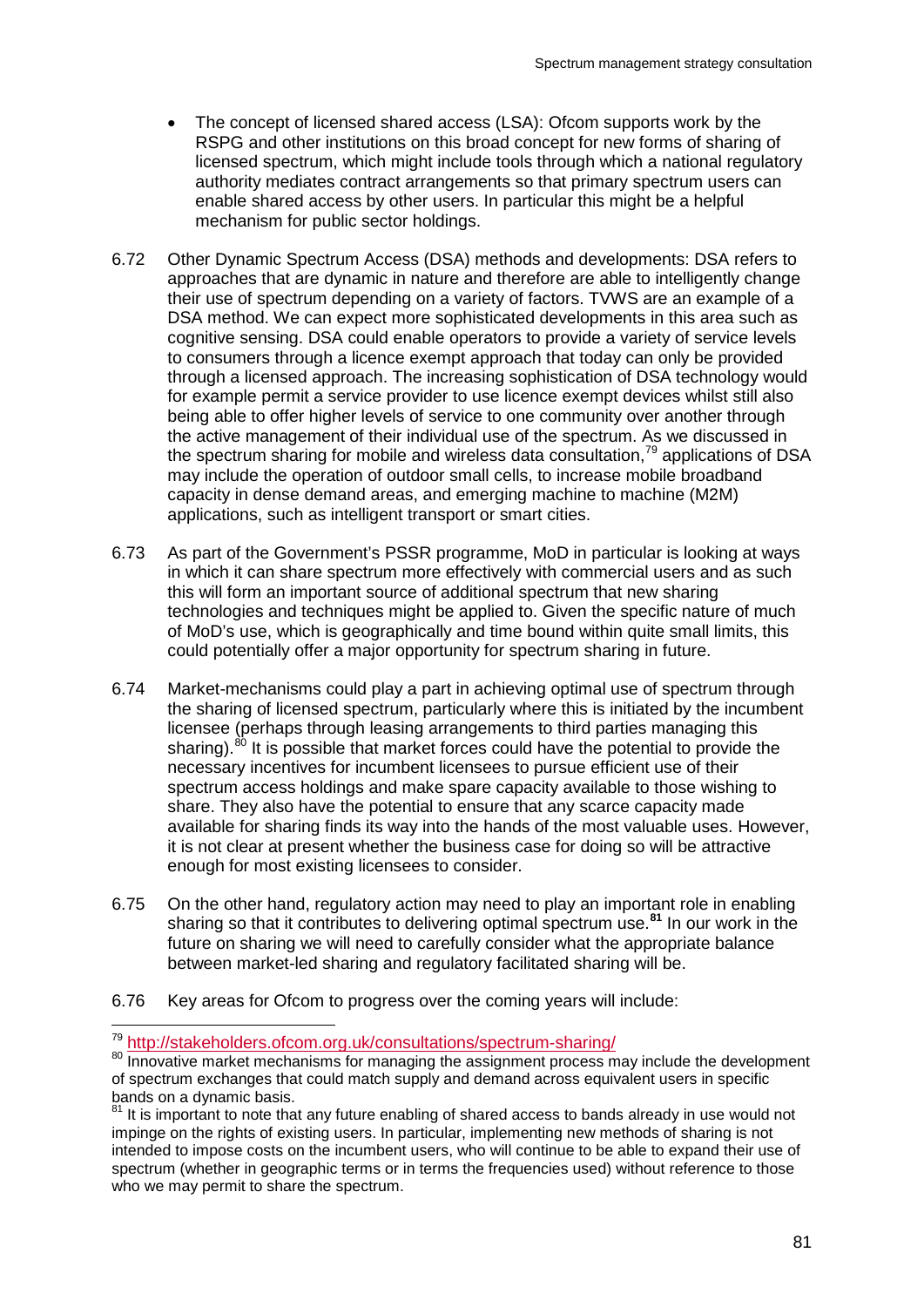- **Progressing our work on TV White spaces**: we expect to run a pilot of the operation of devices in TV white spaces this year. The objective of the pilot is to expedite deployment and to test the end-to-end interoperability between devices, white space databases and Ofcom services.
- **Identifying opportunities for shared access to new spectrum bands across civil and public sector spectrum** and taking the necessary steps to enable efficient use. In its recently published Information Economy Strategy, <sup>[82](#page-83-0)</sup> Government asked us to investigate the creation of an automated online geolocation database aimed at providing on-demand, short term spectrum licences for research and development (R&D) into 5G and other advanced communication systems. Ofcom is also providing technical advice to the MoD on the potential for shared spectrum access at 1427 – 1452 MHz and 4.8 – 4.9 GHz. In addition, we will engage internationally with the CEPT as well as the Federal Communications Commission and stakeholders in Asia to determine which bands are most suitable for new sharing approaches including DSA.
- **Understanding whether new regulatory tools are required to enable and support spectrum sharing opportunities**. The RSPG is currently developing its conceptual approaches to LSA and recently issued a consultation on the topic $83$ . CEPT has also initiated work on an LSA regulatory framework, seeking to apply LSA to the 2.3 GHz band to make it available for mobile broadband services.
- **Setting and reviewing coexistence parameters** as appropriate over time, in a way that balances effective interference management with supporting the operation of innovative devices and services
- **Continue to monitor and remain abreast of market and technical developments** towards supporting advanced sharing techniques.

### **Table 11 - potential work programme in support of our proposed spectrum sharing priority area**

| <b>Issues that Ofcom is</b><br>already considering                             | Progressing our work on enabling sharing through geo-location<br>databases in TV White Spaces                                                       |
|--------------------------------------------------------------------------------|-----------------------------------------------------------------------------------------------------------------------------------------------------|
|                                                                                | • Progressing our work considering the role of licence exempt devices<br>in delivering mobile wireless broadband and the regulatory<br>implications |
|                                                                                | • Identifying suitable spectrum for shared access for R&D purposes                                                                                  |
|                                                                                | • Assisting MoD on making additional spectrum available through<br>sharing                                                                          |
| <b>Issues that are likely to</b><br>become relevant over the<br>next 3-5 years | Assessing the opportunities for greater market-led spectrum sharing<br>including understanding any existing barriers to this occurring              |
|                                                                                | Identifying new frequency bands that could be made available for<br>shared access through a geo-location approach                                   |
|                                                                                | Considering the case for new regulatory tools to support new                                                                                        |
|                                                                                |                                                                                                                                                     |

<span id="page-83-0"></span><sup>&</sup>lt;sup>82</sup> [https://www.gov.uk/government/uploads/system/uploads/attachment\\_data/file/206944/13-](https://www.gov.uk/government/uploads/system/uploads/attachment_data/file/206944/13-901-information-economy-strategy.pdf)<br>901-information-economy-strategy.pdf

<span id="page-83-1"></span><sup>83</sup> [https://circabc.europa.eu/sd/d/dc44e39f-7fab-4cc2-8513-f6fce5c25c34/RSPG13-529rev1-](https://circabc.europa.eu/sd/d/dc44e39f-7fab-4cc2-8513-f6fce5c25c34/RSPG13-529rev1-Draft%20RSPG%20Opinion%20on%20LSA.pdf) [Draft%20RSPG%20Opinion%20on%20LSA.pdf](https://circabc.europa.eu/sd/d/dc44e39f-7fab-4cc2-8513-f6fce5c25c34/RSPG13-529rev1-Draft%20RSPG%20Opinion%20on%20LSA.pdf)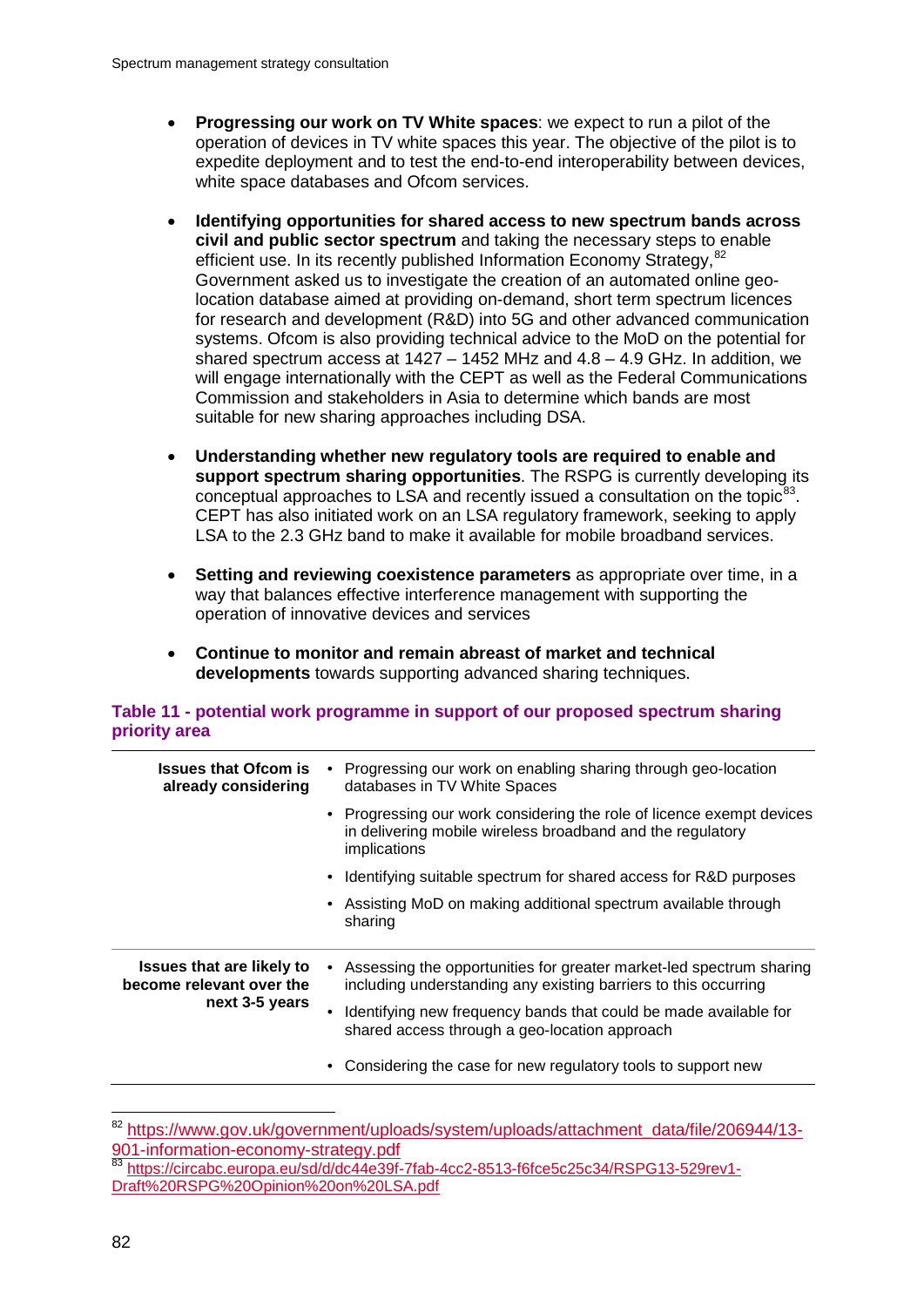|                                                            | applications making use of innovative techniques for sharing<br>spectrum                                |
|------------------------------------------------------------|---------------------------------------------------------------------------------------------------------|
|                                                            | • Contributing to international discussion around the future use of<br>spectrum bands on a shared basis |
| <b>Issues potentially relevant</b><br>over the longer term | • Considering prospects for cognitive technologies and implications<br>for spectrum management          |

*Question 9: Do you agree that spectrum sharing should feature as a priority area in our work programme for the next ten years? Have we captured all the major issues that we should consider within this area?*

### **Equipment standards and RF performance of transmitters and receivers**

- 6.77 Trends towards an increasing scale and frequency with which spectrum may need to be re-purposed, and new forms of shared spectrum access (including more dynamic sharing) are likely to lead to greater intensity in spectrum use in future, and correspondingly a more challenging environment for co-existence between different users.
- 6.78 This context is likely to drive the need to optimise the performance of every component in radio systems. In particular, it is important to recognise the interdependence of transmitter and receiver equipment performance and their combined impact on spectrum use. The issues of emission performance and reception performance are often dealt with separately within the regulatory environment. This is evident in a situation like 4G coexistence with DTT for example, where 4G emission regulatory levels are covered by both NRA and ITU regulations, but transmit and receive equipment standards are managed through separate industry standards bodies. However, to determine the ability for wireless systems to co-exist and to make decisions which efficiently manage and use the radio spectrum it is crucial that both transmit and receive equipment performance is considered together and analysed as a complete system. Equally it is important that all the relevant parts of the regulatory regime work appropriately together to achieve the efficient outcome – involving Ofcom as an NRA specifying appropriate license conditions, but also through CEPT, ITU, ETSI and other standards-related organisations.
- 6.79 Given the timescales involved for standardisation it is important Ofcom takes a forward looking view in its engagement to ensure poor equipment performance decisions are not made now which result in sterilised opportunity to use spectrum efficiently at a future date.
- 6.80 As wireless communications equipment is increasingly produced and sold in globalised markets, international regulations and standardisation activities can represent the most effective factors in influencing RF equipment performance. International engagement is therefore likely to feature prominently in our potential future activities in this area.
- 6.81 Although new regulatory measures in both transmissions standards and receivers selectivity may increase the cost of equipment design and manufacture, the benefits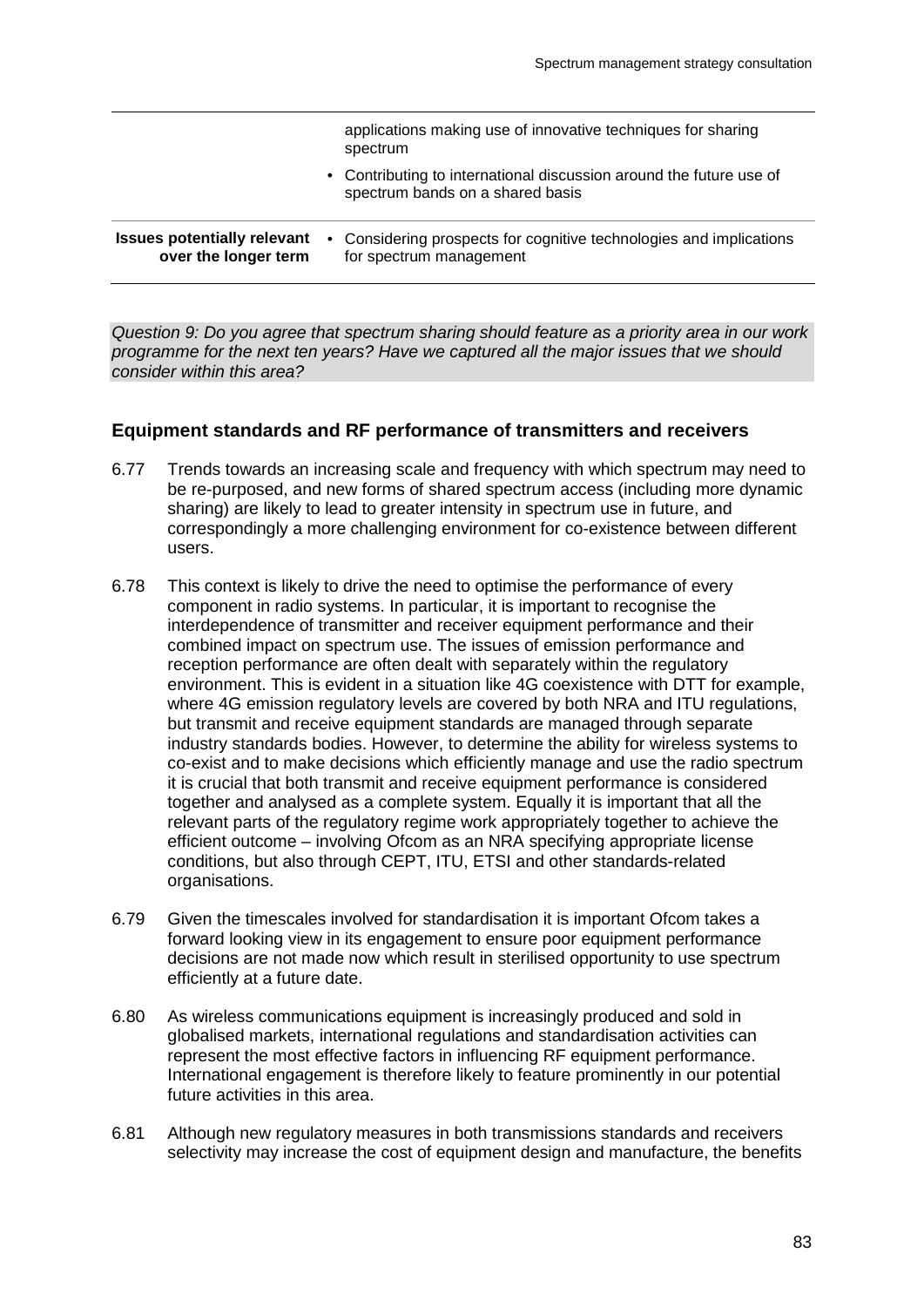associated with new services that may be provided in contended spectrum resources, as a result of improved receiver performance could be significant.

- 6.82 In considering whether regulatory engagement in this area is appropriate, we will need to weigh the potential benefits that would arise from improving RF equipment performance and achieving more efficient use of spectrum, against the potential costs associated with regulatory burdens and the risks of unintended consequences.
- 6.83 Historically, the development of equipment standards has been led largely by industry. Although harmonised standards have the primary role of ensuring transmitter compatibility with other spectrum users, commercial interests have been successful in shifting the focus of harmonised standards to minimise the effects of interference between equipment deployed for the same use.<sup>[84](#page-85-0)</sup>
- 6.84 Whilst this approach is understandable, it has resulted in situations where equipment has been standardised for harmonised spectrum bands that co-exists well with other similar equipment but creates major issues for co-existence with different types of uses. In some cases, however, better coordination between industry sectors developing equipment for use in adjacent bands could have been effective in minimising co-existence issues.
- 6.85 We note the role of the ITU, CEPT and ETSI in determining relevant regulations for the development of European telecommunications standards and we note that out-ofband emissions and potential co-existence issues are now more prominent in the agendas of these bodies.
- 6.86 Recently our involvement in the standardisation activities of these bodies has been more ad hoc and limited than in the past. In future, there may be a role for us in becoming more involved in coordinating standardisation activities, particularly in relation to highly contended bands, for example, where we foresee co-existence challenges that may become problematic. It may be, however, more effective for us to engage with other national administrations within CEPT in developing mandates to the standards bodies. In this way it should be possible to ensure these mandates specifically address inter-service co-existence, as well as self co-existence, and that the standards are returned by CEPT for revision if they don't sufficiently do this.
- 6.87 Protecting receivers from new sources of interference can raise significant challenges and impose material costs. A relevant example is the need of implementing measures to protect DTT receivers from the risk of interference from 4G mobile services at 800 MHz. Poor selectivity of some DTT receivers, i.e. their inability to filter effectively signals from adjacent bands, has contributed to these challenges.
- 6.88 In the European Union, the Radio and Telecommunications Terminal Equipment Directive (R&TTE Directive) has important implications for the co-existence and performance of radio communications equipment. The Department for Business, Innovation & Skills (BIS) recently carried out a public consultation on the European Commission's proposal to replace the R&TTE Directive with a new Directive on Radio Equipment. If adopted by the European Council and Parliament the Radio Equipment Directive will be binding on the UK. Ofcom has responded to the consultation as a primary public stakeholder and expert body in this area. We note the European Commission's proposals on Radio Equipment Directive, and remain

<span id="page-85-0"></span><sup>&</sup>lt;sup>84</sup> For example, work by 3GPP on mobile technology standards has placed significant emphasis on minimising the interference effects between base stations.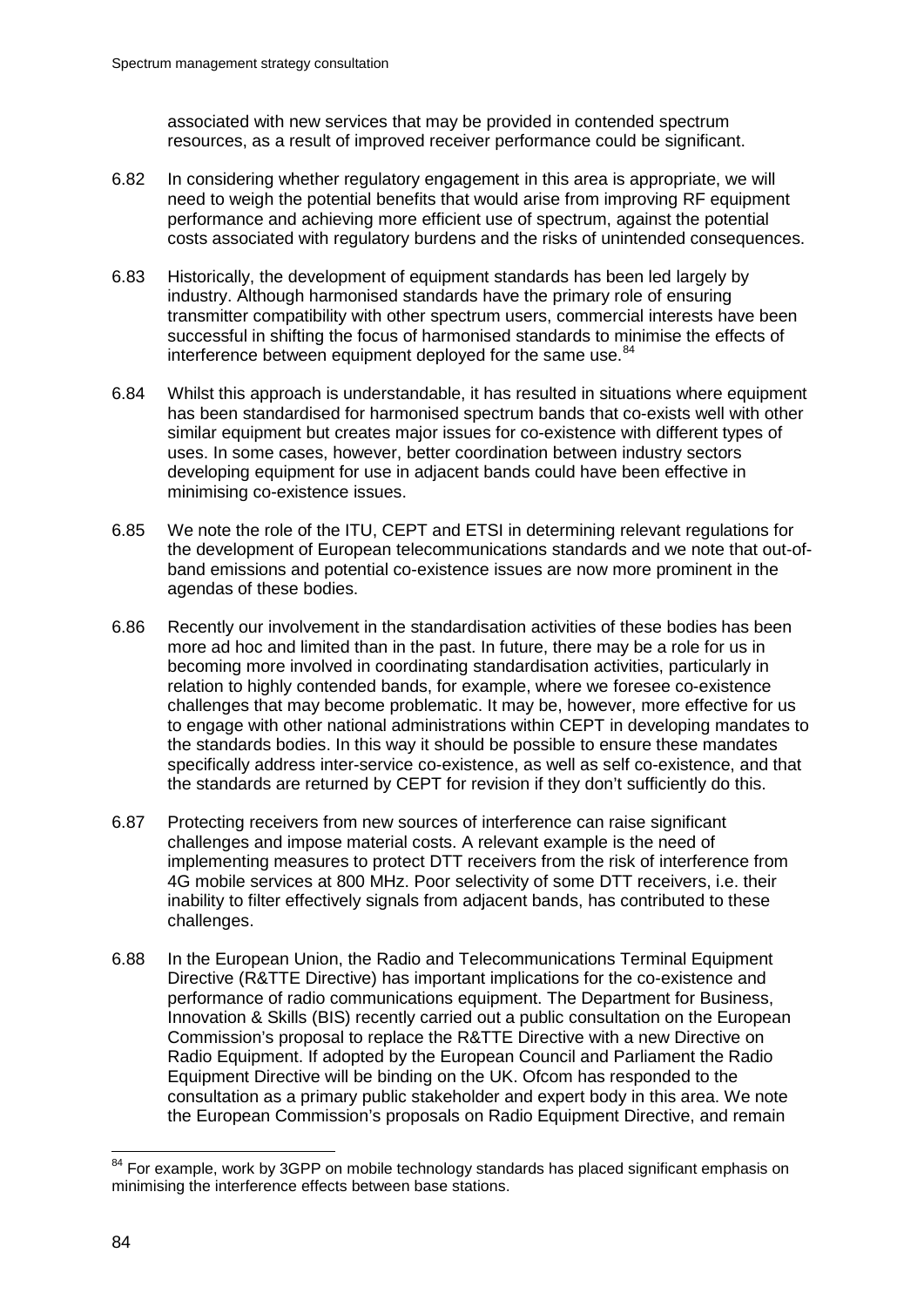concerned that the proposed scope only includes equipment capable of transmitting. This would mean that many receivers could only be regulated under the EMC Directive which we do not consider to be the most effective tool.

6.89 Receivers, being unable to cause interference to other spectrum users, typically have no technical limitations placed on their use. It may therefore be necessary to consider whether an expectation amongst users of a minimum receiver performance threshold should be developed, so that the costs associated with future changes of use can be minimised and greater benefits can be obtained for society as a whole. One method of doing this could be for a reference receiver to be noted with standards, albeit nonmandatory.

#### **Table 12 - potential work programme in support of our proposed equipments standards and performance priority area**

| <b>Issues that Ofcom is</b><br>already considering                             | $\bullet$ | • Contributing to the R&TTE Directive revision process<br>Monitoring activities by European and other International<br>standardisation bodies |
|--------------------------------------------------------------------------------|-----------|-----------------------------------------------------------------------------------------------------------------------------------------------|
| <b>Issues that are likely to</b><br>become relevant over the<br>next 3-5 years | $\bullet$ | Considering the case for more active regulatory involvement on<br>standardisation activities                                                  |
| <b>Issues potentially relevant</b><br>over the longer term                     |           | • Prospects for cognitive spectrum access and potential easing of<br>interference management                                                  |

*Question 10: Do you agree that, in future, we should consider whether and how to play a greater role in supporting improvements to the performance of RF transmitters and receivers? What are your views on the potential future role for regulation in this area?*

*Question 11: Are there other issues or potential future challenges that you consider should feature as a priority in our work programme for the next ten years? Please provide evidence in support of your views wherever possible*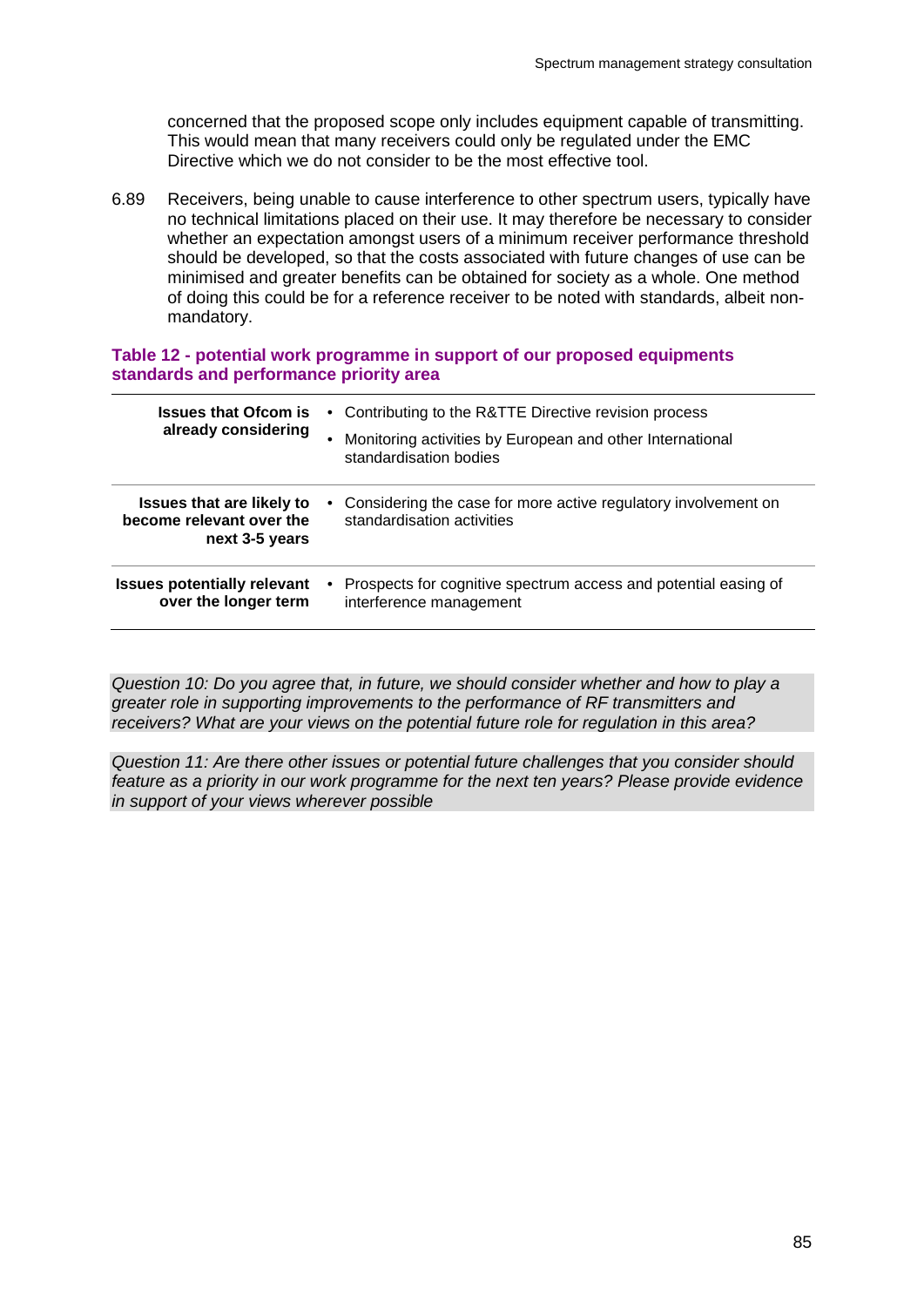# **Section 7**

# Improving how we monitor spectrum use

- 7.1 In this Section we discuss metrics that we could use to continue to monitor how spectrum use changes over time. This is an important aspect of our strategy for two reasons:
	- Monitoring changes in spectrum use can help track the effects that our future spectrum management initiatives have over time.
	- Measurements on how spectrum is used can also be an important source to inform future spectrum management initiatives.

## **We propose to track a set of key metrics to monitor the effects of our spectrum management strategy**

- 7.2 In Section 2 we present a set of indicative results for a *UK spectrum map*. This is based on a review of all spectrum bands between 87.5 MHz and 80 GHz aimed at developing a set of quantitative measures<sup>[85](#page-87-0)</sup>. We refer to these as *spectrum attribution metrics.* They illustrate the proportions of weighted spectrum falling under different categories related to the nature of spectrum access.
- 7.3 The metrics discussed in [Table 2](#page-18-0) and illustrated in [Figure 3](#page-17-0) and [Figure 4](#page-20-0) are defined according to how access to spectrum is authorised and who is responsible for its management, i.e. whether it is:
	- available for market access, or used by Crown bodies;
	- band-managed by Ofcom or managed by licensees holding rights to the use of blocks of spectrum; or
	- uncoordinated and available for licence-exempt devices.
- 7.4 Other relevant features of spectrum access can also be tracked through similar exercises, looking across these categories. For example, in Sections 2 and 4 we highlight trading and liberalisation as important features of a market-led approach to spectrum and discuss how our past initiatives have extended tradability and sought to minimise constraints imposed on spectrum users. In other parts of this document we discuss the potential benefits associated with international harmonisation of spectrum, as well as the developments that are likely to make shared spectrum access a feasible solution for an increased number of uses and spectrum bands in future.
- 7.5 We believe that tracking these, and potentially other, quantitative indicators related to the nature of spectrum access could be useful in future to represent the effects that our strategic approach to spectrum management has, in aggregate, on future changes to how spectrum is used.

<span id="page-87-0"></span><sup>&</sup>lt;sup>85</sup> See footnote [16](#page-16-0) for a brief discussion of our methodology.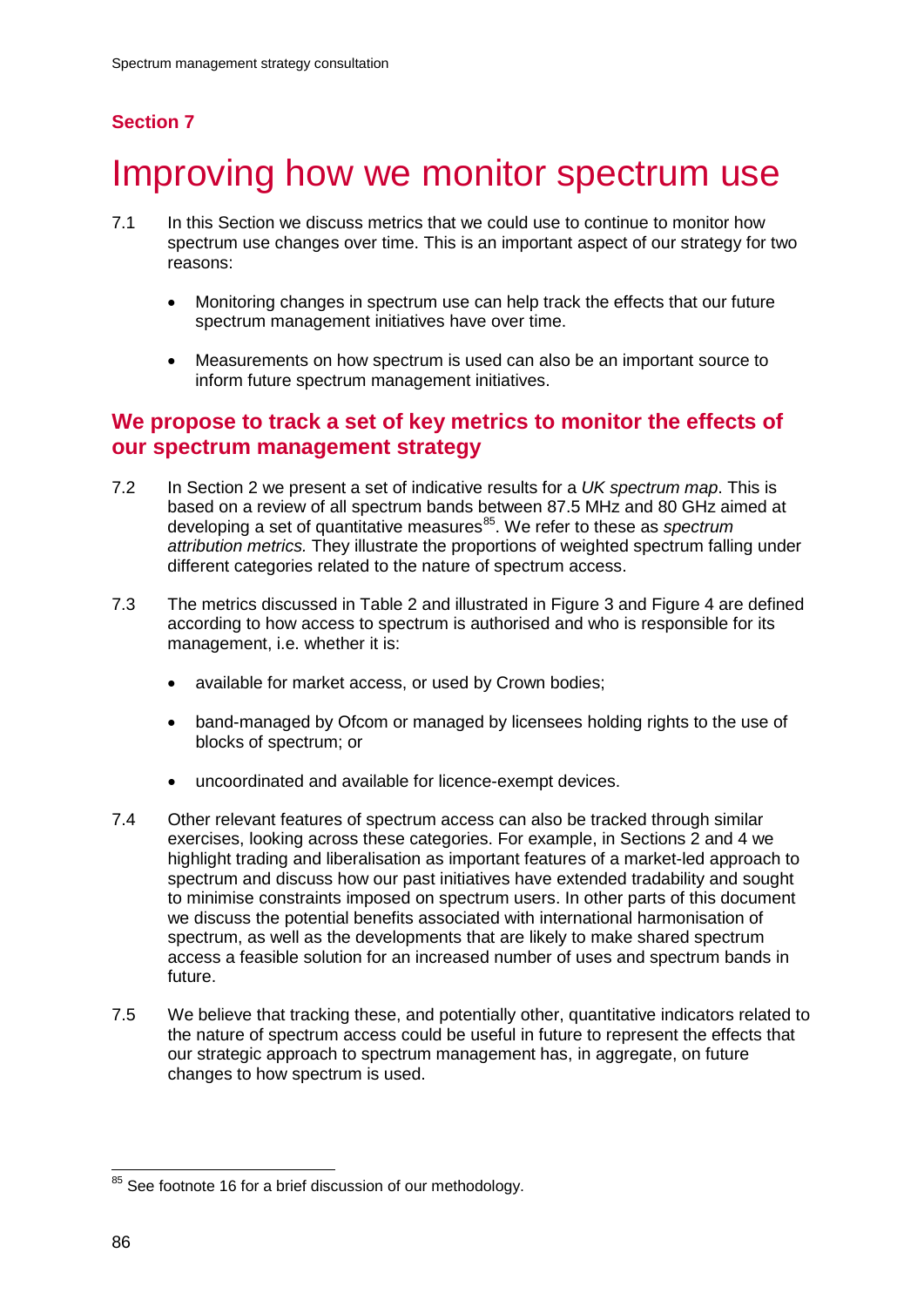7.6 In Table 13 below we outline a potential set of such metrics, and our expectations as to how they might change over the coming years in connection to initiatives related to our spectrum management strategy.

### **Table 13 - Potential future spectrum attribution metrics**

| <b>Spectrum attribution metrics</b>                                | How might this metric change in future?                                                                                                                                                                                                                                                                             |
|--------------------------------------------------------------------|---------------------------------------------------------------------------------------------------------------------------------------------------------------------------------------------------------------------------------------------------------------------------------------------------------------------|
| <b>Market access vs Public</b><br><b>Sector access to spectrum</b> | The Public Sector Spectrum Release programme could<br>decrease the proportion of Public Sector access in<br>future.                                                                                                                                                                                                 |
| <b>Ofcom band-managed vs</b><br><b>Block-assigned spectrum</b>     | The quantity of Block-assigned spectrum could increase<br>in future as a result of potential releases from Ofcom<br>band-managed and Public Sector spectrum (through<br>PSSR).                                                                                                                                      |
| <b>Spectrum available for</b><br><b>Licence-exempt (LE) uses</b>   | TVWS implementation, any future initiatives to enable<br>shared access on a licence-exempt basis, and the<br>potential expansion of the 5GHz WiFi band could cause<br>this indicator to increase in future.                                                                                                         |
| <b>Tradable spectrum</b>                                           | Tradability has already been introduced to the vast<br>majority of licences for which trading is relevant.                                                                                                                                                                                                          |
| <b>Flexibility of use</b><br>(liberalisation)                      | Any future spectrum recycling by Ofcom will consider<br>how best to ensure flexibility of use for new licensees is<br>as high as practical and appropriate.                                                                                                                                                         |
| <b>Internationally harmonised</b><br>spectrum                      | Future international decisions at ITU and EU levels are<br>likely to increase the number of bands harmonised for<br>specific uses, including mobile. Any future spectrum<br>release for those uses will take into account the<br>implications of such harmonisation opportunities for UK<br>citizens and consumers. |
| <b>Shared spectrum</b>                                             | We expect new types of sharing opportunities to<br>emerge. This may enable shared access by new uses<br>for bands that are already shared by two or more uses<br>(e.g. WSD in spectrum shared by DTT and PMSE)<br>and/or increase the number of bands that are accessed<br>on a shared basis.                       |

*Question 12: Do you consider that tracking these metrics could be a useful way to help monitor the effects that our spectrum management strategy has on the nature of spectrum access and how this changes over time? Are there any other indicators that we should be seeking to track for these purposes?*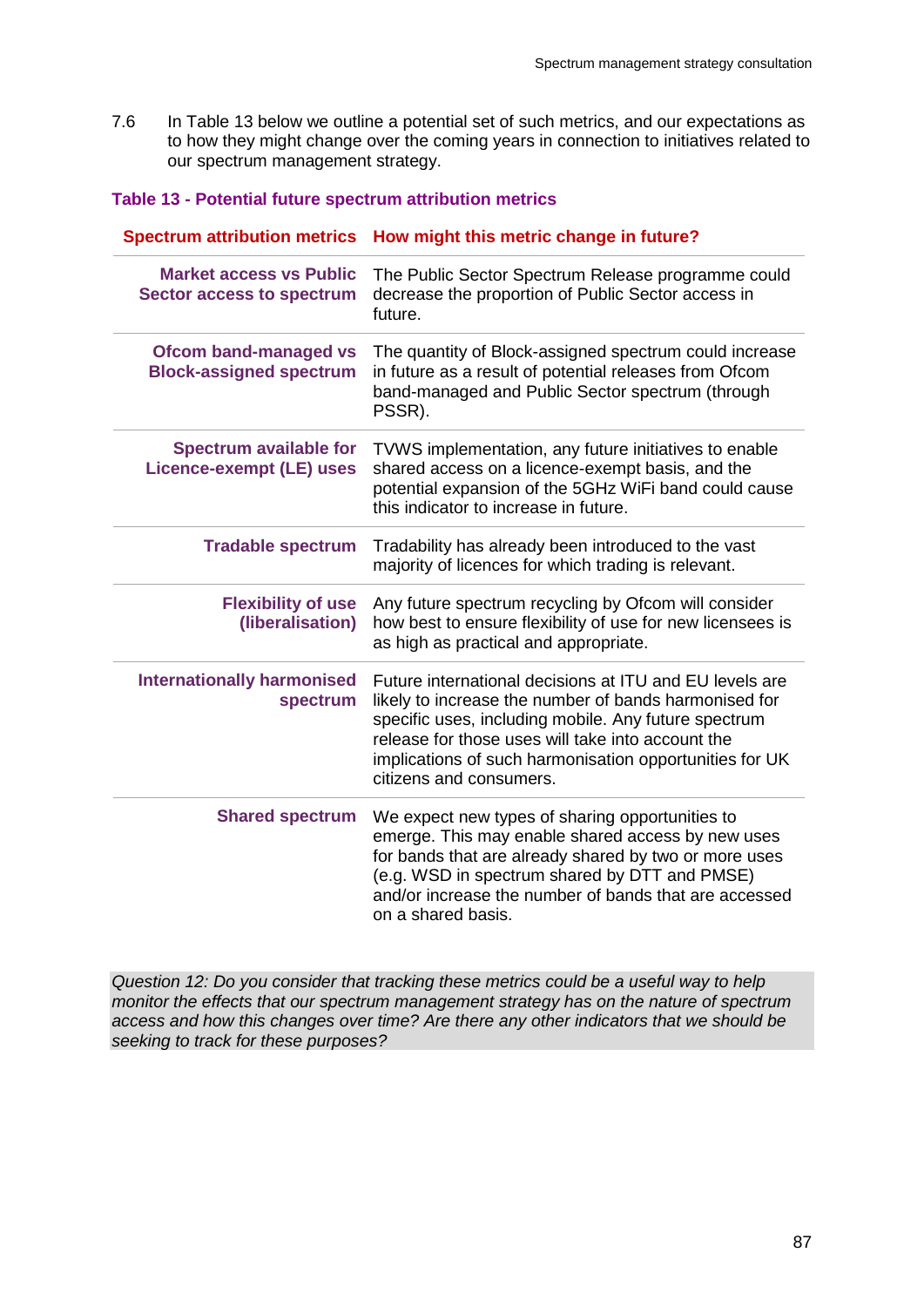# **Targeted studies on spectrum utilisation could also inform future spectrum management initiatives**

- 7.7 These spectrum attribution metrics consider how spectrum use is authorised, licensed and managed, but not whether spectrum is actually used in practice, and if so, how intensively.
- 7.8 In principle, sets of measurements of the intensity of spectrum use across all bands could be desirable. Simplistically, a comprehensive perspective on spectrum utilisation could inform us and current and potential new spectrum users as to whether spectrum resources are under- or over-utilised.
- 7.9 However, spectrum utilisation measurements would not, by themselves, tell us whether spectrum is used efficiently. This is because spectrum utilisation levels do not necessarily relate to value of spectrum use. High utilisation levels may, in some cases, indicate inefficient transmissions or low network quality. On the other hand, low utilisation levels may still indicate efficient spectrum use, depending on the nature and type of use.<sup>8</sup>
- 7.10 In addition, there could be a number of significant practical challenges associated with comprehensive measurement campaigns. The resource costs could be considerable, and we would need to assess whether these would be proportionate to the benefits they could provide.
- 7.11 However, more targeted measurement campaigns do have the potential to inform spectrum regulation initiatives in relation to specific bands and, when designed to answer specific questions, can be carried out in a way that is resource efficient.
- 7.12 This is illustrated by a recent study on the utilisation of Wi-Fi spectrum at 2.4 and 5  $GHz<sup>87</sup>$  $GHz<sup>87</sup>$  $GHz<sup>87</sup>$  that we published alongside our spectrum sharing for mobile and wireless data consultation.<sup>[88](#page-89-2)</sup> This study was designed to combine measures of Wi-Fi spectrum use (including a representative sample by the time of day, location at which measurements are taken, frequency and bandwidth, etc) with measures of quality (e.g. signal thresholds and network or link quality, i.e. how much of the data received is useful, application data, rather than errors or signalling traffic).
- 7.13 Future spectrum management initiatives that might benefit from exercises to monitor spectrum utilisation could include:
	- Assessing effective levels of demand for licence-exempt spectrum: as illustrated in our Wi-Fi measurement study, whilst technical conditions for licence-exempt devices are designed to minimise interference issues between devices, a strong uptake of LE devices can lead to instances of very heavy utilisation and congestion that can impact on the quality of service experienced by users. As prospects for the proliferation of M2M applications arise, monitoring effective levels of usage of LE bands is likely to become increasingly important in future

<span id="page-89-0"></span><sup>&</sup>lt;sup>86</sup> Manv spectrum uses will only utilise spectrum at specific points in time and in specific locations. There are also passive spectrum uses that do not use signal transmissions at all – but are still highly valuable for scientific purposes.

<span id="page-89-1"></span><sup>87</sup> [http://stakeholders.ofcom.org.uk/market-data-research/other/technology-research/2013/key-licence](http://stakeholders.ofcom.org.uk/market-data-research/other/technology-research/2013/key-licence-exempt-bands/)[exempt-bands/](http://stakeholders.ofcom.org.uk/market-data-research/other/technology-research/2013/key-licence-exempt-bands/)

<span id="page-89-2"></span><http://stakeholders.ofcom.org.uk/consultations/spectrum-sharing/>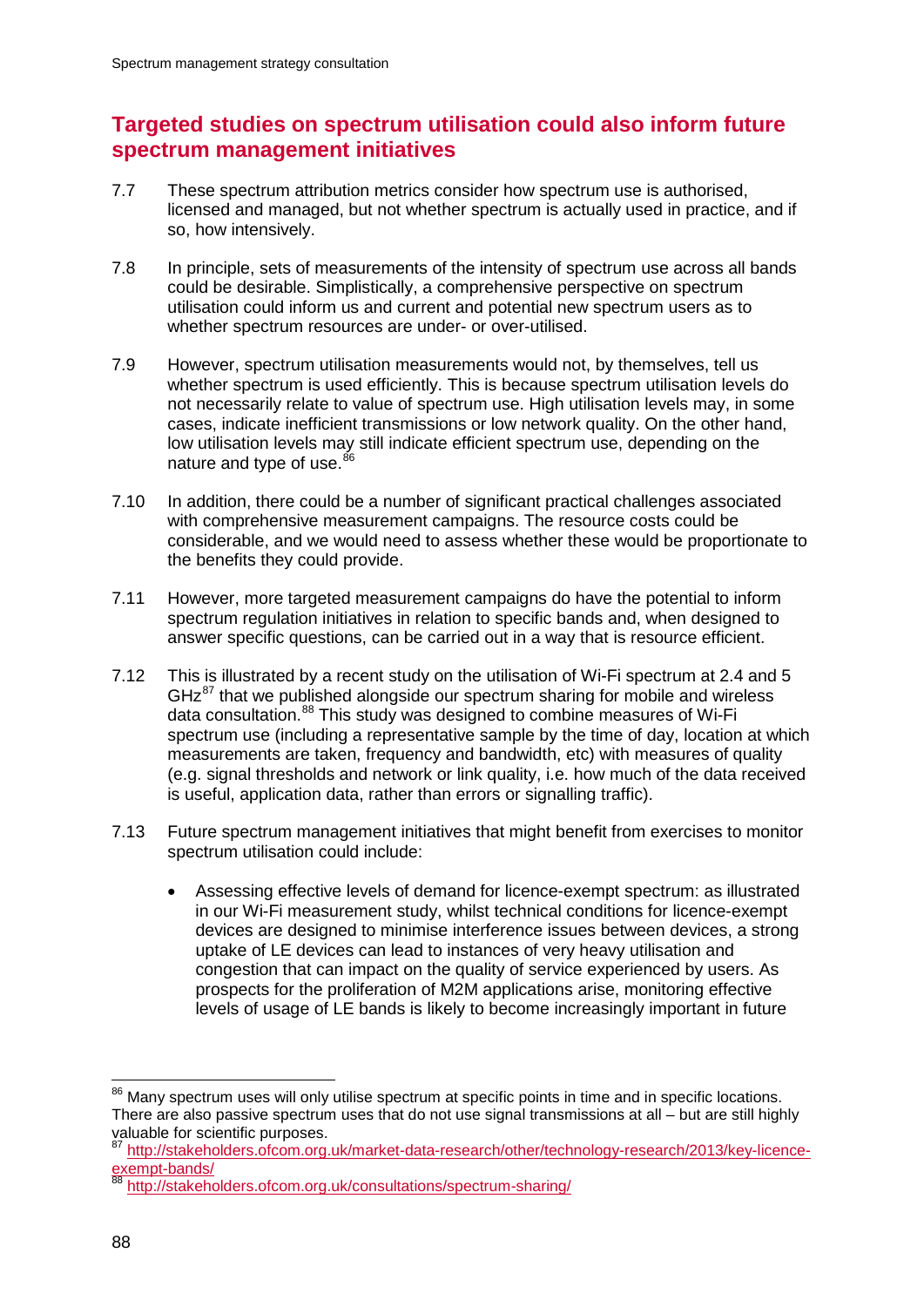- Understanding whether current sharing and coexistence arrangements could work more effectively: current arrangements for shared access to the same spectrum resources, or access to adjacent bands, are often managed through parameters defined through modelling based approaches incorporating a number of assumptions. Practical measurements based on real-world experience could inform the extent to which such assumptions may be adjusted to enable a better exploitation of scarce spectrum.
- Considering new opportunities for shared spectrum access: utilisation measurements could play a part in informing whether candidate bands for new types of sharing arrangements should be investigated further, gathering information on the extent of use in specific spectrum bands in practice. This could also play a role in cases where in future, Crown bodies might consider allowing shared access for civil uses to some of the bands they manage.

*Question 13: Do you consider that targeted spectrum utilisation measurements could be useful in informing future spectrum management initiatives? What type of specific uses or bands could be the subject of future measurement studies, and why? Please provide evidence in support of your views wherever possible*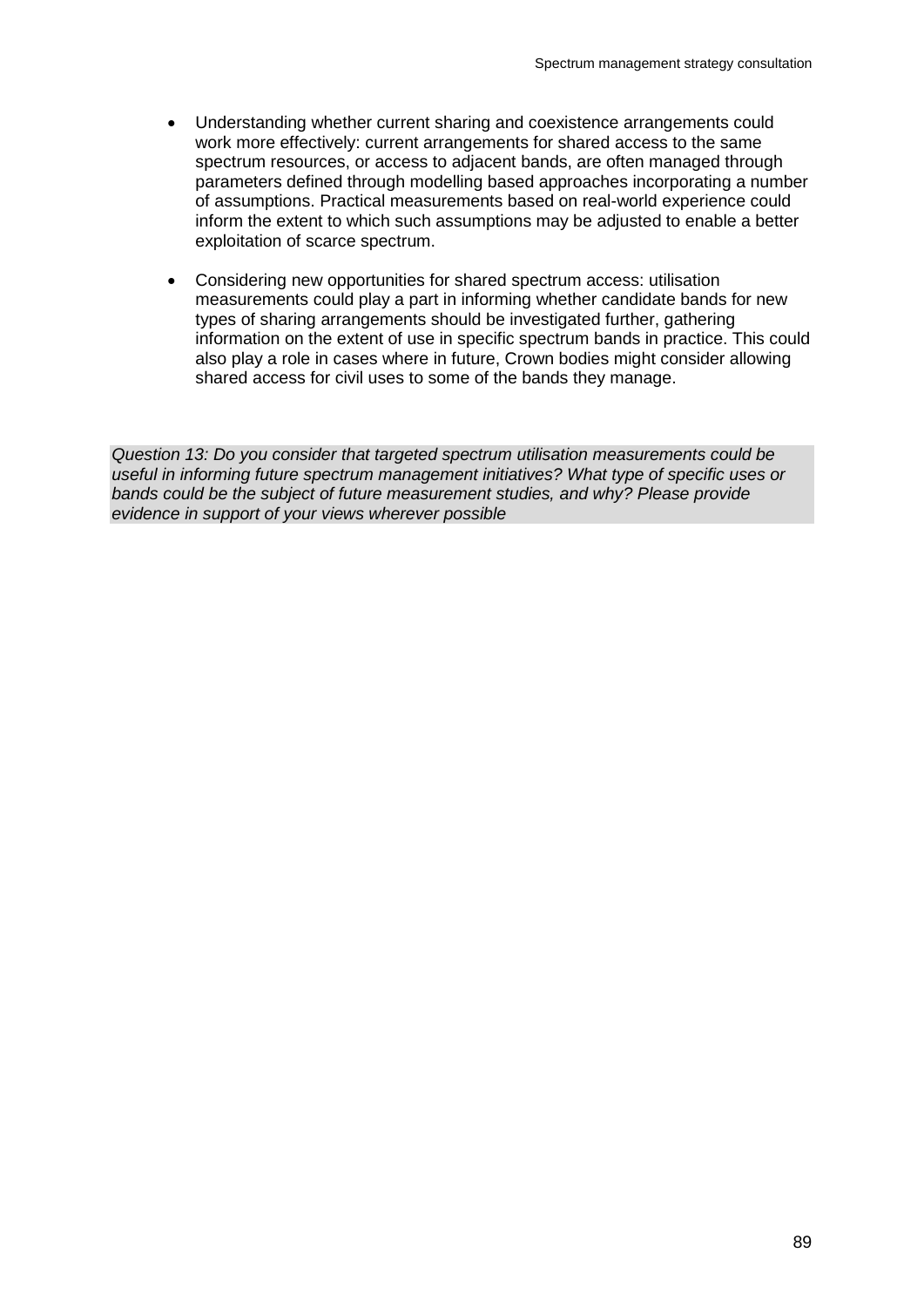# **Annex 1**

# Responding to this consultation

## **How to respond**

- A1.1 Ofcom invites written views and comments on the issues raised in this document, to be made **by 5pm on 11 December 2013**.
- A1.2 Ofcom strongly prefers to receive responses using the online web form at [http://stakeholders.ofcom.org.uk/consultations/spectrum-management](http://stakeholders.ofcom.org.uk/consultations/spectrum-management-strategy/howtorespond/)[strategy/howtorespond/](http://stakeholders.ofcom.org.uk/consultations/spectrum-management-strategy/howtorespond/) , as this helps us to process the responses quickly and efficiently. We would also be grateful if you could assist us by completing a response cover sheet (see Annex 3), to indicate whether or not there are confidentiality issues. This response coversheet is incorporated into the online web form questionnaire.
- A1.3 For larger consultation responses particularly those with supporting charts, tables or other data - please email spectrum.management.strategy@ofcom.org.uk attaching your response in Microsoft Word format, together with a consultation response coversheet.
- A1.4 Responses may alternatively be posted or faxed to the address below, marked with the title of the consultation.

Alison Esslemont 3rd Floor Spectrum Policy Group Riverside House 2A Southwark Bridge Road London SE1 9HA

- A1.5 Note that we do not need a hard copy in addition to an electronic version. Ofcom will acknowledge receipt of responses if they are submitted using the online web form but not otherwise.
- A1.6 It would be helpful if your response could include direct answers to the questions asked in this document, which are listed together at Annex X. It would also help if you can explain why you hold your views and how Ofcom's proposals would impact on you.

# **Further information**

A1.7 If you want to discuss the issues and questions raised in this consultation, or need advice on the appropriate form of response, please contact Alison Esslemont on 020 7981 3147 or Marco Marini on 020 7783 4656.

# **Confidentiality**

A1.8 We believe it is important for everyone interested in an issue to see the views expressed by consultation respondents. We will therefore usually publish all responses on our website, [www.ofcom.org.uk,](http://www.ofcom.org.uk/) ideally on receipt. If you think your response should be kept confidential, can you please specify what part or whether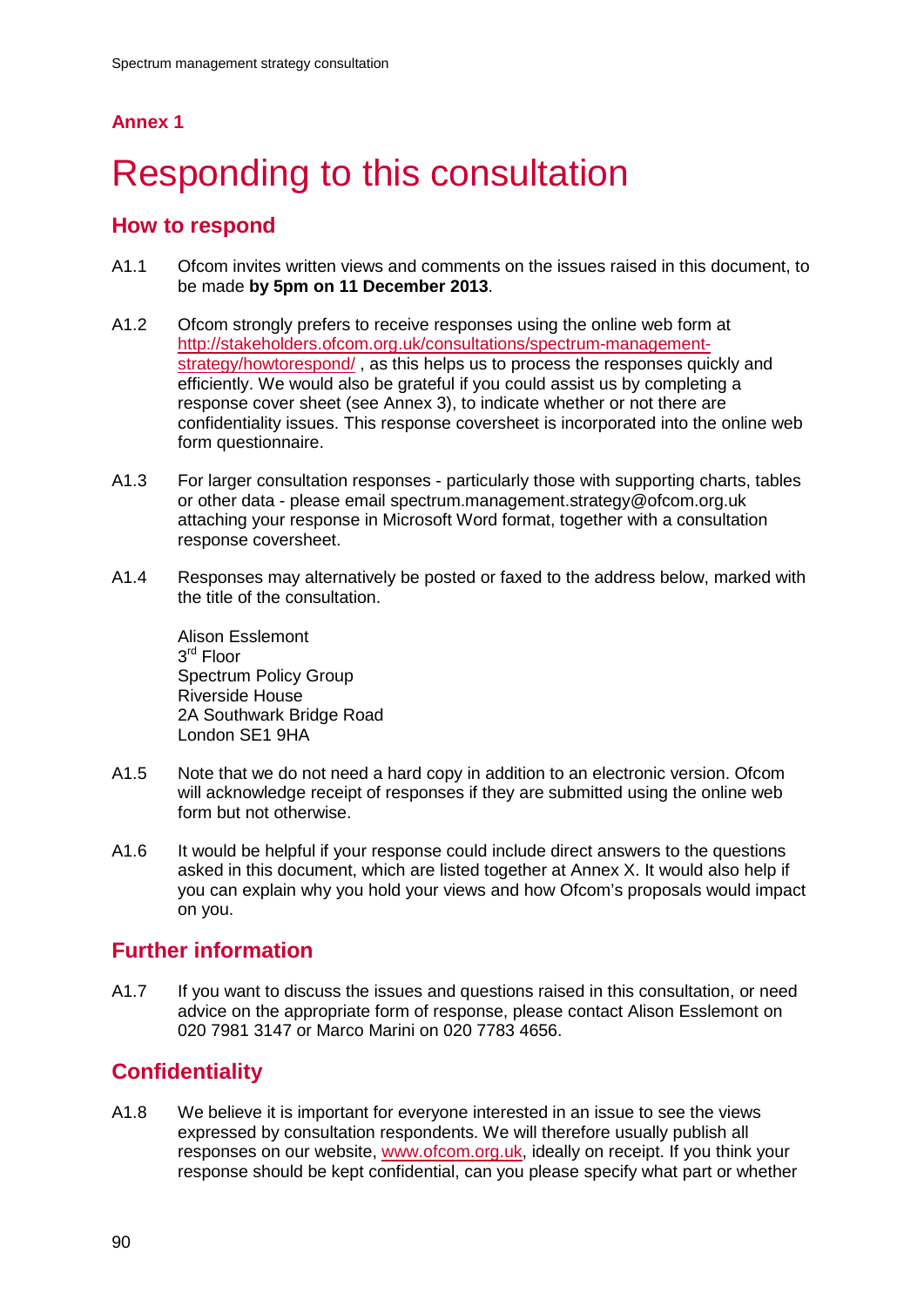all of your response should be kept confidential, and specify why. Please also place such parts in a separate annex.

- A1.9 If someone asks us to keep part or all of a response confidential, we will treat this request seriously and will try to respect this. But sometimes we will need to publish all responses, including those that are marked as confidential, in order to meet legal obligations.
- A1.10 Please also note that copyright and all other intellectual property in responses will be assumed to be licensed to Ofcom to use. Ofcom's approach on intellectual property rights is explained further on its website at <http://www.ofcom.org.uk/about/accoun/disclaimer/>

## **Next steps**

- A1.11 Following the end of the consultation period, Ofcom intends to publish a statement in the first quarter of 2014.
- A1.12 Please note that you can register to receive free mail Updates alerting you to the publications of relevant Ofcom documents. For more details please see: [http://www.ofcom.org.uk/static/subscribe/select\\_list.htm](http://www.ofcom.org.uk/static/subscribe/select_list.htm)

## **Ofcom's consultation processes**

- A1.13 Ofcom seeks to ensure that responding to a consultation is easy as possible. For more information please see our consultation principles in Annex 2.
- A1.14 If you have any comments or suggestions on how Ofcom conducts its consultations, please call our consultation helpdesk on 020 7981 3003 or e-mail us at [consult@ofcom.org.uk](mailto:consult@ofcom.org.uk) . We would particularly welcome thoughts on how Ofcom could more effectively seek the views of those groups or individuals, such as small businesses or particular types of residential consumers, who are less likely to give their opinions through a formal consultation.
- A1.15 If you would like to discuss these issues or Ofcom's consultation processes more generally you can alternatively contact Graham Howell, Secretary to the Corporation, who is Ofcom's consultation champion:

Graham Howell **Ofcom** Riverside House 2a Southwark Bridge Road London SE1 9HA

Tel: 020 7981 3601

Email [Graham.Howell@ofcom.org.uk](mailto:Graham.Howell@ofcom.org.uk)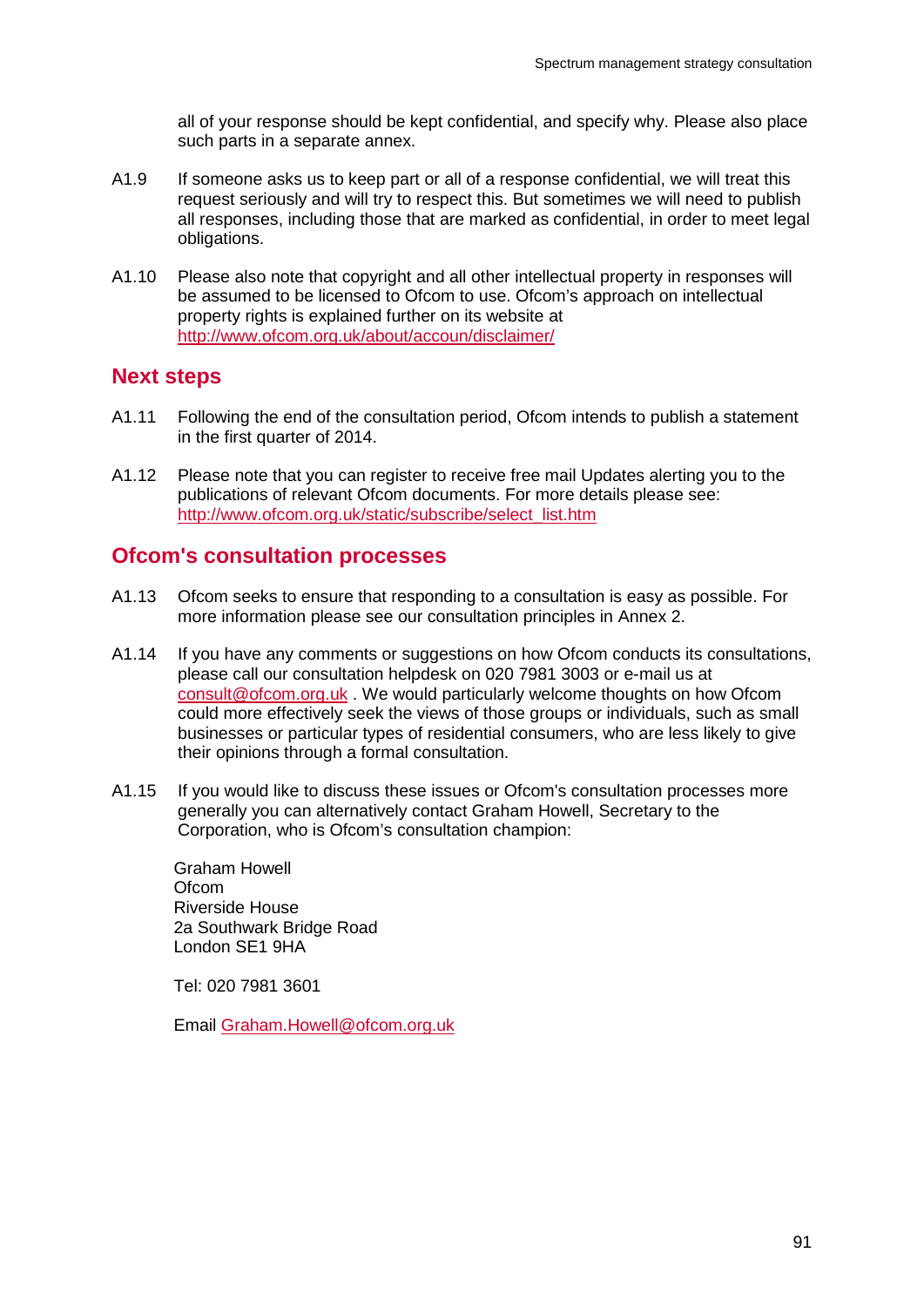# **Annex 2**

# **Ofcom's consultation principles**

A2.1 Ofcom has published the following seven principles that it will follow for each public written consultation:

# **Before the consultation**

A2.2 Where possible, we will hold informal talks with people and organisations before announcing a big consultation to find out whether we are thinking in the right direction. If we do not have enough time to do this, we will hold an open meeting to explain our proposals shortly after announcing the consultation.

# **During the consultation**

- A2.3 We will be clear about who we are consulting, why, on what questions and for how long.
- A2.4 We will make the consultation document as short and simple as possible with a summary of no more than two pages. We will try to make it as easy as possible to give us a written response. If the consultation is complicated, we may provide a shortened Plain English Guide for smaller organisations or individuals who would otherwise not be able to spare the time to share their views.
- A2.5 We will consult for up to 10 weeks depending on the potential impact of our proposals.
- A2.6 A person within Ofcom will be in charge of making sure we follow our own guidelines and reach out to the largest number of people and organisations interested in the outcome of our decisions. Ofcom's 'Consultation Champion' will also be the main person to contact with views on the way we run our consultations.
- A2.7 If we are not able to follow one of these principles, we will explain why.

# **After the consultation**

A2.8 We think it is important for everyone interested in an issue to see the views of others during a consultation. We would usually publish all the responses we have received on our website. In our statement, we will give reasons for our decisions and will give an account of how the views of those concerned helped shape those decisions.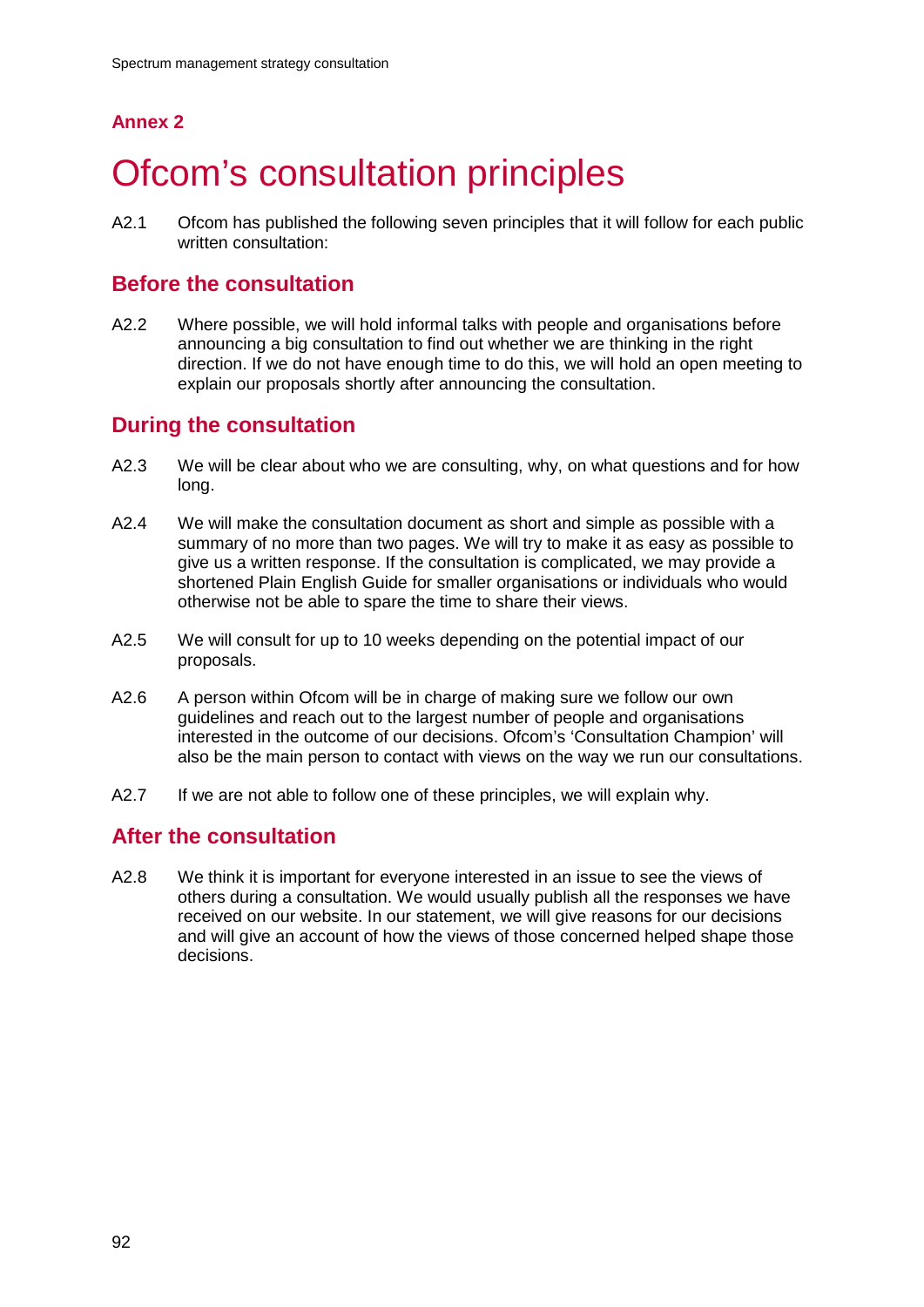## **Annex 3**

# 3 Consultation response cover sheet

- A3.1 In the interests of transparency and good regulatory practice, we will publish all consultation responses in full on our website, [www.ofcom.org.uk.](http://www.ofcom.org.uk/)
- A3.2 We have produced a coversheet for responses (see below) and would be very grateful if you could send one with your response (this is incorporated into the online web form if you respond in this way). This will speed up our processing of responses, and help to maintain confidentiality where appropriate.
- A3.3 The quality of consultation can be enhanced by publishing responses before the consultation period closes. In particular, this can help those individuals and organisations with limited resources or familiarity with the issues to respond in a more informed way. Therefore Ofcom would encourage respondents to complete their coversheet in a way that allows Ofcom to publish their responses upon receipt, rather than waiting until the consultation period has ended.
- A3.4 We strongly prefer to receive responses via the online web form which incorporates the coversheet. If you are responding via email, post or fax you can download an electronic copy of this coversheet in Word or RTF format from the 'Consultations' section of our website at [www.ofcom.org.uk/consult/.](http://www.ofcom.org.uk/consult/)
- A3.5 Please put any parts of your response you consider should be kept confidential in a separate annex to your response and include your reasons why this part of your response should not be published. This can include information such as your personal background and experience. If you want your name, address, other contact details, or job title to remain confidential, please provide them in your cover sheet only, so that we don't have to edit your response.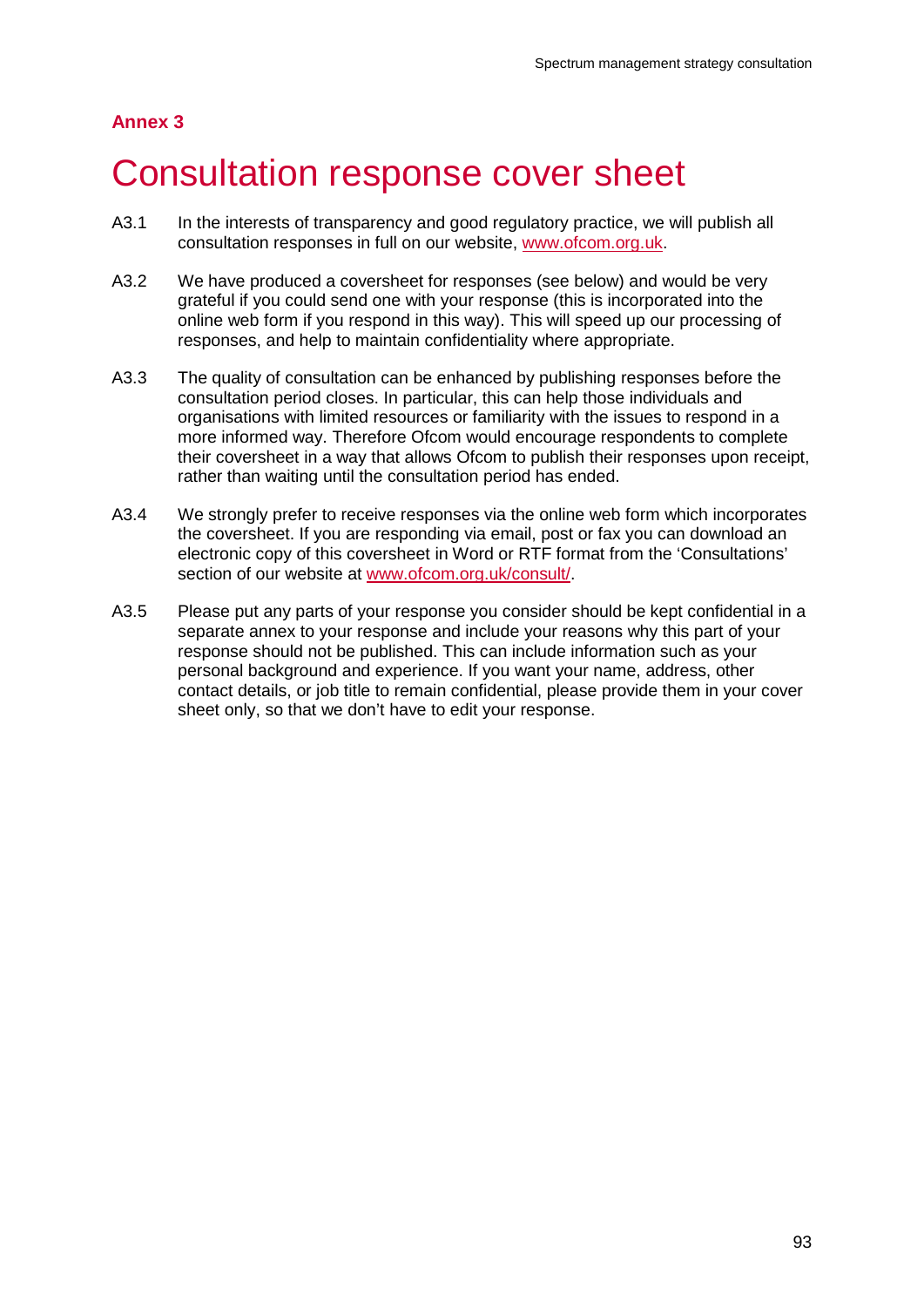# **Cover sheet for response to an Ofcom consultation**

| <b>BASIC DETAILS</b>                                                                                                                                                                                                                                                                                                                                                                                                                                                |  |  |  |
|---------------------------------------------------------------------------------------------------------------------------------------------------------------------------------------------------------------------------------------------------------------------------------------------------------------------------------------------------------------------------------------------------------------------------------------------------------------------|--|--|--|
| Consultation title:                                                                                                                                                                                                                                                                                                                                                                                                                                                 |  |  |  |
| To (Ofcom contact):                                                                                                                                                                                                                                                                                                                                                                                                                                                 |  |  |  |
| Name of respondent:                                                                                                                                                                                                                                                                                                                                                                                                                                                 |  |  |  |
| Representing (self or organisation/s):                                                                                                                                                                                                                                                                                                                                                                                                                              |  |  |  |
| Address (if not received by email):                                                                                                                                                                                                                                                                                                                                                                                                                                 |  |  |  |
| <b>CONFIDENTIALITY</b>                                                                                                                                                                                                                                                                                                                                                                                                                                              |  |  |  |
| Please tick below what part of your response you consider is confidential, giving your<br>reasons why                                                                                                                                                                                                                                                                                                                                                               |  |  |  |
| Name/contact details/job title<br>Nothing                                                                                                                                                                                                                                                                                                                                                                                                                           |  |  |  |
| organisation<br>Whole response                                                                                                                                                                                                                                                                                                                                                                                                                                      |  |  |  |
| Part of the response<br>π there is no separate annex, which parts?                                                                                                                                                                                                                                                                                                                                                                                                  |  |  |  |
| If you want part of your response, your name or your organisation not to be published, can<br>Ofcom still publish a reference to the contents of your response (including, for any<br>confidential parts, a general summary that does not disclose the specific information or<br>enable you to be identified)?                                                                                                                                                     |  |  |  |
| <b>DECLARATION</b>                                                                                                                                                                                                                                                                                                                                                                                                                                                  |  |  |  |
| I confirm that the correspondence supplied with this cover sheet is a formal consultation<br>response that Ofcom can publish. However, in supplying this response, I understand that<br>Ofcom may need to publish all responses, including those which are marked as confidential,<br>in order to meet legal obligations. If I have sent my response by email, Ofcom can disregard<br>any standard e-mail text about not disclosing email contents and attachments. |  |  |  |
| Ofcom seeks to publish responses on receipt. If your response is<br>non-confidential (in whole or in part), and you would prefer us to<br>publish your response only once the consultation has ended, please tick here.                                                                                                                                                                                                                                             |  |  |  |
| Signed (if hard copy)<br>Name                                                                                                                                                                                                                                                                                                                                                                                                                                       |  |  |  |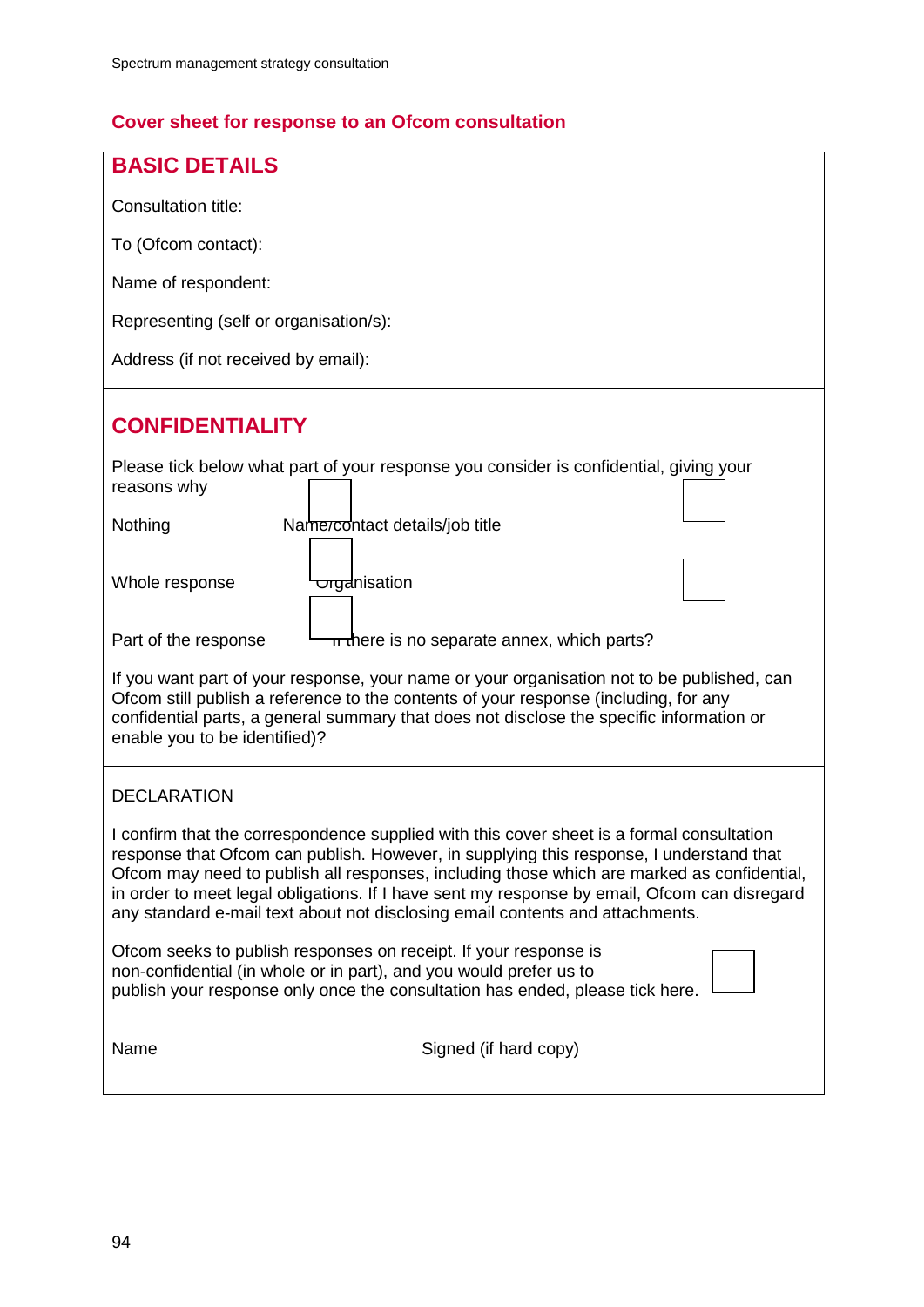**Annex 4**

# **Consultation question**

*Question 1: Have we captured all the major trends that are likely to impact spectrum use over the next ten years in this section and the separate Appendix on sectoral developments? Are there other market, technology or international developments that could lead to significant changes in spectrum demand and supply over the next 10 years?*

*Question 2: Do you have any comments on this summary of our approach to spectrum management and on the principles discussed in Annex 5?*

*Question 3: Do you think we have adopted the right approach to analysing future trends and developments that could raise the need for future regulatory action?*

*Question 4: What are your views on the results of our analysis of future developments summarised in this section and discussed in greater detail in the Appendix to this consultation? Please provide evidence in support of your views wherever possible*

*Question 5: Do you agree that a consideration of mobile and wireless data demands should feature as a priority area in our work programme for the next ten years? Have we captured all the major issues that we should consider within this area?*

*Question 6: Do you agree that the future of PMSE spectrum access should feature as a priority area in our work programme for the next ten years? Have we captured all the major issues that we should consider within this area?*

*Question 7: Do you agree that the implementation of our 700 MHz strategy and the longer term future of DTT should feature as a priority area in our work programme for the next ten years? Have we captured all the major issues that we should consider within this area?*

*Question 8: Do you agree that a consideration of competing demands for spectrum at 450 - 470 MHz should feature as a priority area in our work programme for the next ten years? Have we captured all the major issues that we should consider within this area?*

*Question 9: Do you agree that spectrum sharing should feature as a priority area in our work programme for the next ten years? Have we captured all the major issues that we should consider within this area?*

*Question 10: Do you agree that, in future, we should consider whether and how to play a greater role in supporting improvements to the performance of RF transmitters and receivers? What are your views on the potential future role for regulation in this area?*

*Question 11: Are there other issues or potential future challenges that you consider should feature as a priority in our work programme for the next ten years? Please provide evidence in support of your views wherever possible*

*Question 12: Do you consider that tracking these metrics could be a useful way to help monitor the effects that our spectrum management strategy has on the nature of spectrum access and how this changes over time? Are there any other indicators that we should be seeking to track for these purposes?*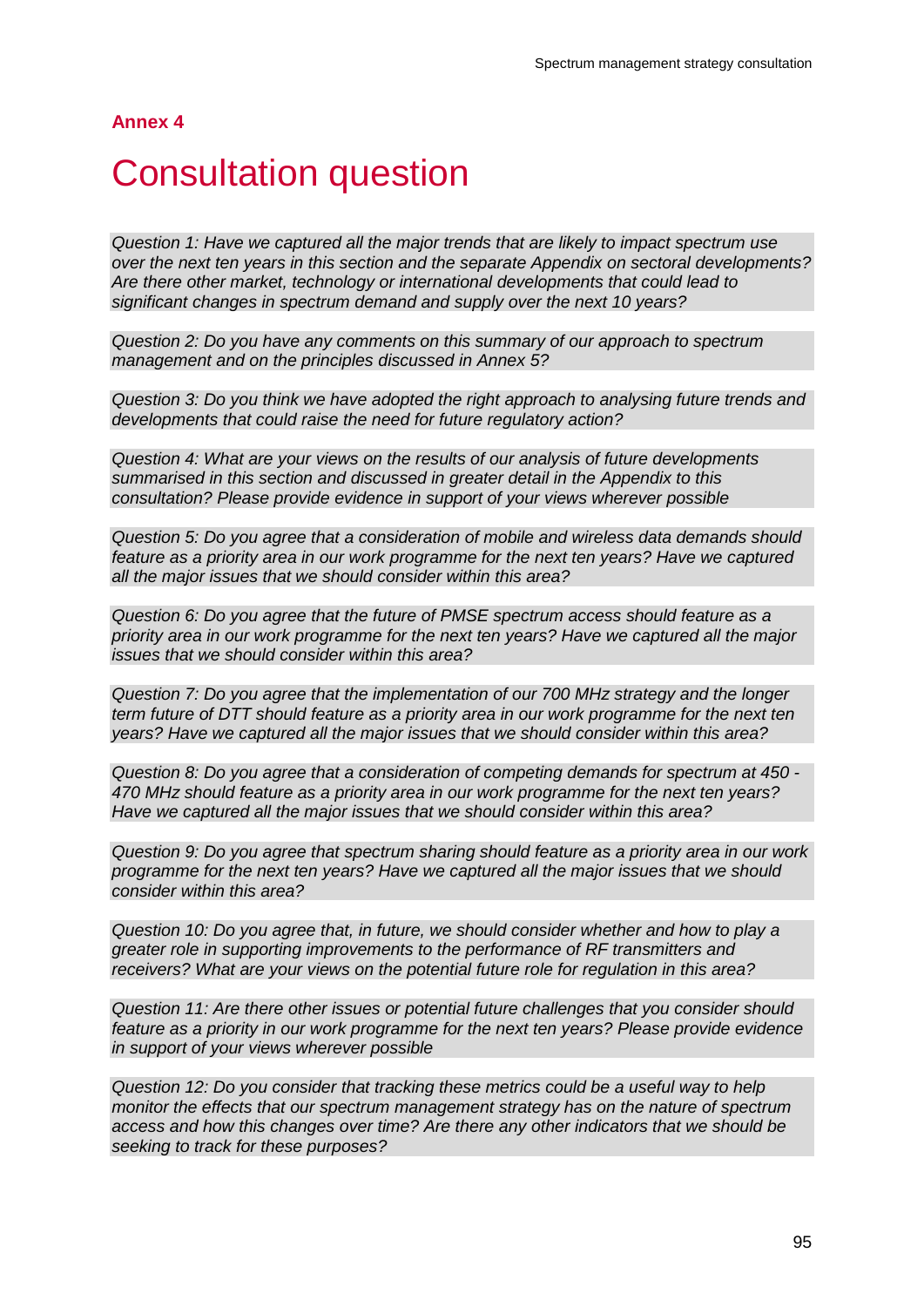*Question 13: Do you consider that targeted spectrum utilisation measurements could be useful in informing future spectrum management initiatives? What type of specific uses or bands could be the subject of future measurement studies, and why? Please provide evidence in support of your views wherever possible*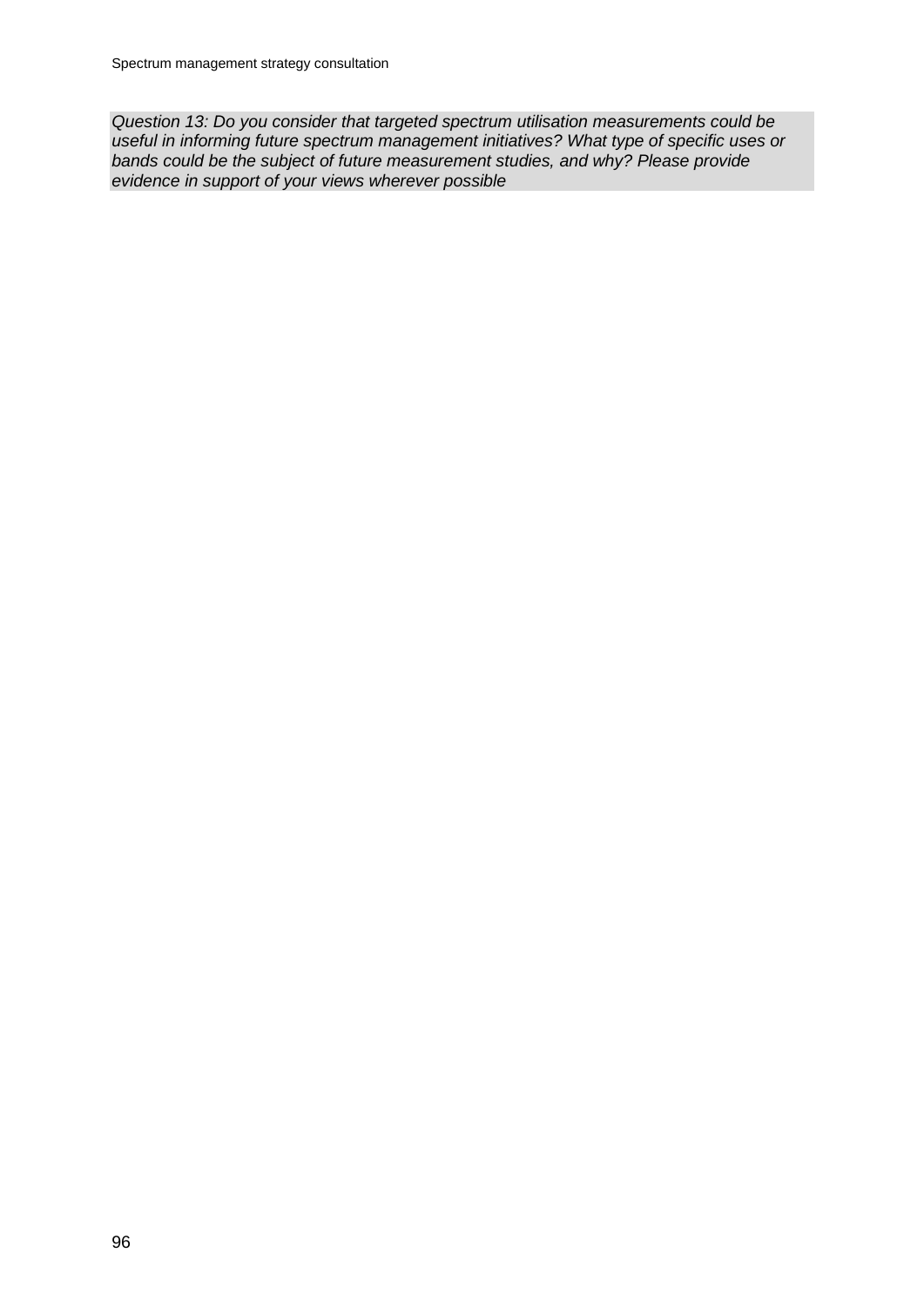## **Annex 5**

# 5 Principles for our market-based approach to spectrum management

A5.1 In this annex we summarise the main policy principles that underpin our marketbased approach to spectrum management, together with some qualifications to their practical implementation.

# **Rights to use spectrum should be unambiguous, unlikely to be changed without good cause, and as flexible as possible whilst respecting the rights of others**

- A5.2 An important feature of adopting market mechanisms to allocate scarce resources is the definition of rights that are to be bought and sold. We are responsible for defining the rights to use spectrum, typically through issuing individual licences. These limit the number of users who can use specific frequencies in specific geographies (and time).
- A5.3 It is important that these rights are clear, unambiguous and that users can expect that they will not be changed without sound spectrum management reasons. It is also important that the rights that are defined are constrained only to the extent needed to protect others' rights, so that over time the use made of spectrum can change as more efficient uses evolve.
- A5.4 We define these rights primarily through a combination of limits on the power levels (and for licensed products in the spectrum we band manage other relevant technical parameters) of individual transmitters and, in the case of large, block-assigned bands, block edge masks.<sup>[89](#page-98-0)</sup>. However, these cannot be completely service and technology neutral in the sense that these technical conditions cannot enable any use (i.e. there will always be uses that cannot fit within the envelope defined by power level, bandwidth, etc). As such, there is a limit to the flexibility that can be included in the licence conditions.
- A5.5 In the absence of a mechanism to characterise spectrum rights in a truly technology and service neutral way, we rely on our stated commitment to look favourably on requests to vary the technical licence conditions where:
	- doing so would not adversely impact other existing users; or
	- those users that would be affected by the change have agreed to the change through separate arrangements with the party wishing to change its use.
- A5.6 One of the implications of the principle of not changing rights to use spectrum without good reason is that we do not take away spectrum access rights if they are not currently actively used, even if the spectrum lies idle for some considerable time. In particular, we have not included 'use it or lose it' clauses in our licences. Such clauses could introduce uncertainty for licensees which could undermine investment incentives. There are also a number of legitimate reasons why a licensee might not be using their spectrum at any specific time without this leading

<span id="page-98-0"></span><sup>&</sup>lt;sup>89</sup> Block edge masks define the extent of interference permitted into adjacent frequencies.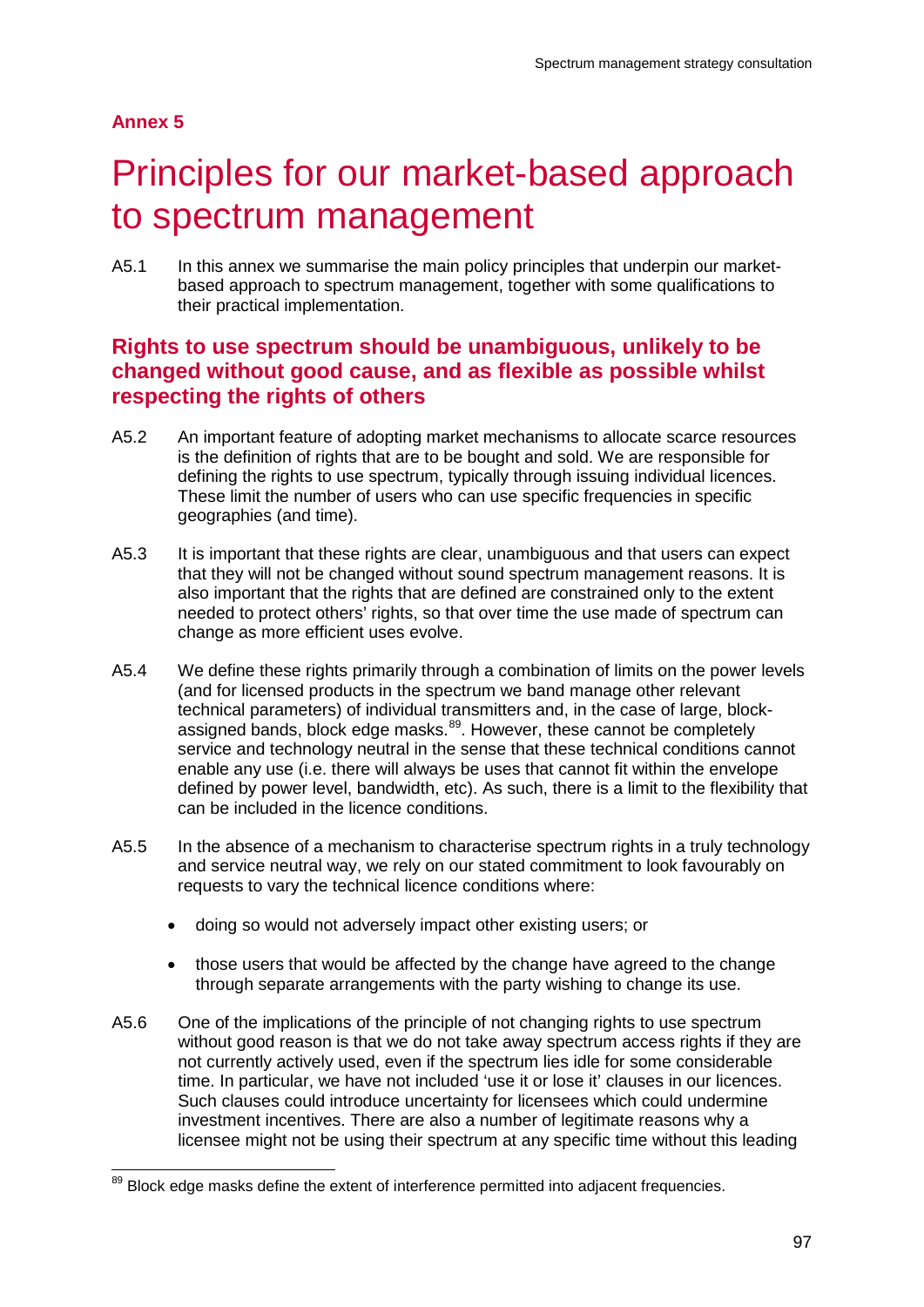to inefficient use of spectrum over the longer term, e.g. in circumstances in which technology and equipment standards may need to be developed to enable the anticipated use that may subsequently increase the value of the spectrum. There may also be significant challenges to enforcement.

*A5.7* In general, individuals and firms are best placed to understand the future value they can generate from spectrum under these circumstances and whether greater value is likely to be generated by the use of the spectrum today or at some point in the future. If a higher value user wishes to acquire the spectrum from the current licensee both parties have an incentive to trade. If we were concerned that the reason for retaining spectrum unused was to deter or prevent other competitors (or potential competitors) from gaining access to the spectrum then we could consider whether to take action, including under our competition powers. In many cases we also retain the ability to revoke a licence on spectrum management grounds, subject to giving appropriate notice to the licensee.

# **Users should be able to transfer their rights to use spectrum simply and quickly unless we have strong grounds for concerns about competition effects**

- A5.8 Another important feature of a market-based approach is that users and potential users of spectrum can buy and sell these rights. We will, therefore, continue to make all new licences tradable unless there are specific reasons why this is not possible or appropriate.<sup>[90](#page-99-0)</sup> We will also continue to extend leasing to licences on request for relevant licence classes. Leasing provides a mechanism for users to permit others to use their spectrum without the need to inform us, or gain our permission. [91](#page-99-1) Leasing also enables time-limited use of spectrum which can improve the utilisation of spectrum where a licensee does not use all of the spectrum it holds all of the time but does not wish to trade the rights permanently.
- A5.9 It should be recognised, however, that spectrum is not a commodity and is not fully substitutable. Different frequencies have different physical characteristics that make them more suitable for one type of application over another. For example, lower frequencies tend to travel further, be less susceptible to rain attenuation and penetrate buildings better compared to higher frequencies. Higher frequencies may need line of sight (i.e. antennae need to be visible to each other) but provide larger bandwidths and therefore support high capacity uses.
- A5.10 However, even for bands that are very close together in frequency the use that can be made of each band can be very different for a variety of reasons:
	- *International constraints.* The need for certain equipment to have the same spectrum and interoperable equipment available for use in exactly the same way in all countries of the world (e.g. for services that inherently involve movement between nations such as aeronautical and maritime uses) means that some spectrum can only be used by these services.
	- *International harmonisation and availability of equipment.* The existence of international harmonisation agreements can create economies of scale needed

<span id="page-99-0"></span> $90$  For example Amateur licences where the right to use spectrum includes a condition that the user has personal certificate of competency which cannot be transferred.

<span id="page-99-1"></span><sup>&</sup>lt;sup>91</sup> The obligation to meet the technical conditions on the use of the spectrum remains with the licensee, who is responsible for the use made by the lessee.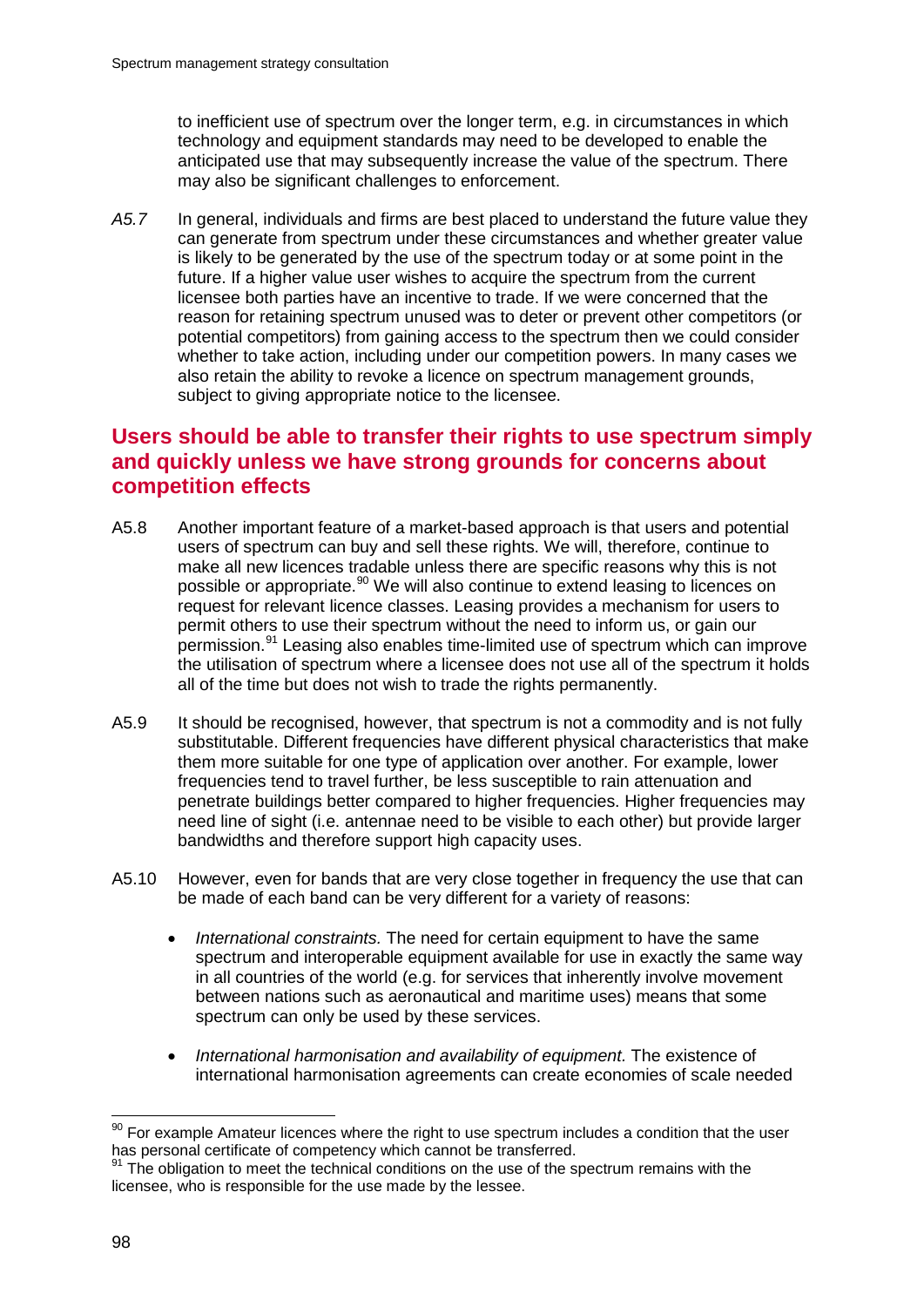for equipment manufacture, particularly where it is supported by technical standards. Where harmonisation exists, this and the availability of equipment, therefore, typically drives how the spectrum is used.

- *Licensing restrictions.* Restrictions are imposed on how spectrum may be used and are needed to manage the risk of interference between users. These restrictions often need to be quite onerous, particularly to avoid harmful interference between different types of use, which might have very different power levels and receiver sensitivities. Most frequency bands that are heavily contested already have incumbent users, or close neighbours, with existing licences and associated conditions. Spectrum bands, which in other respects have very similar properties, might therefore have very different conditions attached in order to protect adjacent users. This constrains the potential uses of the spectrum.
- A5.11 For the majority of licences we place no restrictions on how spectrum is traded and to whom it is traded.
- A5.12 For example, trades can be full or partial, are unconstrained by geography, frequency or time, and can be concurrent trades (i.e. the rights and obligations become held by both parties).
- A5.13 However, for some licences, where we have good grounds to believe trading could have a material impact on competition in downstream markets, we may include a specific competition assessment clause. This clause enables us to hold off processing a request to trade until we have carried out a competition assessment, if we deem necessary. It also enables us to withhold permission to trade based on the outcome of this competition assessment. We have so far only applied this condition to a small number of licences used to provide mobile services.

# **Users should be incentivised to use spectrum efficiently through spectrum pricing based on the opportunity cost their use imposes on others**

- A5.14 Administered Incentive Pricing (AIP) is a form of spectrum pricing that acts as a proxy for market prices for scarce spectrum that has typically been assigned administratively.<sup>[92](#page-100-0)</sup> It promotes efficient use by ensuring that users consider the opportunity cost<sup>[93](#page-100-1)</sup> imposed on society by their use and therefore take this into account in their business and investment decisions, just as they do for other resources that they employ, and so have incentives to use it efficiently in the provision of downstream services.
- A5.15 Where licences have been made tradable, licensees should face the opportunity cost of their use in the form of the value that they could realise through the sale of the licence. AIP is used primarily for spectrum bands which are made available by Ofcom under one of our standard licence products or for larger blocks of spectrum that have been assigned by an award process other than an auction.
- A5.16 For spectrum that has been assigned by auction, we do not charge spectrum fees for the initial term. At the end of this initial term, usually between 15 to 20 years, it is

<span id="page-100-0"></span> $92$  That is, in general, assigned on a 'first come first served' basis or by comparative selection ('beauty contest').

<span id="page-100-1"></span><sup>93</sup> Opportunity cost is the value of alternative spectrum use forgone by society due to the current spectrum use.